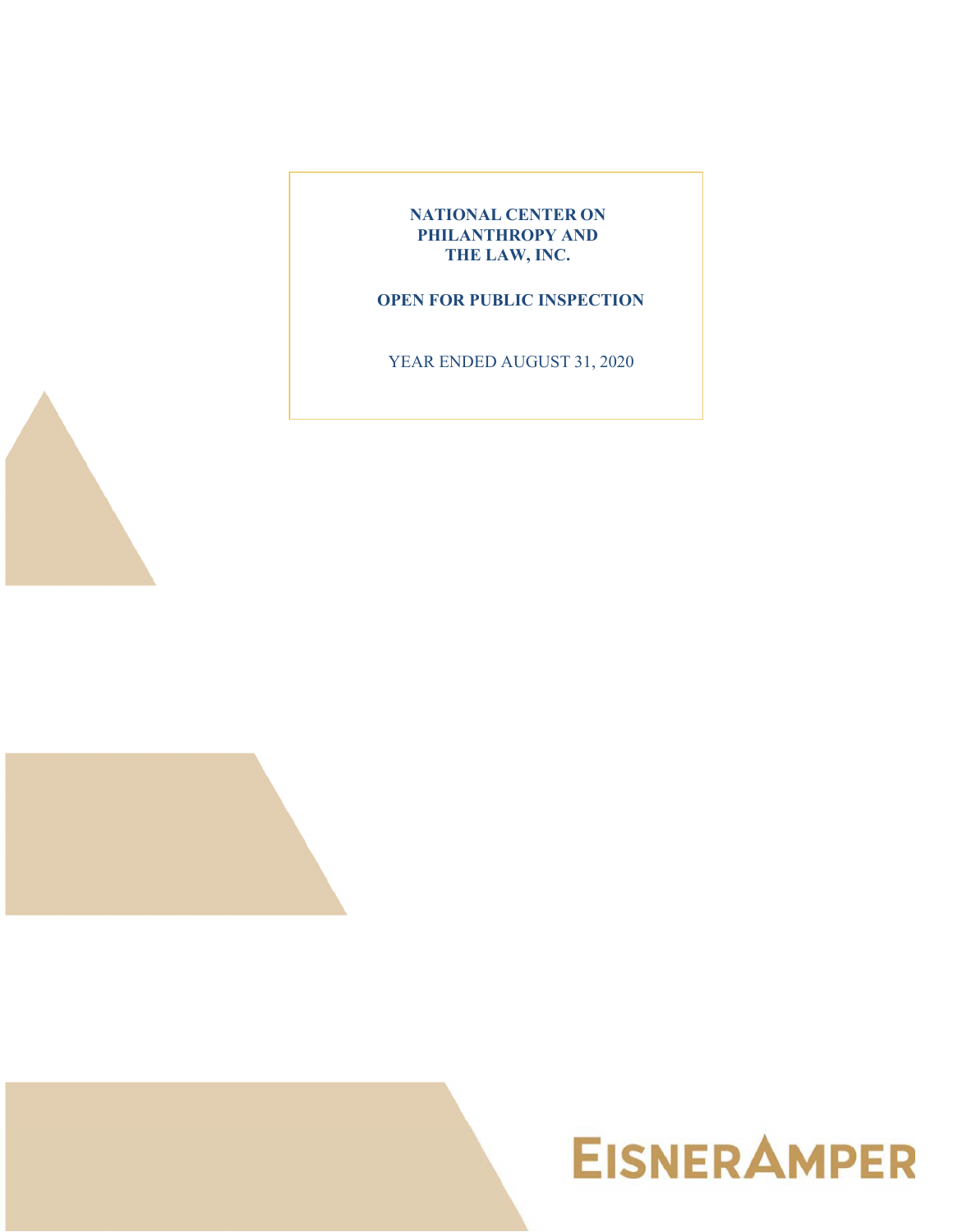|  | <b>CLIENT COPY</b> |  |
|--|--------------------|--|
|  |                    |  |

## EXTENSION ATTACHED

| <b>Return of Organization Exempt From Income Tax</b> | OMB No. 1545-0047   |
|------------------------------------------------------|---------------------|
|                                                      | $\bigcap$ $\bigcap$ |

Form **990 Under section 501(c), 527, or 4947(a)(1) of the Internal Revenue Code (except private foundations)<br>
<b>Department of the Treasury Proper to Public**<br> **Department of the Treasury Proper to Public**<br> **Department Sev** Do not enter Social Security numbers on this form as it may be made public.

| ∶ maue public. |                 | <b>OPEN TO FU</b> |
|----------------|-----------------|-------------------|
| gov/form990.   |                 | Inspection        |
|                | $00/21$ 20 $00$ |                   |

|               |                               | Department of the Treasury<br>Internal Revenue Service |                                                                                                                                                    |                               | ► Do not enter Social Security numbers on this form as it may be made public.<br>Information about Form 990 and its instructions is at www.irs.gov/form990.                                                                    |                                                                                                                                                                |                             |               |                         |                                                        |                            |                                            | <b>Open to Public</b><br>Inspection |                      |  |
|---------------|-------------------------------|--------------------------------------------------------|----------------------------------------------------------------------------------------------------------------------------------------------------|-------------------------------|--------------------------------------------------------------------------------------------------------------------------------------------------------------------------------------------------------------------------------|----------------------------------------------------------------------------------------------------------------------------------------------------------------|-----------------------------|---------------|-------------------------|--------------------------------------------------------|----------------------------|--------------------------------------------|-------------------------------------|----------------------|--|
|               |                               |                                                        |                                                                                                                                                    |                               | A For the 2019 calendar year, or tax year beginning                                                                                                                                                                            |                                                                                                                                                                |                             |               | 09/01, 2019, and ending |                                                        |                            | $08/31$ , 20 20                            |                                     |                      |  |
|               |                               |                                                        |                                                                                                                                                    |                               | C Name of organization NATIONAL CENTER ON PHILANTHROPY AND                                                                                                                                                                     |                                                                                                                                                                |                             |               |                         |                                                        |                            | D Employer identification number           |                                     |                      |  |
|               | <b>B</b> Check if applicable: |                                                        |                                                                                                                                                    | THE LAW, INC.                 |                                                                                                                                                                                                                                |                                                                                                                                                                |                             |               |                         |                                                        |                            |                                            |                                     |                      |  |
|               | Address<br>change             | Doing Business As                                      |                                                                                                                                                    |                               |                                                                                                                                                                                                                                |                                                                                                                                                                |                             |               |                         |                                                        | 13-3954405                 |                                            |                                     |                      |  |
|               |                               | Name change                                            |                                                                                                                                                    |                               | Number and street (or P.O. box if mail is not delivered to street address)                                                                                                                                                     |                                                                                                                                                                |                             |               | Room/suite              |                                                        | E Telephone number         |                                            |                                     |                      |  |
|               |                               | Initial return                                         |                                                                                                                                                    |                               | 139 MACDOUGAL STREET, 1ST FLOOR                                                                                                                                                                                                |                                                                                                                                                                |                             |               |                         |                                                        |                            | $(212)$ 998-6168                           |                                     |                      |  |
|               | Terminated                    |                                                        |                                                                                                                                                    |                               | City or town, state or province, country, and ZIP or foreign postal code                                                                                                                                                       |                                                                                                                                                                |                             |               |                         |                                                        |                            |                                            |                                     |                      |  |
|               | Amended                       |                                                        |                                                                                                                                                    | NEW YORK, NY 10012            |                                                                                                                                                                                                                                |                                                                                                                                                                |                             |               |                         |                                                        | <b>G</b> Gross receipts \$ |                                            |                                     | 688,283.             |  |
|               | return                        | Application                                            |                                                                                                                                                    |                               | F Name and address of principal officer:                                                                                                                                                                                       |                                                                                                                                                                | JILL S. MANNY               |               |                         |                                                        |                            | H(a) Is this a group return for            | Yes                                 | $X \mid$ No          |  |
|               | pending                       |                                                        |                                                                                                                                                    |                               | 139 MACDOUGAL STREET, 1ST FL, NEW YORK, NY 10012                                                                                                                                                                               |                                                                                                                                                                |                             |               |                         |                                                        | subordinates?              |                                            |                                     |                      |  |
|               |                               |                                                        |                                                                                                                                                    |                               |                                                                                                                                                                                                                                |                                                                                                                                                                |                             |               |                         |                                                        |                            | H(b) Are all subordinates included?        | <b>Yes</b>                          | No                   |  |
|               |                               | Tax-exempt status:                                     |                                                                                                                                                    | Χ<br>501(c)(3)                | $501(c)$ (                                                                                                                                                                                                                     | $\rightarrow$ $\blacktriangleleft$                                                                                                                             | (insert no.)                | 4947(a)(1) or | 527                     |                                                        |                            | If "No," attach a list. (see instructions) |                                     |                      |  |
|               |                               |                                                        |                                                                                                                                                    | Website: WWW.LAW.NYU.EDU/NCPL |                                                                                                                                                                                                                                |                                                                                                                                                                |                             |               |                         |                                                        |                            | $H(c)$ Group exemption number              |                                     |                      |  |
| K.            |                               | Form of organization:                                  |                                                                                                                                                    | X   Corporation               | Trust                                                                                                                                                                                                                          | Association                                                                                                                                                    | Other $\blacktriangleright$ |               |                         | L Year of formation: $1996$ M State of legal domicile: |                            |                                            |                                     | ΝY                   |  |
|               | Part I                        | Summary                                                |                                                                                                                                                    |                               |                                                                                                                                                                                                                                |                                                                                                                                                                |                             |               |                         |                                                        |                            |                                            |                                     |                      |  |
|               | 1                             |                                                        |                                                                                                                                                    |                               | Briefly describe the organization's mission or most significant activities: RESEARCH AND OTHER EDUCATIONAL ACTIVITIES                                                                                                          |                                                                                                                                                                |                             |               |                         |                                                        |                            |                                            |                                     |                      |  |
|               |                               |                                                        |                                                                                                                                                    |                               | IN THE AREA OF PHILANTHROPY AND THE LAW. THE CENTER CONDUCTS OR                                                                                                                                                                |                                                                                                                                                                |                             |               |                         |                                                        |                            |                                            |                                     |                      |  |
| Governance    |                               |                                                        |                                                                                                                                                    |                               | SUPPORTS ACTIVITIES FOR THE BENEFIT, FUNCTION, AND PURPOSES OF NYU.                                                                                                                                                            |                                                                                                                                                                |                             |               |                         |                                                        |                            |                                            |                                     |                      |  |
|               | 2                             |                                                        |                                                                                                                                                    |                               | Check this box $\blacktriangleright$   if the organization discontinued its operations or disposed of more than 25% of its net assets.                                                                                         |                                                                                                                                                                |                             |               |                         |                                                        |                            |                                            |                                     |                      |  |
|               | 3                             |                                                        |                                                                                                                                                    |                               | Number of voting members of the governing body (Part VI, line 1a)<br>                                                                                                                                                          |                                                                                                                                                                |                             |               |                         |                                                        |                            | 3                                          |                                     | 8.                   |  |
|               | 4                             |                                                        |                                                                                                                                                    |                               | Number of independent voting members of the governing body (Part VI, line 1b)                                                                                                                                                  |                                                                                                                                                                |                             |               |                         |                                                        |                            | 4                                          |                                     | $4$ .                |  |
|               | 5                             |                                                        |                                                                                                                                                    |                               | Total number of individuals employed in calendar year 2019 (Part V, line 2a)<br>The 2a)                                                                                                                                        |                                                                                                                                                                |                             |               |                         |                                                        |                            | 5                                          |                                     | 0.                   |  |
| Activities &  | 6                             |                                                        |                                                                                                                                                    |                               | Total number of volunteers (estimate if necessary)                                                                                                                                                                             |                                                                                                                                                                |                             |               |                         |                                                        |                            | 6                                          |                                     | $0$ .                |  |
|               |                               |                                                        |                                                                                                                                                    |                               |                                                                                                                                                                                                                                |                                                                                                                                                                |                             |               |                         |                                                        |                            | 7a                                         |                                     | 0.                   |  |
|               |                               |                                                        |                                                                                                                                                    |                               | <b>b</b> Net unrelated business taxable income from Form 990-T, line 34                                                                                                                                                        |                                                                                                                                                                |                             |               |                         |                                                        |                            | 7b                                         |                                     | 0.                   |  |
|               |                               |                                                        |                                                                                                                                                    |                               |                                                                                                                                                                                                                                |                                                                                                                                                                |                             |               |                         |                                                        | <b>Prior Year</b>          |                                            | <b>Current Year</b>                 |                      |  |
|               | 8                             |                                                        |                                                                                                                                                    |                               | Contributions and grants (Part VIII, line 1h) [19] Contributions and grants (Part VIII, line 1h)                                                                                                                               |                                                                                                                                                                |                             |               |                         |                                                        | 421,054.                   |                                            |                                     | 404,700.             |  |
|               | 9                             |                                                        |                                                                                                                                                    |                               | Program service revenue (Part VIII, line 2g)                                                                                                                                                                                   |                                                                                                                                                                |                             |               | <b>COPY FOR</b>         |                                                        |                            | 0.                                         |                                     | 0.                   |  |
| Revenue       | 10                            |                                                        |                                                                                                                                                    |                               | Investment income (Part VIII, column (A), lines 3, 4, and 7d)                                                                                                                                                                  |                                                                                                                                                                |                             |               | PUBLIC INSPECTION       |                                                        | 410,764.                   |                                            |                                     | 84.                  |  |
|               |                               |                                                        |                                                                                                                                                    |                               |                                                                                                                                                                                                                                |                                                                                                                                                                |                             |               |                         |                                                        | 10,828.                    |                                            | 7,423.                              |                      |  |
|               | 11                            |                                                        |                                                                                                                                                    |                               |                                                                                                                                                                                                                                | Other revenue (Part VIII, column (A), lines 5, 6d, 8c, 9c, 10c, and 11e)<br>Total revenue - add lines 8 through 11 (must equal Part VIII, column (A), line 12) |                             |               |                         |                                                        |                            |                                            | 412,207.                            |                      |  |
|               | 12                            |                                                        |                                                                                                                                                    |                               |                                                                                                                                                                                                                                |                                                                                                                                                                |                             |               |                         |                                                        | 842,646.<br>59,203.        |                                            |                                     | 59,642.              |  |
|               | 13                            |                                                        |                                                                                                                                                    |                               | Grants and similar amounts paid (Part IX, column (A), lines 1-3) [10] Canada and similar amounts and similar and $($                                                                                                           |                                                                                                                                                                |                             |               |                         |                                                        |                            | 0.                                         |                                     | 0.                   |  |
|               | 14                            |                                                        | Benefits paid to or for members (Part IX, column (A), line 4)<br>Salaries, other compensation, employee benefits (Part IX, column (A), lines 5-10) |                               |                                                                                                                                                                                                                                |                                                                                                                                                                |                             |               |                         |                                                        |                            | $\mathbf{0}$ .                             |                                     |                      |  |
|               | 15                            |                                                        |                                                                                                                                                    |                               |                                                                                                                                                                                                                                |                                                                                                                                                                |                             |               |                         |                                                        |                            | $\Omega$                                   |                                     | 0.<br>$\mathbf{0}$ . |  |
| Expenses      |                               |                                                        |                                                                                                                                                    |                               | 16a Professional fundraising fees (Part IX, column (A), line 11e)<br>16a Professional fundraising fees (Part IX, column (A), line 11e)                                                                                         |                                                                                                                                                                |                             |               |                         |                                                        |                            |                                            |                                     |                      |  |
|               |                               |                                                        |                                                                                                                                                    |                               | <b>b</b> Total fundraising expenses (Part IX, column (D), line 25) $\blacktriangleright$ ______                                                                                                                                |                                                                                                                                                                |                             | 64,260.       |                         |                                                        |                            |                                            |                                     |                      |  |
|               |                               |                                                        |                                                                                                                                                    |                               | 17 Other expenses (Part IX, column (A), lines 11a-11d, 11f-24e)                                                                                                                                                                |                                                                                                                                                                |                             |               |                         |                                                        | 931,065.                   |                                            |                                     | 875,793.             |  |
|               | 18                            |                                                        |                                                                                                                                                    |                               | Total expenses. Add lines 13-17 (must equal Part IX, column (A), line 25)                                                                                                                                                      |                                                                                                                                                                |                             |               |                         |                                                        | 990, 268.                  |                                            |                                     | 935, 435.            |  |
|               | 19                            |                                                        |                                                                                                                                                    |                               |                                                                                                                                                                                                                                |                                                                                                                                                                |                             |               |                         |                                                        | $-147,622.$                |                                            |                                     | $-523, 228.$         |  |
|               |                               |                                                        |                                                                                                                                                    |                               |                                                                                                                                                                                                                                |                                                                                                                                                                |                             |               |                         | <b>Beginning of Current Year</b>                       |                            |                                            | <b>End of Year</b>                  |                      |  |
| Net Assets or | 20                            |                                                        |                                                                                                                                                    |                               |                                                                                                                                                                                                                                |                                                                                                                                                                |                             |               |                         |                                                        | 7,786,980.                 |                                            | 8,158,626.                          |                      |  |
|               | 21                            |                                                        |                                                                                                                                                    |                               |                                                                                                                                                                                                                                |                                                                                                                                                                |                             |               |                         |                                                        | 51,783.                    |                                            |                                     | 301,795.             |  |
|               | 22                            |                                                        |                                                                                                                                                    |                               | Net assets or fund balances. Subtract line 21 from line 20.                                                                                                                                                                    |                                                                                                                                                                |                             |               |                         |                                                        | 7,735,197.                 |                                            | 7,856,831.                          |                      |  |
|               | Part II                       |                                                        |                                                                                                                                                    | <b>Signature Block</b>        |                                                                                                                                                                                                                                |                                                                                                                                                                |                             |               |                         |                                                        |                            |                                            |                                     |                      |  |
|               |                               |                                                        |                                                                                                                                                    |                               | Under penalties of perjury, I declare that I have examined this return, including accompanying schedules and statements, and to the best of my knowledge and belief, it is true, correct, and complete. Declaration of prepare |                                                                                                                                                                |                             |               |                         |                                                        |                            |                                            |                                     |                      |  |
|               |                               |                                                        |                                                                                                                                                    |                               |                                                                                                                                                                                                                                |                                                                                                                                                                |                             |               |                         |                                                        |                            |                                            |                                     |                      |  |
|               |                               |                                                        |                                                                                                                                                    |                               |                                                                                                                                                                                                                                |                                                                                                                                                                |                             |               |                         |                                                        |                            |                                            |                                     |                      |  |
| Sign          |                               |                                                        |                                                                                                                                                    | Signature of officer          |                                                                                                                                                                                                                                |                                                                                                                                                                |                             |               |                         |                                                        | Date                       |                                            |                                     |                      |  |
| Here          |                               |                                                        |                                                                                                                                                    |                               |                                                                                                                                                                                                                                |                                                                                                                                                                |                             |               |                         |                                                        |                            |                                            |                                     |                      |  |
|               |                               |                                                        |                                                                                                                                                    | Type or print name and title  |                                                                                                                                                                                                                                |                                                                                                                                                                |                             |               |                         |                                                        |                            |                                            |                                     |                      |  |
|               |                               |                                                        |                                                                                                                                                    | Print/Type preparer's name    |                                                                                                                                                                                                                                | Preparer's signature                                                                                                                                           |                             |               | Date                    |                                                        |                            | PTIN                                       |                                     |                      |  |
| Paid          |                               |                                                        |                                                                                                                                                    |                               |                                                                                                                                                                                                                                |                                                                                                                                                                |                             |               |                         |                                                        | Check                      | if                                         |                                     |                      |  |
|               | Preparer                      | CANDICE                                                |                                                                                                                                                    | METH                          |                                                                                                                                                                                                                                |                                                                                                                                                                |                             |               |                         |                                                        | self-employed              |                                            | P01306891                           |                      |  |
|               | Use Only                      | Firm's name                                            |                                                                                                                                                    |                               | EISNERAMPER LLP                                                                                                                                                                                                                |                                                                                                                                                                |                             |               |                         |                                                        | Firm's $EIN$               | 13-1639826                                 |                                     |                      |  |
|               |                               |                                                        |                                                                                                                                                    |                               | Firm's address > 733 THIRD AVENUE NEW YORK, NY 10017-2703                                                                                                                                                                      |                                                                                                                                                                |                             |               |                         | Phone no.                                              |                            | 212-949-8700                               |                                     |                      |  |
|               |                               |                                                        |                                                                                                                                                    |                               | May the IRS discuss this return with the preparer shown above? (see instructions)                                                                                                                                              |                                                                                                                                                                |                             |               |                         |                                                        |                            | Χ                                          | Yes                                 | No                   |  |
|               |                               |                                                        |                                                                                                                                                    |                               | For Paperwork Reduction Act Notice, see the separate instructions.                                                                                                                                                             |                                                                                                                                                                |                             |               |                         |                                                        |                            |                                            | Form 990 (2019)                     |                      |  |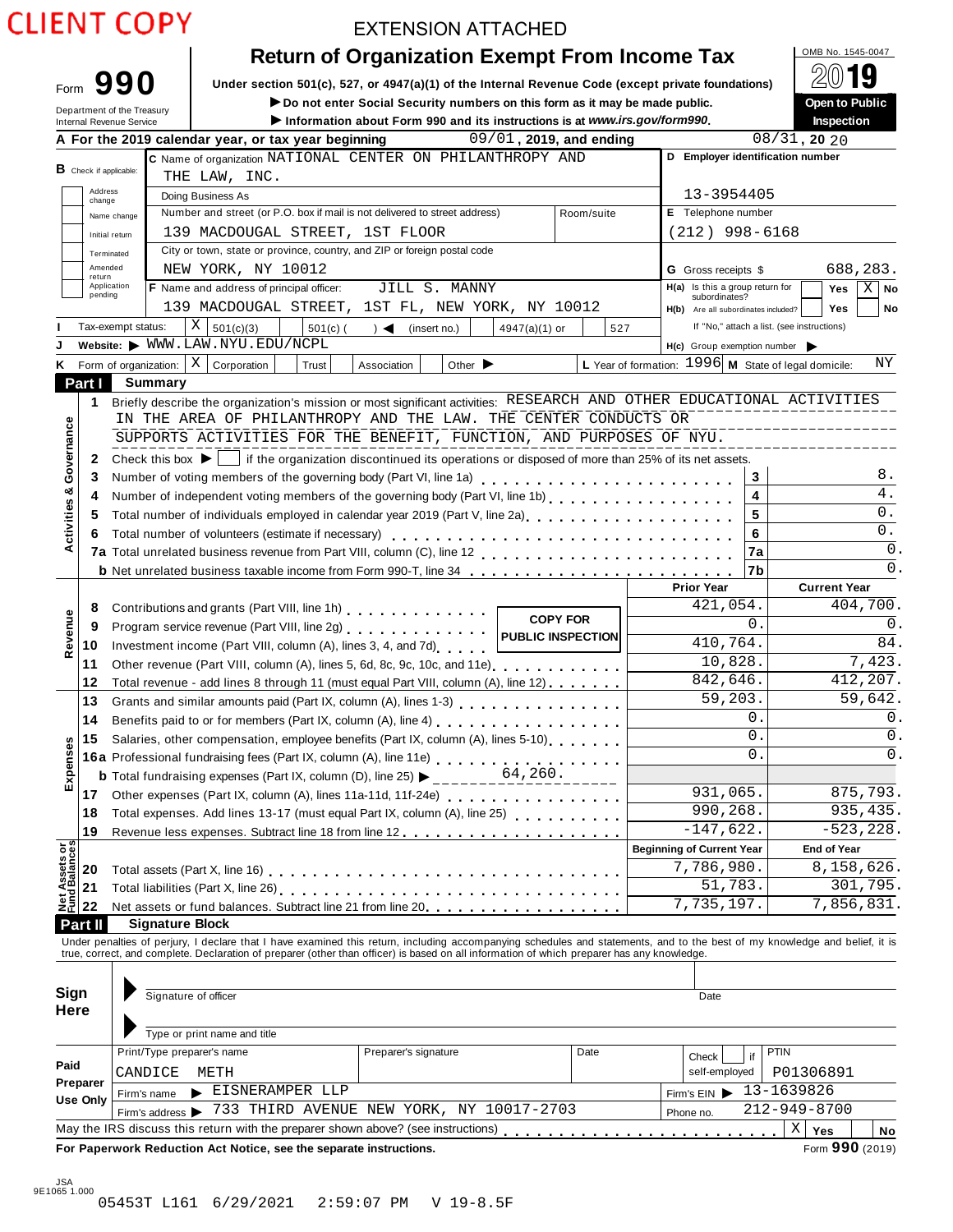## **Application for Automatic Extension of Time To File an**  $(Rev. January 2020)$   $\begin{array}{|c|c|c|c|c|}\n\hline\n\hline\n\end{array}$   $\begin{array}{|c|c|c|c|c|}\n\hline\n\end{array}$   $\begin{array}{|c|c|c|c|c|}\n\hline\n\end{array}$   $\begin{array}{|c|c|c|c|c|}\n\hline\n\end{array}$   $\begin{array}{|c|c|c|c|c|}\n\hline\n\end{array}$   $\begin{array}{|c|c|c|c|c|}\n\hline\n\end{array}$   $\begin{array}{|c|c|c|c|c|}\n\hline$

**File a separate application for each return.**<br>Internal Revenue Service **Department of the Internation of the Internation of the Internation of the Internation of the Internation of the Internation of the Internation of th** ▶ Go to *www.irs.gov/Form8868* for the latest information.

**Electronic filing** *(e-file)***.** You can electronically file Form 8868 to request a 6-month automatic extension of time to file any of the forms listed below with the exception of Form 8870, Information Return for Transfers Associated W ith Certain Personal Benefit Contracts, for which an extension request must be sent to the IRS in paper format (see instructions). For more details on the electronic filing of this form, visit *www.irs.gov/e-file-providers/e-file-for-charities-and-non-profits.*

#### **Automatic 6-Month Extension of Time.** Only submit original (no copies needed).

All corporations required to file an income tax return other than Form 990-T (including 1120-C filers), partnerships, REMICs, and trusts must use Form 7004 to request an extension of time to file income tax returns.

|                             | Name of exempt organization or other filer, see instructions.                                                                                 |        |             | Taxpayer identification number (TIN) |        |  |  |  |  |
|-----------------------------|-----------------------------------------------------------------------------------------------------------------------------------------------|--------|-------------|--------------------------------------|--------|--|--|--|--|
| Type or                     | NATIONAL CENTER ON PHILANTHROPY AND                                                                                                           |        |             |                                      |        |  |  |  |  |
| print                       | THE LAW, INC.                                                                                                                                 |        |             | 13-3954405                           |        |  |  |  |  |
| File by the                 | Number, street, and room or suite no. If a P.O. box, see instructions.                                                                        |        |             |                                      |        |  |  |  |  |
| due date for<br>filing your | 139 MACDOUGAL STREET, 1ST FLOOR                                                                                                               |        |             |                                      |        |  |  |  |  |
| return, See                 | City, town or post office, state, and ZIP code. For a foreign address, see instructions.                                                      |        |             |                                      |        |  |  |  |  |
| instructions.               | NEW YORK, NY 10012                                                                                                                            |        |             |                                      |        |  |  |  |  |
|                             | Enter the Return Code for the return that this application is for (file a separate application for each return) $\ldots \ldots \ldots \ldots$ |        |             |                                      |        |  |  |  |  |
| Application                 |                                                                                                                                               | Return | Application |                                      | Return |  |  |  |  |
|                             |                                                                                                                                               |        |             |                                      |        |  |  |  |  |

|                                                                                                                                                                                                                                                                                                                                                                                                                                                                                                                                                                                                                                         |      | $1.4$ P $1.3$ as $1.3$                                                                                         |                         |
|-----------------------------------------------------------------------------------------------------------------------------------------------------------------------------------------------------------------------------------------------------------------------------------------------------------------------------------------------------------------------------------------------------------------------------------------------------------------------------------------------------------------------------------------------------------------------------------------------------------------------------------------|------|----------------------------------------------------------------------------------------------------------------|-------------------------|
| Is For                                                                                                                                                                                                                                                                                                                                                                                                                                                                                                                                                                                                                                  | Code | Is For                                                                                                         | Code                    |
| Form 990 or Form 990-EZ                                                                                                                                                                                                                                                                                                                                                                                                                                                                                                                                                                                                                 | 01   | Form 990-T (corporation)                                                                                       | 07                      |
| Form 990-BL                                                                                                                                                                                                                                                                                                                                                                                                                                                                                                                                                                                                                             | 02   | Form 1041-A                                                                                                    | 08                      |
| Form 4720 (individual)                                                                                                                                                                                                                                                                                                                                                                                                                                                                                                                                                                                                                  | 03   | Form 4720 (other than individual)                                                                              | 09                      |
| Form 990-PF                                                                                                                                                                                                                                                                                                                                                                                                                                                                                                                                                                                                                             | 04   | Form 5227                                                                                                      | 10                      |
| Form 990-T (sec. 401(a) or 408(a) trust)                                                                                                                                                                                                                                                                                                                                                                                                                                                                                                                                                                                                | 05   | Form 6069                                                                                                      | 11                      |
| Form 990-T (trust other than above)                                                                                                                                                                                                                                                                                                                                                                                                                                                                                                                                                                                                     | 06   | Form 8870                                                                                                      | 12                      |
| KERRI TRICARICO<br>• The books are in the care of $\triangleright$ C/O NYU 105 EAST 17TH ST, ROOM 311 NEW YORK NY 10003<br>Telephone No. ▶ 212 998-2913<br>• If this is for a Group Return, enter the organization's four digit Group Exemption Number (GEN)<br>for the whole group, check this box $\Box$ If it is for part of the group, check this box $\Box$<br>a list with the names and TINs of all members the extension is for.<br>I request an automatic 6-month extension of time until<br>$\mathbf{1}$<br>for the organization named above. The extension is for the organization's return for:<br>calendar year 20 _____ or |      | Fax No. $\triangleright$ 212 995-4113<br>and attach<br>$07/15$ , 20 21, to file the exempt organization return | . If this is            |
| X<br>If the tax year entered in line 1 is for less than 12 months, check reason: $\Box$<br>$\mathbf{2}$<br>Change in accounting period<br>3a If this application is for Forms 990-BL, 990-PF, 990-T, 4720, or 6069, enter the tentative tax, less any                                                                                                                                                                                                                                                                                                                                                                                   |      | tax year beginning $09/01$ , $2019$ , and ending $08/31$ , $2020$ .<br>Initial return<br>Final return          |                         |
| nonrefundable credits. See instructions.                                                                                                                                                                                                                                                                                                                                                                                                                                                                                                                                                                                                |      | $3a$ $s$                                                                                                       | $0$ .                   |
| b If this application is for Forms 990-PF, 990-T, 4720, or 6069, enter any refundable credits and<br>estimated tax payments made. Include any prior year overpayment allowed as a credit.<br>c Balance due. Subtract line 3b from line 3a. Include your payment with this form, if required, by using EFTPS<br>(Electronic Federal Tax Payment System). See instructions.                                                                                                                                                                                                                                                               |      | $3b$ \$<br>$3c$ $s$                                                                                            | $0$ .<br>0.             |
| Caution: If you are going to make an electronic funds withdrawal (direct debit) with this Form 8868, see Form 8453-EO and Form 8879-EO for payment                                                                                                                                                                                                                                                                                                                                                                                                                                                                                      |      |                                                                                                                |                         |
| instructions.                                                                                                                                                                                                                                                                                                                                                                                                                                                                                                                                                                                                                           |      |                                                                                                                |                         |
| For Privacy Act and Paperwork Reduction Act Notice, see instructions.                                                                                                                                                                                                                                                                                                                                                                                                                                                                                                                                                                   |      |                                                                                                                | Form 8868 (Rev. 1-2020) |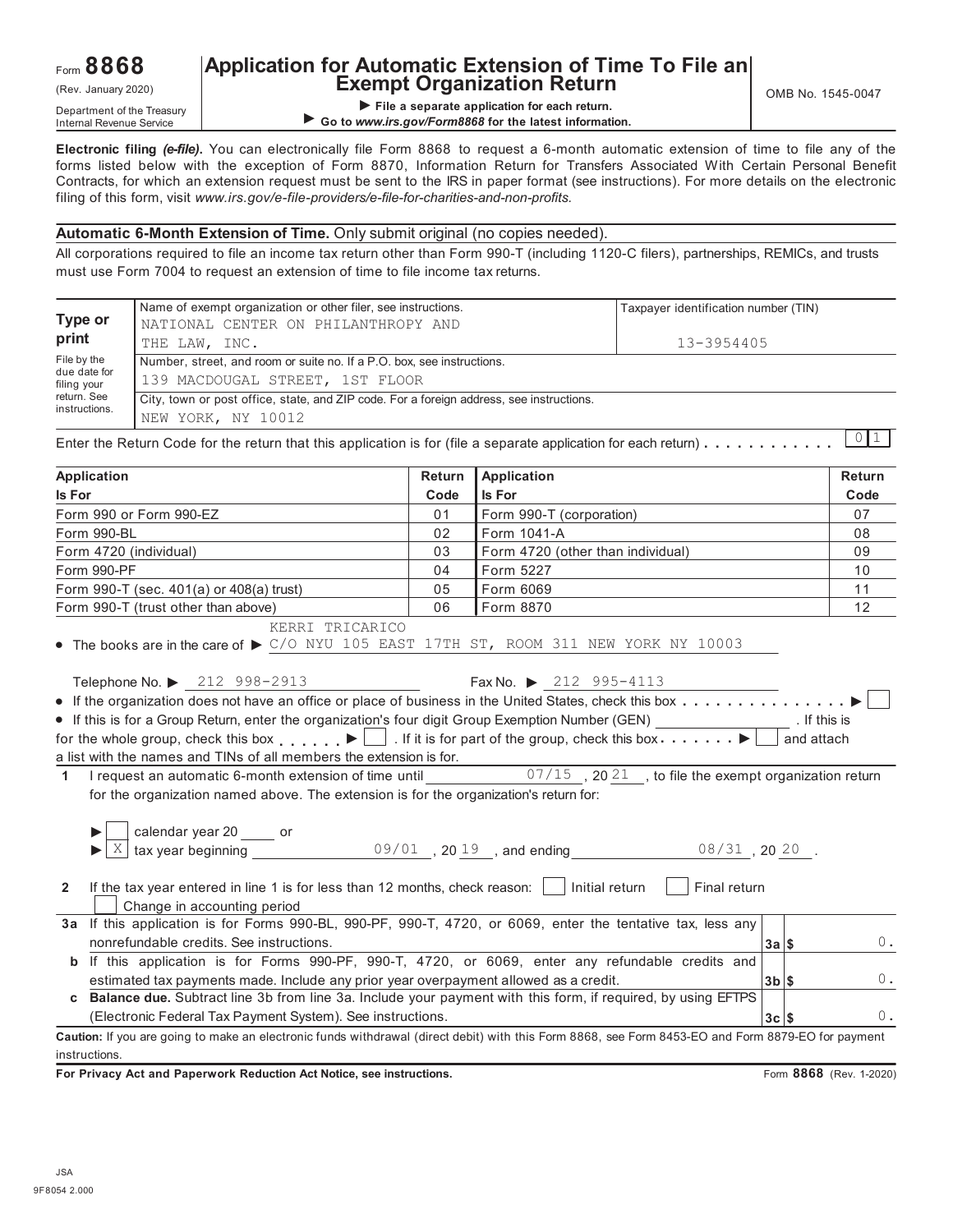| Form 990 (2019)        |                                                               | NATIONAL CENTER ON PHILANTHROPY AND                                                                                                                                                                                                                                                                                                               |               | 13-3954405<br>Page 2       |
|------------------------|---------------------------------------------------------------|---------------------------------------------------------------------------------------------------------------------------------------------------------------------------------------------------------------------------------------------------------------------------------------------------------------------------------------------------|---------------|----------------------------|
| Part III               | <b>Statement of Program Service Accomplishments</b>           |                                                                                                                                                                                                                                                                                                                                                   |               |                            |
|                        |                                                               |                                                                                                                                                                                                                                                                                                                                                   |               |                            |
|                        | 1 Briefly describe the organization's mission:                | SUPPORT THE PROMOTION, ENCOURAGEMENT, AND SPONSORSHIP OF STUDY,                                                                                                                                                                                                                                                                                   |               |                            |
|                        |                                                               | RESEARCH AND OTHER EDUCATIONAL ACTIVITIES IN THE AREA OF PHILANTHROPY                                                                                                                                                                                                                                                                             |               |                            |
| AND THE LAW.           |                                                               |                                                                                                                                                                                                                                                                                                                                                   |               |                            |
|                        |                                                               |                                                                                                                                                                                                                                                                                                                                                   |               |                            |
|                        | If "Yes," describe these new services on Schedule O.          | 2 Did the organization undertake any significant program services during the year which were not listed on the                                                                                                                                                                                                                                    |               | $X \mid N$ o<br><b>Yes</b> |
|                        |                                                               | 3 Did the organization cease conducting, or make significant changes in how it conducts, any program                                                                                                                                                                                                                                              |               |                            |
|                        | If "Yes," describe these changes on Schedule O.               |                                                                                                                                                                                                                                                                                                                                                   |               | $x \mid N$ o<br><b>Yes</b> |
|                        |                                                               | 4 Describe the organization's program service accomplishments for each of its three largest program services, as measured by<br>expenses. Section $501(c)(3)$ and $501(c)(4)$ organizations are required to report the amount of grants and allocations to others,<br>the total expenses, and revenue, if any, for each program service reported. |               |                            |
| 4a (Code:              |                                                               | (Expenses \$ $\frac{1}{785,020}$ . including grants of \$59,642. ) (Revenue \$                                                                                                                                                                                                                                                                    |               |                            |
|                        |                                                               | THE CENTER IS OPERATED FOR CHARITABLE AND EDUCATIONAL PURPOSES,<br>INCLUDING THE PROMOTION, ENCOURAGEMENT, AND SPONSORSHIP OF STUDY,                                                                                                                                                                                                              |               |                            |
|                        |                                                               | RESEARCH AND OTHER EDUCATIONAL ACTIVITIES IN THE AREA OF                                                                                                                                                                                                                                                                                          |               |                            |
|                        | PHILANTHROPY AND THE LAW.                                     | THE CENTER CONDUCTS OR SUPPORTS                                                                                                                                                                                                                                                                                                                   |               |                            |
|                        |                                                               | ACTIVITIES FOR THE BENEFIT OF, PERFORMS THE FUNCTION OF, OR                                                                                                                                                                                                                                                                                       |               |                            |
|                        |                                                               | CARRIES OUT THE PURPOSES OF NEW YORK UNIVERSITY.                                                                                                                                                                                                                                                                                                  |               |                            |
|                        |                                                               |                                                                                                                                                                                                                                                                                                                                                   |               |                            |
|                        |                                                               |                                                                                                                                                                                                                                                                                                                                                   |               |                            |
|                        | ) (Expenses \$                                                | including grants of \$                                                                                                                                                                                                                                                                                                                            | ) (Revenue \$ |                            |
|                        |                                                               |                                                                                                                                                                                                                                                                                                                                                   |               |                            |
|                        | ) (Expenses \$                                                | including grants of \$                                                                                                                                                                                                                                                                                                                            | ) (Revenue \$ |                            |
|                        |                                                               |                                                                                                                                                                                                                                                                                                                                                   |               |                            |
| 4b (Code:<br>4c (Code: | 4d Other program services (Describe on Schedule O.)           |                                                                                                                                                                                                                                                                                                                                                   |               |                            |
| (Expenses \$           | including grants of \$<br>4e Total program service expenses > | ) (Revenue \$<br>785,020.                                                                                                                                                                                                                                                                                                                         |               |                            |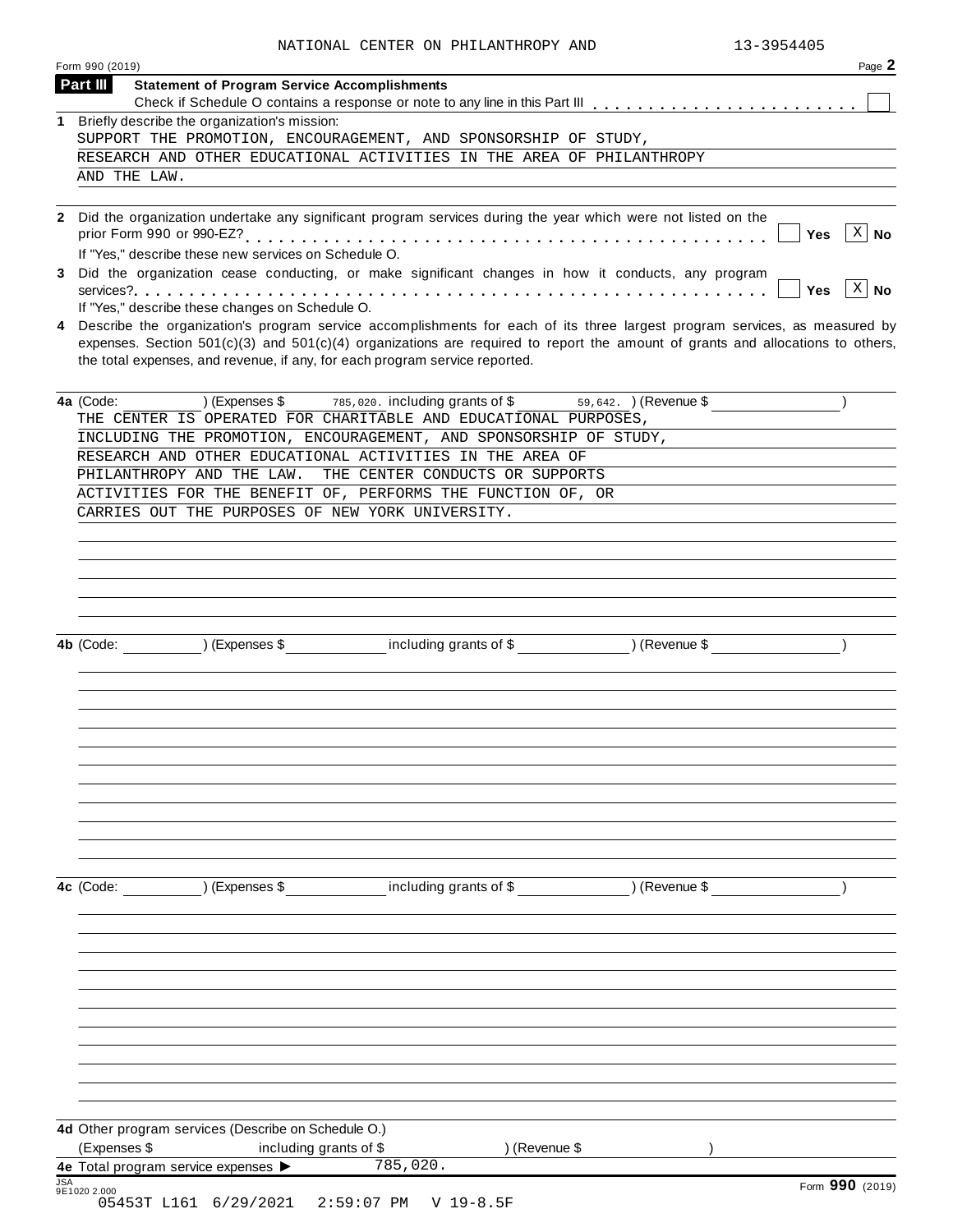|              | Form 990 (2019)                                                                                                                                                                             |                     |             | Page 3 |
|--------------|---------------------------------------------------------------------------------------------------------------------------------------------------------------------------------------------|---------------------|-------------|--------|
|              | <b>Checklist of Required Schedules</b><br>Part IV                                                                                                                                           |                     | Yes         | No     |
| 1            | Is the organization described in section $501(c)(3)$ or $4947(a)(1)$ (other than a private foundation)? If "Yes,"                                                                           |                     | Χ           |        |
| $\mathbf{2}$ | Is the organization required to complete Schedule B, Schedule of Contributors (see instructions)?                                                                                           | 1<br>$\overline{2}$ | $\mathbf X$ |        |
| 3            | Did the organization engage in direct or indirect political campaign activities on behalf of or in opposition to                                                                            |                     |             |        |
|              | candidates for public office? If "Yes," complete Schedule C, Part I                                                                                                                         | 3                   |             | Χ      |
| 4            | Section 501(c)(3) organizations. Did the organization engage in lobbying activities, or have a section 501(h)                                                                               |                     |             |        |
|              |                                                                                                                                                                                             | 4                   |             | Χ      |
| 5.           | Is the organization a section $501(c)(4)$ , $501(c)(5)$ , or $501(c)(6)$ organization that receives membership dues,                                                                        |                     |             |        |
|              | assessments, or similar amounts as defined in Revenue Procedure 98-19? If "Yes," complete Schedule C, Part III                                                                              | 5                   |             | X      |
| 6            | Did the organization maintain any donor advised funds or any similar funds or accounts for which donors                                                                                     |                     |             |        |
|              | have the right to provide advice on the distribution or investment of amounts in such funds or accounts? If                                                                                 |                     |             |        |
|              |                                                                                                                                                                                             | 6                   |             | Χ      |
| 7            | Did the organization receive or hold a conservation easement, including easements to preserve open space,                                                                                   |                     |             |        |
|              | the environment, historic land areas, or historic structures? If "Yes," complete Schedule D, Part II.                                                                                       | $\overline{7}$      |             | Χ      |
| 8            | Did the organization maintain collections of works of art, historical treasures, or other similar assets? If "Yes,"                                                                         |                     |             | Χ      |
| 9            | Did the organization report an amount in Part X, line 21, for escrow or custodial account liability, serve as a                                                                             | 8                   |             |        |
|              | custodian for amounts not listed in Part X; or provide credit counseling, debt management, credit repair, or                                                                                |                     |             |        |
|              |                                                                                                                                                                                             | 9                   |             | Χ      |
| 10           | Did the organization, directly or through a related organization, hold assets in donor-restricted endowments                                                                                |                     |             |        |
|              |                                                                                                                                                                                             | 10                  | Χ           |        |
| 11           | If the organization's answer to any of the following questions is "Yes," then complete Schedule D, Parts VI,                                                                                |                     |             |        |
|              | VII, VIII, IX, or X as applicable.                                                                                                                                                          |                     |             |        |
|              | a Did the organization report an amount for land, buildings, and equipment in Part X, line 10? If "Yes,"                                                                                    |                     |             |        |
|              |                                                                                                                                                                                             | 11a                 |             | Χ      |
|              | <b>b</b> Did the organization report an amount for investments-other securities in Part X, line 12 that is 5% or more                                                                       |                     |             |        |
|              | of its total assets reported in Part X, line 16? If "Yes," complete Schedule D, Part VII                                                                                                    | 11 <sub>b</sub>     |             | Χ      |
|              | c Did the organization report an amount for investments-program related in Part X, line 13 that is 5% or more                                                                               |                     |             |        |
|              | of its total assets reported in Part X, line 16? If "Yes," complete Schedule D, Part VIII                                                                                                   | 11c                 |             | Χ      |
|              | d Did the organization report an amount for other assets in Part X, line 15, that is 5% or more of its total assets<br>reported in Part X, line 16? If "Yes," complete Schedule D, Part IX. | 11d                 |             | Χ      |
|              | e Did the organization report an amount for other liabilities in Part X, line 25? If "Yes," complete Schedule D, Part X                                                                     | 11e                 | $\mathbf X$ |        |
|              | f Did the organization's separate or consolidated financial statements for the tax year include a footnote that addresses                                                                   |                     |             |        |
|              | the organization's liability for uncertain tax positions under FIN 48 (ASC 740)? If "Yes," complete Schedule D, Part X                                                                      | 11f                 | Χ           |        |
|              | 12a Did the organization obtain separate, independent audited financial statements for the tax year? If "Yes," complete                                                                     |                     |             |        |
|              |                                                                                                                                                                                             | 12a                 | Χ           |        |
|              | <b>b</b> Was the organization included in consolidated, independent audited financial statements for the tax year? If                                                                       |                     |             |        |
|              | "Yes," and if the organization answered "No" to line 12a, then completing Schedule D, Parts XI and XII is optional                                                                          | 12 <sub>b</sub>     | Χ           |        |
| 13           | Is the organization a school described in section $170(b)(1)(A)(ii)?$ If "Yes," complete Schedule E.                                                                                        | 13                  |             | X      |
|              | 14a Did the organization maintain an office, employees, or agents outside of the United States?                                                                                             | 14a                 |             | Χ      |
|              | <b>b</b> Did the organization have aggregate revenues or expenses of more than \$10,000 from grantmaking,                                                                                   |                     |             |        |
|              | fundraising, business, investment, and program service activities outside the United States, or aggregate                                                                                   |                     |             |        |
|              | foreign investments valued at \$100,000 or more? If "Yes," complete Schedule F, Parts I and IV                                                                                              | 14b                 |             | X      |
| 15           | Did the organization report on Part IX, column (A), line 3, more than \$5,000 of grants or other assistance to or                                                                           |                     |             | X      |
| 16           | Did the organization report on Part IX, column (A), line 3, more than \$5,000 of aggregate grants or other                                                                                  | 15                  |             |        |
|              | assistance to or for foreign individuals? If "Yes," complete Schedule F, Parts III and IV                                                                                                   | 16                  |             | X      |
| 17           | Did the organization report a total of more than \$15,000 of expenses for professional fundraising services on                                                                              |                     |             |        |
|              | Part IX, column (A), lines 6 and 11e? If "Yes," complete Schedule G, Part I (see instructions)                                                                                              | 17                  |             | X      |
| 18           | Did the organization report more than \$15,000 total of fundraising event gross income and contributions on                                                                                 |                     |             |        |
|              |                                                                                                                                                                                             | 18                  |             | X      |
| 19           | Did the organization report more than \$15,000 of gross income from gaming activities on Part VIII, line 9a?                                                                                |                     |             |        |
|              |                                                                                                                                                                                             | 19                  |             | Χ      |
|              | 20a Did the organization operate one or more hospital facilities? If "Yes," complete Schedule H                                                                                             | 20a                 |             | Χ      |
|              | <b>b</b> If "Yes" to line 20a, did the organization attach a copy of its audited financial statements to this return?                                                                       | 20 <sub>b</sub>     |             |        |
|              | Did the organization report more than \$5,000 of grants or other assistance to any domestic organization or                                                                                 |                     |             |        |
| 21           | domestic government on Part IX, column (A), line 1? If "Yes," complete Schedule I, Parts I and II                                                                                           | 21                  | Χ           |        |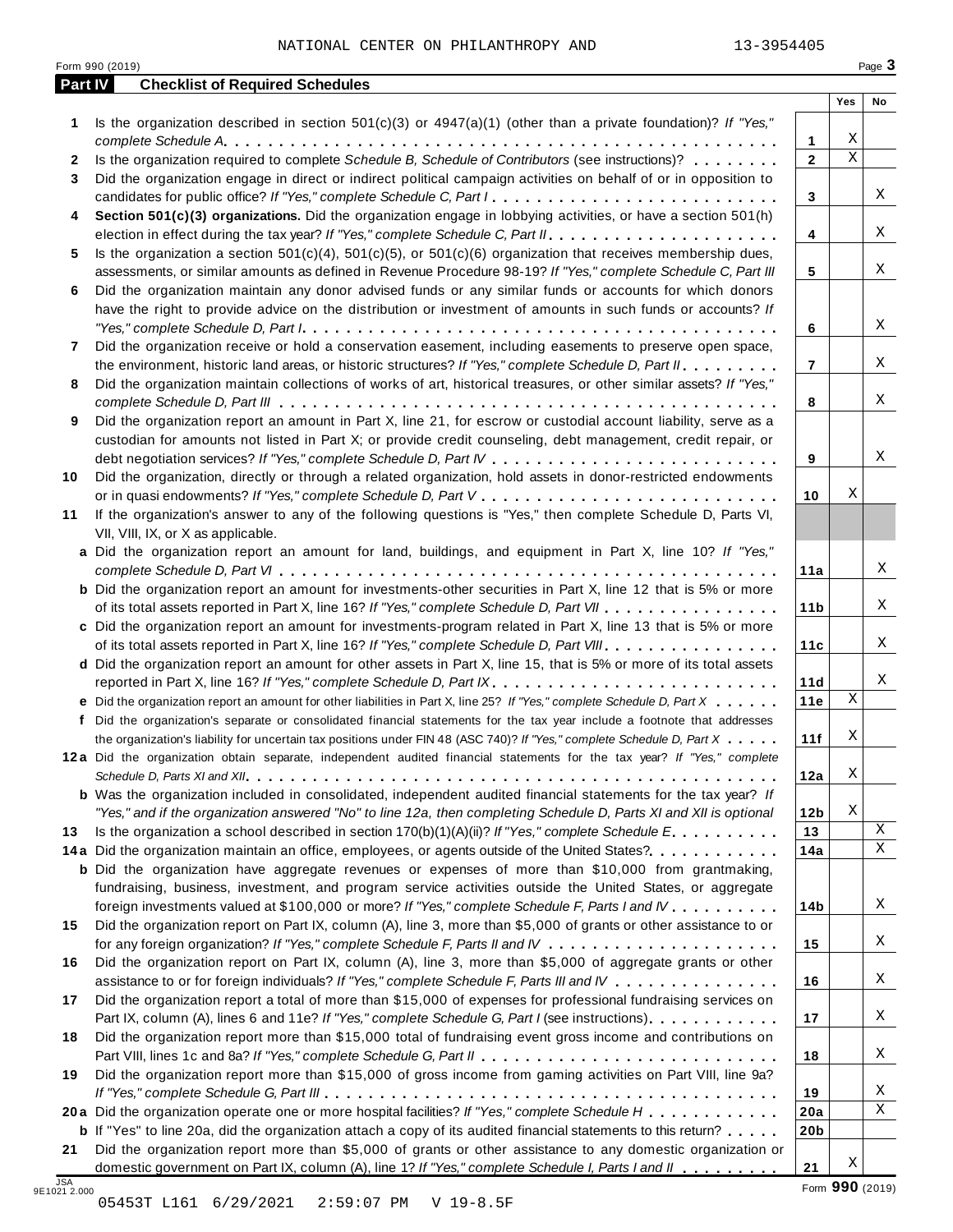| Page 4<br>Form 990 (2019)<br><b>Checklist of Required Schedules (continued)</b><br><b>Part IV</b><br>Yes<br>No<br>Did the organization report more than \$5,000 of grants or other assistance to or for domestic individuals on<br>22<br>X<br>Part IX, column (A), line 2? If "Yes," complete Schedule I, Parts I and III<br>22<br>Did the organization answer "Yes" to Part VII, Section A, line 3, 4, or 5 about compensation of the<br>23<br>organization's current and former officers, directors, trustees, key employees, and highest compensated<br>Χ<br>23<br>24a Did the organization have a tax-exempt bond issue with an outstanding principal amount of more than<br>\$100,000 as of the last day of the year, that was issued after December 31, 2002? If "Yes," answer lines 24b<br>Χ<br>24a<br><b>b</b> Did the organization invest any proceeds of tax-exempt bonds beyond a temporary period exception?<br>24b<br>c Did the organization maintain an escrow account other than a refunding escrow at any time during the year<br>24c<br>d Did the organization act as an "on behalf of" issuer for bonds outstanding at any time during the year?<br>24d<br>25a Section 501(c)(3), 501(c)(4), and 501(c)(29) organizations. Did the organization engage in an excess benefit<br>X<br>transaction with a disqualified person during the year? If "Yes," complete Schedule L, Part I<br>25a<br><b>b</b> Is the organization aware that it engaged in an excess benefit transaction with a disqualified person in a prior<br>year, and that the transaction has not been reported on any of the organization's prior Forms 990 or 990-EZ?<br>Χ<br>25 <sub>b</sub><br>Did the organization report any amount on Part X, line 5 or 22, for receivables from or payables to any current<br>or former officer, director, trustee, key employee, creator or founder, substantial contributor, or 35%<br>Χ<br>controlled entity or family member of any of these persons? If "Yes," complete Schedule L, Part II.<br>26<br>Did the organization provide a grant or other assistance to any current or former officer, director, trustee, key<br>employee, creator or founder, substantial contributor or employee thereof, a grant selection committee<br>member, or to a 35% controlled entity (including an employee thereof) or family member of any of these<br>Χ<br>27<br>Was the organization a party to a business transaction with one of the following parties (see Schedule L,<br>Part IV instructions, for applicable filing thresholds, conditions, and exceptions):<br>a A current or former officer, director, trustee, key employee, creator or founder, or substantial contributor? If<br>Χ<br>28a<br>X<br><b>b</b> A family member of any individual described in line 28a? If "Yes," complete Schedule L, Part IV.<br>28b<br>c A 35% controlled entity of one or more individuals and/or organizations described in lines 28a or 28b? If<br>Χ<br>28c<br>X<br>Did the organization receive more than \$25,000 in non-cash contributions? If "Yes," complete Schedule M<br>29<br>Did the organization receive contributions of art, historical treasures, or other similar assets, or qualified<br>30<br>Χ<br>30<br>Χ<br>Did the organization liquidate, terminate, or dissolve and cease operations? If "Yes," complete Schedule N, Part I<br>31<br>Did the organization sell, exchange, dispose of, or transfer more than 25% of its net assets? If "Yes,"<br>X<br>32<br>Did the organization own 100% of an entity disregarded as separate from the organization under Regulations<br>33<br>X<br>33<br>Was the organization related to any tax-exempt or taxable entity? If "Yes," complete Schedule R, Part II, III,<br>34<br>Χ<br>34<br>X<br>35a Did the organization have a controlled entity within the meaning of section 512(b)(13)?<br>35a<br><b>b</b> If "Yes" to line 35a, did the organization receive any payment from or engage in any transaction with a<br>controlled entity within the meaning of section 512(b)(13)? If "Yes," complete Schedule R, Part V, line 2<br>35 <sub>b</sub><br>Section 501(c)(3) organizations. Did the organization make any transfers to an exempt non-charitable<br>36<br>Χ<br>36<br>Did the organization conduct more than 5% of its activities through an entity that is not a related organization<br>37<br>Χ<br>and that is treated as a partnership for federal income tax purposes? If "Yes," complete Schedule R, Part VI<br>37<br>Did the organization complete Schedule O and provide explanations in Schedule O for Part VI, lines 11b and<br>38<br>Χ<br>19? Note: All Form 990 filers are required to complete Schedule O.<br>38<br><b>Statements Regarding Other IRS Filings and Tax Compliance</b><br><b>Part V</b><br>Check if Schedule O contains a response or note to any line in this Part V<br>Yes<br>No<br>0.<br>1a Enter the number reported in Box 3 of Form 1096. Enter -0- if not applicable<br>1а<br>0.<br><b>b</b> Enter the number of Forms W-2G included in line 1a. Enter -0- if not applicable $\ldots$ ,,,,,<br>1b<br>c Did the organization comply with backup withholding rules for reportable payments to vendors and<br>1c<br>Form 990 (2019)<br>9E1030 2.000 |            | 13-3954405<br>NATIONAL CENTER ON PHILANTHROPY AND |  |  |
|--------------------------------------------------------------------------------------------------------------------------------------------------------------------------------------------------------------------------------------------------------------------------------------------------------------------------------------------------------------------------------------------------------------------------------------------------------------------------------------------------------------------------------------------------------------------------------------------------------------------------------------------------------------------------------------------------------------------------------------------------------------------------------------------------------------------------------------------------------------------------------------------------------------------------------------------------------------------------------------------------------------------------------------------------------------------------------------------------------------------------------------------------------------------------------------------------------------------------------------------------------------------------------------------------------------------------------------------------------------------------------------------------------------------------------------------------------------------------------------------------------------------------------------------------------------------------------------------------------------------------------------------------------------------------------------------------------------------------------------------------------------------------------------------------------------------------------------------------------------------------------------------------------------------------------------------------------------------------------------------------------------------------------------------------------------------------------------------------------------------------------------------------------------------------------------------------------------------------------------------------------------------------------------------------------------------------------------------------------------------------------------------------------------------------------------------------------------------------------------------------------------------------------------------------------------------------------------------------------------------------------------------------------------------------------------------------------------------------------------------------------------------------------------------------------------------------------------------------------------------------------------------------------------------------------------------------------------------------------------------------------------------------------------------------------------------------------------------------------------------------------------------------------------------------------------------------------------------------------------------------------------------------------------------------------------------------------------------------------------------------------------------------------------------------------------------------------------------------------------------------------------------------------------------------------------------------------------------------------------------------------------------------------------------------------------------------------------------------------------------------------------------------------------------------------------------------------------------------------------------------------------------------------------------------------------------------------------------------------------------------------------------------------------------------------------------------------------------------------------------------------------------------------------------------------------------------------------------------------------------------------------------------------------------------------------------------------------------------------------------------------------------------------------------------------------------------------------------------------------------------------------------------------------------------------------------------------------------------------------------------------------------------------------------------------------------------------------------------------------------------------------------------------------------------------------------------------------------------------------------------------------------------------------------------------------------------------------------------------------------------------------------------------------------------------------------------------------------------------------------------------------------------------------------------------------------------------------------------------------------------------------------------|------------|---------------------------------------------------|--|--|
|                                                                                                                                                                                                                                                                                                                                                                                                                                                                                                                                                                                                                                                                                                                                                                                                                                                                                                                                                                                                                                                                                                                                                                                                                                                                                                                                                                                                                                                                                                                                                                                                                                                                                                                                                                                                                                                                                                                                                                                                                                                                                                                                                                                                                                                                                                                                                                                                                                                                                                                                                                                                                                                                                                                                                                                                                                                                                                                                                                                                                                                                                                                                                                                                                                                                                                                                                                                                                                                                                                                                                                                                                                                                                                                                                                                                                                                                                                                                                                                                                                                                                                                                                                                                                                                                                                                                                                                                                                                                                                                                                                                                                                                                                                                                                                                                                                                                                                                                                                                                                                                                                                                                                                                                                                                                          |            |                                                   |  |  |
|                                                                                                                                                                                                                                                                                                                                                                                                                                                                                                                                                                                                                                                                                                                                                                                                                                                                                                                                                                                                                                                                                                                                                                                                                                                                                                                                                                                                                                                                                                                                                                                                                                                                                                                                                                                                                                                                                                                                                                                                                                                                                                                                                                                                                                                                                                                                                                                                                                                                                                                                                                                                                                                                                                                                                                                                                                                                                                                                                                                                                                                                                                                                                                                                                                                                                                                                                                                                                                                                                                                                                                                                                                                                                                                                                                                                                                                                                                                                                                                                                                                                                                                                                                                                                                                                                                                                                                                                                                                                                                                                                                                                                                                                                                                                                                                                                                                                                                                                                                                                                                                                                                                                                                                                                                                                          |            |                                                   |  |  |
|                                                                                                                                                                                                                                                                                                                                                                                                                                                                                                                                                                                                                                                                                                                                                                                                                                                                                                                                                                                                                                                                                                                                                                                                                                                                                                                                                                                                                                                                                                                                                                                                                                                                                                                                                                                                                                                                                                                                                                                                                                                                                                                                                                                                                                                                                                                                                                                                                                                                                                                                                                                                                                                                                                                                                                                                                                                                                                                                                                                                                                                                                                                                                                                                                                                                                                                                                                                                                                                                                                                                                                                                                                                                                                                                                                                                                                                                                                                                                                                                                                                                                                                                                                                                                                                                                                                                                                                                                                                                                                                                                                                                                                                                                                                                                                                                                                                                                                                                                                                                                                                                                                                                                                                                                                                                          |            |                                                   |  |  |
|                                                                                                                                                                                                                                                                                                                                                                                                                                                                                                                                                                                                                                                                                                                                                                                                                                                                                                                                                                                                                                                                                                                                                                                                                                                                                                                                                                                                                                                                                                                                                                                                                                                                                                                                                                                                                                                                                                                                                                                                                                                                                                                                                                                                                                                                                                                                                                                                                                                                                                                                                                                                                                                                                                                                                                                                                                                                                                                                                                                                                                                                                                                                                                                                                                                                                                                                                                                                                                                                                                                                                                                                                                                                                                                                                                                                                                                                                                                                                                                                                                                                                                                                                                                                                                                                                                                                                                                                                                                                                                                                                                                                                                                                                                                                                                                                                                                                                                                                                                                                                                                                                                                                                                                                                                                                          |            |                                                   |  |  |
|                                                                                                                                                                                                                                                                                                                                                                                                                                                                                                                                                                                                                                                                                                                                                                                                                                                                                                                                                                                                                                                                                                                                                                                                                                                                                                                                                                                                                                                                                                                                                                                                                                                                                                                                                                                                                                                                                                                                                                                                                                                                                                                                                                                                                                                                                                                                                                                                                                                                                                                                                                                                                                                                                                                                                                                                                                                                                                                                                                                                                                                                                                                                                                                                                                                                                                                                                                                                                                                                                                                                                                                                                                                                                                                                                                                                                                                                                                                                                                                                                                                                                                                                                                                                                                                                                                                                                                                                                                                                                                                                                                                                                                                                                                                                                                                                                                                                                                                                                                                                                                                                                                                                                                                                                                                                          |            |                                                   |  |  |
|                                                                                                                                                                                                                                                                                                                                                                                                                                                                                                                                                                                                                                                                                                                                                                                                                                                                                                                                                                                                                                                                                                                                                                                                                                                                                                                                                                                                                                                                                                                                                                                                                                                                                                                                                                                                                                                                                                                                                                                                                                                                                                                                                                                                                                                                                                                                                                                                                                                                                                                                                                                                                                                                                                                                                                                                                                                                                                                                                                                                                                                                                                                                                                                                                                                                                                                                                                                                                                                                                                                                                                                                                                                                                                                                                                                                                                                                                                                                                                                                                                                                                                                                                                                                                                                                                                                                                                                                                                                                                                                                                                                                                                                                                                                                                                                                                                                                                                                                                                                                                                                                                                                                                                                                                                                                          |            |                                                   |  |  |
|                                                                                                                                                                                                                                                                                                                                                                                                                                                                                                                                                                                                                                                                                                                                                                                                                                                                                                                                                                                                                                                                                                                                                                                                                                                                                                                                                                                                                                                                                                                                                                                                                                                                                                                                                                                                                                                                                                                                                                                                                                                                                                                                                                                                                                                                                                                                                                                                                                                                                                                                                                                                                                                                                                                                                                                                                                                                                                                                                                                                                                                                                                                                                                                                                                                                                                                                                                                                                                                                                                                                                                                                                                                                                                                                                                                                                                                                                                                                                                                                                                                                                                                                                                                                                                                                                                                                                                                                                                                                                                                                                                                                                                                                                                                                                                                                                                                                                                                                                                                                                                                                                                                                                                                                                                                                          |            |                                                   |  |  |
|                                                                                                                                                                                                                                                                                                                                                                                                                                                                                                                                                                                                                                                                                                                                                                                                                                                                                                                                                                                                                                                                                                                                                                                                                                                                                                                                                                                                                                                                                                                                                                                                                                                                                                                                                                                                                                                                                                                                                                                                                                                                                                                                                                                                                                                                                                                                                                                                                                                                                                                                                                                                                                                                                                                                                                                                                                                                                                                                                                                                                                                                                                                                                                                                                                                                                                                                                                                                                                                                                                                                                                                                                                                                                                                                                                                                                                                                                                                                                                                                                                                                                                                                                                                                                                                                                                                                                                                                                                                                                                                                                                                                                                                                                                                                                                                                                                                                                                                                                                                                                                                                                                                                                                                                                                                                          |            |                                                   |  |  |
|                                                                                                                                                                                                                                                                                                                                                                                                                                                                                                                                                                                                                                                                                                                                                                                                                                                                                                                                                                                                                                                                                                                                                                                                                                                                                                                                                                                                                                                                                                                                                                                                                                                                                                                                                                                                                                                                                                                                                                                                                                                                                                                                                                                                                                                                                                                                                                                                                                                                                                                                                                                                                                                                                                                                                                                                                                                                                                                                                                                                                                                                                                                                                                                                                                                                                                                                                                                                                                                                                                                                                                                                                                                                                                                                                                                                                                                                                                                                                                                                                                                                                                                                                                                                                                                                                                                                                                                                                                                                                                                                                                                                                                                                                                                                                                                                                                                                                                                                                                                                                                                                                                                                                                                                                                                                          |            |                                                   |  |  |
|                                                                                                                                                                                                                                                                                                                                                                                                                                                                                                                                                                                                                                                                                                                                                                                                                                                                                                                                                                                                                                                                                                                                                                                                                                                                                                                                                                                                                                                                                                                                                                                                                                                                                                                                                                                                                                                                                                                                                                                                                                                                                                                                                                                                                                                                                                                                                                                                                                                                                                                                                                                                                                                                                                                                                                                                                                                                                                                                                                                                                                                                                                                                                                                                                                                                                                                                                                                                                                                                                                                                                                                                                                                                                                                                                                                                                                                                                                                                                                                                                                                                                                                                                                                                                                                                                                                                                                                                                                                                                                                                                                                                                                                                                                                                                                                                                                                                                                                                                                                                                                                                                                                                                                                                                                                                          |            |                                                   |  |  |
|                                                                                                                                                                                                                                                                                                                                                                                                                                                                                                                                                                                                                                                                                                                                                                                                                                                                                                                                                                                                                                                                                                                                                                                                                                                                                                                                                                                                                                                                                                                                                                                                                                                                                                                                                                                                                                                                                                                                                                                                                                                                                                                                                                                                                                                                                                                                                                                                                                                                                                                                                                                                                                                                                                                                                                                                                                                                                                                                                                                                                                                                                                                                                                                                                                                                                                                                                                                                                                                                                                                                                                                                                                                                                                                                                                                                                                                                                                                                                                                                                                                                                                                                                                                                                                                                                                                                                                                                                                                                                                                                                                                                                                                                                                                                                                                                                                                                                                                                                                                                                                                                                                                                                                                                                                                                          |            |                                                   |  |  |
|                                                                                                                                                                                                                                                                                                                                                                                                                                                                                                                                                                                                                                                                                                                                                                                                                                                                                                                                                                                                                                                                                                                                                                                                                                                                                                                                                                                                                                                                                                                                                                                                                                                                                                                                                                                                                                                                                                                                                                                                                                                                                                                                                                                                                                                                                                                                                                                                                                                                                                                                                                                                                                                                                                                                                                                                                                                                                                                                                                                                                                                                                                                                                                                                                                                                                                                                                                                                                                                                                                                                                                                                                                                                                                                                                                                                                                                                                                                                                                                                                                                                                                                                                                                                                                                                                                                                                                                                                                                                                                                                                                                                                                                                                                                                                                                                                                                                                                                                                                                                                                                                                                                                                                                                                                                                          |            |                                                   |  |  |
|                                                                                                                                                                                                                                                                                                                                                                                                                                                                                                                                                                                                                                                                                                                                                                                                                                                                                                                                                                                                                                                                                                                                                                                                                                                                                                                                                                                                                                                                                                                                                                                                                                                                                                                                                                                                                                                                                                                                                                                                                                                                                                                                                                                                                                                                                                                                                                                                                                                                                                                                                                                                                                                                                                                                                                                                                                                                                                                                                                                                                                                                                                                                                                                                                                                                                                                                                                                                                                                                                                                                                                                                                                                                                                                                                                                                                                                                                                                                                                                                                                                                                                                                                                                                                                                                                                                                                                                                                                                                                                                                                                                                                                                                                                                                                                                                                                                                                                                                                                                                                                                                                                                                                                                                                                                                          |            |                                                   |  |  |
|                                                                                                                                                                                                                                                                                                                                                                                                                                                                                                                                                                                                                                                                                                                                                                                                                                                                                                                                                                                                                                                                                                                                                                                                                                                                                                                                                                                                                                                                                                                                                                                                                                                                                                                                                                                                                                                                                                                                                                                                                                                                                                                                                                                                                                                                                                                                                                                                                                                                                                                                                                                                                                                                                                                                                                                                                                                                                                                                                                                                                                                                                                                                                                                                                                                                                                                                                                                                                                                                                                                                                                                                                                                                                                                                                                                                                                                                                                                                                                                                                                                                                                                                                                                                                                                                                                                                                                                                                                                                                                                                                                                                                                                                                                                                                                                                                                                                                                                                                                                                                                                                                                                                                                                                                                                                          |            |                                                   |  |  |
|                                                                                                                                                                                                                                                                                                                                                                                                                                                                                                                                                                                                                                                                                                                                                                                                                                                                                                                                                                                                                                                                                                                                                                                                                                                                                                                                                                                                                                                                                                                                                                                                                                                                                                                                                                                                                                                                                                                                                                                                                                                                                                                                                                                                                                                                                                                                                                                                                                                                                                                                                                                                                                                                                                                                                                                                                                                                                                                                                                                                                                                                                                                                                                                                                                                                                                                                                                                                                                                                                                                                                                                                                                                                                                                                                                                                                                                                                                                                                                                                                                                                                                                                                                                                                                                                                                                                                                                                                                                                                                                                                                                                                                                                                                                                                                                                                                                                                                                                                                                                                                                                                                                                                                                                                                                                          |            |                                                   |  |  |
|                                                                                                                                                                                                                                                                                                                                                                                                                                                                                                                                                                                                                                                                                                                                                                                                                                                                                                                                                                                                                                                                                                                                                                                                                                                                                                                                                                                                                                                                                                                                                                                                                                                                                                                                                                                                                                                                                                                                                                                                                                                                                                                                                                                                                                                                                                                                                                                                                                                                                                                                                                                                                                                                                                                                                                                                                                                                                                                                                                                                                                                                                                                                                                                                                                                                                                                                                                                                                                                                                                                                                                                                                                                                                                                                                                                                                                                                                                                                                                                                                                                                                                                                                                                                                                                                                                                                                                                                                                                                                                                                                                                                                                                                                                                                                                                                                                                                                                                                                                                                                                                                                                                                                                                                                                                                          |            |                                                   |  |  |
|                                                                                                                                                                                                                                                                                                                                                                                                                                                                                                                                                                                                                                                                                                                                                                                                                                                                                                                                                                                                                                                                                                                                                                                                                                                                                                                                                                                                                                                                                                                                                                                                                                                                                                                                                                                                                                                                                                                                                                                                                                                                                                                                                                                                                                                                                                                                                                                                                                                                                                                                                                                                                                                                                                                                                                                                                                                                                                                                                                                                                                                                                                                                                                                                                                                                                                                                                                                                                                                                                                                                                                                                                                                                                                                                                                                                                                                                                                                                                                                                                                                                                                                                                                                                                                                                                                                                                                                                                                                                                                                                                                                                                                                                                                                                                                                                                                                                                                                                                                                                                                                                                                                                                                                                                                                                          |            |                                                   |  |  |
|                                                                                                                                                                                                                                                                                                                                                                                                                                                                                                                                                                                                                                                                                                                                                                                                                                                                                                                                                                                                                                                                                                                                                                                                                                                                                                                                                                                                                                                                                                                                                                                                                                                                                                                                                                                                                                                                                                                                                                                                                                                                                                                                                                                                                                                                                                                                                                                                                                                                                                                                                                                                                                                                                                                                                                                                                                                                                                                                                                                                                                                                                                                                                                                                                                                                                                                                                                                                                                                                                                                                                                                                                                                                                                                                                                                                                                                                                                                                                                                                                                                                                                                                                                                                                                                                                                                                                                                                                                                                                                                                                                                                                                                                                                                                                                                                                                                                                                                                                                                                                                                                                                                                                                                                                                                                          |            |                                                   |  |  |
|                                                                                                                                                                                                                                                                                                                                                                                                                                                                                                                                                                                                                                                                                                                                                                                                                                                                                                                                                                                                                                                                                                                                                                                                                                                                                                                                                                                                                                                                                                                                                                                                                                                                                                                                                                                                                                                                                                                                                                                                                                                                                                                                                                                                                                                                                                                                                                                                                                                                                                                                                                                                                                                                                                                                                                                                                                                                                                                                                                                                                                                                                                                                                                                                                                                                                                                                                                                                                                                                                                                                                                                                                                                                                                                                                                                                                                                                                                                                                                                                                                                                                                                                                                                                                                                                                                                                                                                                                                                                                                                                                                                                                                                                                                                                                                                                                                                                                                                                                                                                                                                                                                                                                                                                                                                                          |            |                                                   |  |  |
|                                                                                                                                                                                                                                                                                                                                                                                                                                                                                                                                                                                                                                                                                                                                                                                                                                                                                                                                                                                                                                                                                                                                                                                                                                                                                                                                                                                                                                                                                                                                                                                                                                                                                                                                                                                                                                                                                                                                                                                                                                                                                                                                                                                                                                                                                                                                                                                                                                                                                                                                                                                                                                                                                                                                                                                                                                                                                                                                                                                                                                                                                                                                                                                                                                                                                                                                                                                                                                                                                                                                                                                                                                                                                                                                                                                                                                                                                                                                                                                                                                                                                                                                                                                                                                                                                                                                                                                                                                                                                                                                                                                                                                                                                                                                                                                                                                                                                                                                                                                                                                                                                                                                                                                                                                                                          | 26         |                                                   |  |  |
|                                                                                                                                                                                                                                                                                                                                                                                                                                                                                                                                                                                                                                                                                                                                                                                                                                                                                                                                                                                                                                                                                                                                                                                                                                                                                                                                                                                                                                                                                                                                                                                                                                                                                                                                                                                                                                                                                                                                                                                                                                                                                                                                                                                                                                                                                                                                                                                                                                                                                                                                                                                                                                                                                                                                                                                                                                                                                                                                                                                                                                                                                                                                                                                                                                                                                                                                                                                                                                                                                                                                                                                                                                                                                                                                                                                                                                                                                                                                                                                                                                                                                                                                                                                                                                                                                                                                                                                                                                                                                                                                                                                                                                                                                                                                                                                                                                                                                                                                                                                                                                                                                                                                                                                                                                                                          |            |                                                   |  |  |
|                                                                                                                                                                                                                                                                                                                                                                                                                                                                                                                                                                                                                                                                                                                                                                                                                                                                                                                                                                                                                                                                                                                                                                                                                                                                                                                                                                                                                                                                                                                                                                                                                                                                                                                                                                                                                                                                                                                                                                                                                                                                                                                                                                                                                                                                                                                                                                                                                                                                                                                                                                                                                                                                                                                                                                                                                                                                                                                                                                                                                                                                                                                                                                                                                                                                                                                                                                                                                                                                                                                                                                                                                                                                                                                                                                                                                                                                                                                                                                                                                                                                                                                                                                                                                                                                                                                                                                                                                                                                                                                                                                                                                                                                                                                                                                                                                                                                                                                                                                                                                                                                                                                                                                                                                                                                          |            |                                                   |  |  |
|                                                                                                                                                                                                                                                                                                                                                                                                                                                                                                                                                                                                                                                                                                                                                                                                                                                                                                                                                                                                                                                                                                                                                                                                                                                                                                                                                                                                                                                                                                                                                                                                                                                                                                                                                                                                                                                                                                                                                                                                                                                                                                                                                                                                                                                                                                                                                                                                                                                                                                                                                                                                                                                                                                                                                                                                                                                                                                                                                                                                                                                                                                                                                                                                                                                                                                                                                                                                                                                                                                                                                                                                                                                                                                                                                                                                                                                                                                                                                                                                                                                                                                                                                                                                                                                                                                                                                                                                                                                                                                                                                                                                                                                                                                                                                                                                                                                                                                                                                                                                                                                                                                                                                                                                                                                                          | 27         |                                                   |  |  |
|                                                                                                                                                                                                                                                                                                                                                                                                                                                                                                                                                                                                                                                                                                                                                                                                                                                                                                                                                                                                                                                                                                                                                                                                                                                                                                                                                                                                                                                                                                                                                                                                                                                                                                                                                                                                                                                                                                                                                                                                                                                                                                                                                                                                                                                                                                                                                                                                                                                                                                                                                                                                                                                                                                                                                                                                                                                                                                                                                                                                                                                                                                                                                                                                                                                                                                                                                                                                                                                                                                                                                                                                                                                                                                                                                                                                                                                                                                                                                                                                                                                                                                                                                                                                                                                                                                                                                                                                                                                                                                                                                                                                                                                                                                                                                                                                                                                                                                                                                                                                                                                                                                                                                                                                                                                                          |            |                                                   |  |  |
|                                                                                                                                                                                                                                                                                                                                                                                                                                                                                                                                                                                                                                                                                                                                                                                                                                                                                                                                                                                                                                                                                                                                                                                                                                                                                                                                                                                                                                                                                                                                                                                                                                                                                                                                                                                                                                                                                                                                                                                                                                                                                                                                                                                                                                                                                                                                                                                                                                                                                                                                                                                                                                                                                                                                                                                                                                                                                                                                                                                                                                                                                                                                                                                                                                                                                                                                                                                                                                                                                                                                                                                                                                                                                                                                                                                                                                                                                                                                                                                                                                                                                                                                                                                                                                                                                                                                                                                                                                                                                                                                                                                                                                                                                                                                                                                                                                                                                                                                                                                                                                                                                                                                                                                                                                                                          |            |                                                   |  |  |
|                                                                                                                                                                                                                                                                                                                                                                                                                                                                                                                                                                                                                                                                                                                                                                                                                                                                                                                                                                                                                                                                                                                                                                                                                                                                                                                                                                                                                                                                                                                                                                                                                                                                                                                                                                                                                                                                                                                                                                                                                                                                                                                                                                                                                                                                                                                                                                                                                                                                                                                                                                                                                                                                                                                                                                                                                                                                                                                                                                                                                                                                                                                                                                                                                                                                                                                                                                                                                                                                                                                                                                                                                                                                                                                                                                                                                                                                                                                                                                                                                                                                                                                                                                                                                                                                                                                                                                                                                                                                                                                                                                                                                                                                                                                                                                                                                                                                                                                                                                                                                                                                                                                                                                                                                                                                          |            |                                                   |  |  |
|                                                                                                                                                                                                                                                                                                                                                                                                                                                                                                                                                                                                                                                                                                                                                                                                                                                                                                                                                                                                                                                                                                                                                                                                                                                                                                                                                                                                                                                                                                                                                                                                                                                                                                                                                                                                                                                                                                                                                                                                                                                                                                                                                                                                                                                                                                                                                                                                                                                                                                                                                                                                                                                                                                                                                                                                                                                                                                                                                                                                                                                                                                                                                                                                                                                                                                                                                                                                                                                                                                                                                                                                                                                                                                                                                                                                                                                                                                                                                                                                                                                                                                                                                                                                                                                                                                                                                                                                                                                                                                                                                                                                                                                                                                                                                                                                                                                                                                                                                                                                                                                                                                                                                                                                                                                                          | 28         |                                                   |  |  |
|                                                                                                                                                                                                                                                                                                                                                                                                                                                                                                                                                                                                                                                                                                                                                                                                                                                                                                                                                                                                                                                                                                                                                                                                                                                                                                                                                                                                                                                                                                                                                                                                                                                                                                                                                                                                                                                                                                                                                                                                                                                                                                                                                                                                                                                                                                                                                                                                                                                                                                                                                                                                                                                                                                                                                                                                                                                                                                                                                                                                                                                                                                                                                                                                                                                                                                                                                                                                                                                                                                                                                                                                                                                                                                                                                                                                                                                                                                                                                                                                                                                                                                                                                                                                                                                                                                                                                                                                                                                                                                                                                                                                                                                                                                                                                                                                                                                                                                                                                                                                                                                                                                                                                                                                                                                                          |            |                                                   |  |  |
|                                                                                                                                                                                                                                                                                                                                                                                                                                                                                                                                                                                                                                                                                                                                                                                                                                                                                                                                                                                                                                                                                                                                                                                                                                                                                                                                                                                                                                                                                                                                                                                                                                                                                                                                                                                                                                                                                                                                                                                                                                                                                                                                                                                                                                                                                                                                                                                                                                                                                                                                                                                                                                                                                                                                                                                                                                                                                                                                                                                                                                                                                                                                                                                                                                                                                                                                                                                                                                                                                                                                                                                                                                                                                                                                                                                                                                                                                                                                                                                                                                                                                                                                                                                                                                                                                                                                                                                                                                                                                                                                                                                                                                                                                                                                                                                                                                                                                                                                                                                                                                                                                                                                                                                                                                                                          |            |                                                   |  |  |
|                                                                                                                                                                                                                                                                                                                                                                                                                                                                                                                                                                                                                                                                                                                                                                                                                                                                                                                                                                                                                                                                                                                                                                                                                                                                                                                                                                                                                                                                                                                                                                                                                                                                                                                                                                                                                                                                                                                                                                                                                                                                                                                                                                                                                                                                                                                                                                                                                                                                                                                                                                                                                                                                                                                                                                                                                                                                                                                                                                                                                                                                                                                                                                                                                                                                                                                                                                                                                                                                                                                                                                                                                                                                                                                                                                                                                                                                                                                                                                                                                                                                                                                                                                                                                                                                                                                                                                                                                                                                                                                                                                                                                                                                                                                                                                                                                                                                                                                                                                                                                                                                                                                                                                                                                                                                          |            |                                                   |  |  |
|                                                                                                                                                                                                                                                                                                                                                                                                                                                                                                                                                                                                                                                                                                                                                                                                                                                                                                                                                                                                                                                                                                                                                                                                                                                                                                                                                                                                                                                                                                                                                                                                                                                                                                                                                                                                                                                                                                                                                                                                                                                                                                                                                                                                                                                                                                                                                                                                                                                                                                                                                                                                                                                                                                                                                                                                                                                                                                                                                                                                                                                                                                                                                                                                                                                                                                                                                                                                                                                                                                                                                                                                                                                                                                                                                                                                                                                                                                                                                                                                                                                                                                                                                                                                                                                                                                                                                                                                                                                                                                                                                                                                                                                                                                                                                                                                                                                                                                                                                                                                                                                                                                                                                                                                                                                                          |            |                                                   |  |  |
|                                                                                                                                                                                                                                                                                                                                                                                                                                                                                                                                                                                                                                                                                                                                                                                                                                                                                                                                                                                                                                                                                                                                                                                                                                                                                                                                                                                                                                                                                                                                                                                                                                                                                                                                                                                                                                                                                                                                                                                                                                                                                                                                                                                                                                                                                                                                                                                                                                                                                                                                                                                                                                                                                                                                                                                                                                                                                                                                                                                                                                                                                                                                                                                                                                                                                                                                                                                                                                                                                                                                                                                                                                                                                                                                                                                                                                                                                                                                                                                                                                                                                                                                                                                                                                                                                                                                                                                                                                                                                                                                                                                                                                                                                                                                                                                                                                                                                                                                                                                                                                                                                                                                                                                                                                                                          |            |                                                   |  |  |
|                                                                                                                                                                                                                                                                                                                                                                                                                                                                                                                                                                                                                                                                                                                                                                                                                                                                                                                                                                                                                                                                                                                                                                                                                                                                                                                                                                                                                                                                                                                                                                                                                                                                                                                                                                                                                                                                                                                                                                                                                                                                                                                                                                                                                                                                                                                                                                                                                                                                                                                                                                                                                                                                                                                                                                                                                                                                                                                                                                                                                                                                                                                                                                                                                                                                                                                                                                                                                                                                                                                                                                                                                                                                                                                                                                                                                                                                                                                                                                                                                                                                                                                                                                                                                                                                                                                                                                                                                                                                                                                                                                                                                                                                                                                                                                                                                                                                                                                                                                                                                                                                                                                                                                                                                                                                          |            |                                                   |  |  |
|                                                                                                                                                                                                                                                                                                                                                                                                                                                                                                                                                                                                                                                                                                                                                                                                                                                                                                                                                                                                                                                                                                                                                                                                                                                                                                                                                                                                                                                                                                                                                                                                                                                                                                                                                                                                                                                                                                                                                                                                                                                                                                                                                                                                                                                                                                                                                                                                                                                                                                                                                                                                                                                                                                                                                                                                                                                                                                                                                                                                                                                                                                                                                                                                                                                                                                                                                                                                                                                                                                                                                                                                                                                                                                                                                                                                                                                                                                                                                                                                                                                                                                                                                                                                                                                                                                                                                                                                                                                                                                                                                                                                                                                                                                                                                                                                                                                                                                                                                                                                                                                                                                                                                                                                                                                                          | 29         |                                                   |  |  |
|                                                                                                                                                                                                                                                                                                                                                                                                                                                                                                                                                                                                                                                                                                                                                                                                                                                                                                                                                                                                                                                                                                                                                                                                                                                                                                                                                                                                                                                                                                                                                                                                                                                                                                                                                                                                                                                                                                                                                                                                                                                                                                                                                                                                                                                                                                                                                                                                                                                                                                                                                                                                                                                                                                                                                                                                                                                                                                                                                                                                                                                                                                                                                                                                                                                                                                                                                                                                                                                                                                                                                                                                                                                                                                                                                                                                                                                                                                                                                                                                                                                                                                                                                                                                                                                                                                                                                                                                                                                                                                                                                                                                                                                                                                                                                                                                                                                                                                                                                                                                                                                                                                                                                                                                                                                                          |            |                                                   |  |  |
|                                                                                                                                                                                                                                                                                                                                                                                                                                                                                                                                                                                                                                                                                                                                                                                                                                                                                                                                                                                                                                                                                                                                                                                                                                                                                                                                                                                                                                                                                                                                                                                                                                                                                                                                                                                                                                                                                                                                                                                                                                                                                                                                                                                                                                                                                                                                                                                                                                                                                                                                                                                                                                                                                                                                                                                                                                                                                                                                                                                                                                                                                                                                                                                                                                                                                                                                                                                                                                                                                                                                                                                                                                                                                                                                                                                                                                                                                                                                                                                                                                                                                                                                                                                                                                                                                                                                                                                                                                                                                                                                                                                                                                                                                                                                                                                                                                                                                                                                                                                                                                                                                                                                                                                                                                                                          |            |                                                   |  |  |
|                                                                                                                                                                                                                                                                                                                                                                                                                                                                                                                                                                                                                                                                                                                                                                                                                                                                                                                                                                                                                                                                                                                                                                                                                                                                                                                                                                                                                                                                                                                                                                                                                                                                                                                                                                                                                                                                                                                                                                                                                                                                                                                                                                                                                                                                                                                                                                                                                                                                                                                                                                                                                                                                                                                                                                                                                                                                                                                                                                                                                                                                                                                                                                                                                                                                                                                                                                                                                                                                                                                                                                                                                                                                                                                                                                                                                                                                                                                                                                                                                                                                                                                                                                                                                                                                                                                                                                                                                                                                                                                                                                                                                                                                                                                                                                                                                                                                                                                                                                                                                                                                                                                                                                                                                                                                          | 31         |                                                   |  |  |
|                                                                                                                                                                                                                                                                                                                                                                                                                                                                                                                                                                                                                                                                                                                                                                                                                                                                                                                                                                                                                                                                                                                                                                                                                                                                                                                                                                                                                                                                                                                                                                                                                                                                                                                                                                                                                                                                                                                                                                                                                                                                                                                                                                                                                                                                                                                                                                                                                                                                                                                                                                                                                                                                                                                                                                                                                                                                                                                                                                                                                                                                                                                                                                                                                                                                                                                                                                                                                                                                                                                                                                                                                                                                                                                                                                                                                                                                                                                                                                                                                                                                                                                                                                                                                                                                                                                                                                                                                                                                                                                                                                                                                                                                                                                                                                                                                                                                                                                                                                                                                                                                                                                                                                                                                                                                          | 32         |                                                   |  |  |
|                                                                                                                                                                                                                                                                                                                                                                                                                                                                                                                                                                                                                                                                                                                                                                                                                                                                                                                                                                                                                                                                                                                                                                                                                                                                                                                                                                                                                                                                                                                                                                                                                                                                                                                                                                                                                                                                                                                                                                                                                                                                                                                                                                                                                                                                                                                                                                                                                                                                                                                                                                                                                                                                                                                                                                                                                                                                                                                                                                                                                                                                                                                                                                                                                                                                                                                                                                                                                                                                                                                                                                                                                                                                                                                                                                                                                                                                                                                                                                                                                                                                                                                                                                                                                                                                                                                                                                                                                                                                                                                                                                                                                                                                                                                                                                                                                                                                                                                                                                                                                                                                                                                                                                                                                                                                          |            |                                                   |  |  |
|                                                                                                                                                                                                                                                                                                                                                                                                                                                                                                                                                                                                                                                                                                                                                                                                                                                                                                                                                                                                                                                                                                                                                                                                                                                                                                                                                                                                                                                                                                                                                                                                                                                                                                                                                                                                                                                                                                                                                                                                                                                                                                                                                                                                                                                                                                                                                                                                                                                                                                                                                                                                                                                                                                                                                                                                                                                                                                                                                                                                                                                                                                                                                                                                                                                                                                                                                                                                                                                                                                                                                                                                                                                                                                                                                                                                                                                                                                                                                                                                                                                                                                                                                                                                                                                                                                                                                                                                                                                                                                                                                                                                                                                                                                                                                                                                                                                                                                                                                                                                                                                                                                                                                                                                                                                                          |            |                                                   |  |  |
|                                                                                                                                                                                                                                                                                                                                                                                                                                                                                                                                                                                                                                                                                                                                                                                                                                                                                                                                                                                                                                                                                                                                                                                                                                                                                                                                                                                                                                                                                                                                                                                                                                                                                                                                                                                                                                                                                                                                                                                                                                                                                                                                                                                                                                                                                                                                                                                                                                                                                                                                                                                                                                                                                                                                                                                                                                                                                                                                                                                                                                                                                                                                                                                                                                                                                                                                                                                                                                                                                                                                                                                                                                                                                                                                                                                                                                                                                                                                                                                                                                                                                                                                                                                                                                                                                                                                                                                                                                                                                                                                                                                                                                                                                                                                                                                                                                                                                                                                                                                                                                                                                                                                                                                                                                                                          |            |                                                   |  |  |
|                                                                                                                                                                                                                                                                                                                                                                                                                                                                                                                                                                                                                                                                                                                                                                                                                                                                                                                                                                                                                                                                                                                                                                                                                                                                                                                                                                                                                                                                                                                                                                                                                                                                                                                                                                                                                                                                                                                                                                                                                                                                                                                                                                                                                                                                                                                                                                                                                                                                                                                                                                                                                                                                                                                                                                                                                                                                                                                                                                                                                                                                                                                                                                                                                                                                                                                                                                                                                                                                                                                                                                                                                                                                                                                                                                                                                                                                                                                                                                                                                                                                                                                                                                                                                                                                                                                                                                                                                                                                                                                                                                                                                                                                                                                                                                                                                                                                                                                                                                                                                                                                                                                                                                                                                                                                          |            |                                                   |  |  |
|                                                                                                                                                                                                                                                                                                                                                                                                                                                                                                                                                                                                                                                                                                                                                                                                                                                                                                                                                                                                                                                                                                                                                                                                                                                                                                                                                                                                                                                                                                                                                                                                                                                                                                                                                                                                                                                                                                                                                                                                                                                                                                                                                                                                                                                                                                                                                                                                                                                                                                                                                                                                                                                                                                                                                                                                                                                                                                                                                                                                                                                                                                                                                                                                                                                                                                                                                                                                                                                                                                                                                                                                                                                                                                                                                                                                                                                                                                                                                                                                                                                                                                                                                                                                                                                                                                                                                                                                                                                                                                                                                                                                                                                                                                                                                                                                                                                                                                                                                                                                                                                                                                                                                                                                                                                                          |            |                                                   |  |  |
|                                                                                                                                                                                                                                                                                                                                                                                                                                                                                                                                                                                                                                                                                                                                                                                                                                                                                                                                                                                                                                                                                                                                                                                                                                                                                                                                                                                                                                                                                                                                                                                                                                                                                                                                                                                                                                                                                                                                                                                                                                                                                                                                                                                                                                                                                                                                                                                                                                                                                                                                                                                                                                                                                                                                                                                                                                                                                                                                                                                                                                                                                                                                                                                                                                                                                                                                                                                                                                                                                                                                                                                                                                                                                                                                                                                                                                                                                                                                                                                                                                                                                                                                                                                                                                                                                                                                                                                                                                                                                                                                                                                                                                                                                                                                                                                                                                                                                                                                                                                                                                                                                                                                                                                                                                                                          |            |                                                   |  |  |
|                                                                                                                                                                                                                                                                                                                                                                                                                                                                                                                                                                                                                                                                                                                                                                                                                                                                                                                                                                                                                                                                                                                                                                                                                                                                                                                                                                                                                                                                                                                                                                                                                                                                                                                                                                                                                                                                                                                                                                                                                                                                                                                                                                                                                                                                                                                                                                                                                                                                                                                                                                                                                                                                                                                                                                                                                                                                                                                                                                                                                                                                                                                                                                                                                                                                                                                                                                                                                                                                                                                                                                                                                                                                                                                                                                                                                                                                                                                                                                                                                                                                                                                                                                                                                                                                                                                                                                                                                                                                                                                                                                                                                                                                                                                                                                                                                                                                                                                                                                                                                                                                                                                                                                                                                                                                          |            |                                                   |  |  |
|                                                                                                                                                                                                                                                                                                                                                                                                                                                                                                                                                                                                                                                                                                                                                                                                                                                                                                                                                                                                                                                                                                                                                                                                                                                                                                                                                                                                                                                                                                                                                                                                                                                                                                                                                                                                                                                                                                                                                                                                                                                                                                                                                                                                                                                                                                                                                                                                                                                                                                                                                                                                                                                                                                                                                                                                                                                                                                                                                                                                                                                                                                                                                                                                                                                                                                                                                                                                                                                                                                                                                                                                                                                                                                                                                                                                                                                                                                                                                                                                                                                                                                                                                                                                                                                                                                                                                                                                                                                                                                                                                                                                                                                                                                                                                                                                                                                                                                                                                                                                                                                                                                                                                                                                                                                                          |            |                                                   |  |  |
|                                                                                                                                                                                                                                                                                                                                                                                                                                                                                                                                                                                                                                                                                                                                                                                                                                                                                                                                                                                                                                                                                                                                                                                                                                                                                                                                                                                                                                                                                                                                                                                                                                                                                                                                                                                                                                                                                                                                                                                                                                                                                                                                                                                                                                                                                                                                                                                                                                                                                                                                                                                                                                                                                                                                                                                                                                                                                                                                                                                                                                                                                                                                                                                                                                                                                                                                                                                                                                                                                                                                                                                                                                                                                                                                                                                                                                                                                                                                                                                                                                                                                                                                                                                                                                                                                                                                                                                                                                                                                                                                                                                                                                                                                                                                                                                                                                                                                                                                                                                                                                                                                                                                                                                                                                                                          |            |                                                   |  |  |
|                                                                                                                                                                                                                                                                                                                                                                                                                                                                                                                                                                                                                                                                                                                                                                                                                                                                                                                                                                                                                                                                                                                                                                                                                                                                                                                                                                                                                                                                                                                                                                                                                                                                                                                                                                                                                                                                                                                                                                                                                                                                                                                                                                                                                                                                                                                                                                                                                                                                                                                                                                                                                                                                                                                                                                                                                                                                                                                                                                                                                                                                                                                                                                                                                                                                                                                                                                                                                                                                                                                                                                                                                                                                                                                                                                                                                                                                                                                                                                                                                                                                                                                                                                                                                                                                                                                                                                                                                                                                                                                                                                                                                                                                                                                                                                                                                                                                                                                                                                                                                                                                                                                                                                                                                                                                          |            |                                                   |  |  |
|                                                                                                                                                                                                                                                                                                                                                                                                                                                                                                                                                                                                                                                                                                                                                                                                                                                                                                                                                                                                                                                                                                                                                                                                                                                                                                                                                                                                                                                                                                                                                                                                                                                                                                                                                                                                                                                                                                                                                                                                                                                                                                                                                                                                                                                                                                                                                                                                                                                                                                                                                                                                                                                                                                                                                                                                                                                                                                                                                                                                                                                                                                                                                                                                                                                                                                                                                                                                                                                                                                                                                                                                                                                                                                                                                                                                                                                                                                                                                                                                                                                                                                                                                                                                                                                                                                                                                                                                                                                                                                                                                                                                                                                                                                                                                                                                                                                                                                                                                                                                                                                                                                                                                                                                                                                                          |            |                                                   |  |  |
|                                                                                                                                                                                                                                                                                                                                                                                                                                                                                                                                                                                                                                                                                                                                                                                                                                                                                                                                                                                                                                                                                                                                                                                                                                                                                                                                                                                                                                                                                                                                                                                                                                                                                                                                                                                                                                                                                                                                                                                                                                                                                                                                                                                                                                                                                                                                                                                                                                                                                                                                                                                                                                                                                                                                                                                                                                                                                                                                                                                                                                                                                                                                                                                                                                                                                                                                                                                                                                                                                                                                                                                                                                                                                                                                                                                                                                                                                                                                                                                                                                                                                                                                                                                                                                                                                                                                                                                                                                                                                                                                                                                                                                                                                                                                                                                                                                                                                                                                                                                                                                                                                                                                                                                                                                                                          |            |                                                   |  |  |
|                                                                                                                                                                                                                                                                                                                                                                                                                                                                                                                                                                                                                                                                                                                                                                                                                                                                                                                                                                                                                                                                                                                                                                                                                                                                                                                                                                                                                                                                                                                                                                                                                                                                                                                                                                                                                                                                                                                                                                                                                                                                                                                                                                                                                                                                                                                                                                                                                                                                                                                                                                                                                                                                                                                                                                                                                                                                                                                                                                                                                                                                                                                                                                                                                                                                                                                                                                                                                                                                                                                                                                                                                                                                                                                                                                                                                                                                                                                                                                                                                                                                                                                                                                                                                                                                                                                                                                                                                                                                                                                                                                                                                                                                                                                                                                                                                                                                                                                                                                                                                                                                                                                                                                                                                                                                          |            |                                                   |  |  |
|                                                                                                                                                                                                                                                                                                                                                                                                                                                                                                                                                                                                                                                                                                                                                                                                                                                                                                                                                                                                                                                                                                                                                                                                                                                                                                                                                                                                                                                                                                                                                                                                                                                                                                                                                                                                                                                                                                                                                                                                                                                                                                                                                                                                                                                                                                                                                                                                                                                                                                                                                                                                                                                                                                                                                                                                                                                                                                                                                                                                                                                                                                                                                                                                                                                                                                                                                                                                                                                                                                                                                                                                                                                                                                                                                                                                                                                                                                                                                                                                                                                                                                                                                                                                                                                                                                                                                                                                                                                                                                                                                                                                                                                                                                                                                                                                                                                                                                                                                                                                                                                                                                                                                                                                                                                                          |            |                                                   |  |  |
|                                                                                                                                                                                                                                                                                                                                                                                                                                                                                                                                                                                                                                                                                                                                                                                                                                                                                                                                                                                                                                                                                                                                                                                                                                                                                                                                                                                                                                                                                                                                                                                                                                                                                                                                                                                                                                                                                                                                                                                                                                                                                                                                                                                                                                                                                                                                                                                                                                                                                                                                                                                                                                                                                                                                                                                                                                                                                                                                                                                                                                                                                                                                                                                                                                                                                                                                                                                                                                                                                                                                                                                                                                                                                                                                                                                                                                                                                                                                                                                                                                                                                                                                                                                                                                                                                                                                                                                                                                                                                                                                                                                                                                                                                                                                                                                                                                                                                                                                                                                                                                                                                                                                                                                                                                                                          |            |                                                   |  |  |
|                                                                                                                                                                                                                                                                                                                                                                                                                                                                                                                                                                                                                                                                                                                                                                                                                                                                                                                                                                                                                                                                                                                                                                                                                                                                                                                                                                                                                                                                                                                                                                                                                                                                                                                                                                                                                                                                                                                                                                                                                                                                                                                                                                                                                                                                                                                                                                                                                                                                                                                                                                                                                                                                                                                                                                                                                                                                                                                                                                                                                                                                                                                                                                                                                                                                                                                                                                                                                                                                                                                                                                                                                                                                                                                                                                                                                                                                                                                                                                                                                                                                                                                                                                                                                                                                                                                                                                                                                                                                                                                                                                                                                                                                                                                                                                                                                                                                                                                                                                                                                                                                                                                                                                                                                                                                          |            |                                                   |  |  |
|                                                                                                                                                                                                                                                                                                                                                                                                                                                                                                                                                                                                                                                                                                                                                                                                                                                                                                                                                                                                                                                                                                                                                                                                                                                                                                                                                                                                                                                                                                                                                                                                                                                                                                                                                                                                                                                                                                                                                                                                                                                                                                                                                                                                                                                                                                                                                                                                                                                                                                                                                                                                                                                                                                                                                                                                                                                                                                                                                                                                                                                                                                                                                                                                                                                                                                                                                                                                                                                                                                                                                                                                                                                                                                                                                                                                                                                                                                                                                                                                                                                                                                                                                                                                                                                                                                                                                                                                                                                                                                                                                                                                                                                                                                                                                                                                                                                                                                                                                                                                                                                                                                                                                                                                                                                                          |            |                                                   |  |  |
|                                                                                                                                                                                                                                                                                                                                                                                                                                                                                                                                                                                                                                                                                                                                                                                                                                                                                                                                                                                                                                                                                                                                                                                                                                                                                                                                                                                                                                                                                                                                                                                                                                                                                                                                                                                                                                                                                                                                                                                                                                                                                                                                                                                                                                                                                                                                                                                                                                                                                                                                                                                                                                                                                                                                                                                                                                                                                                                                                                                                                                                                                                                                                                                                                                                                                                                                                                                                                                                                                                                                                                                                                                                                                                                                                                                                                                                                                                                                                                                                                                                                                                                                                                                                                                                                                                                                                                                                                                                                                                                                                                                                                                                                                                                                                                                                                                                                                                                                                                                                                                                                                                                                                                                                                                                                          |            |                                                   |  |  |
|                                                                                                                                                                                                                                                                                                                                                                                                                                                                                                                                                                                                                                                                                                                                                                                                                                                                                                                                                                                                                                                                                                                                                                                                                                                                                                                                                                                                                                                                                                                                                                                                                                                                                                                                                                                                                                                                                                                                                                                                                                                                                                                                                                                                                                                                                                                                                                                                                                                                                                                                                                                                                                                                                                                                                                                                                                                                                                                                                                                                                                                                                                                                                                                                                                                                                                                                                                                                                                                                                                                                                                                                                                                                                                                                                                                                                                                                                                                                                                                                                                                                                                                                                                                                                                                                                                                                                                                                                                                                                                                                                                                                                                                                                                                                                                                                                                                                                                                                                                                                                                                                                                                                                                                                                                                                          |            |                                                   |  |  |
|                                                                                                                                                                                                                                                                                                                                                                                                                                                                                                                                                                                                                                                                                                                                                                                                                                                                                                                                                                                                                                                                                                                                                                                                                                                                                                                                                                                                                                                                                                                                                                                                                                                                                                                                                                                                                                                                                                                                                                                                                                                                                                                                                                                                                                                                                                                                                                                                                                                                                                                                                                                                                                                                                                                                                                                                                                                                                                                                                                                                                                                                                                                                                                                                                                                                                                                                                                                                                                                                                                                                                                                                                                                                                                                                                                                                                                                                                                                                                                                                                                                                                                                                                                                                                                                                                                                                                                                                                                                                                                                                                                                                                                                                                                                                                                                                                                                                                                                                                                                                                                                                                                                                                                                                                                                                          |            |                                                   |  |  |
|                                                                                                                                                                                                                                                                                                                                                                                                                                                                                                                                                                                                                                                                                                                                                                                                                                                                                                                                                                                                                                                                                                                                                                                                                                                                                                                                                                                                                                                                                                                                                                                                                                                                                                                                                                                                                                                                                                                                                                                                                                                                                                                                                                                                                                                                                                                                                                                                                                                                                                                                                                                                                                                                                                                                                                                                                                                                                                                                                                                                                                                                                                                                                                                                                                                                                                                                                                                                                                                                                                                                                                                                                                                                                                                                                                                                                                                                                                                                                                                                                                                                                                                                                                                                                                                                                                                                                                                                                                                                                                                                                                                                                                                                                                                                                                                                                                                                                                                                                                                                                                                                                                                                                                                                                                                                          | <b>JSA</b> |                                                   |  |  |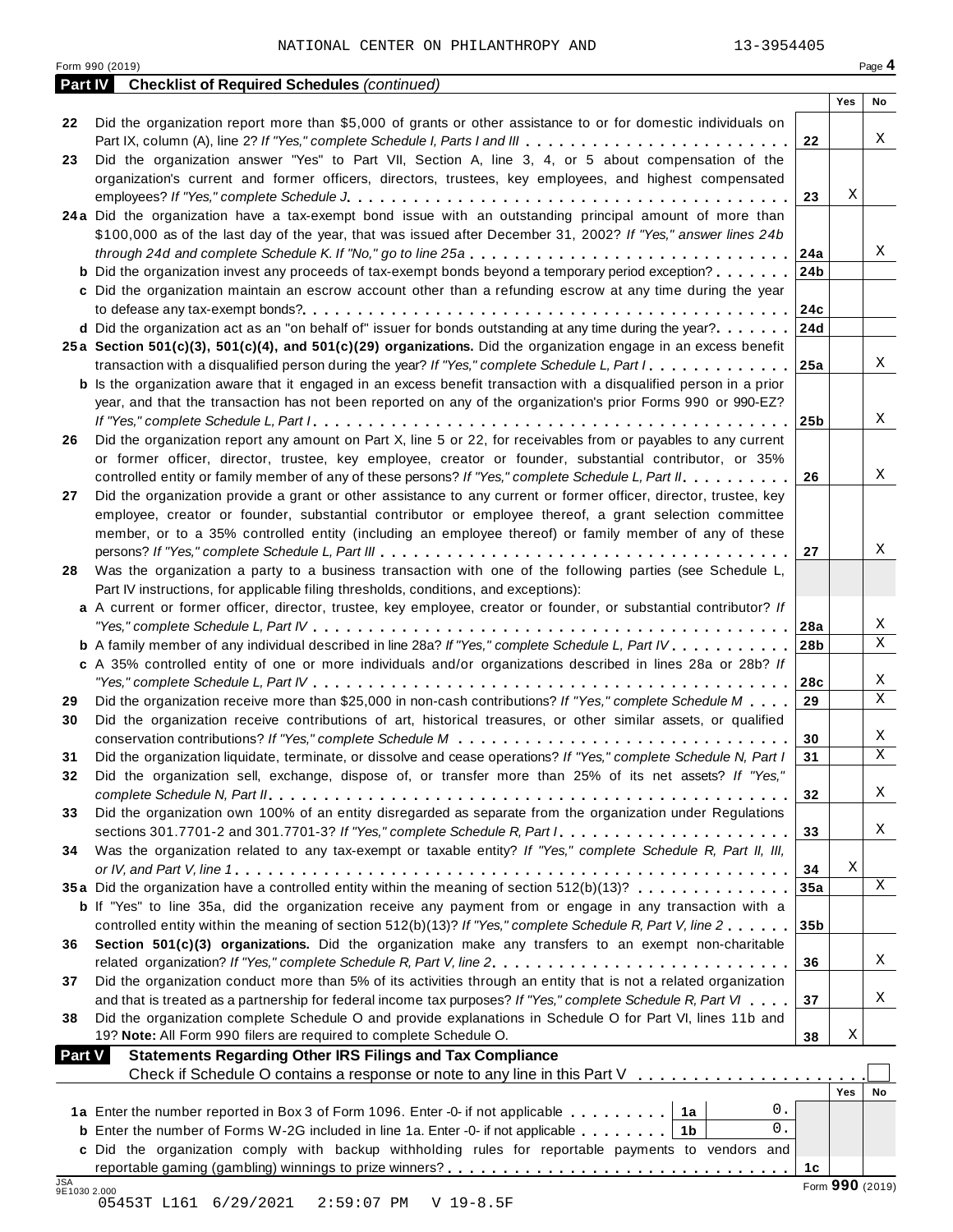| Part V | Form 990 (2019)<br>Statements Regarding Other IRS Filings and Tax Compliance (continued)                                                     |                |     | Page $5$ |
|--------|----------------------------------------------------------------------------------------------------------------------------------------------|----------------|-----|----------|
|        |                                                                                                                                              |                |     |          |
|        |                                                                                                                                              |                |     |          |
|        |                                                                                                                                              |                | Yes | No       |
|        | 2a Enter the number of employees reported on Form W-3, Transmittal of Wage and Tax                                                           |                |     |          |
|        | 0.<br>Statements, filed for the calendar year ending with or within the year covered by this return. 2a                                      |                |     |          |
|        | <b>b</b> If at least one is reported on line 2a, did the organization file all required federal employment tax returns?                      | 2 <sub>b</sub> |     |          |
|        | Note: If the sum of lines 1a and 2a is greater than 250, you may be required to e-file (see instructions)                                    |                |     |          |
|        | 3a Did the organization have unrelated business gross income of \$1,000 or more during the year?                                             | 3a             |     | Χ        |
|        | <b>b</b> If "Yes," has it filed a Form 990-T for this year? If "No" to line 3b, provide an explanation on Schedule O                         | 3b             |     |          |
|        | 4a At any time during the calendar year, did the organization have an interest in, or a signature or other authority over,                   |                |     |          |
|        | a financial account in a foreign country (such as a bank account, securities account, or other financial account)?                           | 4a             |     | Χ        |
|        | <b>b</b> If "Yes," enter the name of the foreign country $\blacktriangleright$                                                               |                |     |          |
|        | See instructions for filing requirements for FinCEN Form 114, Report of Foreign Bank and Financial Accounts (FBAR).                          |                |     |          |
|        | 5a Was the organization a party to a prohibited tax shelter transaction at any time during the tax year?                                     | 5a             |     | Χ        |
|        |                                                                                                                                              | 5b             |     | X        |
|        | <b>b</b> Did any taxable party notify the organization that it was or is a party to a prohibited tax shelter transaction?                    | 5c             |     |          |
|        |                                                                                                                                              |                |     |          |
|        | 6a Does the organization have annual gross receipts that are normally greater than \$100,000, and did the                                    |                |     |          |
|        | organization solicit any contributions that were not tax deductible as charitable contributions?                                             | 6a             |     | Χ        |
|        | <b>b</b> If "Yes," did the organization include with every solicitation an express statement that such contributions or                      |                |     |          |
|        |                                                                                                                                              | 6b             |     |          |
| 7      | Organizations that may receive deductible contributions under section 170(c).                                                                |                |     |          |
|        | a Did the organization receive a payment in excess of \$75 made partly as a contribution and partly for goods                                |                |     |          |
|        |                                                                                                                                              | 7а             |     | Χ        |
|        | <b>b</b> If "Yes," did the organization notify the donor of the value of the goods or services provided?                                     | 7b             |     |          |
|        | c Did the organization sell, exchange, or otherwise dispose of tangible personal property for which it was                                   |                |     |          |
|        |                                                                                                                                              | 7c             |     | Χ        |
|        |                                                                                                                                              |                |     |          |
|        | e Did the organization receive any funds, directly or indirectly, to pay premiums on a personal benefit contract?                            | 7е             |     | Χ        |
|        | f Did the organization, during the year, pay premiums, directly or indirectly, on a personal benefit contract?                               | 7f             |     | Χ        |
|        |                                                                                                                                              | 7g             |     |          |
|        | If the organization received a contribution of qualified intellectual property, did the organization file Form 8899 as required?             | 7h             |     |          |
|        | h If the organization received a contribution of cars, boats, airplanes, or other vehicles, did the organization file a Form 1098-C?. .      |                |     |          |
| 8      | Sponsoring organizations maintaining donor advised funds. Did a donor advised fund maintained by the                                         |                |     |          |
|        | sponsoring organization have excess business holdings at any time during the year?                                                           | 8              |     |          |
| 9      | Sponsoring organizations maintaining donor advised funds.                                                                                    |                |     |          |
|        | a Did the sponsoring organization make any taxable distributions under section 4966?                                                         | 9a             |     |          |
|        | <b>b</b> Did the sponsoring organization make a distribution to a donor, donor advisor, or related person?                                   | 9b             |     |          |
| 10     | Section 501(c)(7) organizations. Enter:                                                                                                      |                |     |          |
|        | 10a<br>a Initiation fees and capital contributions included on Part VIII, line 12                                                            |                |     |          |
|        | <b>b</b> Gross receipts, included on Form 990, Part VIII, line 12, for public use of club facilities $\ldots$ 10b                            |                |     |          |
| 11     | Section 501(c)(12) organizations. Enter:                                                                                                     |                |     |          |
|        | 11a                                                                                                                                          |                |     |          |
|        | <b>b</b> Gross income from other sources (Do not net amounts due or paid to other sources                                                    |                |     |          |
|        | 11b                                                                                                                                          |                |     |          |
|        | 12a Section 4947(a)(1) non-exempt charitable trusts. Is the organization filing Form 990 in lieu of Form 1041?                               | 12a            |     |          |
|        | <b>b</b> If "Yes," enter the amount of tax-exempt interest received or accrued during the year  [12b                                         |                |     |          |
|        |                                                                                                                                              |                |     |          |
| 13     | Section 501(c)(29) qualified nonprofit health insurance issuers.                                                                             | 13a            |     |          |
|        | a Is the organization licensed to issue qualified health plans in more than one state?                                                       |                |     |          |
|        | Note: See the instructions for additional information the organization must report on Schedule O.                                            |                |     |          |
|        | <b>b</b> Enter the amount of reserves the organization is required to maintain by the states in which                                        |                |     |          |
|        | 13b<br>the organization is licensed to issue qualified health plans                                                                          |                |     |          |
|        | 13с                                                                                                                                          |                |     |          |
|        | 14a Did the organization receive any payments for indoor tanning services during the tax year?                                               | 14a            |     | Χ        |
|        | <b>b</b> If "Yes," has it filed a Form 720 to report these payments? If "No," provide an explanation on Schedule $0 \cdot \cdot \cdot \cdot$ | 14b            |     |          |
| 15     | Is the organization subject to the section 4960 tax on payment(s) of more than \$1,000,000 in remuneration or                                |                |     |          |
|        |                                                                                                                                              | 15             |     | Χ        |
|        | If "Yes," see instructions and file Form 4720, Schedule N.                                                                                   |                |     |          |
|        |                                                                                                                                              |                |     |          |
| 16     | Is the organization an educational institution subject to the section 4968 excise tax on net investment income?                              | 16             |     | Χ        |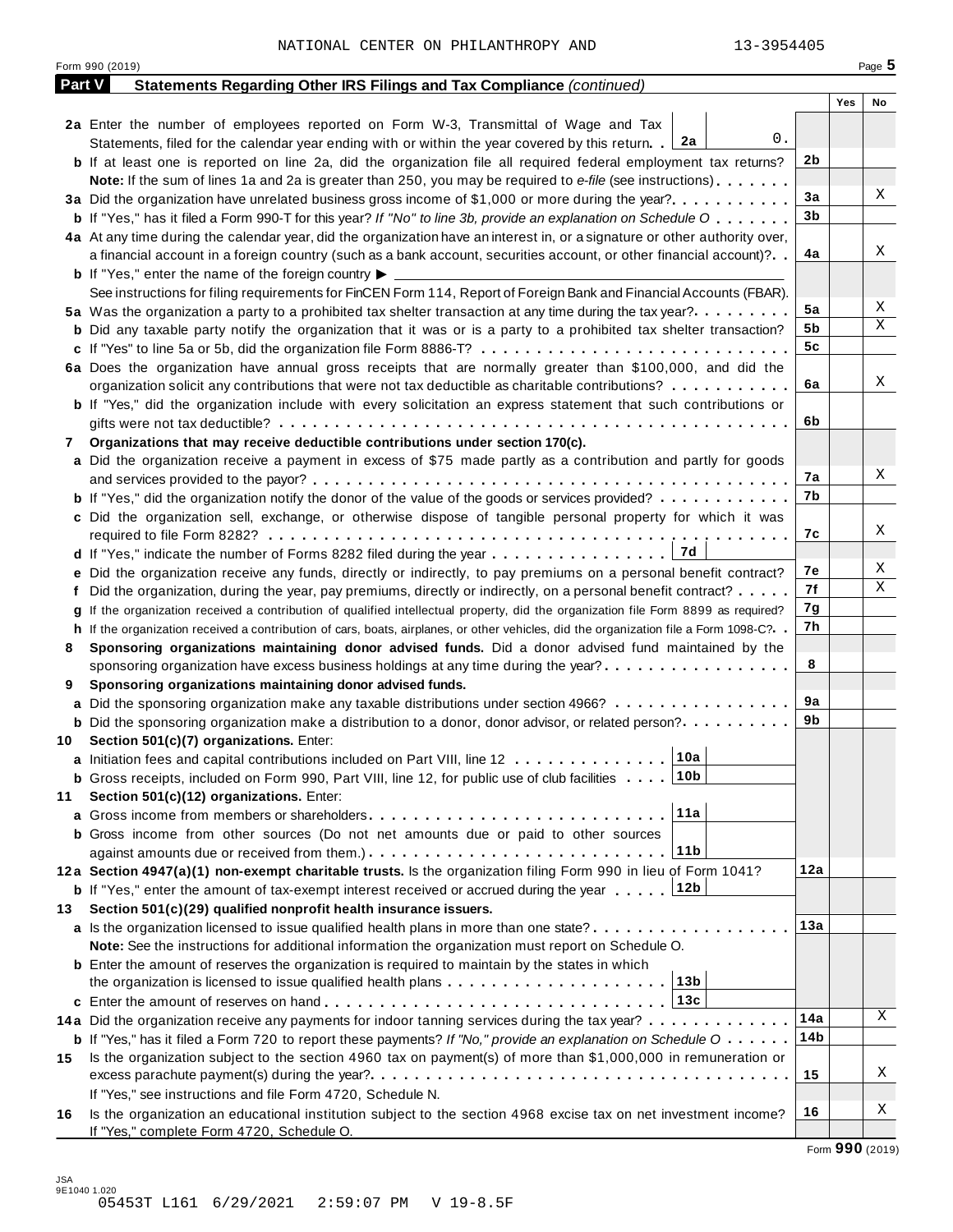| <b>Part VI</b> | Governance, Management, and Disclosure For each "Yes" response to lines 2 through 7b below, and for a "No"                                                                                                                               |                 |     |    |
|----------------|------------------------------------------------------------------------------------------------------------------------------------------------------------------------------------------------------------------------------------------|-----------------|-----|----|
|                | response to line 8a, 8b, or 10b below, describe the circumstances, processes, or changes on Schedule O. See instructions.                                                                                                                |                 |     |    |
|                |                                                                                                                                                                                                                                          |                 |     | X  |
|                | <b>Section A. Governing Body and Management</b>                                                                                                                                                                                          |                 |     |    |
|                |                                                                                                                                                                                                                                          |                 | Yes | No |
|                | 8<br>1a                                                                                                                                                                                                                                  |                 |     |    |
|                | 1a Enter the number of voting members of the governing body at the end of the tax year<br>If there are material differences in voting rights among members of the governing body, or                                                     |                 |     |    |
|                | if the governing body delegated broad authority to an executive committee or similar                                                                                                                                                     |                 |     |    |
|                | committée, explain on Schedule O.<br>4<br>1b<br>Enter the number of voting members included on line 1a, above, who are independent                                                                                                       |                 |     |    |
| b              | Did any officer, director, trustee, or key employee have a family relationship or a business relationship with                                                                                                                           |                 |     |    |
| 2              |                                                                                                                                                                                                                                          | 2               |     | Χ  |
| 3              | Did the organization delegate control over management duties customarily performed by or under the direct                                                                                                                                |                 |     |    |
|                | supervision of officers, directors, trustees, or key employees to a management company or other person?                                                                                                                                  | 3               |     | Χ  |
| 4              | Did the organization make any significant changes to its governing documents since the prior Form 990 was filed?                                                                                                                         | 4               |     | Х  |
| 5              | Did the organization become aware during the year of a significant diversion of the organization's assets?                                                                                                                               | 5               |     | X  |
| 6              |                                                                                                                                                                                                                                          | 6               | X   |    |
| 7a             | Did the organization have members, stockholders, or other persons who had the power to elect or appoint                                                                                                                                  |                 |     |    |
|                |                                                                                                                                                                                                                                          | 7a              | X   |    |
| b              | Are any governance decisions of the organization reserved to (or subject to approval by) members,                                                                                                                                        |                 |     |    |
|                |                                                                                                                                                                                                                                          | 7b              | X   |    |
| 8              | Did the organization contemporaneously document the meetings held or written actions undertaken during                                                                                                                                   |                 |     |    |
|                | the year by the following:                                                                                                                                                                                                               |                 |     |    |
|                |                                                                                                                                                                                                                                          | 8a              | X   |    |
| b              | Each committee with authority to act on behalf of the governing body?                                                                                                                                                                    | 8b              | Χ   |    |
| 9              | Is there any officer, director, trustee, or key employee listed in Part VII, Section A, who cannot be reached at                                                                                                                         |                 |     |    |
|                | the organization's mailing address? If "Yes," provide the names and addresses on Schedule O.                                                                                                                                             | 9               |     | Χ  |
|                | Section B. Policies (This Section B requests information about policies not required by the Internal Revenue Code.)                                                                                                                      |                 |     |    |
|                |                                                                                                                                                                                                                                          |                 | Yes | No |
|                | 10a Did the organization have local chapters, branches, or affiliates?                                                                                                                                                                   | 10a             |     | Χ  |
|                | <b>b</b> If "Yes," did the organization have written policies and procedures governing the activities of such chapters,                                                                                                                  |                 |     |    |
|                | affiliates, and branches to ensure their operations are consistent with the organization's exempt purposes?                                                                                                                              | 10 <sub>b</sub> |     |    |
|                | 11a Has the organization provided a complete copy of this Form 990 to all members of its governing body before filing the form?                                                                                                          | 11a             | X   |    |
|                | <b>b</b> Describe in Schedule O the process, if any, used by the organization to review this Form 990.                                                                                                                                   |                 |     |    |
|                | 12a Did the organization have a written conflict of interest policy? If "No," go to line 13                                                                                                                                              | 12a             | X   |    |
|                | <b>b</b> Were officers, directors, or trustees, and key employees required to disclose annually interests that could give                                                                                                                |                 |     |    |
|                | rise to conflicts?                                                                                                                                                                                                                       | 12 <sub>b</sub> | X   |    |
| c              | Did the organization regularly and consistently monitor and enforce compliance with the policy? If "Yes,"                                                                                                                                |                 |     |    |
|                |                                                                                                                                                                                                                                          | 12с             | X   |    |
| 13             | Did the organization have a written whistleblower policy?                                                                                                                                                                                | 13              | Χ   |    |
| 14             |                                                                                                                                                                                                                                          | 14              | Χ   |    |
| 15             | Did the process for determining compensation of the following persons include a review and approval by                                                                                                                                   |                 |     |    |
|                | independent persons, comparability data, and contemporaneous substantiation of the deliberation and decision?                                                                                                                            |                 |     |    |
|                |                                                                                                                                                                                                                                          | 15a             |     | Χ  |
| b              |                                                                                                                                                                                                                                          | 15b             |     | X  |
|                | If "Yes" to line 15a or 15b, describe the process in Schedule O (see instructions).                                                                                                                                                      |                 |     |    |
| 16a            | Did the organization invest in, contribute assets to, or participate in a joint venture or similar arrangement                                                                                                                           |                 |     |    |
|                |                                                                                                                                                                                                                                          | 16a             |     | Χ  |
| b              | If "Yes," did the organization follow a written policy or procedure requiring the organization to evaluate its                                                                                                                           |                 |     |    |
|                | participation in joint venture arrangements under applicable federal tax law, and take steps to safeguard the<br>organization's exempt status with respect to such arrangements?                                                         |                 |     |    |
|                | <b>Section C. Disclosure</b>                                                                                                                                                                                                             | 16b             |     |    |
|                |                                                                                                                                                                                                                                          |                 |     |    |
| 17             | List the states with which a copy of this Form 990 is required to be filed $\blacktriangleright^{\underline{NY}}$ ,                                                                                                                      |                 |     |    |
| 18             | Section 6104 requires an organization to make its Forms 1023 (1024 or 1024-A, if applicable), 990, and 990-T (Section 501(c)<br>(3)s only) available for public inspection. Indicate how you made these available. Check all that apply. |                 |     |    |
|                | Own website<br>Another's website<br>$X$ Upon request<br>Other (explain on Schedule O)                                                                                                                                                    |                 |     |    |
|                |                                                                                                                                                                                                                                          |                 |     |    |
|                |                                                                                                                                                                                                                                          |                 |     |    |
| 19             | Describe on Schedule O whether (and if so, how) the organization made its governing documents, conflict of interest policy,<br>and financial statements available to the public during the tax year.                                     |                 |     |    |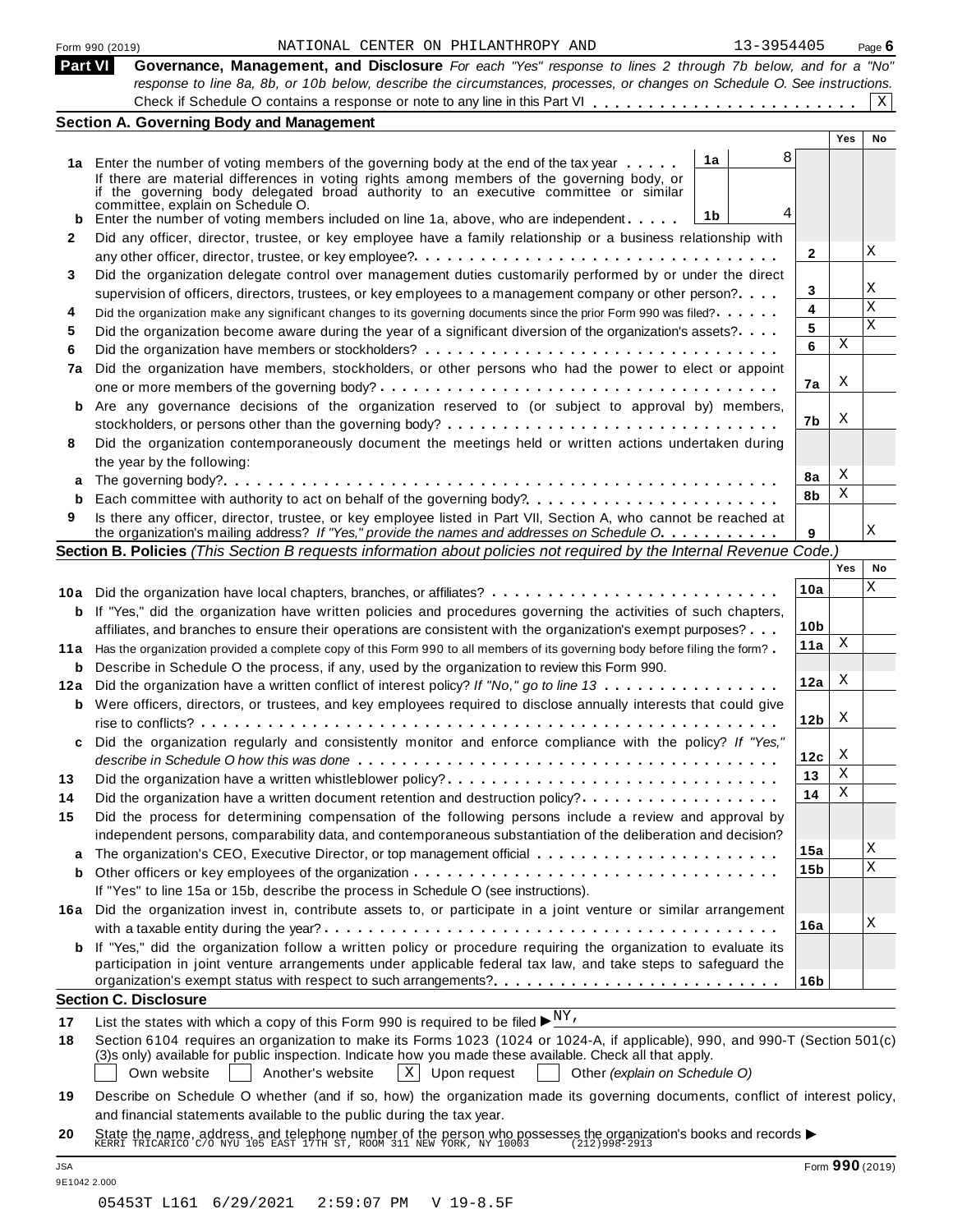| <b>Part VII</b> Compensation of Officers, Directors, Trustees, Key Employees, Highest Compensated Employees, and                  |  |  |  |  |  |  |  |  |  |  |
|-----------------------------------------------------------------------------------------------------------------------------------|--|--|--|--|--|--|--|--|--|--|
| <b>Independent Contractors</b>                                                                                                    |  |  |  |  |  |  |  |  |  |  |
|                                                                                                                                   |  |  |  |  |  |  |  |  |  |  |
| Section A. Officers, Directors, Trustees, Key Employees, and Highest Compensated Employees                                        |  |  |  |  |  |  |  |  |  |  |
| to Complete this table for all persons required to be listed. Pepert compensation for the calendar vear ending with or within the |  |  |  |  |  |  |  |  |  |  |

**1a** Complete this table for all persons required to be listed. Report compensation for the calendar year ending with or within the organization's tax year.

anization's lax year.<br>● List all of the organization's **current** officers, directors, trustees (whether individuals or organizations), regardless of amount of<br>nnensation Enter -0- in columns (D) (E) and (E) if no compensa compensation. Enter -0- in columns (D), (E), and (F) if no compensation was paid.

• List all of the organization's **current** key employees, if any. See instructions for definition of "key employee."<br>● List the experientials five expect highest expressed explores (other than an efficer director of

**Example in the organization's current** key employees, if any. See instructions for definition of key employee.<br>• List the organization's five **current** highest compensated employees (other than an officer, director, trust who received reportable compensation (Box 5 of Form W-2 and/or Box 7 of Form 1099-MISC) of more than \$100,000 from the

organization and any related organizations.<br>• List all of the organization's **former** officers, key employees, and highest compensated employees who received more than<br>\$1.00.000 of reportable componention from the erganiza \$100,000 of reportable compensation from the organization and any related organizations.

% List all of the organization's **former directors or trustees** that received, in the capacity as a former director or trustee of the organization, more than \$10,000 of reportable compensation from the organization and any related organizations. See instructions for the order in which to list the persons above.

 $\mathbf{C}$ 

┱

Check this box if neither the organization nor any related organization compensated any current officer, director, or trustee.

| (A)<br>Name and title           | (B)<br>Average<br>hours<br>per week<br>(list any<br>hours for<br>related<br>organizations<br>below<br>dotted line) | Individual trustee<br>  or director | Institutional trustee | Officer | (C)<br>Position<br>Key employee | (do not check more than one<br>box, unless person is both an<br>officer and a director/trustee)<br>Highest compensated<br>employee | Fomer | (D)<br>Reportable<br>compensation<br>from the<br>organization<br>(W-2/1099-MISC) | (E)<br>Reportable<br>compensation<br>from related<br>organizations<br>(W-2/1099-MISC) | (F)<br><b>Estimated amount</b><br>of other<br>compensation<br>from the<br>organization and<br>related organizations |
|---------------------------------|--------------------------------------------------------------------------------------------------------------------|-------------------------------------|-----------------------|---------|---------------------------------|------------------------------------------------------------------------------------------------------------------------------------|-------|----------------------------------------------------------------------------------|---------------------------------------------------------------------------------------|---------------------------------------------------------------------------------------------------------------------|
| (1) DEAN TREVOR MORRISON        | 1.00                                                                                                               |                                     |                       |         |                                 |                                                                                                                                    |       |                                                                                  |                                                                                       |                                                                                                                     |
| CHAIRMAN                        | 40.00                                                                                                              | X                                   |                       | Χ       |                                 |                                                                                                                                    |       | 0.                                                                               | 777,603.                                                                              | 52,617.                                                                                                             |
| (2) PROFESSOR HARVEY P. DALE    | 30.00                                                                                                              |                                     |                       |         |                                 |                                                                                                                                    |       |                                                                                  |                                                                                       |                                                                                                                     |
| PRESIDENT/DIRECTOR              | 10.00                                                                                                              | X                                   |                       | Χ       |                                 |                                                                                                                                    |       | 0                                                                                | 229,837.                                                                              | 34,744.                                                                                                             |
| (3) PROFESSOR JILL S. MANNY     | 20.00                                                                                                              |                                     |                       |         |                                 |                                                                                                                                    |       |                                                                                  |                                                                                       |                                                                                                                     |
| SECRETARY/TREASURER/EXEC DIR    | 20.00                                                                                                              |                                     |                       | X       |                                 |                                                                                                                                    |       | 0.                                                                               | 154, 314.                                                                             | 41, 418.                                                                                                            |
| (4) SEAN DELANY                 | 1.00                                                                                                               |                                     |                       |         |                                 |                                                                                                                                    |       |                                                                                  |                                                                                       |                                                                                                                     |
| <b>DIRECTOR</b>                 | .50                                                                                                                | X                                   |                       |         |                                 |                                                                                                                                    |       | 0.                                                                               | 12,222                                                                                | 0.                                                                                                                  |
| (5) S. ANDREW SCHAFFER, ESQ.    | 1.00                                                                                                               |                                     |                       |         |                                 |                                                                                                                                    |       |                                                                                  |                                                                                       |                                                                                                                     |
| VICE CHAIR                      | 10.00                                                                                                              | $\mathbf X$                         |                       | Χ       |                                 |                                                                                                                                    |       | 0                                                                                | 0                                                                                     | 0.                                                                                                                  |
| (6) BONNIE S. BRIER, ESQ.       | 1.00                                                                                                               |                                     |                       |         |                                 |                                                                                                                                    |       |                                                                                  |                                                                                       |                                                                                                                     |
| <b>DIRECTOR</b>                 | 0.                                                                                                                 | X                                   |                       |         |                                 |                                                                                                                                    |       | 0                                                                                | $\mathbf 0$ .                                                                         | $0$ .                                                                                                               |
| (7) SUZANNE ROSS MCDOWELL, ESQ. | 1.00                                                                                                               |                                     |                       |         |                                 |                                                                                                                                    |       |                                                                                  |                                                                                       |                                                                                                                     |
| <b>DIRECTOR</b>                 | 0.                                                                                                                 | X                                   |                       |         |                                 |                                                                                                                                    |       | 0                                                                                | 0                                                                                     | 0.                                                                                                                  |
| (8) CELIA A. ROADY, ESQ.        | 1.00                                                                                                               |                                     |                       |         |                                 |                                                                                                                                    |       |                                                                                  |                                                                                       |                                                                                                                     |
| <b>DIRECTOR</b>                 | 0.                                                                                                                 | $\mathbf X$                         |                       |         |                                 |                                                                                                                                    |       | $\mathbf 0$                                                                      | 0                                                                                     | $0$ .                                                                                                               |
| (9) LORRY SPITZER, ESQ.         | 1.00                                                                                                               |                                     |                       |         |                                 |                                                                                                                                    |       |                                                                                  |                                                                                       |                                                                                                                     |
| <b>DIRECTOR</b>                 | 0.                                                                                                                 | X                                   |                       |         |                                 |                                                                                                                                    |       | 0.                                                                               | 0.                                                                                    | $0$ .                                                                                                               |
| (10)                            |                                                                                                                    |                                     |                       |         |                                 |                                                                                                                                    |       |                                                                                  |                                                                                       |                                                                                                                     |
| (11)                            |                                                                                                                    |                                     |                       |         |                                 |                                                                                                                                    |       |                                                                                  |                                                                                       |                                                                                                                     |
| (12)                            |                                                                                                                    |                                     |                       |         |                                 |                                                                                                                                    |       |                                                                                  |                                                                                       |                                                                                                                     |
| (13)                            |                                                                                                                    |                                     |                       |         |                                 |                                                                                                                                    |       |                                                                                  |                                                                                       |                                                                                                                     |
| (14)                            |                                                                                                                    |                                     |                       |         |                                 |                                                                                                                                    |       |                                                                                  |                                                                                       |                                                                                                                     |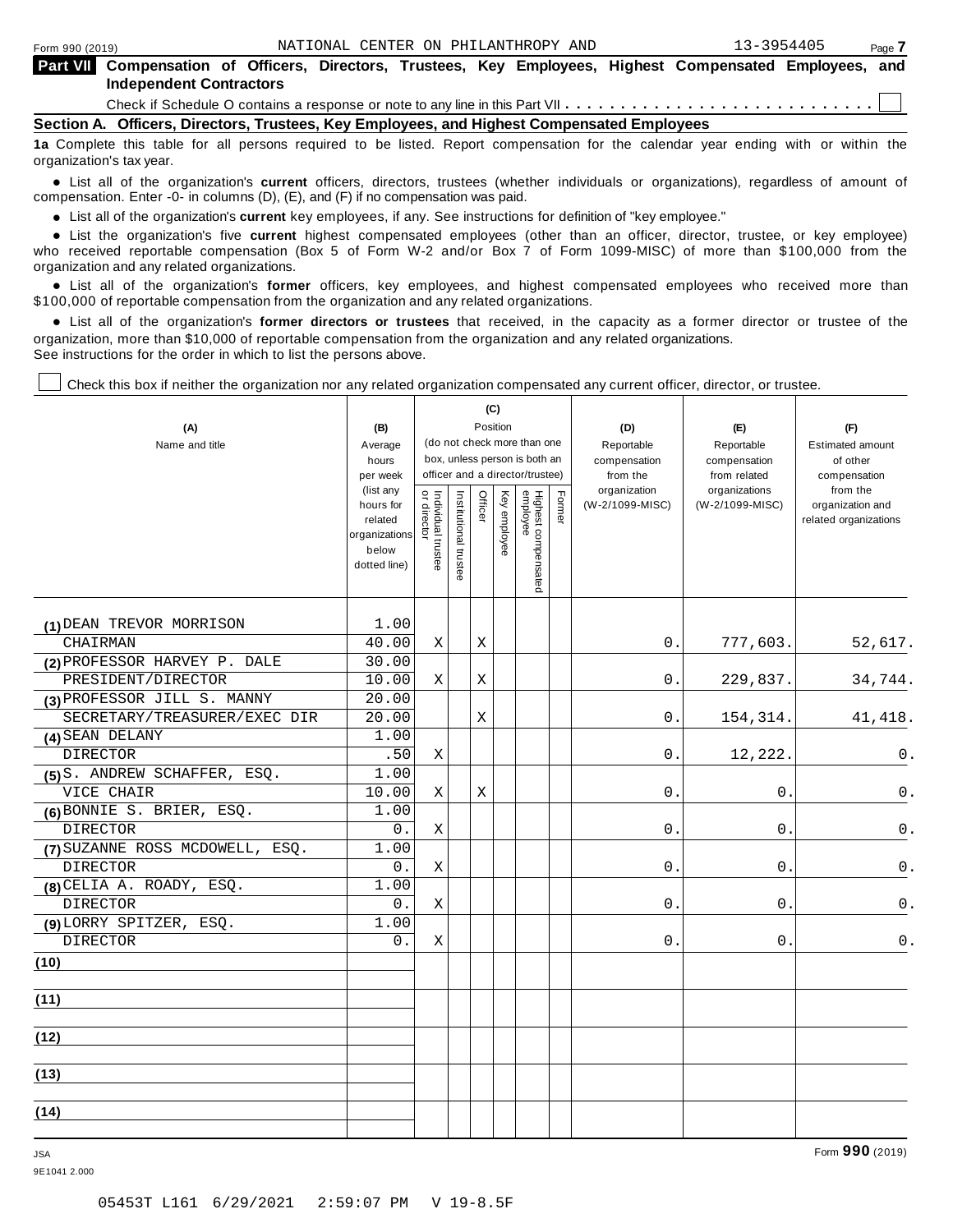#### NATIONAL CENTER ON PHILANTHROPY AND 13-3954405

| (A)<br>(C)<br>(B)<br>(D)<br>Reportable<br>Name and title<br>Position<br>Average<br>(do not check more than one<br>compensation<br>hours per<br>box, unless person is both an<br>week (list any<br>from<br>officer and a director/trustee)<br>hours for<br>the<br>Individual trustee<br>or director<br>Highest compensated<br>employee<br>Institutional trustee<br>Key employee<br>Former<br>Officer<br>related<br>organization<br>organizations<br>(W-2/1099-MISC)<br>below dotted<br>line)<br>0.<br>1b Sub-total<br>0.<br>c Total from continuation sheets to Part VII, Section A Contact Lines and Total and Total and Total and Total A<br>0.<br>2 Total number of individuals (including but not limited to those listed above) who received more than \$100,000 of<br>reportable compensation from the organization ▶<br>0.<br>Did the organization list any former officer, director, or trustee, key employee, or highest compensated<br>3<br>employee on line 1a? If "Yes," complete Schedule J for such individual<br>4 For any individual listed on line 1a, is the sum of reportable compensation and other compensation from the<br>organization and related organizations greater than \$150,000? If "Yes," complete Schedule J for such<br>Did any person listed on line 1a receive or accrue compensation from any unrelated organization or individual<br>5.<br>for services rendered to the organization? If "Yes," complete Schedule J for such person<br><b>Section B. Independent Contractors</b><br>Complete this table for your five highest compensated independent contractors that received more than \$100,000 of<br>1<br>compensation from the organization. Report compensation for the calendar year ending with or within the organization's tax<br>year.<br>(A)<br>(B)<br>Description of services<br>Name and business address | Section A. Officers, Directors, Trustees, Key Employees, and Highest Compensated Employees (continued) |                                                          |
|---------------------------------------------------------------------------------------------------------------------------------------------------------------------------------------------------------------------------------------------------------------------------------------------------------------------------------------------------------------------------------------------------------------------------------------------------------------------------------------------------------------------------------------------------------------------------------------------------------------------------------------------------------------------------------------------------------------------------------------------------------------------------------------------------------------------------------------------------------------------------------------------------------------------------------------------------------------------------------------------------------------------------------------------------------------------------------------------------------------------------------------------------------------------------------------------------------------------------------------------------------------------------------------------------------------------------------------------------------------------------------------------------------------------------------------------------------------------------------------------------------------------------------------------------------------------------------------------------------------------------------------------------------------------------------------------------------------------------------------------------------------------------------------------------------------------------------------------------------------|--------------------------------------------------------------------------------------------------------|----------------------------------------------------------|
|                                                                                                                                                                                                                                                                                                                                                                                                                                                                                                                                                                                                                                                                                                                                                                                                                                                                                                                                                                                                                                                                                                                                                                                                                                                                                                                                                                                                                                                                                                                                                                                                                                                                                                                                                                                                                                                               | (E)<br>Reportable<br>compensation from<br>related<br>organizations                                     | (F)<br>Estimated<br>amount of<br>other<br>compensation   |
|                                                                                                                                                                                                                                                                                                                                                                                                                                                                                                                                                                                                                                                                                                                                                                                                                                                                                                                                                                                                                                                                                                                                                                                                                                                                                                                                                                                                                                                                                                                                                                                                                                                                                                                                                                                                                                                               | (W-2/1099-MISC)                                                                                        | from the<br>organization<br>and related<br>organizations |
|                                                                                                                                                                                                                                                                                                                                                                                                                                                                                                                                                                                                                                                                                                                                                                                                                                                                                                                                                                                                                                                                                                                                                                                                                                                                                                                                                                                                                                                                                                                                                                                                                                                                                                                                                                                                                                                               |                                                                                                        |                                                          |
|                                                                                                                                                                                                                                                                                                                                                                                                                                                                                                                                                                                                                                                                                                                                                                                                                                                                                                                                                                                                                                                                                                                                                                                                                                                                                                                                                                                                                                                                                                                                                                                                                                                                                                                                                                                                                                                               |                                                                                                        |                                                          |
|                                                                                                                                                                                                                                                                                                                                                                                                                                                                                                                                                                                                                                                                                                                                                                                                                                                                                                                                                                                                                                                                                                                                                                                                                                                                                                                                                                                                                                                                                                                                                                                                                                                                                                                                                                                                                                                               |                                                                                                        |                                                          |
|                                                                                                                                                                                                                                                                                                                                                                                                                                                                                                                                                                                                                                                                                                                                                                                                                                                                                                                                                                                                                                                                                                                                                                                                                                                                                                                                                                                                                                                                                                                                                                                                                                                                                                                                                                                                                                                               |                                                                                                        |                                                          |
|                                                                                                                                                                                                                                                                                                                                                                                                                                                                                                                                                                                                                                                                                                                                                                                                                                                                                                                                                                                                                                                                                                                                                                                                                                                                                                                                                                                                                                                                                                                                                                                                                                                                                                                                                                                                                                                               |                                                                                                        |                                                          |
|                                                                                                                                                                                                                                                                                                                                                                                                                                                                                                                                                                                                                                                                                                                                                                                                                                                                                                                                                                                                                                                                                                                                                                                                                                                                                                                                                                                                                                                                                                                                                                                                                                                                                                                                                                                                                                                               |                                                                                                        |                                                          |
|                                                                                                                                                                                                                                                                                                                                                                                                                                                                                                                                                                                                                                                                                                                                                                                                                                                                                                                                                                                                                                                                                                                                                                                                                                                                                                                                                                                                                                                                                                                                                                                                                                                                                                                                                                                                                                                               |                                                                                                        |                                                          |
|                                                                                                                                                                                                                                                                                                                                                                                                                                                                                                                                                                                                                                                                                                                                                                                                                                                                                                                                                                                                                                                                                                                                                                                                                                                                                                                                                                                                                                                                                                                                                                                                                                                                                                                                                                                                                                                               |                                                                                                        |                                                          |
|                                                                                                                                                                                                                                                                                                                                                                                                                                                                                                                                                                                                                                                                                                                                                                                                                                                                                                                                                                                                                                                                                                                                                                                                                                                                                                                                                                                                                                                                                                                                                                                                                                                                                                                                                                                                                                                               |                                                                                                        |                                                          |
|                                                                                                                                                                                                                                                                                                                                                                                                                                                                                                                                                                                                                                                                                                                                                                                                                                                                                                                                                                                                                                                                                                                                                                                                                                                                                                                                                                                                                                                                                                                                                                                                                                                                                                                                                                                                                                                               |                                                                                                        |                                                          |
|                                                                                                                                                                                                                                                                                                                                                                                                                                                                                                                                                                                                                                                                                                                                                                                                                                                                                                                                                                                                                                                                                                                                                                                                                                                                                                                                                                                                                                                                                                                                                                                                                                                                                                                                                                                                                                                               |                                                                                                        |                                                          |
|                                                                                                                                                                                                                                                                                                                                                                                                                                                                                                                                                                                                                                                                                                                                                                                                                                                                                                                                                                                                                                                                                                                                                                                                                                                                                                                                                                                                                                                                                                                                                                                                                                                                                                                                                                                                                                                               | 1,173,976.<br>$\Omega$ .<br>1,173,976.                                                                 | 128,779.<br>$\Omega$ .<br>128,779.                       |
|                                                                                                                                                                                                                                                                                                                                                                                                                                                                                                                                                                                                                                                                                                                                                                                                                                                                                                                                                                                                                                                                                                                                                                                                                                                                                                                                                                                                                                                                                                                                                                                                                                                                                                                                                                                                                                                               |                                                                                                        |                                                          |
|                                                                                                                                                                                                                                                                                                                                                                                                                                                                                                                                                                                                                                                                                                                                                                                                                                                                                                                                                                                                                                                                                                                                                                                                                                                                                                                                                                                                                                                                                                                                                                                                                                                                                                                                                                                                                                                               |                                                                                                        | Yes<br>No.<br>Χ<br>3                                     |
|                                                                                                                                                                                                                                                                                                                                                                                                                                                                                                                                                                                                                                                                                                                                                                                                                                                                                                                                                                                                                                                                                                                                                                                                                                                                                                                                                                                                                                                                                                                                                                                                                                                                                                                                                                                                                                                               |                                                                                                        | Χ<br>4                                                   |
|                                                                                                                                                                                                                                                                                                                                                                                                                                                                                                                                                                                                                                                                                                                                                                                                                                                                                                                                                                                                                                                                                                                                                                                                                                                                                                                                                                                                                                                                                                                                                                                                                                                                                                                                                                                                                                                               |                                                                                                        | Χ<br>5                                                   |
|                                                                                                                                                                                                                                                                                                                                                                                                                                                                                                                                                                                                                                                                                                                                                                                                                                                                                                                                                                                                                                                                                                                                                                                                                                                                                                                                                                                                                                                                                                                                                                                                                                                                                                                                                                                                                                                               |                                                                                                        |                                                          |
|                                                                                                                                                                                                                                                                                                                                                                                                                                                                                                                                                                                                                                                                                                                                                                                                                                                                                                                                                                                                                                                                                                                                                                                                                                                                                                                                                                                                                                                                                                                                                                                                                                                                                                                                                                                                                                                               |                                                                                                        |                                                          |
|                                                                                                                                                                                                                                                                                                                                                                                                                                                                                                                                                                                                                                                                                                                                                                                                                                                                                                                                                                                                                                                                                                                                                                                                                                                                                                                                                                                                                                                                                                                                                                                                                                                                                                                                                                                                                                                               |                                                                                                        | (C)<br>Compensation                                      |
|                                                                                                                                                                                                                                                                                                                                                                                                                                                                                                                                                                                                                                                                                                                                                                                                                                                                                                                                                                                                                                                                                                                                                                                                                                                                                                                                                                                                                                                                                                                                                                                                                                                                                                                                                                                                                                                               |                                                                                                        |                                                          |
| Total number of independent contractors (including but not limited to those listed above) who received                                                                                                                                                                                                                                                                                                                                                                                                                                                                                                                                                                                                                                                                                                                                                                                                                                                                                                                                                                                                                                                                                                                                                                                                                                                                                                                                                                                                                                                                                                                                                                                                                                                                                                                                                        |                                                                                                        |                                                          |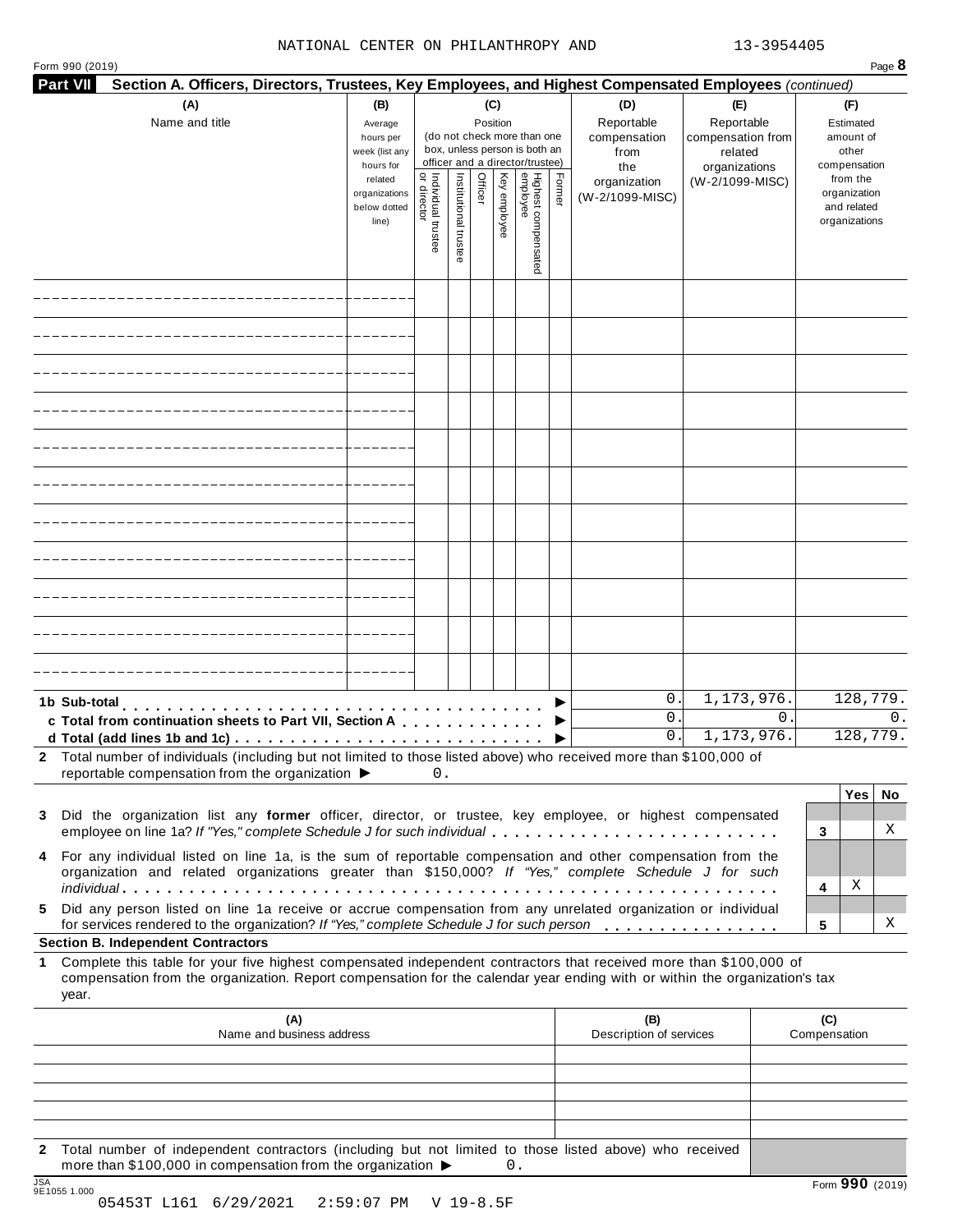|                                                           | Form 990 (2019) |                                                                                                                                                                                                                                                              |                      | NATIONAL CENTER ON PHILANTHROPY AND |                                              | 13-3954405                                        | Page 9                                                        |
|-----------------------------------------------------------|-----------------|--------------------------------------------------------------------------------------------------------------------------------------------------------------------------------------------------------------------------------------------------------------|----------------------|-------------------------------------|----------------------------------------------|---------------------------------------------------|---------------------------------------------------------------|
|                                                           | Part VIII       | <b>Statement of Revenue</b>                                                                                                                                                                                                                                  |                      |                                     |                                              |                                                   |                                                               |
|                                                           |                 |                                                                                                                                                                                                                                                              |                      |                                     |                                              |                                                   |                                                               |
|                                                           |                 |                                                                                                                                                                                                                                                              |                      | (A)<br>Total revenue                | (B)<br>Related or exempt<br>function revenue | $\overline{(c)}$<br>Unrelated<br>business revenue | (D)<br>Revenue excluded<br>from tax under<br>sections 512-514 |
|                                                           | 1a              | Federated campaigns <b>Federated</b><br>1a                                                                                                                                                                                                                   |                      |                                     |                                              |                                                   |                                                               |
|                                                           | b               | Membership dues<br>1b                                                                                                                                                                                                                                        |                      |                                     |                                              |                                                   |                                                               |
| Contributions, Gifts, Grants<br>and Other Similar Amounts | с               | Fundraising events <b>Fundraising</b><br>1c                                                                                                                                                                                                                  |                      |                                     |                                              |                                                   |                                                               |
|                                                           | d               | 1 <sub>d</sub><br>Related organizations <b>contains</b>                                                                                                                                                                                                      | 290,000.             |                                     |                                              |                                                   |                                                               |
|                                                           | е               | Government grants (contributions)<br>1e                                                                                                                                                                                                                      |                      |                                     |                                              |                                                   |                                                               |
|                                                           | f               | All other contributions, gifts, grants,                                                                                                                                                                                                                      |                      |                                     |                                              |                                                   |                                                               |
|                                                           |                 | and similar amounts not included above<br>1f                                                                                                                                                                                                                 | 114,700.             |                                     |                                              |                                                   |                                                               |
|                                                           | g               | Noncash contributions included in<br>lines 1a-1f. $\ldots$   1g   \$                                                                                                                                                                                         |                      |                                     |                                              |                                                   |                                                               |
| Program Service                                           |                 |                                                                                                                                                                                                                                                              |                      | 404,700.                            |                                              |                                                   |                                                               |
|                                                           |                 |                                                                                                                                                                                                                                                              | <b>Business Code</b> |                                     |                                              |                                                   |                                                               |
|                                                           | 2a              |                                                                                                                                                                                                                                                              |                      |                                     |                                              |                                                   |                                                               |
|                                                           | b               |                                                                                                                                                                                                                                                              |                      |                                     |                                              |                                                   |                                                               |
|                                                           | c               | <u> 1989 - John Stein, amerikansk politiker (</u>                                                                                                                                                                                                            |                      |                                     |                                              |                                                   |                                                               |
|                                                           | d               | <u> 1989 - John Stein, Amerikaansk politiker (</u>                                                                                                                                                                                                           |                      |                                     |                                              |                                                   |                                                               |
|                                                           | е               |                                                                                                                                                                                                                                                              |                      |                                     |                                              |                                                   |                                                               |
|                                                           | f<br>g          | All other program service revenue<br>Total. Add lines 2a-2f ▶                                                                                                                                                                                                |                      | 0.                                  |                                              |                                                   |                                                               |
|                                                           | 3               | Investment income (including dividends, interest, and                                                                                                                                                                                                        |                      |                                     |                                              |                                                   |                                                               |
|                                                           |                 |                                                                                                                                                                                                                                                              |                      | 33,748.                             |                                              |                                                   | 33,748.                                                       |
|                                                           | 4               | Income from investment of tax-exempt bond proceeds $\blacktriangleright$                                                                                                                                                                                     |                      | 0.                                  |                                              |                                                   |                                                               |
|                                                           | 5               | (i) Real                                                                                                                                                                                                                                                     |                      | $\mathbf{0}$ .                      |                                              |                                                   |                                                               |
|                                                           |                 |                                                                                                                                                                                                                                                              | (ii) Personal        |                                     |                                              |                                                   |                                                               |
|                                                           | 6a<br>b         | Gross rents<br>6а<br>Less: rental expenses<br>6b                                                                                                                                                                                                             |                      |                                     |                                              |                                                   |                                                               |
|                                                           | c               | Rental income or (loss)<br>6с                                                                                                                                                                                                                                |                      |                                     |                                              |                                                   |                                                               |
|                                                           | d               | Net rental income or (loss) $\ldots$ , $\ldots$ , $\ldots$ , $\blacktriangleright$                                                                                                                                                                           |                      | 0.                                  |                                              |                                                   |                                                               |
|                                                           | 7a              | (i) Securities<br>Gross amount from                                                                                                                                                                                                                          | (ii) Other           |                                     |                                              |                                                   |                                                               |
|                                                           |                 | sales<br>of<br>assets                                                                                                                                                                                                                                        |                      |                                     |                                              |                                                   |                                                               |
|                                                           |                 | 242, 412.<br>other than inventory<br>7а                                                                                                                                                                                                                      |                      |                                     |                                              |                                                   |                                                               |
|                                                           | b               | Less: cost or other basis<br>276,076.<br>and sales expenses<br>7b                                                                                                                                                                                            |                      |                                     |                                              |                                                   |                                                               |
|                                                           | c               | $-33,664.$<br>7с<br>Gain or (loss) [1999]                                                                                                                                                                                                                    |                      |                                     |                                              |                                                   |                                                               |
|                                                           | d               | Net gain or (loss) $\cdots$ $\cdots$ $\cdots$ $\cdots$ $\cdots$ $\cdots$ $\cdots$                                                                                                                                                                            |                      | $-33,664.$                          |                                              |                                                   | $-33,664.$                                                    |
|                                                           | 8а              | Gross<br>income from fundraising                                                                                                                                                                                                                             |                      |                                     |                                              |                                                   |                                                               |
|                                                           |                 | events (not including \$                                                                                                                                                                                                                                     |                      |                                     |                                              |                                                   |                                                               |
|                                                           |                 | of contributions reported on line                                                                                                                                                                                                                            |                      |                                     |                                              |                                                   |                                                               |
|                                                           |                 | 1c). See Part IV, line 18<br>8а<br>8b                                                                                                                                                                                                                        | 0.<br>0.             |                                     |                                              |                                                   |                                                               |
| Other Revenue                                             | b<br>c          | Less: direct expenses<br>Net income or (loss) from fundraising events ▶                                                                                                                                                                                      |                      | 0.                                  |                                              |                                                   |                                                               |
|                                                           | 9а              | Gross<br>income<br>from<br>gaming                                                                                                                                                                                                                            |                      |                                     |                                              |                                                   |                                                               |
|                                                           |                 | activities. See Part IV, line 19<br>9а                                                                                                                                                                                                                       | 0.                   |                                     |                                              |                                                   |                                                               |
|                                                           | b               | 9b<br>Less: direct expenses                                                                                                                                                                                                                                  | 0.                   |                                     |                                              |                                                   |                                                               |
|                                                           | c               | Net income or (loss) from gaming activities. $\blacksquare$                                                                                                                                                                                                  |                      | 0.                                  |                                              |                                                   |                                                               |
|                                                           | 10a             | sales<br>of inventory,<br>Gross<br>less                                                                                                                                                                                                                      | 0.                   |                                     |                                              |                                                   |                                                               |
|                                                           |                 | returns and allowances [1,1,1,1,1,1]<br>10a<br>10 <sub>b</sub>                                                                                                                                                                                               | 0.                   |                                     |                                              |                                                   |                                                               |
|                                                           | b<br>c          | Less: cost of goods sold<br>Net income or (loss) from sales of inventory                                                                                                                                                                                     |                      | 0.                                  |                                              |                                                   |                                                               |
|                                                           |                 |                                                                                                                                                                                                                                                              | <b>Business Code</b> |                                     |                                              |                                                   |                                                               |
| Miscellaneous<br>Revenue                                  | 11a             | NONPROFIT FORUM                                                                                                                                                                                                                                              | 900099               | 7,423.                              | 7,423.                                       |                                                   |                                                               |
|                                                           | b               |                                                                                                                                                                                                                                                              |                      |                                     |                                              |                                                   |                                                               |
|                                                           | с               |                                                                                                                                                                                                                                                              |                      |                                     |                                              |                                                   |                                                               |
|                                                           | d               | All other revenue experience and the set of the set of the set of the set of the set of the set of the set of the set of the set of the set of the set of the set of the set of the set of the set of the set of the set of th<br>Total. Add lines 11a-11d ▶ |                      | 7,423.                              |                                              |                                                   |                                                               |
|                                                           | е<br>12         | Total revenue. See instructions                                                                                                                                                                                                                              |                      | 412,207.                            | 7,423.                                       |                                                   | 84.                                                           |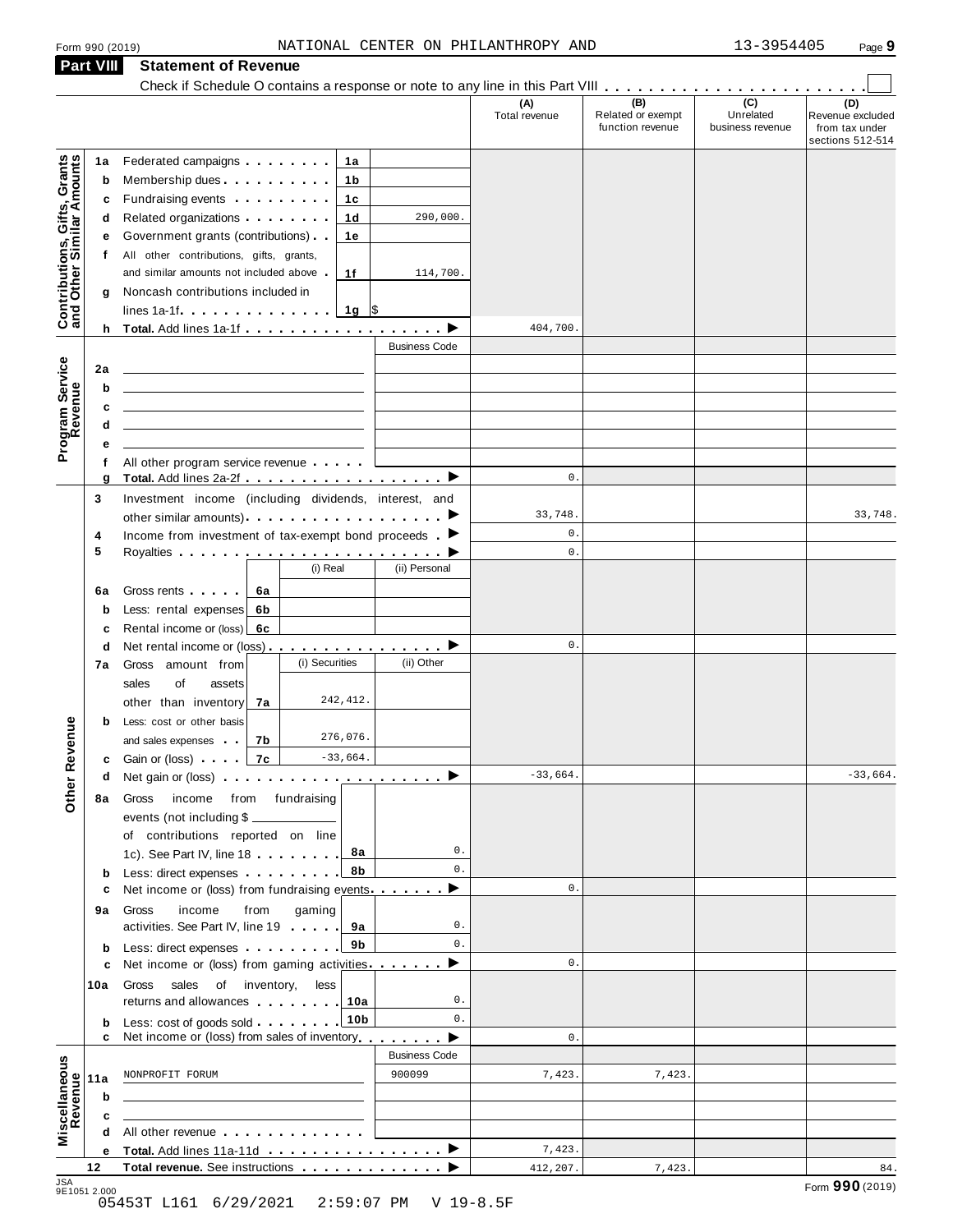| Form 990 (2019)                                                                                                                                                                                                                     | NATIONAL CENTER ON PHILANTHROPY AND |                                    |                                           | 13-3954405<br>Page 10   |
|-------------------------------------------------------------------------------------------------------------------------------------------------------------------------------------------------------------------------------------|-------------------------------------|------------------------------------|-------------------------------------------|-------------------------|
| <b>Part IX</b> Statement of Functional Expenses                                                                                                                                                                                     |                                     |                                    |                                           |                         |
| Section 501(c)(3) and 501(c)(4) organizations must complete all columns. All other organizations must complete column (A).                                                                                                          |                                     |                                    |                                           |                         |
|                                                                                                                                                                                                                                     |                                     |                                    |                                           | (D)                     |
| Do not include amounts reported on lines 6b, 7b,<br>8b, 9b, and 10b of Part VIII.                                                                                                                                                   | (A)<br>Total expenses               | (B)<br>Program service<br>expenses | (C)<br>Management and<br>general expenses | Fundraising<br>expenses |
| 1 Grants and other assistance to domestic organizations                                                                                                                                                                             |                                     |                                    |                                           |                         |
| and domestic governments. See Part IV, line 21                                                                                                                                                                                      | 59,642.                             | 59,642.                            |                                           |                         |
| 2 Grants and other assistance to domestic                                                                                                                                                                                           |                                     |                                    |                                           |                         |
| individuals. See Part IV, line 22                                                                                                                                                                                                   | $\mathbf{0}$                        |                                    |                                           |                         |
| 3 Grants and other assistance to foreign                                                                                                                                                                                            |                                     |                                    |                                           |                         |
| organizations, foreign governments, and foreign                                                                                                                                                                                     |                                     |                                    |                                           |                         |
| individuals. See Part IV, lines 15 and 16                                                                                                                                                                                           | 0<br>$\Omega$                       |                                    |                                           |                         |
| Benefits paid to or for members<br>4                                                                                                                                                                                                |                                     |                                    |                                           |                         |
| Compensation of current officers, directors,<br>5.                                                                                                                                                                                  | 0                                   |                                    |                                           |                         |
| trustees, and key employees                                                                                                                                                                                                         |                                     |                                    |                                           |                         |
| Compensation not included above to disqualified<br>6                                                                                                                                                                                |                                     |                                    |                                           |                         |
| persons (as defined under section 4958(f)(1)) and<br>persons described in section 4958(c)(3)(B)                                                                                                                                     | 0                                   |                                    |                                           |                         |
| Other salaries and wages<br>7                                                                                                                                                                                                       | $\Omega$                            |                                    |                                           |                         |
| Pension plan accruals and contributions (include<br>8                                                                                                                                                                               |                                     |                                    |                                           |                         |
| section 401(k) and 403(b) employer contributions)                                                                                                                                                                                   | 0                                   |                                    |                                           |                         |
| 9                                                                                                                                                                                                                                   | $\mathbf 0$                         |                                    |                                           |                         |
| 10                                                                                                                                                                                                                                  | $\Omega$                            |                                    |                                           |                         |
| Fees for services (nonemployees):<br>11                                                                                                                                                                                             |                                     |                                    |                                           |                         |
| a Management                                                                                                                                                                                                                        | 0                                   |                                    |                                           |                         |
| b Legal experience in the set of the set of the set of the set of the set of the set of the set of the set of the set of the set of the set of the set of the set of the set of the set of the set of the set of the set of th      | $\Omega$                            |                                    |                                           |                         |
| c Accounting                                                                                                                                                                                                                        | 28,000                              |                                    | 28,000.                                   |                         |
| d Lobbying                                                                                                                                                                                                                          | 0<br>$\Omega$                       |                                    |                                           |                         |
| e Professional fundraising services. See Part IV, line 17                                                                                                                                                                           | 3,500                               |                                    | 3,500.                                    |                         |
| f Investment management fees                                                                                                                                                                                                        |                                     |                                    |                                           |                         |
| 9 Other. (If line 11g amount exceeds 10% of line 25, column                                                                                                                                                                         | 1,569.                              |                                    | 1,569.                                    |                         |
| (A) amount, list line 11g expenses on Schedule O.) expenses                                                                                                                                                                         | 0                                   |                                    |                                           |                         |
| 12 Advertising and promotion                                                                                                                                                                                                        | 8,436.                              | 8,045.                             | 177.                                      | 214.                    |
| 13 Office expenses<br>Information technology.                                                                                                                                                                                       | 4,893                               | 4,111.                             | 354.                                      | 428.                    |
| 15                                                                                                                                                                                                                                  | $\Omega$                            |                                    |                                           |                         |
| Occupancy<br>16                                                                                                                                                                                                                     | 46, 479.                            | 39,054.                            | 3,359.                                    | 4,066.                  |
| 17                                                                                                                                                                                                                                  | 36,406.                             | 36,406.                            |                                           |                         |
| Payments of travel or entertainment expenses<br>18                                                                                                                                                                                  |                                     |                                    |                                           |                         |
| for any federal, state, or local public officials                                                                                                                                                                                   | 0                                   |                                    |                                           |                         |
| Conferences, conventions, and meetings<br>19                                                                                                                                                                                        | 29,756.                             | 29,756.                            |                                           |                         |
| 20<br>Interest $\ldots \ldots \ldots \ldots \ldots \ldots$                                                                                                                                                                          | 0                                   |                                    |                                           |                         |
| Payments to affiliates entertainment of the state of the state of the state of the state of the state of the state of the state of the state of the state of the state of the state of the state of the state of the state of<br>21 | 0                                   |                                    |                                           |                         |
| Depreciation, depletion, and amortization<br>22                                                                                                                                                                                     | $\mathbf 0$                         |                                    |                                           |                         |
| 23<br>Insurance                                                                                                                                                                                                                     | $\Omega$                            |                                    |                                           |                         |
| Other expenses. Itemize expenses not covered<br>24                                                                                                                                                                                  |                                     |                                    |                                           |                         |
| above (List miscellaneous expenses on line 24e. If                                                                                                                                                                                  |                                     |                                    |                                           |                         |
| line 24e amount exceeds 10% of line 25, column<br>(A) amount, list line 24e expenses on Schedule O.)                                                                                                                                |                                     |                                    |                                           |                         |
| SALARIES-ALLOCATED FROM NYU                                                                                                                                                                                                         | 523,805.                            | 440,122.                           | 37,858.                                   | 45,825.                 |
| <b>BENEFITS/TAXES-ALLOC FROM NY</b>                                                                                                                                                                                                 | 156,890.                            | 131,825.                           | 11,338.                                   | 13,727.                 |
| <b>CBOOKS AND PERIODICALS</b>                                                                                                                                                                                                       | 18,450.                             | 18,450.                            |                                           |                         |
| dLIBRARY SERVICES                                                                                                                                                                                                                   | 9,785.                              | 9,785.                             |                                           |                         |
| e All other expenses                                                                                                                                                                                                                | 7,824.                              | 7,824.                             |                                           |                         |
| 25 Total functional expenses. Add lines 1 through 24e                                                                                                                                                                               | 935, 435.                           | 785,020.                           | 86,155.                                   | 64,260.                 |
| 26 Joint costs. Complete this line only if the                                                                                                                                                                                      |                                     |                                    |                                           |                         |
| organization reported in column (B) joint costs<br>from a combined educational campaign and                                                                                                                                         |                                     |                                    |                                           |                         |
| fundraising solicitation. Check here<br>if                                                                                                                                                                                          |                                     |                                    |                                           |                         |
| following SOP 98-2 (ASC 958-720)                                                                                                                                                                                                    | 0                                   |                                    |                                           |                         |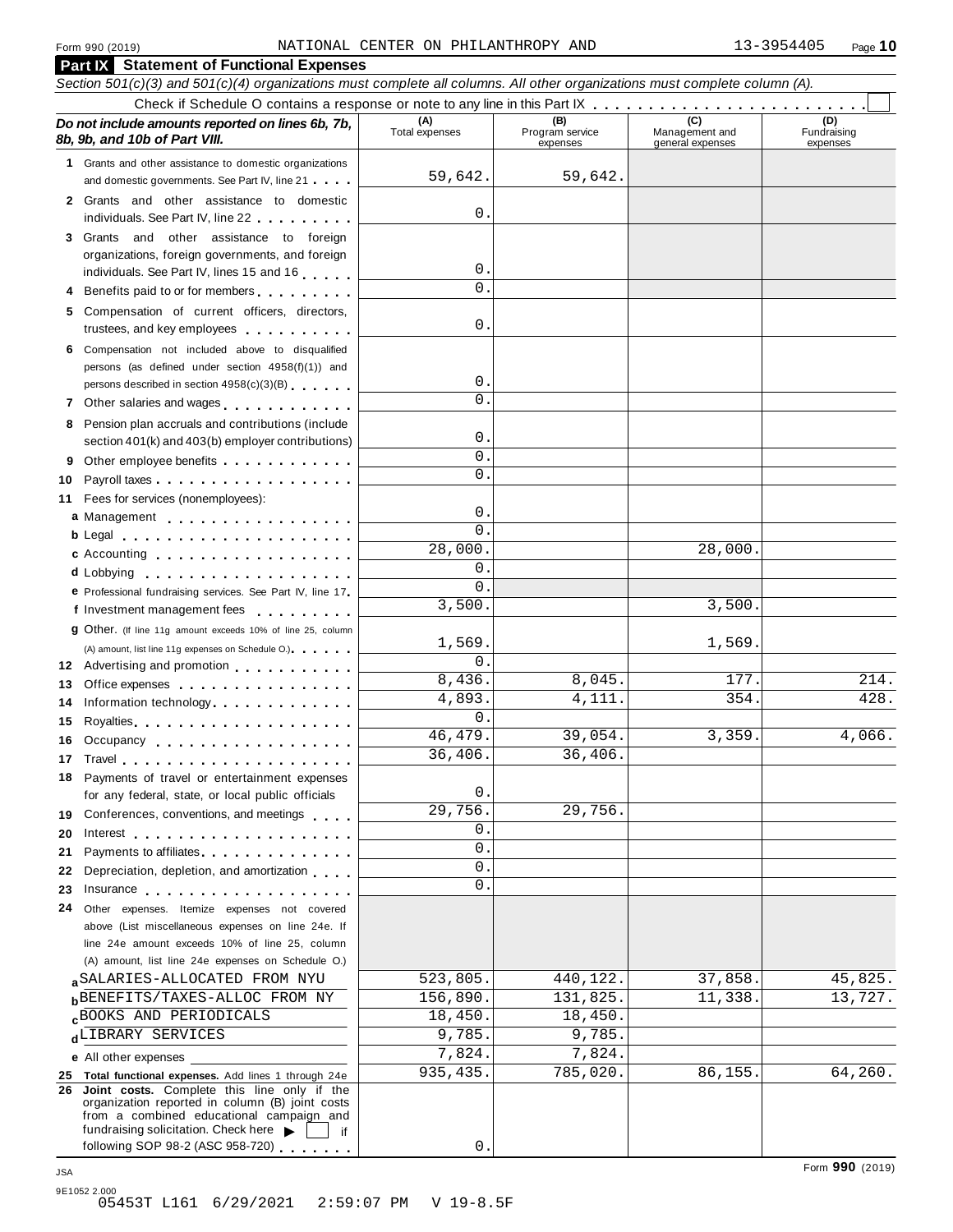Form 990 (2019)

| <br>п<br>и |  |
|------------|--|
|------------|--|

|                             | Part X   | <b>Balance Sheet</b>                                                                                                           |                          |                |                                     |
|-----------------------------|----------|--------------------------------------------------------------------------------------------------------------------------------|--------------------------|----------------|-------------------------------------|
|                             |          | Check if Schedule O contains a response or note to any line in this Part X                                                     |                          |                |                                     |
|                             |          |                                                                                                                                | (A)<br>Beginning of year |                | (B)<br>End of year                  |
|                             | 1        |                                                                                                                                | 0.                       | 1              | 0.                                  |
|                             | 2        |                                                                                                                                | 291,743.                 | $\mathbf{2}$   | 20,000.                             |
|                             | 3        |                                                                                                                                | 849, 313.                | 3              | 579, 513.                           |
|                             | 4        | Accounts receivable, net                                                                                                       | 44.                      | 4              | 3.                                  |
|                             | 5        | Loans and other receivables from any current or former officer, director,                                                      |                          |                |                                     |
|                             |          | trustee, key employee, creator or founder, substantial contributor, or 35%                                                     |                          |                |                                     |
|                             |          | controlled entity or family member of any of these persons                                                                     | Ο.                       | 5              | 0.                                  |
|                             | 6        | Loans and other receivables from other disqualified persons (as defined                                                        |                          |                |                                     |
|                             |          | under section $4958(f)(1)$ , and persons described in section $4958(c)(3)(B)$                                                  | 0.                       | 6              | $0$ .                               |
| Assets                      | 7        |                                                                                                                                | 0.<br>0.                 | $\overline{7}$ | $0$ .<br>$0$ .                      |
|                             | 8        |                                                                                                                                | 0.                       | 8              | 0.                                  |
|                             | 9        |                                                                                                                                |                          | 9              |                                     |
|                             |          | 10a Land, buildings, and equipment: cost or other                                                                              |                          |                |                                     |
|                             |          | basis. Complete Part VI of Schedule D 10a                                                                                      | 0.                       | 10c            | 0.                                  |
|                             | 11       |                                                                                                                                | 6,645,880.               | 11             | 7,559,110.                          |
|                             | 12       | Investments - other securities. See Part IV, line 11                                                                           | 0.                       | 12             | 0.                                  |
|                             | 13       | Investments - program-related. See Part IV, line 11.                                                                           | 0.                       | 13             | $0$ .                               |
|                             | 14       |                                                                                                                                | 0.                       | 14             | 0.                                  |
|                             | 15       |                                                                                                                                | 0.                       | 15             | $0$ .                               |
|                             | 16       | Total assets. Add lines 1 through 15 (must equal line 33)                                                                      | 7,786,980.               | 16             | 8,158,626.                          |
|                             | 17       |                                                                                                                                | 0.                       | 17             | 9,500.                              |
|                             | 18       |                                                                                                                                | 0.                       | 18             | 0.                                  |
|                             | 19       |                                                                                                                                | 0.                       | 19             | $0$ .                               |
|                             | 20       |                                                                                                                                | 0.                       | 20             | 0.                                  |
|                             | 21       | Escrow or custodial account liability. Complete Part IV of Schedule D.                                                         | 0.                       | 21             | 0.                                  |
| Liabilities                 | 22       | Loans and other payables to any current or former officer, director,                                                           |                          |                |                                     |
|                             |          | trustee, key employee, creator or founder, substantial contributor, or 35%                                                     | 0.                       |                | 0.                                  |
|                             |          | controlled entity or family member of any of these persons                                                                     | 0.                       | 22             | $\overline{0}$ .                    |
|                             | 23<br>24 | Secured mortgages and notes payable to unrelated third parties<br>Unsecured notes and loans payable to unrelated third parties | 0.                       | 23<br>24       | $0$ .                               |
|                             | 25       | Other liabilities (including federal income tax, payables to related third                                                     |                          |                |                                     |
|                             |          | parties, and other liabilities not included on lines 17-24). Complete Part X                                                   |                          |                |                                     |
|                             |          |                                                                                                                                | 51,783.                  | 25             | 292,295.                            |
|                             | 26       |                                                                                                                                | 51,783.                  | 26             | 301,795.                            |
|                             |          | $\mathbf{X}$<br>Organizations that follow FASB ASC 958, check here ▶<br>and complete lines 27, 28, 32, and 33.                 |                          |                |                                     |
|                             | 27       |                                                                                                                                | 3,975,851.               | 27             | 4,312,790.                          |
|                             | 28       |                                                                                                                                | 3,759,346.               | 28             | $\overline{3}$ , 544, 041.          |
| Net Assets or Fund Balances |          | Organizations that do not follow FASB ASC 958, check here ▶<br>and complete lines 29 through 33.                               |                          |                |                                     |
|                             | 29       | Capital stock or trust principal, or current funds                                                                             |                          | 29             |                                     |
|                             | 30       | Paid-in or capital surplus, or land, building, or equipment fund.                                                              |                          | 30             |                                     |
|                             | 31       | Retained earnings, endowment, accumulated income, or other funds                                                               |                          | 31             |                                     |
|                             | 32       |                                                                                                                                | 7,735,197.               | 32             | 7,856,831.                          |
|                             | 33       | Total liabilities and net assets/fund balances                                                                                 | 7,786,980.               | 33             | 8,158,626.<br>$0.00 \times 10^{-1}$ |

Form **990** (2019)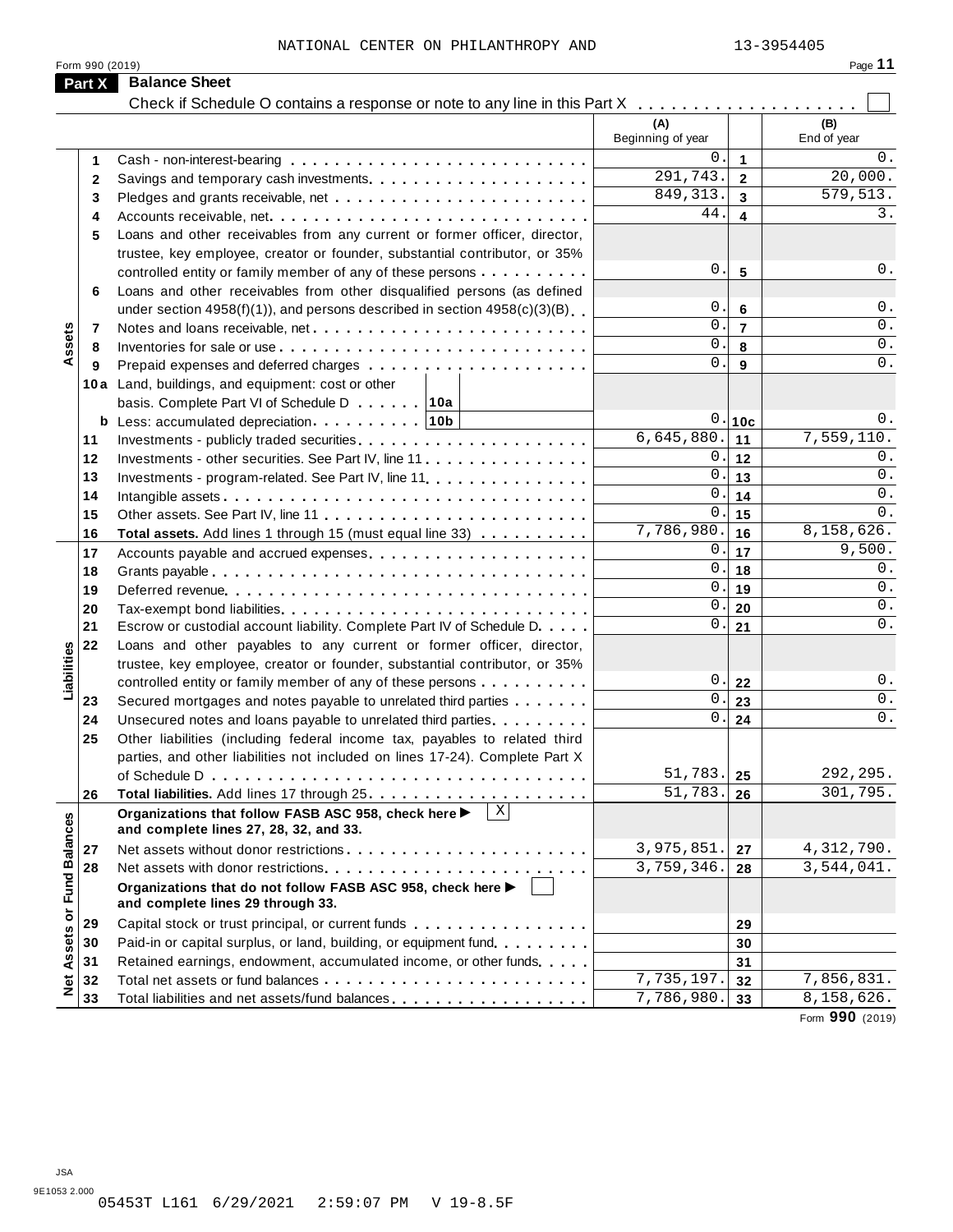|                          | NATIONAL CENTER ON PHILANTHROPY AND                                                                                                                                                                                              | 13-3954405              |                |              |           |
|--------------------------|----------------------------------------------------------------------------------------------------------------------------------------------------------------------------------------------------------------------------------|-------------------------|----------------|--------------|-----------|
|                          | Form 990 (2019)                                                                                                                                                                                                                  |                         |                |              | Page 12   |
| <b>Part XI</b>           | <b>Reconciliation of Net Assets</b>                                                                                                                                                                                              |                         |                |              |           |
|                          |                                                                                                                                                                                                                                  |                         |                |              |           |
| 1                        |                                                                                                                                                                                                                                  | $\mathbf{1}$            |                | 412,207.     |           |
| 2                        |                                                                                                                                                                                                                                  | $\overline{2}$          |                | 935,435.     |           |
| 3                        | Revenue less expenses. Subtract line 2 from line 1                                                                                                                                                                               | $\mathbf{3}$            |                | $-523, 228.$ |           |
| 4                        | Net assets or fund balances at beginning of year (must equal Part X, line 32, column (A))                                                                                                                                        | $\overline{\mathbf{4}}$ |                | 7,735,197.   |           |
| 5                        |                                                                                                                                                                                                                                  | 5                       |                | 644,862.     |           |
| 6                        |                                                                                                                                                                                                                                  | 6                       |                |              | 0.        |
| $\overline{\phantom{a}}$ |                                                                                                                                                                                                                                  | $\overline{7}$          |                |              | $0$ .     |
| 8                        |                                                                                                                                                                                                                                  | 8                       |                |              | 0.        |
| 9                        | Other changes in net assets or fund balances (explain on Schedule O)                                                                                                                                                             | 9                       |                |              | 0.        |
| 10                       | Net assets or fund balances at end of year. Combine lines 3 through 9 (must equal Part X, line                                                                                                                                   |                         |                |              |           |
|                          |                                                                                                                                                                                                                                  | 10                      |                | 7,856,831.   |           |
|                          | <b>Part XII</b><br><b>Financial Statements and Reporting</b>                                                                                                                                                                     |                         |                |              |           |
|                          |                                                                                                                                                                                                                                  |                         |                |              |           |
|                          |                                                                                                                                                                                                                                  |                         |                | Yes          | <b>No</b> |
| 1                        | $\vert X \vert$<br>Accrual<br>Accounting method used to prepare the Form 990:<br>Cash<br>Other                                                                                                                                   |                         |                |              |           |
|                          | If the organization changed its method of accounting from a prior year or checked "Other," explain in                                                                                                                            |                         |                |              |           |
|                          | Schedule O.                                                                                                                                                                                                                      |                         |                |              |           |
|                          | 2a Were the organization's financial statements compiled or reviewed by an independent accountant?                                                                                                                               |                         | 2a             |              | Χ         |
|                          | If "Yes," check a box below to indicate whether the financial statements for the year were compiled or                                                                                                                           |                         |                |              |           |
|                          | reviewed on a separate basis, consolidated basis, or both:                                                                                                                                                                       |                         |                |              |           |
|                          |                                                                                                                                                                                                                                  |                         |                |              |           |
|                          | Separate basis<br>Consolidated basis<br>Both consolidated and separate basis                                                                                                                                                     |                         |                |              |           |
|                          | <b>b</b> Were the organization's financial statements audited by an independent accountant?                                                                                                                                      |                         | 2 <sub>b</sub> | X            |           |
|                          | If "Yes," check a box below to indicate whether the financial statements for the year were audited on a                                                                                                                          |                         |                |              |           |
|                          | separate basis, consolidated basis, or both:                                                                                                                                                                                     |                         |                |              |           |
|                          | $\lfloor x \rfloor$ Both consolidated and separate basis<br>Consolidated basis<br>Separate basis                                                                                                                                 |                         |                |              |           |
|                          | c If "Yes" to line 2a or 2b, does the organization have a committee that assumes responsibility for oversight of                                                                                                                 |                         |                |              |           |
|                          | the audit, review, or compilation of its financial statements and selection of an independent accountant?                                                                                                                        |                         | 2 <sub>c</sub> | Χ            |           |
|                          | If the organization changed either its oversight process or selection process during the tax year, explain on                                                                                                                    |                         |                |              |           |
|                          | Schedule O.                                                                                                                                                                                                                      |                         |                |              |           |
|                          | 3a As a result of a federal award, was the organization required to undergo an audit or audits as set forth in the                                                                                                               |                         |                |              |           |
|                          |                                                                                                                                                                                                                                  |                         | 3a             |              |           |
|                          | <b>b</b> If "Yes," did the organization undergo the required audit or audits? If the organization did not undergo the<br>required audit or audits, explain why on Schedule O and describe any steps taken to undergo such audits |                         | 3 <sub>b</sub> |              | X         |

 $\overline{\phantom{a}}$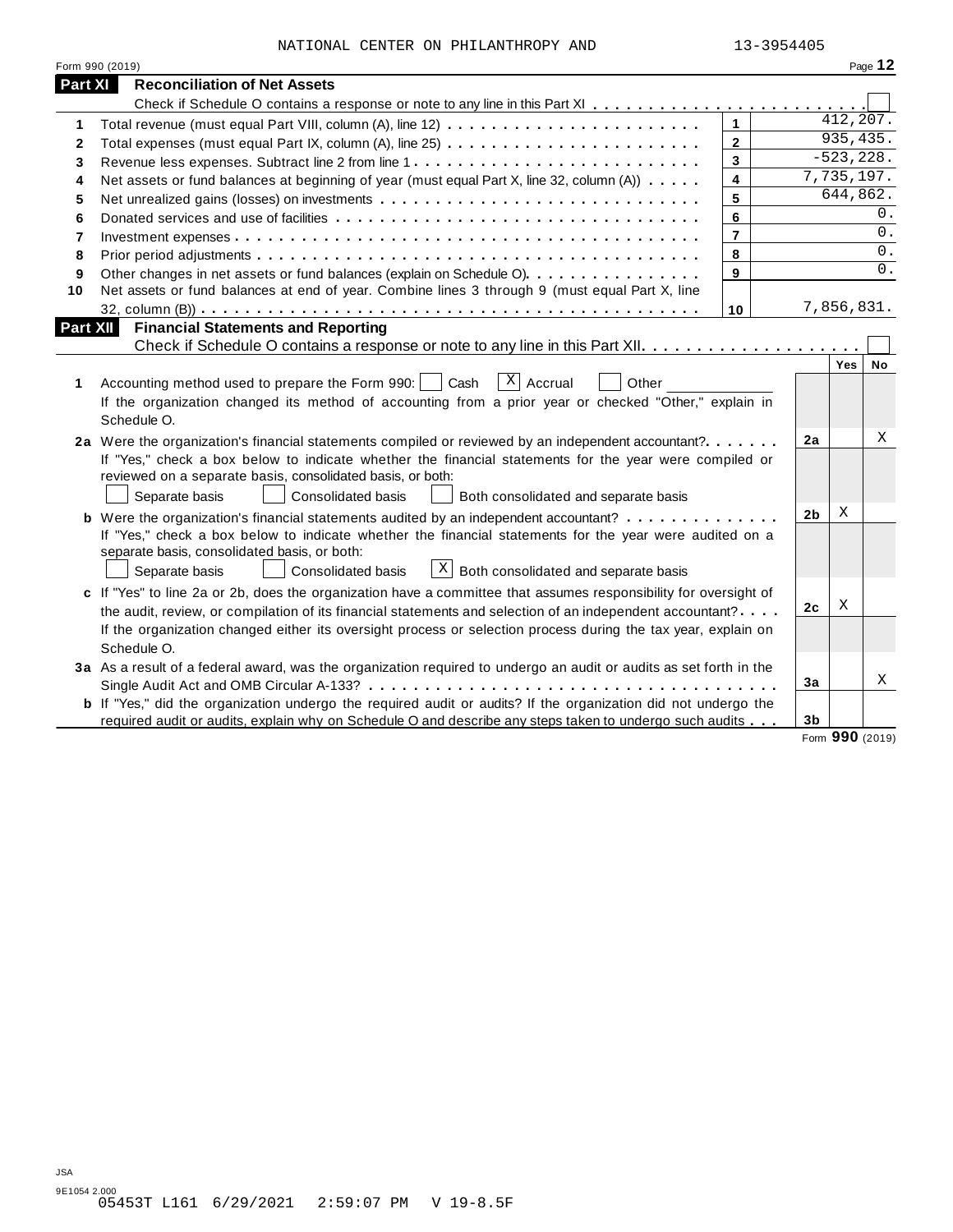# SCHEDULE A **Public Charity Status and Public Support** (Form 990 or 990-EZ) complete if the organization is a section 501(c)(3) organization or a section 4947(a)(1) nonexempt charitable trust.

(Form 990 or 990-EZ)  $\begin{bmatrix} 1 & 0 & 0 \\ 0 & 1 & 0 \end{bmatrix}$  Complete if the organization is a section 501(c)(3) organization  $\mathbf{S}$  and  $\mathbf{S}$  are  $\mathbf{S}$  and  $\mathbf{S}$  are  $\mathbf{S}$  and  $\mathbf{S}$  are  $\mathbf{S}$  and  $\mathbf{S}$  are I section 501(c)(3) organization or a section 494<br>► Attach to Form 990 or Form 990-EZ.<br>I Revi<sup>ff</sup>orm 000 for instanctions and the late

|              | Department of the Treasury<br><b>Internal Revenue Service</b>                                                                         |                                                                                                                                                                                                                                                          |                                                            | Attach to Form 990 or Form 990-EZ.<br>Go to www.irs.gov/Form990 for instructions and the latest information. |     |                          |                                                                                                                                                                                                                                                                                                                                                                                 | Open to Public<br><b>Inspection</b>                                                                                          |  |  |  |  |
|--------------|---------------------------------------------------------------------------------------------------------------------------------------|----------------------------------------------------------------------------------------------------------------------------------------------------------------------------------------------------------------------------------------------------------|------------------------------------------------------------|--------------------------------------------------------------------------------------------------------------|-----|--------------------------|---------------------------------------------------------------------------------------------------------------------------------------------------------------------------------------------------------------------------------------------------------------------------------------------------------------------------------------------------------------------------------|------------------------------------------------------------------------------------------------------------------------------|--|--|--|--|
|              | Name of the organization                                                                                                              |                                                                                                                                                                                                                                                          |                                                            | NATIONAL CENTER ON PHILANTHROPY AND                                                                          |     |                          | <b>Employer identification number</b>                                                                                                                                                                                                                                                                                                                                           |                                                                                                                              |  |  |  |  |
|              | THE LAW, INC.                                                                                                                         |                                                                                                                                                                                                                                                          |                                                            |                                                                                                              |     |                          | 13-3954405                                                                                                                                                                                                                                                                                                                                                                      |                                                                                                                              |  |  |  |  |
| Part I       |                                                                                                                                       |                                                                                                                                                                                                                                                          |                                                            |                                                                                                              |     |                          | Reason for Public Charity Status (All organizations must complete this part.) See instructions.                                                                                                                                                                                                                                                                                 |                                                                                                                              |  |  |  |  |
|              |                                                                                                                                       |                                                                                                                                                                                                                                                          |                                                            | The organization is not a private foundation because it is: (For lines 1 through 12, check only one box.)    |     |                          |                                                                                                                                                                                                                                                                                                                                                                                 |                                                                                                                              |  |  |  |  |
| 1            |                                                                                                                                       |                                                                                                                                                                                                                                                          |                                                            | A church, convention of churches, or association of churches described in section 170(b)(1)(A)(i).           |     |                          |                                                                                                                                                                                                                                                                                                                                                                                 |                                                                                                                              |  |  |  |  |
| 2            |                                                                                                                                       |                                                                                                                                                                                                                                                          |                                                            | A school described in section 170(b)(1)(A)(ii). (Attach Schedule E (Form 990 or 990-EZ).)                    |     |                          |                                                                                                                                                                                                                                                                                                                                                                                 |                                                                                                                              |  |  |  |  |
| 3            |                                                                                                                                       |                                                                                                                                                                                                                                                          |                                                            | A hospital or a cooperative hospital service organization described in section 170(b)(1)(A)(iii).            |     |                          |                                                                                                                                                                                                                                                                                                                                                                                 |                                                                                                                              |  |  |  |  |
| 4            |                                                                                                                                       |                                                                                                                                                                                                                                                          |                                                            |                                                                                                              |     |                          | A medical research organization operated in conjunction with a hospital described in section 170(b)(1)(A)(iii). Enter the                                                                                                                                                                                                                                                       |                                                                                                                              |  |  |  |  |
|              | hospital's name, city, and state:                                                                                                     |                                                                                                                                                                                                                                                          |                                                            |                                                                                                              |     |                          |                                                                                                                                                                                                                                                                                                                                                                                 |                                                                                                                              |  |  |  |  |
| 5            |                                                                                                                                       |                                                                                                                                                                                                                                                          |                                                            |                                                                                                              |     |                          |                                                                                                                                                                                                                                                                                                                                                                                 | An organization operated for the benefit of a college or university owned or operated by a governmental unit described in    |  |  |  |  |
|              |                                                                                                                                       |                                                                                                                                                                                                                                                          | section 170(b)(1)(A)(iv). (Complete Part II.)              |                                                                                                              |     |                          |                                                                                                                                                                                                                                                                                                                                                                                 |                                                                                                                              |  |  |  |  |
| 6            |                                                                                                                                       |                                                                                                                                                                                                                                                          |                                                            | A federal, state, or local government or governmental unit described in section 170(b)(1)(A)(v).             |     |                          |                                                                                                                                                                                                                                                                                                                                                                                 |                                                                                                                              |  |  |  |  |
| 7            |                                                                                                                                       |                                                                                                                                                                                                                                                          |                                                            |                                                                                                              |     |                          |                                                                                                                                                                                                                                                                                                                                                                                 | An organization that normally receives a substantial part of its support from a governmental unit or from the general public |  |  |  |  |
|              |                                                                                                                                       |                                                                                                                                                                                                                                                          | described in section 170(b)(1)(A)(vi). (Complete Part II.) |                                                                                                              |     |                          |                                                                                                                                                                                                                                                                                                                                                                                 |                                                                                                                              |  |  |  |  |
| 8            |                                                                                                                                       |                                                                                                                                                                                                                                                          |                                                            | A community trust described in section 170(b)(1)(A)(vi). (Complete Part II.)                                 |     |                          |                                                                                                                                                                                                                                                                                                                                                                                 |                                                                                                                              |  |  |  |  |
| 9            |                                                                                                                                       |                                                                                                                                                                                                                                                          |                                                            |                                                                                                              |     |                          | An agricultural research organization described in section 170(b)(1)(A)(ix) operated in conjunction with a land-grant college                                                                                                                                                                                                                                                   |                                                                                                                              |  |  |  |  |
|              |                                                                                                                                       |                                                                                                                                                                                                                                                          |                                                            |                                                                                                              |     |                          | or university or a non-land-grant college of agriculture (see instructions). Enter the name, city, and state of the college or                                                                                                                                                                                                                                                  |                                                                                                                              |  |  |  |  |
|              | university:                                                                                                                           |                                                                                                                                                                                                                                                          |                                                            |                                                                                                              |     |                          |                                                                                                                                                                                                                                                                                                                                                                                 |                                                                                                                              |  |  |  |  |
| 10           |                                                                                                                                       |                                                                                                                                                                                                                                                          |                                                            | acquired by the organization after June 30, 1975. See section 509(a)(2). (Complete Part III.)                |     |                          | An organization that normally receives: (1) more than 331/3% of its support from contributions, membership fees, and gross<br>receipts from activities related to its exempt functions - subject to certain exceptions, and (2) no more than 331/3% of its<br>support from gross investment income and unrelated business taxable income (less section 511 tax) from businesses |                                                                                                                              |  |  |  |  |
| 11           |                                                                                                                                       |                                                                                                                                                                                                                                                          |                                                            | An organization organized and operated exclusively to test for public safety. See section 509(a)(4).         |     |                          |                                                                                                                                                                                                                                                                                                                                                                                 |                                                                                                                              |  |  |  |  |
| 12           | X<br>An organization organized and operated exclusively for the benefit of, to perform the functions of, or to carry out the purposes |                                                                                                                                                                                                                                                          |                                                            |                                                                                                              |     |                          |                                                                                                                                                                                                                                                                                                                                                                                 |                                                                                                                              |  |  |  |  |
|              | of one or more publicly supported organizations described in section 509(a)(1) or section 509(a)(2). See section 509(a)(3).           |                                                                                                                                                                                                                                                          |                                                            |                                                                                                              |     |                          |                                                                                                                                                                                                                                                                                                                                                                                 |                                                                                                                              |  |  |  |  |
|              |                                                                                                                                       | Check the box in lines 12a through 12d that describes the type of supporting organization and complete lines 12e, 12f, and 12g.                                                                                                                          |                                                            |                                                                                                              |     |                          |                                                                                                                                                                                                                                                                                                                                                                                 |                                                                                                                              |  |  |  |  |
| a            |                                                                                                                                       | Χ<br>Type I. A supporting organization operated, supervised, or controlled by its supported organization(s), typically by giving<br>the supported organization(s) the power to regularly appoint or elect a majority of the directors or trustees of the |                                                            |                                                                                                              |     |                          |                                                                                                                                                                                                                                                                                                                                                                                 |                                                                                                                              |  |  |  |  |
|              |                                                                                                                                       |                                                                                                                                                                                                                                                          |                                                            |                                                                                                              |     |                          |                                                                                                                                                                                                                                                                                                                                                                                 |                                                                                                                              |  |  |  |  |
|              |                                                                                                                                       | supporting organization. You must complete Part IV, Sections A and B.<br>Type II. A supporting organization supervised or controlled in connection with its supported organization(s), by having                                                         |                                                            |                                                                                                              |     |                          |                                                                                                                                                                                                                                                                                                                                                                                 |                                                                                                                              |  |  |  |  |
| b            |                                                                                                                                       |                                                                                                                                                                                                                                                          |                                                            |                                                                                                              |     |                          |                                                                                                                                                                                                                                                                                                                                                                                 |                                                                                                                              |  |  |  |  |
|              |                                                                                                                                       |                                                                                                                                                                                                                                                          |                                                            |                                                                                                              |     |                          | control or management of the supporting organization vested in the same persons that control or manage the supported                                                                                                                                                                                                                                                            |                                                                                                                              |  |  |  |  |
|              |                                                                                                                                       |                                                                                                                                                                                                                                                          |                                                            | organization(s). You must complete Part IV, Sections A and C.                                                |     |                          |                                                                                                                                                                                                                                                                                                                                                                                 |                                                                                                                              |  |  |  |  |
| c            |                                                                                                                                       |                                                                                                                                                                                                                                                          |                                                            |                                                                                                              |     |                          | Type III functionally integrated. A supporting organization operated in connection with, and functionally integrated with,                                                                                                                                                                                                                                                      |                                                                                                                              |  |  |  |  |
|              |                                                                                                                                       |                                                                                                                                                                                                                                                          |                                                            | its supported organization(s) (see instructions). You must complete Part IV, Sections A, D, and E.           |     |                          | Type III non-functionally integrated. A supporting organization operated in connection with its supported organization(s)                                                                                                                                                                                                                                                       |                                                                                                                              |  |  |  |  |
| d            |                                                                                                                                       |                                                                                                                                                                                                                                                          |                                                            |                                                                                                              |     |                          | that is not functionally integrated. The organization generally must satisfy a distribution requirement and an attentiveness                                                                                                                                                                                                                                                    |                                                                                                                              |  |  |  |  |
|              |                                                                                                                                       |                                                                                                                                                                                                                                                          |                                                            | requirement (see instructions). You must complete Part IV, Sections A and D, and Part V.                     |     |                          |                                                                                                                                                                                                                                                                                                                                                                                 |                                                                                                                              |  |  |  |  |
| е            |                                                                                                                                       |                                                                                                                                                                                                                                                          |                                                            |                                                                                                              |     |                          | Check this box if the organization received a written determination from the IRS that it is a Type I, Type II, Type III                                                                                                                                                                                                                                                         |                                                                                                                              |  |  |  |  |
|              |                                                                                                                                       |                                                                                                                                                                                                                                                          |                                                            | functionally integrated, or Type III non-functionally integrated supporting organization.                    |     |                          |                                                                                                                                                                                                                                                                                                                                                                                 |                                                                                                                              |  |  |  |  |
|              |                                                                                                                                       |                                                                                                                                                                                                                                                          |                                                            |                                                                                                              |     |                          |                                                                                                                                                                                                                                                                                                                                                                                 | 1                                                                                                                            |  |  |  |  |
| g            |                                                                                                                                       |                                                                                                                                                                                                                                                          |                                                            | Provide the following information about the supported organization(s).                                       |     |                          |                                                                                                                                                                                                                                                                                                                                                                                 |                                                                                                                              |  |  |  |  |
|              | (i) Name of supported organization                                                                                                    |                                                                                                                                                                                                                                                          | (ii) EIN                                                   | (iii) Type of organization                                                                                   |     | (iv) Is the organization | (v) Amount of monetary                                                                                                                                                                                                                                                                                                                                                          | (vi) Amount of                                                                                                               |  |  |  |  |
|              |                                                                                                                                       |                                                                                                                                                                                                                                                          |                                                            | (described on lines 1-10                                                                                     |     | listed in your governing | support (see                                                                                                                                                                                                                                                                                                                                                                    | other support (see                                                                                                           |  |  |  |  |
|              | ATTACHMENT 1                                                                                                                          |                                                                                                                                                                                                                                                          |                                                            | above (see instructions))                                                                                    | Yes | document?<br>No          | instructions)                                                                                                                                                                                                                                                                                                                                                                   | instructions)                                                                                                                |  |  |  |  |
|              |                                                                                                                                       |                                                                                                                                                                                                                                                          |                                                            |                                                                                                              |     |                          |                                                                                                                                                                                                                                                                                                                                                                                 |                                                                                                                              |  |  |  |  |
| (A)          |                                                                                                                                       |                                                                                                                                                                                                                                                          |                                                            |                                                                                                              |     |                          |                                                                                                                                                                                                                                                                                                                                                                                 |                                                                                                                              |  |  |  |  |
|              |                                                                                                                                       |                                                                                                                                                                                                                                                          |                                                            |                                                                                                              |     |                          |                                                                                                                                                                                                                                                                                                                                                                                 |                                                                                                                              |  |  |  |  |
| (B)          |                                                                                                                                       |                                                                                                                                                                                                                                                          |                                                            |                                                                                                              |     |                          |                                                                                                                                                                                                                                                                                                                                                                                 |                                                                                                                              |  |  |  |  |
|              |                                                                                                                                       |                                                                                                                                                                                                                                                          |                                                            |                                                                                                              |     |                          |                                                                                                                                                                                                                                                                                                                                                                                 |                                                                                                                              |  |  |  |  |
| (C)          |                                                                                                                                       |                                                                                                                                                                                                                                                          |                                                            |                                                                                                              |     |                          |                                                                                                                                                                                                                                                                                                                                                                                 |                                                                                                                              |  |  |  |  |
|              |                                                                                                                                       |                                                                                                                                                                                                                                                          |                                                            |                                                                                                              |     |                          |                                                                                                                                                                                                                                                                                                                                                                                 |                                                                                                                              |  |  |  |  |
| (D)          |                                                                                                                                       |                                                                                                                                                                                                                                                          |                                                            |                                                                                                              |     |                          |                                                                                                                                                                                                                                                                                                                                                                                 |                                                                                                                              |  |  |  |  |
|              |                                                                                                                                       |                                                                                                                                                                                                                                                          |                                                            |                                                                                                              |     |                          |                                                                                                                                                                                                                                                                                                                                                                                 |                                                                                                                              |  |  |  |  |
| (E)          |                                                                                                                                       |                                                                                                                                                                                                                                                          |                                                            |                                                                                                              |     |                          |                                                                                                                                                                                                                                                                                                                                                                                 |                                                                                                                              |  |  |  |  |
|              |                                                                                                                                       |                                                                                                                                                                                                                                                          |                                                            |                                                                                                              |     |                          |                                                                                                                                                                                                                                                                                                                                                                                 |                                                                                                                              |  |  |  |  |
| <b>Total</b> |                                                                                                                                       |                                                                                                                                                                                                                                                          |                                                            |                                                                                                              |     |                          |                                                                                                                                                                                                                                                                                                                                                                                 |                                                                                                                              |  |  |  |  |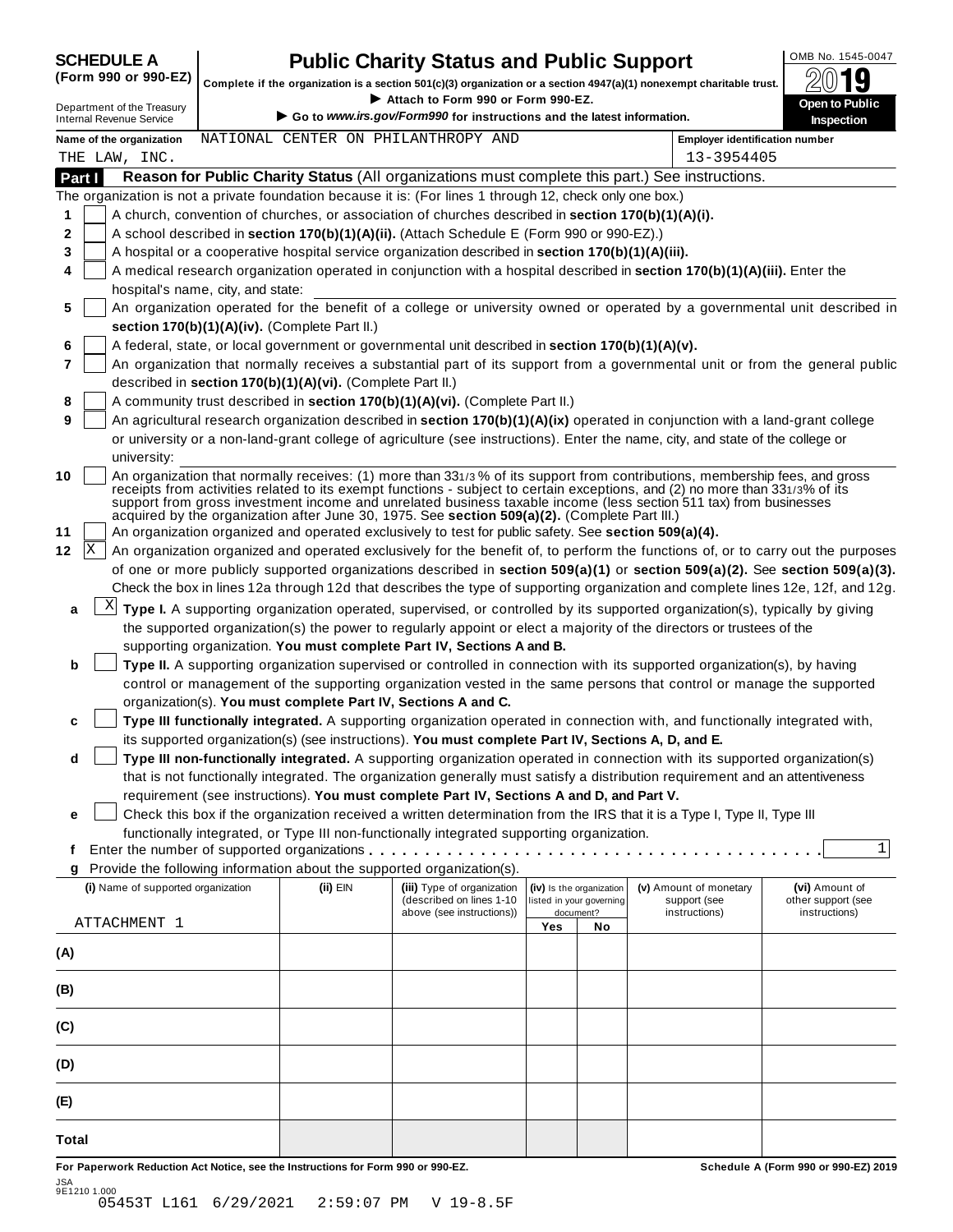#### Schedule <sup>A</sup> (Form <sup>990</sup> or 990-EZ) <sup>2019</sup> Page **2**

**Support Schedule for Organizations Described in Sections 170(b)(1)(A)(iv) and 170(b)(1)(A)(vi)** Complete only if you checked the box on line 5, 7, or 8 of Part I or if the organization failed to qualify under Part III. If the organization fails to qualify under the tests listed below, please complete Part III.) **Part II**

|        | <b>Section A. Public Support</b>                                                                                                                                                                                                                                                                                                                                     |          |          |          |            |          |           |
|--------|----------------------------------------------------------------------------------------------------------------------------------------------------------------------------------------------------------------------------------------------------------------------------------------------------------------------------------------------------------------------|----------|----------|----------|------------|----------|-----------|
|        | Calendar year (or fiscal year beginning in) ▶                                                                                                                                                                                                                                                                                                                        | (a) 2015 | (b) 2016 | (c) 2017 | $(d)$ 2018 | (e) 2019 | (f) Total |
| 1      | Gifts, grants, contributions, and<br>membership fees received. (Do not<br>include any "unusual grants.")                                                                                                                                                                                                                                                             |          |          |          |            |          |           |
| 2      | Tax revenues levied for the<br>organization's benefit and either paid<br>to or expended on its behalf                                                                                                                                                                                                                                                                |          |          |          |            |          |           |
| 3      | The value of services or facilities<br>furnished by a governmental unit to the<br>organization without charge                                                                                                                                                                                                                                                        |          |          |          |            |          |           |
|        | Total. Add lines 1 through 3                                                                                                                                                                                                                                                                                                                                         |          |          |          |            |          |           |
| 5      | The portion of total contributions by<br>each person (other than a<br>governmental unit or publicly<br>supported organization) included on<br>line 1 that exceeds 2% of the amount<br>shown on line 11, column (f)                                                                                                                                                   |          |          |          |            |          |           |
| 6      | Public support. Subtract line 5 from line 4                                                                                                                                                                                                                                                                                                                          |          |          |          |            |          |           |
|        | <b>Section B. Total Support</b>                                                                                                                                                                                                                                                                                                                                      |          |          |          |            |          |           |
|        | Calendar year (or fiscal year beginning in) ▶                                                                                                                                                                                                                                                                                                                        | (a) 2015 | (b) 2016 | (c) 2017 | $(d)$ 2018 | (e) 2019 | (f) Total |
| 7<br>8 | Amounts from line 4 <b>Amounts</b> from line 4<br>Gross income from interest, dividends,<br>payments received on securities loans,<br>rents, royalties, and income from<br>similar sources experiences                                                                                                                                                               |          |          |          |            |          |           |
| 9      | Net income from unrelated business<br>activities, whether or not the business<br>is regularly carried on the control of the set of the set of the set of the set of the set of the set of the s                                                                                                                                                                      |          |          |          |            |          |           |
| 10     | Other income. Do not include gain or<br>loss from the sale of capital assets<br>(Explain in Part VI.)                                                                                                                                                                                                                                                                |          |          |          |            |          |           |
| 11     | Total support. Add lines 7 through 10                                                                                                                                                                                                                                                                                                                                |          |          |          |            |          |           |
| 12     |                                                                                                                                                                                                                                                                                                                                                                      |          |          |          |            |          |           |
| 13     | First five years. If the Form 990 is for the organization's first, second, third, fourth, or fifth tax year as a section 501(c)(3)<br>organization, check this box and stop here entitled and state in the set of the set of the set of the set of the set of the set of the set of the set of the set of the set of the set of the set of the set of the set of the |          |          |          |            |          |           |
|        | <b>Section C. Computation of Public Support Percentage</b>                                                                                                                                                                                                                                                                                                           |          |          |          |            |          |           |
| 14     | Public support percentage for 2019 (line 6, column (f) divided by line 11, column (f)).                                                                                                                                                                                                                                                                              |          |          |          |            | 14       | %         |
| 15     |                                                                                                                                                                                                                                                                                                                                                                      |          |          |          |            | 15       | $\%$      |
|        | 16a 331/3% support test - 2019. If the organization did not check the box on line 13, and line 14 is 331/3% or more, check this                                                                                                                                                                                                                                      |          |          |          |            |          |           |
|        |                                                                                                                                                                                                                                                                                                                                                                      |          |          |          |            |          |           |
|        | b 331/3% support test - 2018. If the organization did not check a box on line 13 or 16a, and line 15 is 331/3% or more, check                                                                                                                                                                                                                                        |          |          |          |            |          |           |
|        |                                                                                                                                                                                                                                                                                                                                                                      |          |          |          |            |          |           |
|        | 17a 10%-facts-and-circumstances test - 2019. If the organization did not check a box on line 13, 16a, or 16b, and line 14 is                                                                                                                                                                                                                                         |          |          |          |            |          |           |
|        | 10% or more, and if the organization meets the "facts-and-circumstances" test, check this box and stop here. Explain in                                                                                                                                                                                                                                              |          |          |          |            |          |           |
|        | Part VI how the organization meets the "facts-and-circumstances" test. The organization qualifies as a publicly supported                                                                                                                                                                                                                                            |          |          |          |            |          |           |
|        |                                                                                                                                                                                                                                                                                                                                                                      |          |          |          |            |          |           |
|        | b 10%-facts-and-circumstances test - 2018. If the organization did not check a box on line 13, 16a, 16b, or 17a, and line                                                                                                                                                                                                                                            |          |          |          |            |          |           |
|        | 15 is 10% or more, and if the organization meets the "facts-and-circumstances" test, check this box and stop here.                                                                                                                                                                                                                                                   |          |          |          |            |          |           |
|        |                                                                                                                                                                                                                                                                                                                                                                      |          |          |          |            |          |           |
|        | Explain in Part VI how the organization meets the "facts-and-circumstances" test. The organization qualifies as a publicly                                                                                                                                                                                                                                           |          |          |          |            |          |           |
| 18     | Private foundation. If the organization did not check a box on line 13, 16a, 16b, 17a, or 17b, check this box and see                                                                                                                                                                                                                                                |          |          |          |            |          |           |

**Schedule A (Form 990 or 990-EZ) 2019**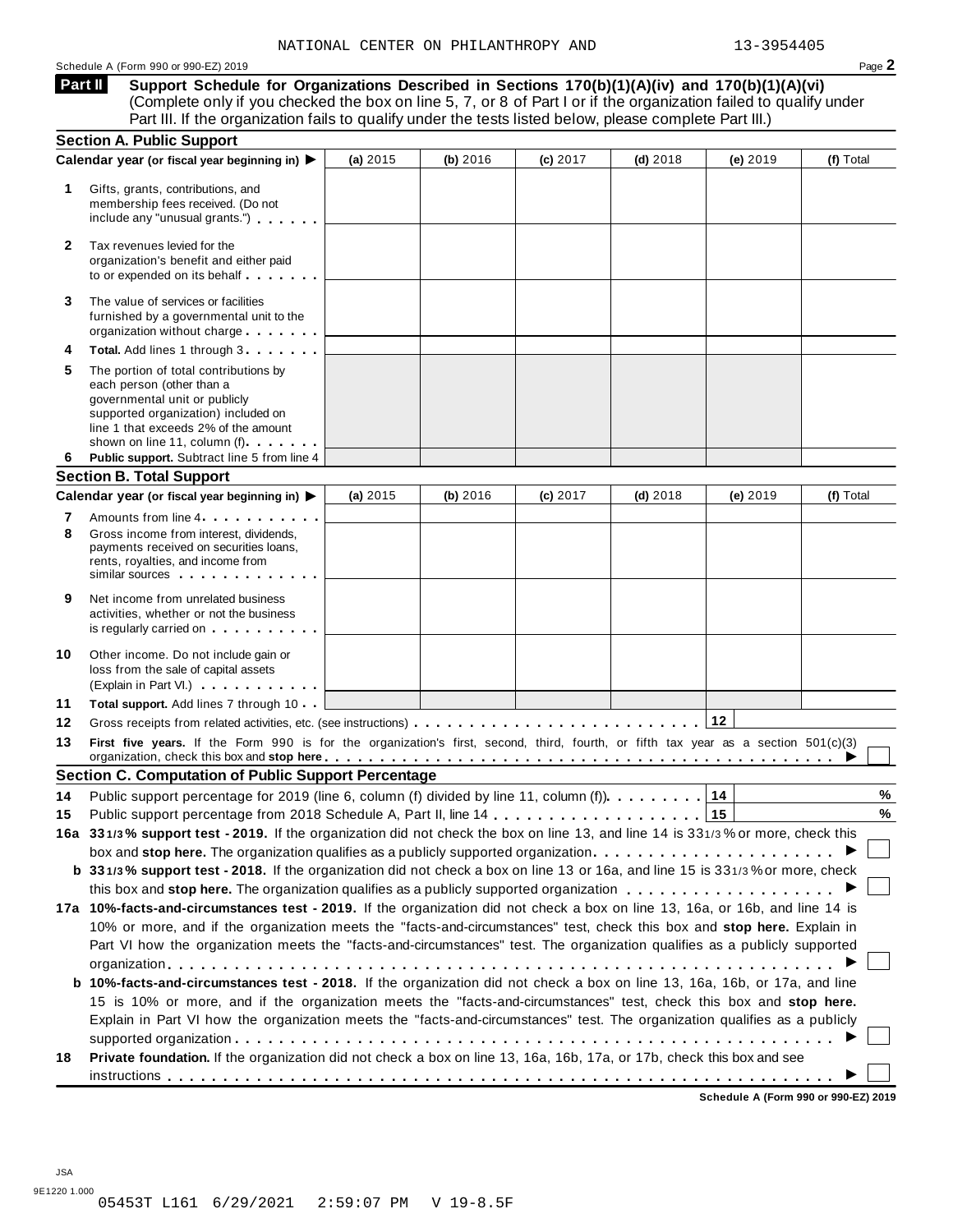#### Schedule <sup>A</sup> (Form <sup>990</sup> or 990-EZ) <sup>2019</sup> Page **3**

**Support Schedule for Organizations Described in Section 509(a)(2) Part III**

(Complete only if you checked the box on line 10 of Part I or if the organization failed to qualify under Part II. If the organization fails to qualify under the tests listed below, please complete Part II.)

|     | <b>Section A. Public Support</b>                                                                                                                                                                                              |              |             |          |            |                                      |           |
|-----|-------------------------------------------------------------------------------------------------------------------------------------------------------------------------------------------------------------------------------|--------------|-------------|----------|------------|--------------------------------------|-----------|
|     | Calendar year (or fiscal year beginning in)                                                                                                                                                                                   | (a) 2015     | (b) $2016$  | (c) 2017 | $(d)$ 2018 | (e) $2019$                           | (f) Total |
| 1.  | Gifts, grants, contributions, and membership fees                                                                                                                                                                             |              |             |          |            |                                      |           |
|     | received. (Do not include any "unusual grants.")                                                                                                                                                                              |              |             |          |            |                                      |           |
| 2   | Gross receipts from admissions, merchandise                                                                                                                                                                                   |              |             |          |            |                                      |           |
|     | sold or services performed, or facilities                                                                                                                                                                                     |              |             |          |            |                                      |           |
|     | furnished in any activity that is related to the                                                                                                                                                                              |              |             |          |            |                                      |           |
|     | organization's tax-exempt purpose                                                                                                                                                                                             |              |             |          |            |                                      |           |
| 3   | Gross receipts from activities that are not an                                                                                                                                                                                |              |             |          |            |                                      |           |
|     | unrelated trade or business under section 513                                                                                                                                                                                 |              |             |          |            |                                      |           |
|     | Tax revenues levied for the                                                                                                                                                                                                   |              |             |          |            |                                      |           |
|     | organization's benefit and either paid to                                                                                                                                                                                     |              |             |          |            |                                      |           |
|     | or expended on its behalf                                                                                                                                                                                                     |              |             |          |            |                                      |           |
| 5   | The value of services or facilities                                                                                                                                                                                           |              |             |          |            |                                      |           |
|     | furnished by a governmental unit to the                                                                                                                                                                                       |              |             |          |            |                                      |           |
|     | organization without charge                                                                                                                                                                                                   |              |             |          |            |                                      |           |
| 6   | <b>Total.</b> Add lines 1 through 5                                                                                                                                                                                           |              |             |          |            |                                      |           |
|     |                                                                                                                                                                                                                               |              |             |          |            |                                      |           |
|     | <b>7a</b> Amounts included on lines 1, 2, and 3<br>received from disqualified persons                                                                                                                                         |              |             |          |            |                                      |           |
|     | <b>b</b> Amounts included on lines 2 and 3                                                                                                                                                                                    |              |             |          |            |                                      |           |
|     | received from other than disqualified                                                                                                                                                                                         |              |             |          |            |                                      |           |
|     | persons that exceed the greater of \$5,000                                                                                                                                                                                    |              |             |          |            |                                      |           |
|     | or 1% of the amount on line 13 for the year                                                                                                                                                                                   |              |             |          |            |                                      |           |
|     | c Add lines 7a and 7b contact the state of the state of the state of the state of the state of the state of the state of the state of the state of the state of the state of the state of the state of the state of the state |              |             |          |            |                                      |           |
| 8   | Public support. (Subtract line 7c from                                                                                                                                                                                        |              |             |          |            |                                      |           |
|     | $line 6.)$                                                                                                                                                                                                                    |              |             |          |            |                                      |           |
|     | <b>Section B. Total Support</b>                                                                                                                                                                                               |              |             |          |            |                                      |           |
|     | Calendar year (or fiscal year beginning in)                                                                                                                                                                                   | (a) 2015     | (b) 2016    | (c) 2017 | $(d)$ 2018 | $(e)$ 2019                           | (f) Total |
| 9   | Amounts from line 6<br>10 a Gross income from interest, dividends,                                                                                                                                                            |              |             |          |            |                                      |           |
|     | payments received on securities loans,                                                                                                                                                                                        |              |             |          |            |                                      |           |
|     | rents, royalties, and income from similar                                                                                                                                                                                     |              |             |          |            |                                      |           |
|     | sources                                                                                                                                                                                                                       |              |             |          |            |                                      |           |
|     | <b>b</b> Unrelated business taxable income (less                                                                                                                                                                              |              |             |          |            |                                      |           |
|     | section 511 taxes) from businesses                                                                                                                                                                                            |              |             |          |            |                                      |           |
|     | acquired after June 30, 1975                                                                                                                                                                                                  |              |             |          |            |                                      |           |
|     | c Add lines 10a and 10b                                                                                                                                                                                                       |              |             |          |            |                                      |           |
| 11  | Net income from unrelated business                                                                                                                                                                                            |              |             |          |            |                                      |           |
|     | activities not included in line 10b, whether                                                                                                                                                                                  |              |             |          |            |                                      |           |
|     | or not the business is regularly carried on                                                                                                                                                                                   |              |             |          |            |                                      |           |
| 12  | Other income. Do not include gain or                                                                                                                                                                                          |              |             |          |            |                                      |           |
|     | loss from the sale of capital assets                                                                                                                                                                                          |              |             |          |            |                                      |           |
|     | (Explain in Part VI.) Canada and The Part 1.                                                                                                                                                                                  |              |             |          |            |                                      |           |
| 13  | Total support. (Add lines 9, 10c, 11,                                                                                                                                                                                         |              |             |          |            |                                      |           |
|     | and $12.$ ) $\cdots$ $\cdots$ $\cdots$ $\cdots$ $\cdots$ $\cdots$                                                                                                                                                             |              |             |          |            |                                      |           |
| 14  | First five years. If the Form 990 is for the organization's first, second, third, fourth, or fifth tax year as a section 501(c)(3)                                                                                            |              |             |          |            |                                      |           |
|     |                                                                                                                                                                                                                               |              |             |          |            |                                      |           |
|     | Section C. Computation of Public Support Percentage                                                                                                                                                                           |              |             |          |            |                                      |           |
| 15  | Public support percentage for 2019 (line 8, column (f), divided by line 13, column (f) [1] [1] [1] Public support percentage for 2019 (line 8, column (f), divided by line 13, column (f)                                     |              |             |          |            | 15                                   | %         |
| 16  | Public support percentage from 2018 Schedule A, Part III, line 15.                                                                                                                                                            |              |             |          |            | 16                                   | %         |
|     | Section D. Computation of Investment Income Percentage                                                                                                                                                                        |              |             |          |            |                                      |           |
| 17  | Investment income percentage for 2019 (line 10c, column (f), divided by line 13, column (f)).                                                                                                                                 |              |             |          |            | 17                                   | %         |
| 18  |                                                                                                                                                                                                                               |              |             |          |            | 18                                   | %         |
|     | 19a 331/3% support tests - 2019. If the organization did not check the box on line 14, and line 15 is more than 331/3%, and line                                                                                              |              |             |          |            |                                      |           |
|     | 17 is not more than 331/3%, check this box and stop here. The organization qualifies as a publicly supported organization.                                                                                                    |              |             |          |            |                                      |           |
|     |                                                                                                                                                                                                                               |              |             |          |            |                                      |           |
|     | b 331/3% support tests - 2018. If the organization did not check a box on line 14 or line 19a, and line 16 is more than 331/3%, and                                                                                           |              |             |          |            |                                      |           |
|     | line 18 is not more than 331/3%, check this box and stop here. The organization qualifies as a publicly supported organization                                                                                                |              |             |          |            |                                      |           |
| 20  | Private foundation. If the organization did not check a box on line 14, 19a, or 19b, check this box and see instructions                                                                                                      |              |             |          |            |                                      |           |
| JSA | 9E1221 1.000<br>05453T L161 6/29/2021                                                                                                                                                                                         | $2:59:07$ PM | $V$ 19-8.5F |          |            | Schedule A (Form 990 or 990-EZ) 2019 |           |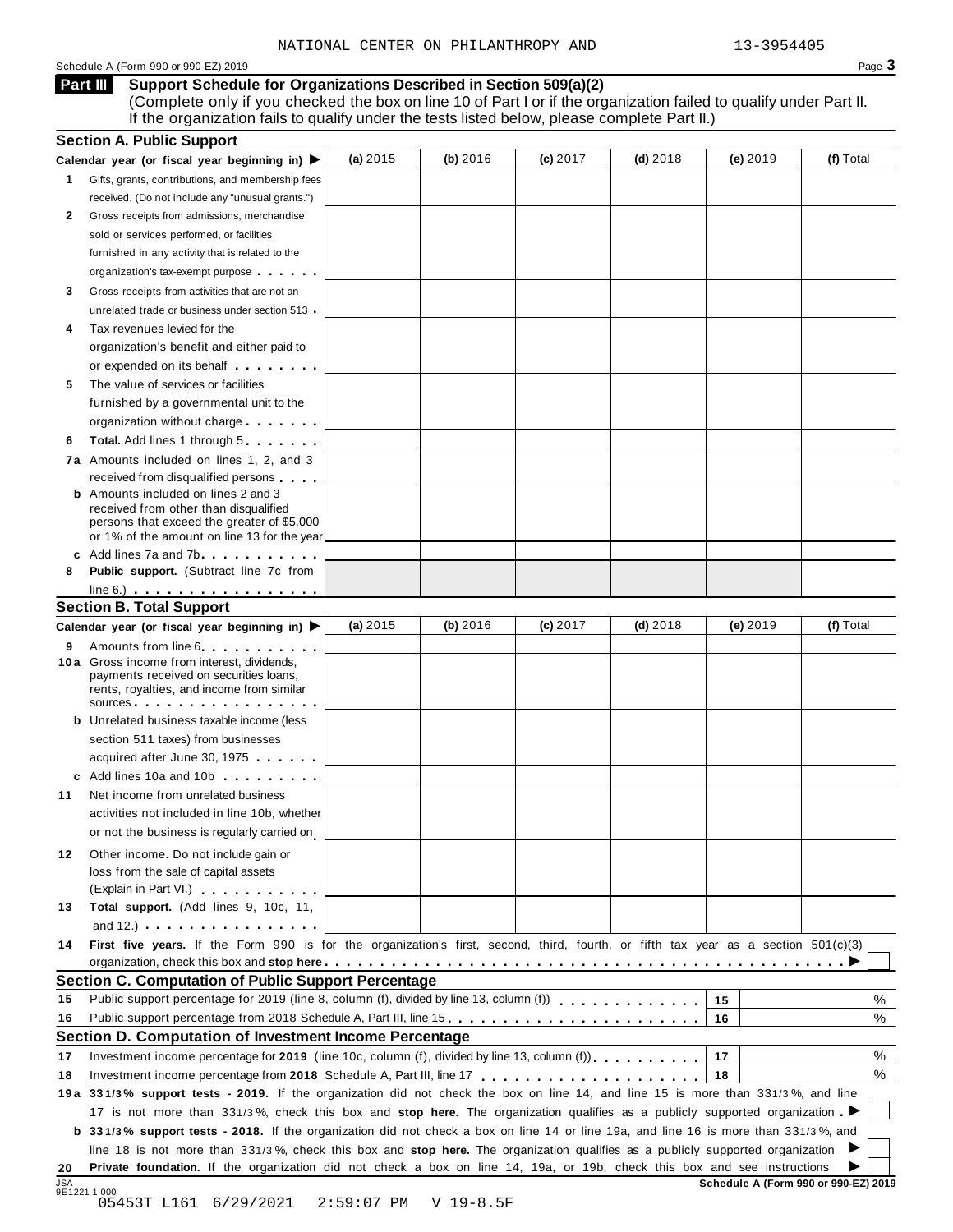#### **Part IV Supporting Organizations**

(Complete only if you checked a box in line 12 on Part I. If you checked 12a of Part I, complete Sections A and B. If you checked 12b of Part I, complete Sections A and C. If you checked 12c of Part I, complete Sections A, D, and E. If you checked 12d of Part I, complete Sections A and D, and complete Part V.)

### **Section A. All Supporting Organizations**

- **1** Are all of the organization's supported organizations listed by name in the organization's governing documents? *If "No," describe in Part VI how the supported organizations are designated. If designated by class or purpose, describe the designation. If historic and continuing relationship, explain.* **1**
- **2** Did the organization have any supported organization that does not have an IRS determination of status under section 509(a)(1) or (2)? *If"Yes," explain in Part VI how the organization determined that the supported organization was described in section 509(a)(1) or (2).*
- **3 a** Did the organization have a supported organization described in section 501(c)(4), (5), or (6)? *If "Yes," answer (b) and (c) below.*
- **b** Did the organization confirm that each supported organization qualified under section 501(c)(4), (5), or (6) and | satisfied the public support tests under section 509(a)(2)? *If "Yes," describe in Part VI when and how the organization made the determination.*
- **c** Did the organization ensure that all support to such organizations was used exclusively for section 170(c)(2)(B) purposes? *If"Yes," explain in Part VI what controls the organization put in place to ensure such use.*
- **4 a** Was any supported organization not organized in the United States ("foreign supported organization")? *If "Yes," and if you checked 12a or 12b in Part I, answer (b) and (c) below.*
- **b** Did the organization have ultimate control and discretion in deciding whether to make grants to the foreign | supported organization? *If "Yes," describe in Part VI how the organization had such control and discretion despite being controlled or supervised by or in connection with its supported organizations.*
- **c** Did the organization support any foreign supported organization that does not have an IRS determination | under sections 501(c)(3) and 509(a)(1) or (2)? *If "Yes," explain in Part VI what controls the organization used to ensure that all support to the foreign supported organization was used exclusively for section 170(c)(2)(B) purposes.*
- **5 a** Did the organization add, substitute, or remove any supported organizations during the tax year? *If "Yes,"* answer (b) and (c) below (if applicable). Also, provide detail in Part VI, including (i) the names and EIN *numbers of the supported organizations added, substituted, or removed; (ii) the reasons for each such action;* (iii) the authority under the organization's organizing document authorizing such action; and (iv) how the action *was accomplished (such as by amendment to the organizing document).*
- **b Type I or Type II only.** Was any added or substituted supported organization part of a class already designated in the organization's organizing document?
- **c Substitutions only.** Was the substitution the result of an event beyond the organization's control?
- **6** Did the organization provide support (whether in the form of grants or the provision of services or facilities) to anyone other than (i) its supported organizations, (ii) individuals that are part of the charitable class benefited by one or more of its supported organizations, or (iii) other supporting organizations that also support or benefit one or more of the filing organization's supported organizations? *If"Yes," provide detail in Part VI.*
- **7** Did the organization provide a grant, loan, compensation, or other similar payment to a substantial contributor (as defined in section 4958(c)(3)(C)), a family member of a substantial contributor, or a 35% controlled entity with regard to a substantial contributor? *If"Yes," complete Part I of Schedule L (Form 990 or 990-EZ).*
- **8** Did the organization make a loan to a disqualified person (as defined in section 4958) not described in line 7? *If "Yes," complete Part I of Schedule L (Form 990 or 990-EZ).*
- **9a** Was the organization controlled directly or indirectly at any time during the tax year by one or more | disqualified persons as defined in section 4946 (other than foundation managers and organizations described in section 509(a)(1) or (2))? *If"Yes," provide detail in Part VI.*
- **b** Did one or more disqualified persons (as defined in line 9a) hold a controlling interest in any entity in which | the supporting organization had an interest? *If"Yes," provide detail in Part VI.*
- **c** Did a disqualified person (as defined in line 9a) have an ownership interest in, or derive any personal benefit from, assets in which the supporting organization also had an interest? *If"Yes," provide detail in Part VI.*
- **10a** Was the organization subject to the excess business holdings rules of section 4943 because of section | 4943(f) (regarding certain Type II supporting organizations, and all Type III non-functionally integrated supporting organizations)? *If"Yes," answer 10b below.*
	- **b** Did the organization have any excess business holdings in the tax year? *(Use Schedule C, Form 4720, to determine whether the organization had excess business holdings.)*

**Yes No**

X

X

X

X

X

X

X

X

X

X

X

X

X

**2**

**3a**

**3b**

**3c**

**4a**

**4b**

**4c**

**5a**

**5b 5c**

**6**

**7**

**8**

**9a**

**9b**

**9c**

**10a**

JSA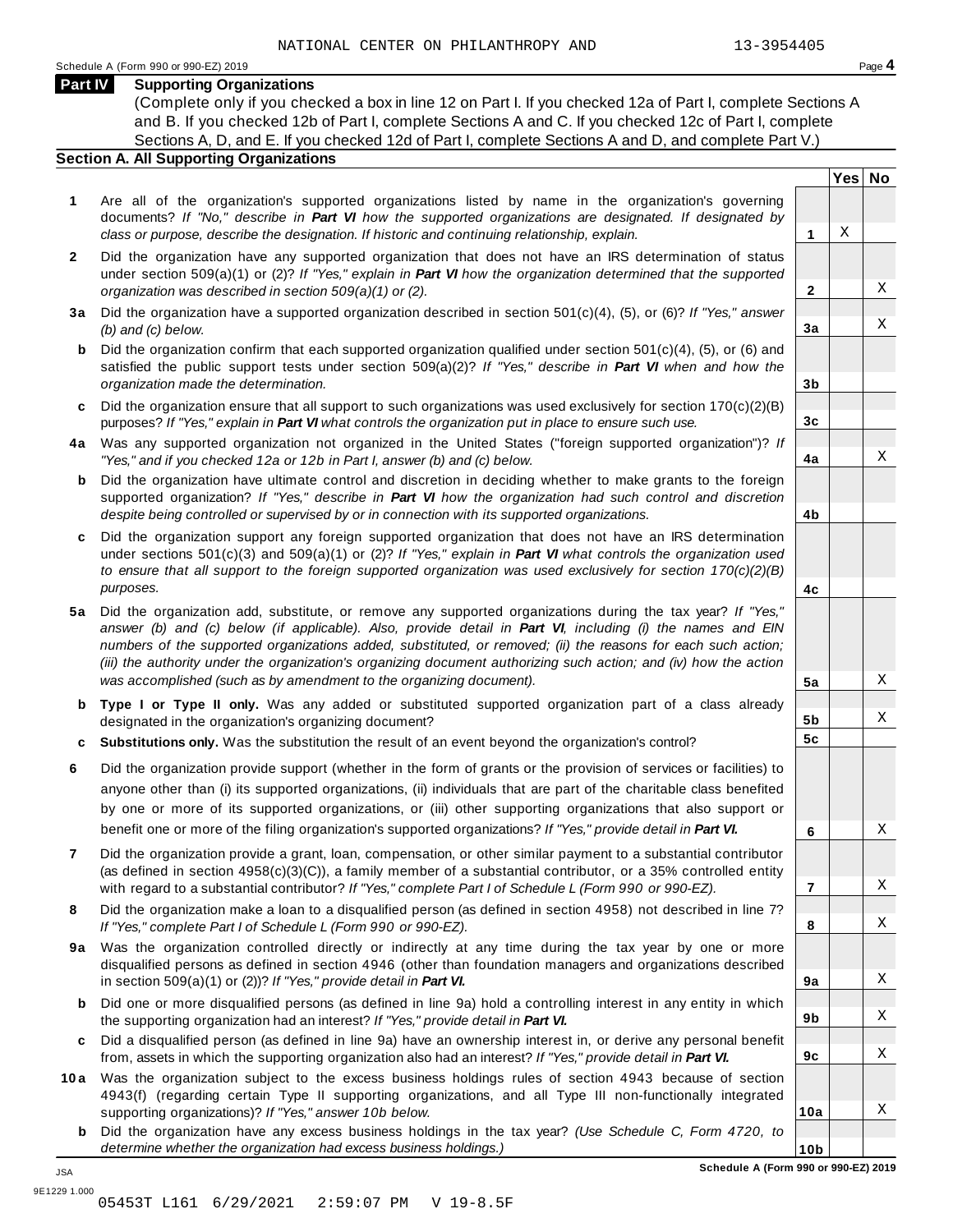|         | Schedule A (Form 990 or 990-EZ) 2019                                                                                                                                                                                                        |                 |        | Page 5      |
|---------|---------------------------------------------------------------------------------------------------------------------------------------------------------------------------------------------------------------------------------------------|-----------------|--------|-------------|
| Part IV | <b>Supporting Organizations (continued)</b>                                                                                                                                                                                                 |                 |        |             |
|         |                                                                                                                                                                                                                                             |                 | Yes No |             |
| 11      | Has the organization accepted a gift or contribution from any of the following persons?<br>a A person who directly or indirectly controls, either alone or together with persons described in (b) and (c)                                   |                 |        |             |
|         | below, the governing body of a supported organization?                                                                                                                                                                                      | 11a             |        | X           |
|         | <b>b</b> A family member of a person described in (a) above?                                                                                                                                                                                | 11 <sub>b</sub> |        | $\mathbf X$ |
| C       | A 35% controlled entity of a person described in (a) or (b) above? If "Yes" to a, b, or c, provide detail in Part VI.                                                                                                                       | 11c             |        | X           |
|         | <b>Section B. Type I Supporting Organizations</b>                                                                                                                                                                                           |                 |        |             |
|         |                                                                                                                                                                                                                                             |                 | Yes No |             |
| 1       | Did the directors, trustees, or membership of one or more supported organizations have the power to                                                                                                                                         |                 |        |             |
|         | regularly appoint or elect at least a majority of the organization's directors or trustees at all times during the                                                                                                                          |                 |        |             |
|         | tax year? If "No," describe in Part VI how the supported organization(s) effectively operated, supervised, or                                                                                                                               |                 |        |             |
|         | controlled the organization's activities. If the organization had more than one supported organization,                                                                                                                                     |                 |        |             |
|         | describe how the powers to appoint and/or remove directors or trustees were allocated among the supported                                                                                                                                   |                 |        |             |
|         | organizations and what conditions or restrictions, if any, applied to such powers during the tax year.                                                                                                                                      | 1               | Χ      |             |
| 2       | Did the organization operate for the benefit of any supported organization other than the supported                                                                                                                                         |                 |        |             |
|         | organization(s) that operated, supervised, or controlled the supporting organization? If "Yes," explain in Part<br>VI how providing such benefit carried out the purposes of the supported organization(s) that operated,                   |                 |        |             |
|         | supervised, or controlled the supporting organization.                                                                                                                                                                                      | $\mathbf{2}$    |        | Χ           |
|         | <b>Section C. Type II Supporting Organizations</b>                                                                                                                                                                                          |                 |        |             |
|         |                                                                                                                                                                                                                                             |                 | Yes No |             |
|         |                                                                                                                                                                                                                                             |                 |        |             |
| 1       | Were a majority of the organization's directors or trustees during the tax year also a majority of the directors<br>or trustees of each of the organization's supported organization(s)? If "No," describe in Part VI how control           |                 |        |             |
|         | or management of the supporting organization was vested in the same persons that controlled or managed                                                                                                                                      |                 |        |             |
|         | the supported organization(s).                                                                                                                                                                                                              | 1               |        |             |
|         | <b>Section D. All Type III Supporting Organizations</b>                                                                                                                                                                                     |                 |        |             |
|         |                                                                                                                                                                                                                                             |                 | Yes No |             |
| 1       | Did the organization provide to each of its supported organizations, by the last day of the fifth month of the                                                                                                                              |                 |        |             |
|         | organization's tax year, (i) a written notice describing the type and amount of support provided during the prior<br>tax year, (ii) a copy of the Form 990 that was most recently filed as of the date of notification, and (iii) copies of |                 |        |             |
|         | the organization's governing documents in effect on the date of notification, to the extent not previously                                                                                                                                  |                 |        |             |
|         | provided?                                                                                                                                                                                                                                   | 1               |        |             |
| 2       | Were any of the organization's officers, directors, or trustees either (i) appointed or elected by the supported                                                                                                                            |                 |        |             |
|         | organization(s) or (ii) serving on the governing body of a supported organization? If "No," explain in Part VI how                                                                                                                          |                 |        |             |
|         | the organization maintained a close and continuous working relationship with the supported organization(s).                                                                                                                                 | 2               |        |             |
| 3       | By reason of the relationship described in (2), did the organization's supported organizations have a                                                                                                                                       |                 |        |             |
|         | significant voice in the organization's investment policies and in directing the use of the organization's                                                                                                                                  |                 |        |             |
|         | income or assets at all times during the tax year? If "Yes," describe in Part VI the role the organization's<br>supported organizations played in this regard.                                                                              |                 |        |             |
|         |                                                                                                                                                                                                                                             | 3               |        |             |
|         | Section E. Type III Functionally Integrated Supporting Organizations                                                                                                                                                                        |                 |        |             |
| 1       | Check the box next to the method that the organization used to satisfy the Integral Part Test during the year (see instructions).                                                                                                           |                 |        |             |
| a       | The organization satisfied the Activities Test. Complete line 2 below.                                                                                                                                                                      |                 |        |             |
| b<br>C  | The organization is the parent of each of its supported organizations. Complete line 3 below.<br>The organization supported a governmental entity. Describe in Part VI how you supported a government entity (see instructions).            |                 |        |             |
|         |                                                                                                                                                                                                                                             |                 | Yes No |             |
| 2       | Activities Test. Answer (a) and (b) below.                                                                                                                                                                                                  |                 |        |             |
| a       | Did substantially all of the organization's activities during the tax year directly further the exempt purposes of                                                                                                                          |                 |        |             |
|         | the supported organization(s) to which the organization was responsive? If "Yes," then in Part VI identify                                                                                                                                  |                 |        |             |
|         | those supported organizations and explain how these activities directly furthered their exempt purposes,<br>how the organization was responsive to those supported organizations, and how the organization determined                       |                 |        |             |
|         | that these activities constituted substantially all of its activities.                                                                                                                                                                      | 2a              |        |             |
|         |                                                                                                                                                                                                                                             |                 |        |             |
|         | Did the activities described in (a) constitute activities that, but for the organization's involvement, one or more<br>of the organization's supported organization(s) would have been engaged in? If "Yes," explain in Part VI the         |                 |        |             |
| b       |                                                                                                                                                                                                                                             |                 |        |             |
|         |                                                                                                                                                                                                                                             |                 |        |             |
|         | reasons for the organization's position that its supported organization(s) would have engaged in these<br>activities but for the organization's involvement.                                                                                | 2 <sub>b</sub>  |        |             |
|         |                                                                                                                                                                                                                                             |                 |        |             |
| 3<br>a  | Parent of Supported Organizations. Answer (a) and (b) below.                                                                                                                                                                                |                 |        |             |
|         | Did the organization have the power to regularly appoint or elect a majority of the officers, directors, or<br>trustees of each of the supported organizations? Provide details in Part VI.                                                 | 3a              |        |             |
| b       | Did the organization exercise a substantial degree of direction over the policies, programs, and activities of each                                                                                                                         |                 |        |             |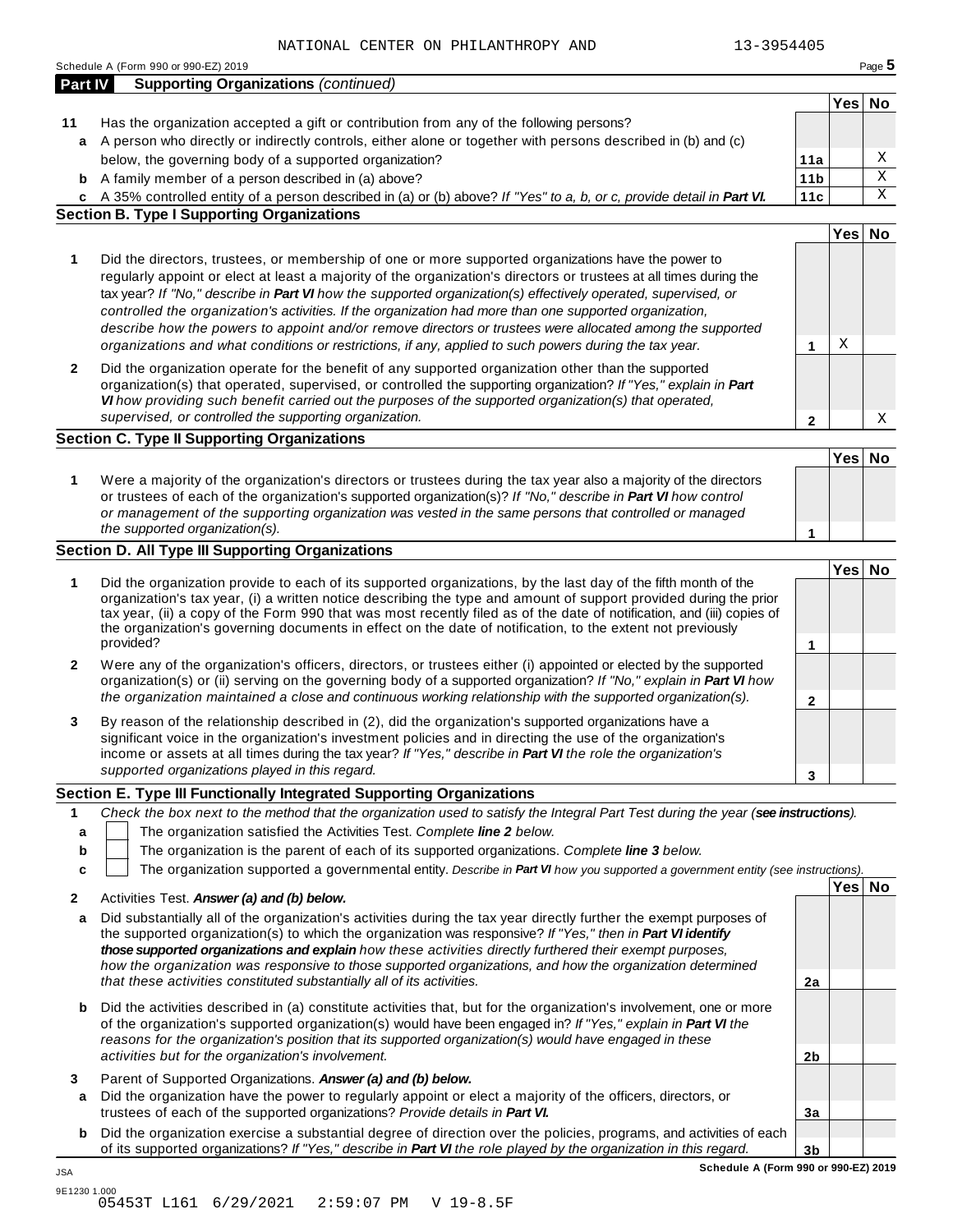**Part V** Type III Non-Functionally Integrated 509(a)(3) Supporting Organizations

**1** Check here if the organization satisfied the Integral Part Test as a qualifying trust on Nov. 20, 1970 (explain in Part VI). **See instructions.** All other Type III non-functionally integrated supporting organizations must complete Sections A through E.

| 1<br>Check here if the organization satisfied the Integral Part Test as a qualifying trust on Nov. 20, 1970 (explain in Part VI). See<br>instructions. All other Type III non-functionally integrated supporting organizations must complete Sections A through E. |                         |                |                                |
|--------------------------------------------------------------------------------------------------------------------------------------------------------------------------------------------------------------------------------------------------------------------|-------------------------|----------------|--------------------------------|
| Section A - Adjusted Net Income                                                                                                                                                                                                                                    |                         | (A) Prior Year | (B) Current Year<br>(optional) |
| 1 Net short-term capital gain                                                                                                                                                                                                                                      | 1                       |                |                                |
| 2 Recoveries of prior-year distributions                                                                                                                                                                                                                           | $\overline{2}$          |                |                                |
| 3 Other gross income (see instructions)                                                                                                                                                                                                                            | 3                       |                |                                |
| 4 Add lines 1 through 3.                                                                                                                                                                                                                                           | $\overline{\mathbf{4}}$ |                |                                |
| 5 Depreciation and depletion                                                                                                                                                                                                                                       | 5                       |                |                                |
| 6 Portion of operating expenses paid or incurred for production or                                                                                                                                                                                                 |                         |                |                                |
| collection of gross income or for management, conservation, or                                                                                                                                                                                                     |                         |                |                                |
| maintenance of property held for production of income (see instructions)                                                                                                                                                                                           | 6                       |                |                                |
| 7 Other expenses (see instructions)                                                                                                                                                                                                                                | $\overline{7}$          |                |                                |
| 8 Adjusted Net Income (subtract lines 5, 6, and 7 from line 4)                                                                                                                                                                                                     | 8                       |                |                                |
| <b>Section B - Minimum Asset Amount</b>                                                                                                                                                                                                                            |                         | (A) Prior Year | (B) Current Year<br>(optional) |
| 1 Aggregate fair market value of all non-exempt-use assets (see                                                                                                                                                                                                    |                         |                |                                |
| instructions for short tax year or assets held for part of year):                                                                                                                                                                                                  |                         |                |                                |
| a Average monthly value of securities                                                                                                                                                                                                                              | 1a                      |                |                                |
| <b>b</b> Average monthly cash balances                                                                                                                                                                                                                             | 1b                      |                |                                |
| c Fair market value of other non-exempt-use assets                                                                                                                                                                                                                 | 1 <sub>c</sub>          |                |                                |
| d Total (add lines 1a, 1b, and 1c)                                                                                                                                                                                                                                 | 1 <sub>d</sub>          |                |                                |
| e Discount claimed for blockage or other<br>factors (explain in detail in Part VI):                                                                                                                                                                                |                         |                |                                |
| 2 Acquisition indebtedness applicable to non-exempt-use assets                                                                                                                                                                                                     | $\mathbf 2$             |                |                                |
| 3 Subtract line 2 from line 1d.                                                                                                                                                                                                                                    | 3                       |                |                                |
| 4 Cash deemed held for exempt use. Enter 1-1/2% of line 3 (for greater amount,<br>see instructions).                                                                                                                                                               | 4                       |                |                                |
| 5 Net value of non-exempt-use assets (subtract line 4 from line 3)                                                                                                                                                                                                 | 5                       |                |                                |
| 6 Multiply line 5 by .035.                                                                                                                                                                                                                                         | 6                       |                |                                |
| 7 Recoveries of prior-year distributions                                                                                                                                                                                                                           | $\overline{7}$          |                |                                |
| 8 Minimum Asset Amount (add line 7 to line 6)                                                                                                                                                                                                                      | 8                       |                |                                |
| <b>Section C - Distributable Amount</b>                                                                                                                                                                                                                            |                         |                | <b>Current Year</b>            |
| 1 Adjusted net income for prior year (from Section A, line 8, Column A)                                                                                                                                                                                            | 1                       |                |                                |
| 2 Enter 85% of line 1.                                                                                                                                                                                                                                             | $\overline{\mathbf{2}}$ |                |                                |
| 3 Minimum asset amount for prior year (from Section B, line 8, Column A)                                                                                                                                                                                           | 3                       |                |                                |
| 4 Enter greater of line 2 or line 3.                                                                                                                                                                                                                               | $\overline{\mathbf{4}}$ |                |                                |
| 5 Income tax imposed in prior year                                                                                                                                                                                                                                 | 5                       |                |                                |
| 6 Distributable Amount. Subtract line 5 from line 4, unless subject to                                                                                                                                                                                             |                         |                |                                |
| emergency temporary reduction (see instructions).                                                                                                                                                                                                                  | 6                       |                |                                |

**7** Check here if the current year is the organization's first as a non-functionally integrated Type III supporting organization (see instructions).

**Schedule A (Form 990 or 990-EZ) 2019**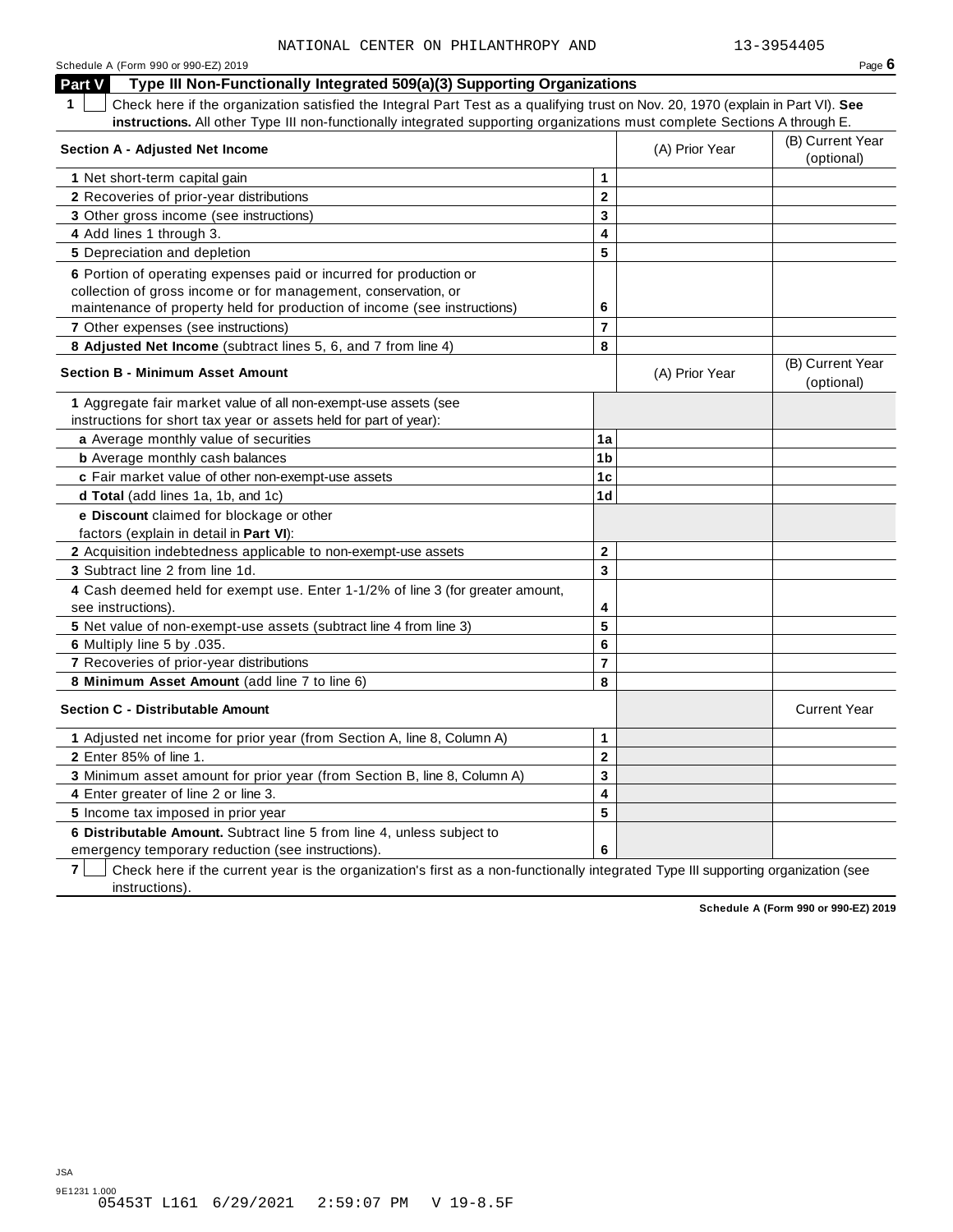|              | Schedule A (Form 990 or 990-EZ) 2019                                                       |                                    |                                               | Page 7                                           |
|--------------|--------------------------------------------------------------------------------------------|------------------------------------|-----------------------------------------------|--------------------------------------------------|
| Part V       | Type III Non-Functionally Integrated 509(a)(3) Supporting Organizations (continued)        |                                    |                                               |                                                  |
|              | <b>Section D - Distributions</b>                                                           |                                    |                                               | <b>Current Year</b>                              |
| 1            | Amounts paid to supported organizations to accomplish exempt purposes                      |                                    |                                               |                                                  |
| $\mathbf{2}$ | Amounts paid to perform activity that directly furthers exempt purposes of supported       |                                    |                                               |                                                  |
|              | organizations, in excess of income from activity                                           |                                    |                                               |                                                  |
| 3            | Administrative expenses paid to accomplish exempt purposes of supported organizations      |                                    |                                               |                                                  |
| 4            | Amounts paid to acquire exempt-use assets                                                  |                                    |                                               |                                                  |
| 5            | Qualified set-aside amounts (prior IRS approval required)                                  |                                    |                                               |                                                  |
| 6            | Other distributions (describe in Part VI). See instructions.                               |                                    |                                               |                                                  |
| 7            | Total annual distributions. Add lines 1 through 6.                                         |                                    |                                               |                                                  |
| 8            | Distributions to attentive supported organizations to which the organization is responsive |                                    |                                               |                                                  |
|              | (provide details in Part VI). See instructions.                                            |                                    |                                               |                                                  |
| 9            | Distributable amount for 2019 from Section C, line 6                                       |                                    |                                               |                                                  |
| 10           | Line 8 amount divided by line 9 amount                                                     |                                    |                                               |                                                  |
|              | <b>Section E - Distribution Allocations (see instructions)</b>                             | (i)<br><b>Excess Distributions</b> | (ii)<br><b>Underdistributions</b><br>Pre-2019 | (iii)<br><b>Distributable</b><br>Amount for 2019 |
| 1            | Distributable amount for 2019 from Section C, line 6                                       |                                    |                                               |                                                  |
| $\mathbf{2}$ | Underdistributions, if any, for years prior to 2019                                        |                                    |                                               |                                                  |
|              | (reasonable cause required - explain in Part VI). See                                      |                                    |                                               |                                                  |
|              | instructions.                                                                              |                                    |                                               |                                                  |
| 3            | Excess distributions carryover, if any, to 2019                                            |                                    |                                               |                                                  |
| a            | $From 2014$                                                                                |                                    |                                               |                                                  |
| b            | $\overline{From 2015}$ $\overline{100}$                                                    |                                    |                                               |                                                  |
| c            | From 2016 $\frac{2016}{200}$                                                               |                                    |                                               |                                                  |
| d            | From 2017 $\qquad \qquad \qquad$                                                           |                                    |                                               |                                                  |
| е            | From 2018                                                                                  |                                    |                                               |                                                  |
| f            | Total of lines 3a through e                                                                |                                    |                                               |                                                  |
| g            | Applied to underdistributions of prior years                                               |                                    |                                               |                                                  |
| h            | Applied to 2019 distributable amount                                                       |                                    |                                               |                                                  |
| j.           | Carryover from 2014 not applied (see instructions)                                         |                                    |                                               |                                                  |
|              | Remainder. Subtract lines 3g, 3h, and 3i from 3f.                                          |                                    |                                               |                                                  |
| 4            | Distributions for 2019 from                                                                |                                    |                                               |                                                  |
|              | Section D, line 7:<br>\$                                                                   |                                    |                                               |                                                  |
| a            | Applied to underdistributions of prior years                                               |                                    |                                               |                                                  |
| b            | Applied to 2019 distributable amount                                                       |                                    |                                               |                                                  |
|              | Remainder. Subtract lines 4a and 4b from 4.                                                |                                    |                                               |                                                  |
| 5            | Remaining underdistributions for years prior to 2019, if                                   |                                    |                                               |                                                  |
|              | any. Subtract lines 3g and 4a from line 2. For result                                      |                                    |                                               |                                                  |
|              | greater than zero, explain in Part VI. See instructions.                                   |                                    |                                               |                                                  |
| 6            | Remaining underdistributions for 2019. Subtract lines 3h                                   |                                    |                                               |                                                  |
|              | and 4b from line 1. For result greater than zero, explain in                               |                                    |                                               |                                                  |
|              | Part VI. See instructions.                                                                 |                                    |                                               |                                                  |
| $\mathbf{7}$ | Excess distributions carryover to 2020. Add lines 3j                                       |                                    |                                               |                                                  |
|              | and 4c.                                                                                    |                                    |                                               |                                                  |
| 8            | Breakdown of line 7:                                                                       |                                    |                                               |                                                  |
| a            | Excess from 2015                                                                           |                                    |                                               |                                                  |
| b            | Excess from 2016                                                                           |                                    |                                               |                                                  |
| c            | Excess from 2017                                                                           |                                    |                                               |                                                  |
| d            | Excess from 2018                                                                           |                                    |                                               |                                                  |
| е            | Excess from 2019                                                                           |                                    |                                               |                                                  |
|              |                                                                                            |                                    |                                               | Schedule A (Form 990 or 990-EZ) 2019             |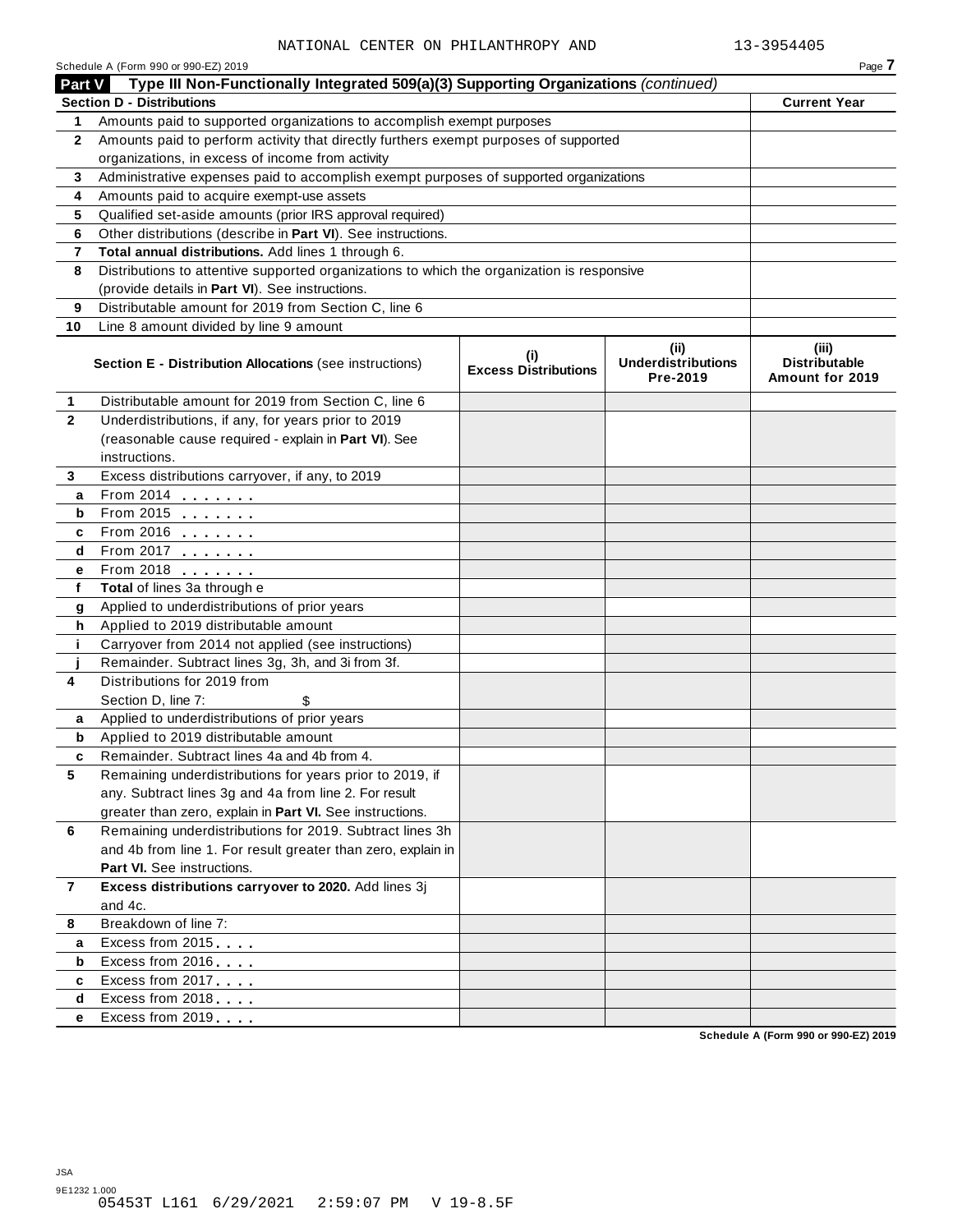#### <span id="page-21-0"></span>Schedule A (Form 990 or 990-EZ) 2019 Page **8**

**Supplemental Information.** Provide the explanations required by Part II, line 10; Part II, line 17a or 17b; Part **Part VI**  III, line 12; Part IV, Section A, lines 1, 2, 3b, 3c, 4b, 4c, 5a, 6, 9a, 9b, 9c, 11a, 11b, and 11c; Part IV, Section B, lines 1 and 2; Part IV, Section C, line 1; Part IV, Section D, lines 2 and 3; Part IV, Section E, lines 1c, 2a, 2b, 3a and 3b; Part V, line 1; Part V, Section B, line 1e; Part V, Section D, lines 5, 6, and 8; and Part V, Section E, lines 2, 5, and 6. Also complete this part for any additional information. (See instructions.)

|                                                                |              |               |        | ATTACHMENT 1  |                |
|----------------------------------------------------------------|--------------|---------------|--------|---------------|----------------|
| SCHEDULE A, PART I - INFORMATION ABOUT SUPPORTED ORGANIZATIONS |              |               |        |               |                |
|                                                                |              | (III) TYPE OF | (TV)   | (V) AMOUNT OF | (VI) OTHER     |
| (I) NAME OF SUPPORTED ORGANIZATION                             | (II) EIN     | ORGANIZATION  | YES NO | SUPPORT       | SUPPORT AMOUNT |
| NEW YORK UNIVERSITY                                            | 13-5562308 2 |               | X      | 0.            | 0.             |
| TOTAL AMOUNT OF SUPPORT                                        |              |               |        |               | 0.             |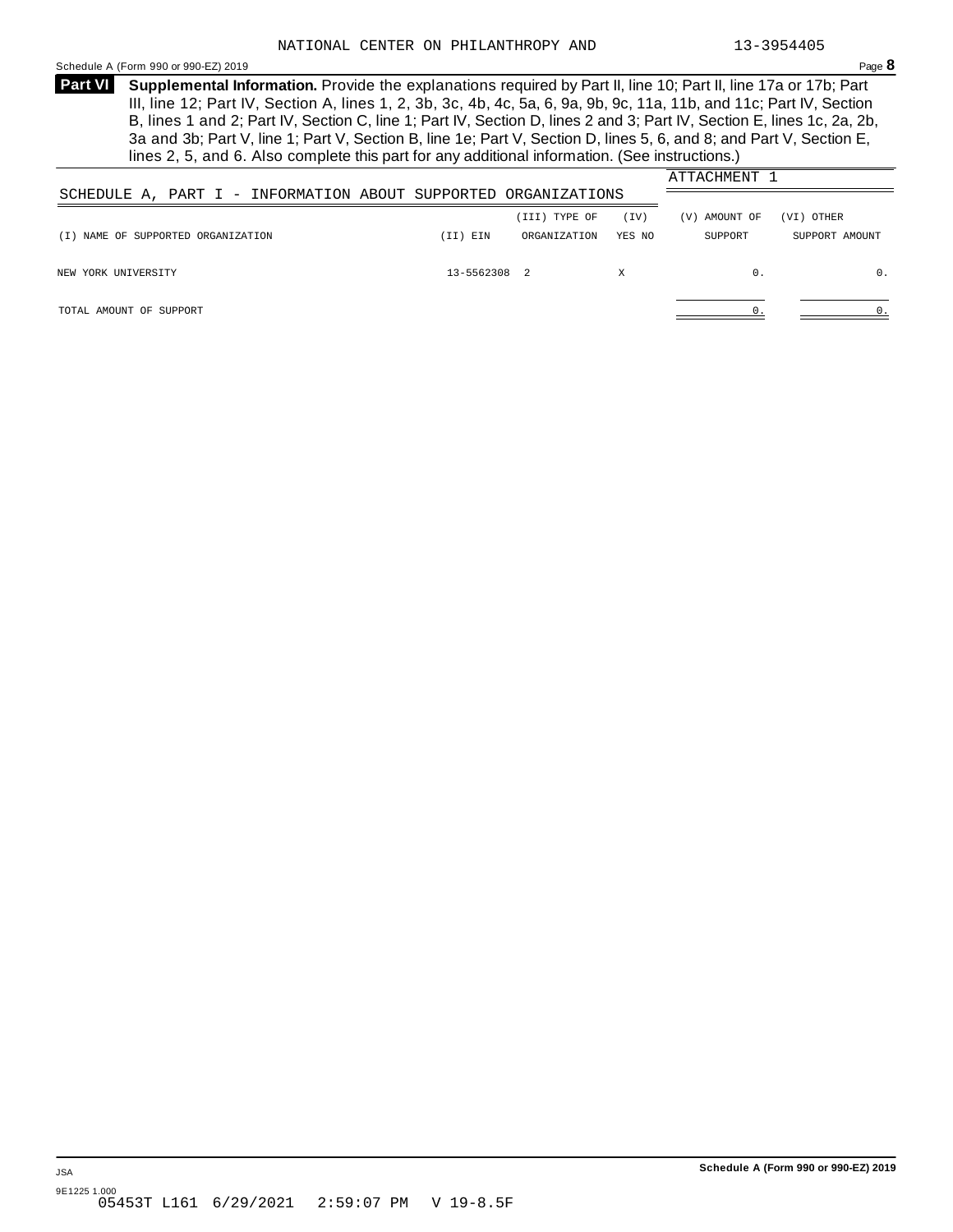| (Form 990, 990-EZ,              |  |
|---------------------------------|--|
| or 990-PF)                      |  |
| Department of the Treasury      |  |
| <b>Internal Revenue Service</b> |  |

## Schedule B **Schedule of Contributors**

Attach to Form 990, Form 990-EZ, or Form 990-PF. I**Go to** *www.irs.gov/Form990* **for the latest information.**

2019

Name of the organization **Employer identification number Employer identification number** NATIONAL CENTER ON PHILANTHROPY AND

THE LAW, INC. 13-3954405

**Organization type** (check one):

| Filers of:         | Section:                                                                  |
|--------------------|---------------------------------------------------------------------------|
| Form 990 or 990-EZ | $\mathbf{X}$<br>$501(c)(3)$ (enter number) organization                   |
|                    | 4947(a)(1) nonexempt charitable trust not treated as a private foundation |
|                    | 527 political organization                                                |
| Form 990-PF        | 501(c)(3) exempt private foundation                                       |
|                    | 4947(a)(1) nonexempt charitable trust treated as a private foundation     |
|                    | 501(c)(3) taxable private foundation                                      |

Check if your organization is covered by the **General Rule** or a **Special Rule.**

**Note:** Only a section 501(c)(7), (8), or (10) organization can check boxes for both the General Rule and a Special Rule. See instructions.

### **General Rule**

 $\overline{X}$  For an organization filing Form 990, 990-EZ, or 990-PF that received, during the year, contributions totaling \$5,000 or more (in money or property) from any one contributor. Complete Parts I and II. See instructions for determining a contributor's total contributions.

#### **Special Rules**

For an organization described in section 501(c)(3) filing Form 990 or 990-EZ that met the 33 1/3% support test of the regulations under sections 509(a)(1) and 170(b)(1)(A)(vi), that checked Schedule A (Form 990 or 990-EZ), Part II, line 13, 16a, or 16b, and that received from any one contributor, during the year, total contributions of the greater of **(1)** \$5,000; or **(2)** 2% of the amount on (i) Form 990, Part VIII, line 1h; or (ii) Form 990-EZ, line 1. Complete Parts I and II.

For an organization described in section 501(c)(7), (8), or (10) filing Form 990 or 990-EZ that received from any one contributor, during the year, total contributions of more than \$1,000 *exclusively* for religious, charitable, scientific, literary, or educational purposes, or for the prevention of cruelty to children or animals. Complete Parts I, II, and III.

For an organization described in section 501(c)(7), (8), or (10) filing Form 990 or 990-EZ that received from any one contributor, during the year, contributions *exclusively* for religious, charitable, etc., purposes, but no such contributions totaled more than \$1,000. If this box is checked, enter here the total contributions that were received during the year for an *exclusively* religious, charitable, etc., purpose. Don't complete any of the parts unless the **General Rule** applies to this organization because it received *nonexclusively* religious, charitable, etc., contributions totaling \$5,000 or more during the year m m m m m m m m m m m m m m m m m m m m m m m m m m m m m m m <sup>I</sup> \$

**Caution:** An organization that isn't covered by the General Rule and/or the Special Rules doesn't file Schedule B (Form 990, 990-EZ, or 990-PF), but it **must** answer "No" on Part IV, line 2, of its Form 990; or check the box on line H of its Form 990-EZ or on its Form 990-PF, Part I, line 2, to certify that it doesn't meet the filing requirements of Schedule B (Form 990, 990-EZ, or 990-PF).

**For Paperwork Reduction Act Notice, see the instructions for Form 990, 990-EZ, or 990-PF. Schedule B (Form 990, 990-EZ, or 990-PF) (2019)**

JSA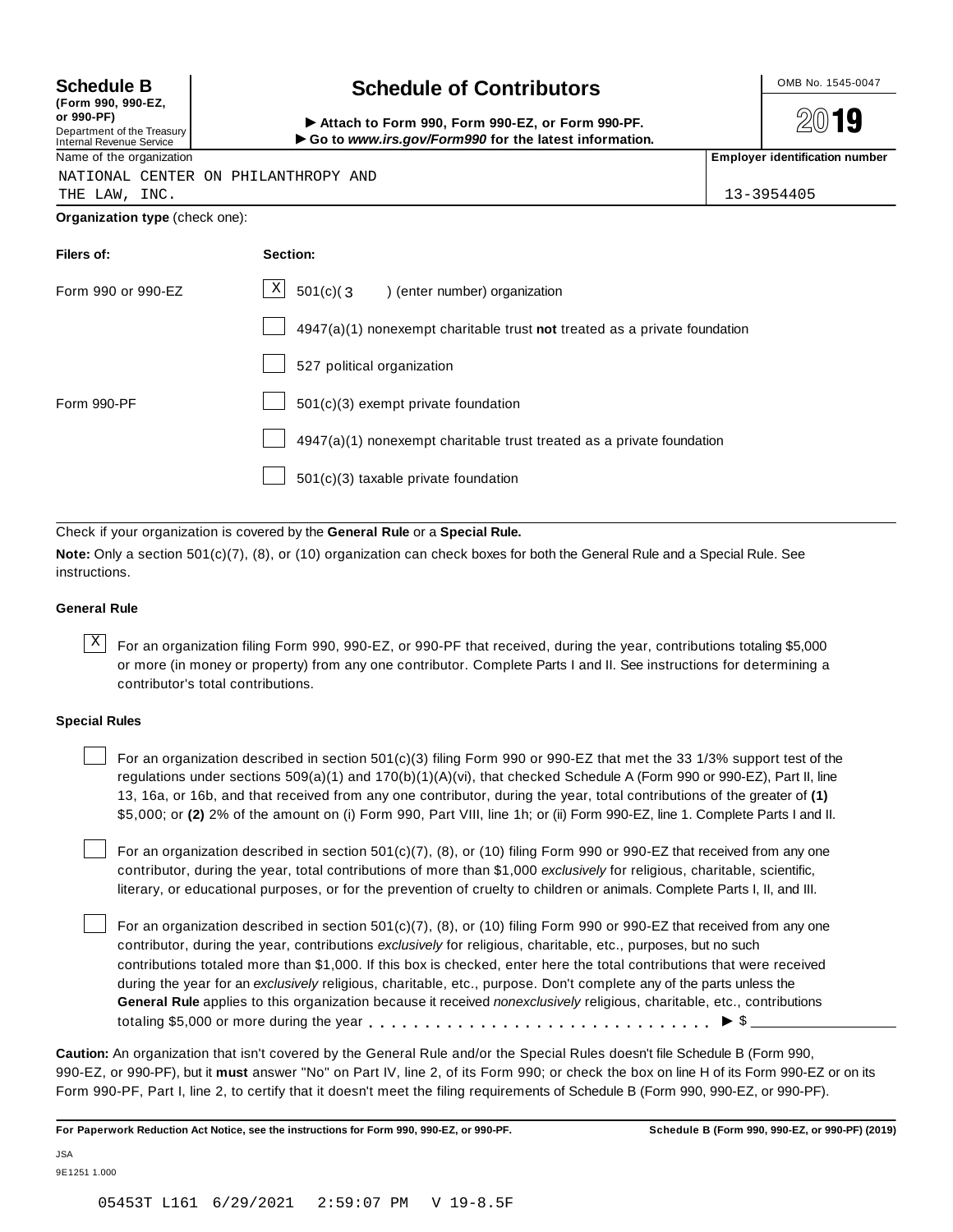|              | NATIONAL CENTER ON PHILANTHROPY AND<br>Name of organization<br>INC.<br>THE LAW,                |                                      | Employer identification number<br>13-3954405                                                 |
|--------------|------------------------------------------------------------------------------------------------|--------------------------------------|----------------------------------------------------------------------------------------------|
| Part I       | Contributors (see instructions). Use duplicate copies of Part I if additional space is needed. |                                      |                                                                                              |
| (a)<br>No.   | (b)<br>Name, address, and ZIP + 4                                                              | (c)<br><b>Total contributions</b>    | (d)<br>Type of contribution                                                                  |
| $\mathbf{1}$ |                                                                                                | 290,000.<br>\$                       | Χ<br>Person<br>Payroll<br>Noncash<br>(Complete Part II for<br>noncash contributions.)        |
| (a)<br>No.   | (b)<br>Name, address, and ZIP + 4                                                              | (c)<br><b>Total contributions</b>    | (d)<br>Type of contribution                                                                  |
| 2            |                                                                                                | 30,000.<br>$\boldsymbol{\mathsf{S}}$ | Χ<br>Person<br>Payroll<br><b>Noncash</b><br>(Complete Part II for<br>noncash contributions.) |
| (a)<br>No.   | (b)<br>Name, address, and ZIP + 4                                                              | (c)<br><b>Total contributions</b>    | (d)<br>Type of contribution                                                                  |
| 3            |                                                                                                | 30,000.<br>$\boldsymbol{\mathsf{S}}$ | Χ<br>Person<br>Payroll<br><b>Noncash</b><br>(Complete Part II for<br>noncash contributions.) |
| (a)<br>No.   | (b)<br>Name, address, and ZIP + 4                                                              | (c)<br><b>Total contributions</b>    | (d)<br>Type of contribution                                                                  |
| 4            |                                                                                                | 10,000.<br>\$                        | Χ<br>Person<br>Payroll<br><b>Noncash</b><br>(Complete Part II for<br>noncash contributions.) |
| (a)<br>No.   | (b)<br>Name, address, and ZIP + 4                                                              | (c)<br><b>Total contributions</b>    | (d)<br>Type of contribution                                                                  |
| 5            |                                                                                                | 5,000.<br>\$                         | Χ<br>Person<br>Payroll<br>Noncash<br>(Complete Part II for<br>noncash contributions.)        |
| (a)<br>No.   | (b)<br>Name, address, and ZIP + 4                                                              | (c)<br><b>Total contributions</b>    | (d)<br>Type of contribution                                                                  |
|              |                                                                                                | \$                                   | Person<br>Payroll<br>Noncash<br>(Complete Part II for<br>noncash contributions.)             |

**Schedule B (Form 990, 990-EZ, or 990-PF) (2019)** JSA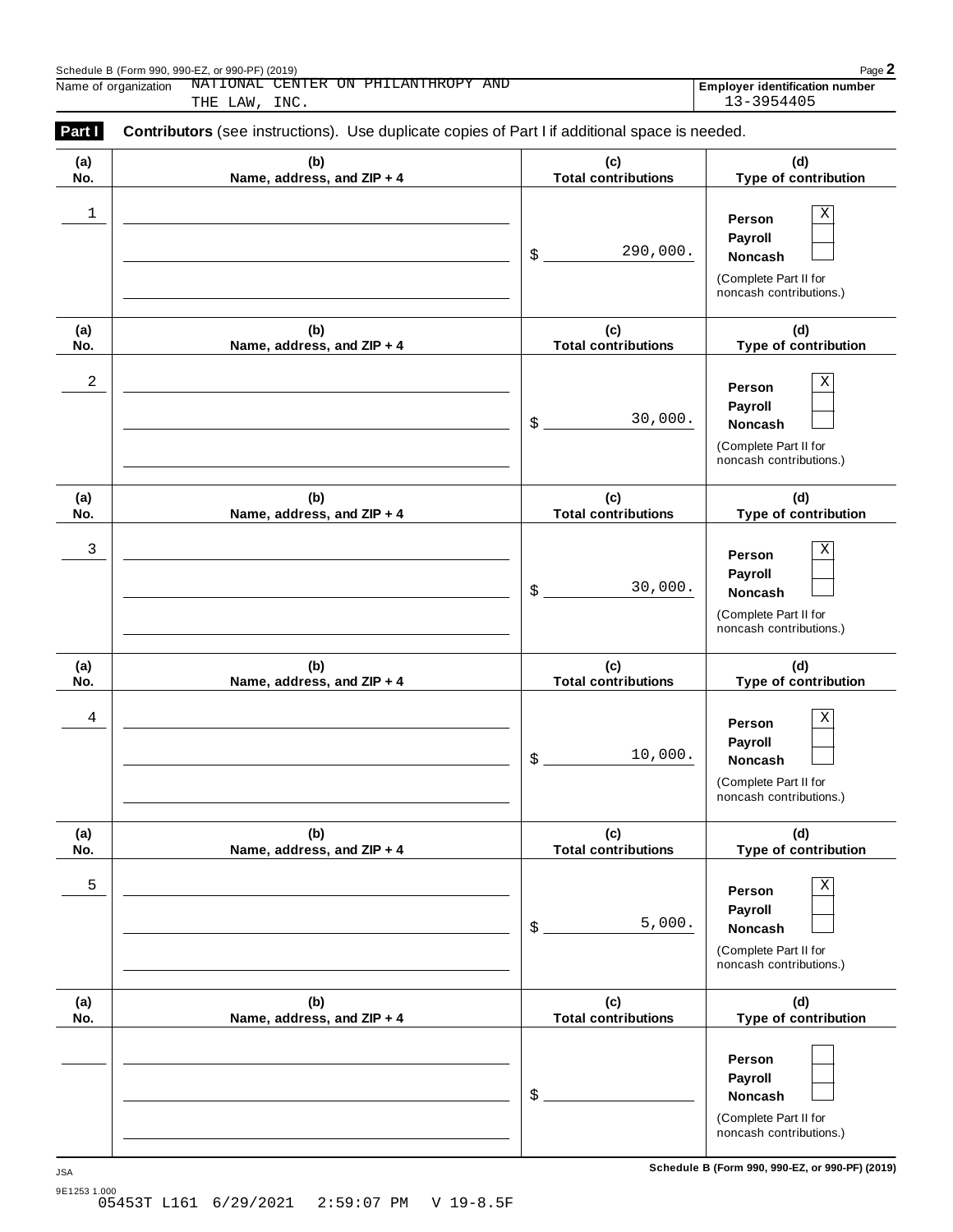|                           | Name of organization<br>NATIONAL CENTER ON PHILANTHROPY AND<br>THE LAW, INC.                        |                                                 | <b>Employer identification number</b><br>13-3954405 |
|---------------------------|-----------------------------------------------------------------------------------------------------|-------------------------------------------------|-----------------------------------------------------|
| Part II                   | Noncash Property (see instructions). Use duplicate copies of Part II if additional space is needed. |                                                 |                                                     |
| (a) No.<br>from<br>Part I | (b)<br>Description of noncash property given                                                        | (c)<br>FMV (or estimate)<br>(See instructions.) | (d)<br>Date received                                |
|                           |                                                                                                     | $\mathcal{S}$ .                                 |                                                     |
| (a) No.<br>from<br>Part I | (b)<br>Description of noncash property given                                                        | (c)<br>FMV (or estimate)<br>(See instructions.) | (d)<br>Date received                                |
|                           |                                                                                                     | \$.                                             |                                                     |
| (a) No.<br>from<br>Part I | (b)<br>Description of noncash property given                                                        | (c)<br>FMV (or estimate)<br>(See instructions.) | (d)<br>Date received                                |
|                           |                                                                                                     | \$                                              |                                                     |
| (a) No.<br>from<br>Part I | (b)<br>Description of noncash property given                                                        | (c)<br>FMV (or estimate)<br>(See instructions.) | (d)<br>Date received                                |
|                           |                                                                                                     | \$.                                             |                                                     |
| (a) No.<br>from<br>Part I | (b)<br>Description of noncash property given                                                        | (c)<br>FMV (or estimate)<br>(See instructions.) | (d)<br>Date received                                |
|                           |                                                                                                     | \$.                                             |                                                     |
| (a) No.<br>from<br>Part I | (b)<br>Description of noncash property given                                                        | (c)<br>FMV (or estimate)<br>(See instructions.) | (d)<br>Date received                                |
|                           |                                                                                                     |                                                 |                                                     |
|                           |                                                                                                     | $\frac{1}{2}$                                   |                                                     |

**Schedule B (Form 990, 990-EZ, or 990-PF) (2019)** JSA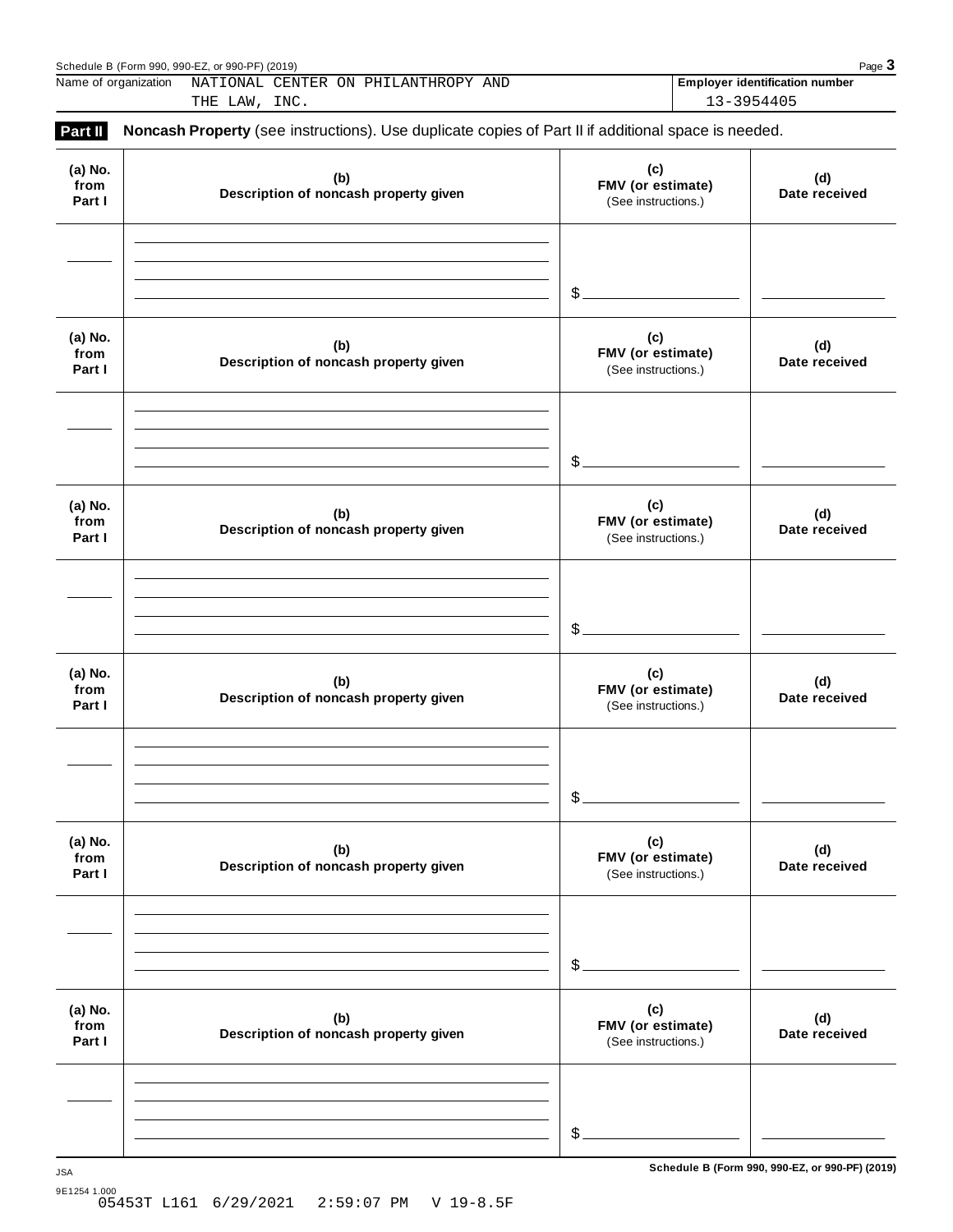|                           | Schedule B (Form 990, 990-EZ, or 990-PF) (2019)<br>Name of organization NATIONAL CENTER ON PHILANTHROPY AND                                                                                                                                                                                                                                                                                                                                                                                                                                                     |                      |  | Page 4<br><b>Employer identification number</b> |
|---------------------------|-----------------------------------------------------------------------------------------------------------------------------------------------------------------------------------------------------------------------------------------------------------------------------------------------------------------------------------------------------------------------------------------------------------------------------------------------------------------------------------------------------------------------------------------------------------------|----------------------|--|-------------------------------------------------|
|                           | THE LAW, INC.                                                                                                                                                                                                                                                                                                                                                                                                                                                                                                                                                   |                      |  | 13-3954405                                      |
| Part III                  | Exclusively religious, charitable, etc., contributions to organizations described in section 501(c)(7), (8), or<br>(10) that total more than \$1,000 for the year from any one contributor. Complete columns (a) through (e) and<br>the following line entry. For organizations completing Part III, enter the total of exclusively religious, charitable, etc.,<br>contributions of \$1,000 or less for the year. (Enter this information once. See instructions.) $\blacktriangleright$ \$<br>Use duplicate copies of Part III if additional space is needed. |                      |  |                                                 |
| $(a)$ No.<br>from         |                                                                                                                                                                                                                                                                                                                                                                                                                                                                                                                                                                 |                      |  |                                                 |
| Part I                    | (b) Purpose of gift                                                                                                                                                                                                                                                                                                                                                                                                                                                                                                                                             | (c) Use of gift      |  | (d) Description of how gift is held             |
|                           |                                                                                                                                                                                                                                                                                                                                                                                                                                                                                                                                                                 | (e) Transfer of gift |  |                                                 |
|                           | Transferee's name, address, and ZIP + 4                                                                                                                                                                                                                                                                                                                                                                                                                                                                                                                         |                      |  | Relationship of transferor to transferee        |
|                           |                                                                                                                                                                                                                                                                                                                                                                                                                                                                                                                                                                 |                      |  |                                                 |
| (a) No.<br>from<br>Part I | (b) Purpose of gift                                                                                                                                                                                                                                                                                                                                                                                                                                                                                                                                             | (c) Use of gift      |  | (d) Description of how gift is held             |
|                           |                                                                                                                                                                                                                                                                                                                                                                                                                                                                                                                                                                 | (e) Transfer of gift |  |                                                 |
|                           | Transferee's name, address, and ZIP + 4                                                                                                                                                                                                                                                                                                                                                                                                                                                                                                                         |                      |  | Relationship of transferor to transferee        |
|                           |                                                                                                                                                                                                                                                                                                                                                                                                                                                                                                                                                                 |                      |  |                                                 |
| (a) No.<br>from<br>Part I | (b) Purpose of gift                                                                                                                                                                                                                                                                                                                                                                                                                                                                                                                                             | (c) Use of gift      |  | (d) Description of how gift is held             |
|                           |                                                                                                                                                                                                                                                                                                                                                                                                                                                                                                                                                                 | (e) Transfer of gift |  |                                                 |
|                           | Transferee's name, address, and ZIP + 4                                                                                                                                                                                                                                                                                                                                                                                                                                                                                                                         |                      |  | Relationship of transferor to transferee        |
|                           |                                                                                                                                                                                                                                                                                                                                                                                                                                                                                                                                                                 |                      |  |                                                 |
| (a) No.<br>from<br>Part I | (b) Purpose of gift                                                                                                                                                                                                                                                                                                                                                                                                                                                                                                                                             | (c) Use of gift      |  | (d) Description of how gift is held             |
|                           |                                                                                                                                                                                                                                                                                                                                                                                                                                                                                                                                                                 |                      |  |                                                 |
|                           |                                                                                                                                                                                                                                                                                                                                                                                                                                                                                                                                                                 | (e) Transfer of gift |  |                                                 |
|                           | Transferee's name, address, and ZIP + 4                                                                                                                                                                                                                                                                                                                                                                                                                                                                                                                         |                      |  | Relationship of transferor to transferee        |
|                           |                                                                                                                                                                                                                                                                                                                                                                                                                                                                                                                                                                 |                      |  |                                                 |
| <b>JSA</b>                |                                                                                                                                                                                                                                                                                                                                                                                                                                                                                                                                                                 |                      |  | Schedule B (Form 990, 990-EZ, or 990-PF) (2019) |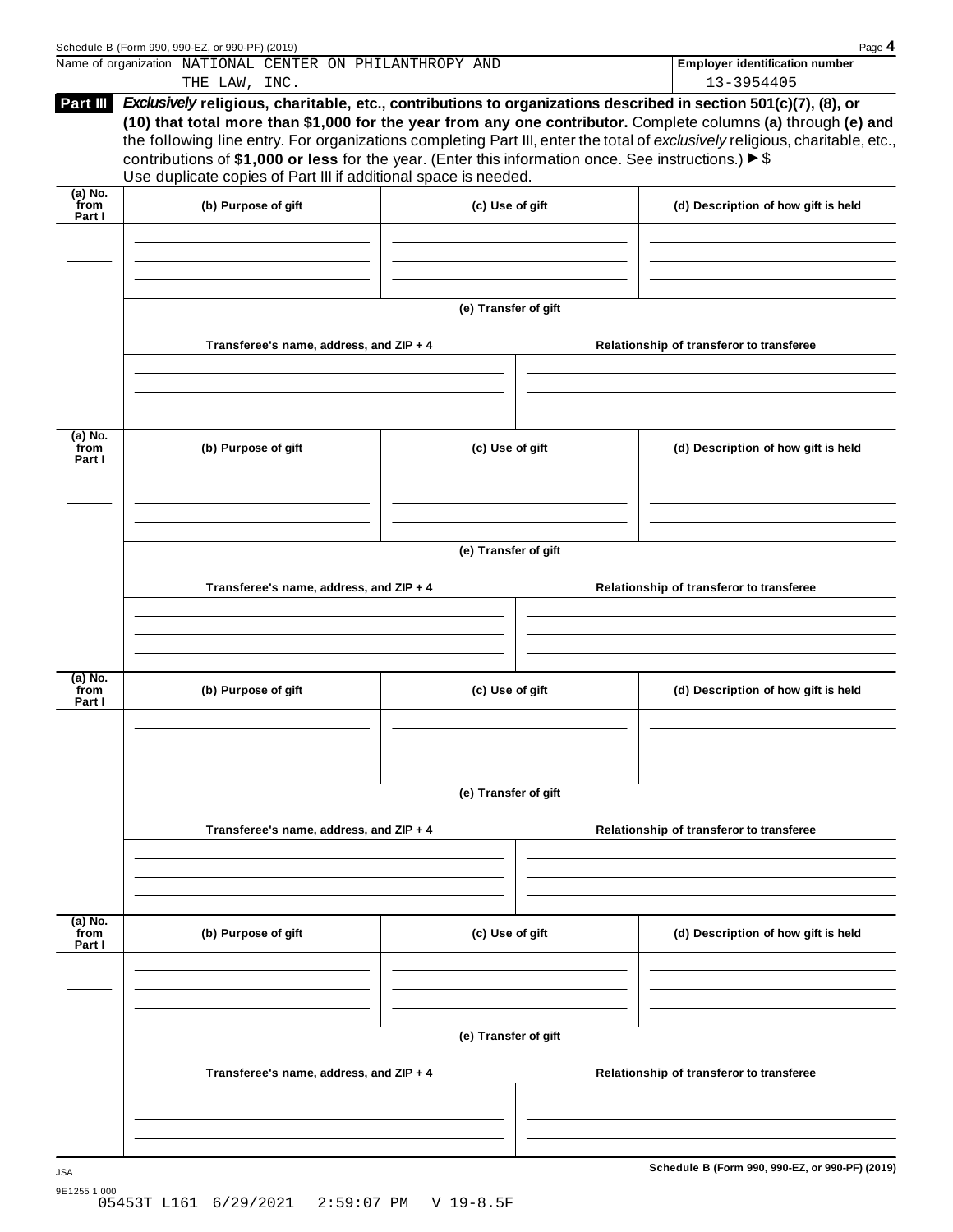|            | <b>SCHEDULE D</b> |  |
|------------|-------------------|--|
| (Form 990) |                   |  |

# **Supplemental Financial Statements** <br> **Complete if the organization answered "Yes" on Form 990,**  $\frac{\text{OMB No. 1545-0047}}{\text{OM}}$

Part IV, line 6, 7, 8, 9, 10, 11a, 11b, 11c, 11d, 11e, 11f, 12a, or 12b.

Part IV, line 6, 7, 8, 9, 10, 11a, 11b, 11c, 11d, 11e, 11f, 12a, or 12b.<br>
Department of the Treasury<br> **Co to Hanny irs 201/Form000 for instructions and the Intervations** Internal Revenue Service I **Go to** *www.irs.gov/Form990* **for instructions and the latest information. Inspection Name of the organization** MATIONAL CENTER ON PHILANTHROPY AND **Final Propertial Employer identification number Organizations Maintaining Donor Advised Funds or Other Similar Funds or Accounts.** Complete if the organization answered "Yes" on Form 990, Part IV, line 6.  **Part I (a)** Donor advised funds **(b)** Funds and other accounts **1 2 3 4 5 6** Total number at end of year Aggregate value of contributions to (during year) Aggregate value of grants from (during year) Aggregate value at end of year CENTER ON PH<br> **Intaining Donor Adamization answere**<br> **CENTER ON PH**<br> **CENTER ON PH**<br> **CONORM** Adere<br>ere<br>ar) Did the organization inform all donors and donor advisors in writing that the assets held in donor advised funds are the organization's property, subject to the organization's exclusive legal control? Fotal number at end of year.<br>Aggregate value of contributions to (during year)<br>Aggregate value of grants from (during year)<br>Did the organization inform all donors and donor advisors in writing that the assets held in donor Did the organization inform all grantees, donors, and donor advisors in writing that grant funds can be used only for charitable purposes and not for the benefit of the donor or donor advisor, or for any other purpose Aggregate value of grants from (during year)<br>
Did the organization inform all donors and donor advisors in writing that the assets held in donor advised<br>
funds are the organization's property, subject to the organization's **Conservation Easements.** Complete if the organization answered "Yes" on Form 990, Part IV, line 7.  **Part II 1** Purpose(s) of conservation easements held by the organization (check all that apply). Preservation of land for public use (for example, recreation or education) Protection of natural habitat Preservation of open space Preservation of a historically important land area Preservation of a certified historic structure **2** Complete lines 2a through 2d if the organization held a qualified conservation contribution in the form of a conservation easement on the last day of the tax year. **Held at the End of the Tax Year Held at the End of the Tax Year 2a 2b 2c 2d a** Total number of conservation easements **b** Total acreage restricted by conservation easements **c** Number of conservation easements on a certified historic structure included in (a) **d** Number of conservation easements included in (c) acquired after 7/25/06, and not on a m m m m m m m m m m m m m m m m m m m m m m m m m m m m m m m m m m m m m m m m m m m m m m m m m m m m m Number of conservation easements included in (c) acquired after 7/25/06, and not on a Following the structure list day of the tax year.<br> **a** Total number of conservation easements<br> **b** Total acreage restricted by conservation easements<br> **c** Number of conservation easements on a certified historic structure **4 5 6 7 8 9** Number of conservation easements modified, transferred, released, extinguished, or terminated by the organization during the tax vear  $\blacktriangleright$ Number of states where property subject to conservation easement is located  $\blacktriangleright$ . Does the organization have a written policy regarding the periodic monitoring, inspection, handling of Number of conservation easements included in (c) acquired arter 7/25/06, and not on a<br>historic structure listed in the National Register<br>Number of conservation easements modified, transferred, released, extinguished, or te Staff and volunteer hours devoted to monitoring, inspecting, handling of violations, and enforcing conservation easements during the year<br>  $\blacktriangleright$ Amount of expenses incurred in monitoring, inspecting, handling of violations, and enforcing conservation easements during the year  $\triangleright$  s Does each conservation easement reported on line 2(d) above satisfy the requirements of section 170(h)(4)(B)(i) and section 170(h)(4)(B)(ii)?<br>
and section 170(h)(4)(B)(ii)?<br>
and section 170(h)(4)(B)(iii)?<br>
and section 170(h)(4)(B)(iii)?<br>
and section 170(h)(4)(B)(iii)?<br>
and section 170(h)(4)(B)(iii)?<br>
and section 170(h)(4)(B)(iii)?<br> In Part XIII, describe how the organization reports conservation easements in its revenue and expense statement and balance sheet, and include, if applicable, the text of the footnote to the organization's financial statements that describes the organization's accounting for conservation easements. **Organizations Maintaining Collections of Art, Historical Treasures, or Other Similar Assets.** Complete if the organization answered "Yes" on Form 990, Part IV, line 8.  **Part III**  1a If the organization elected, as permitted under FASB ASC 958, not to report in its revenue statement and balance sheet works<br>of art, historical treasures, or other similar assets held for public exhibition, education, o service, provide in Part XIII the text of the footnote to its financial statements that describes these items. **b** If the organization elected, as permitted under FASB ASC 958, to report in its revenue statement and balance sheet works of art, historical treasures, or other similar assets held for public exhibition, education, or research in furtherance of public service, provide the following amounts relating to these items: **(i)** I Revenue included on Form 990, Part VIII, line 1 **(ii)** Assets included in Form 990, Part X SB ASC 958, not to report in its revenue statement and balas held for public exhibition, education, or research in further to its financial statements that describes these items.<br>ASB ASC 958, to report in its revenue stat m m m m m m m m m m m m m m m m m m m m m m m m m m m m m m m m m m m m <sup>I</sup> \$ **2** If the organization received or held works of art, historical treasures, or other similar assets for financial gain, provide the following amounts required to be reported under FASB ASC 958 relating to these items: **<sup>a</sup>** Revenue included on Form 990, Part VIII, line 1 I Assets included in Form 990, Part X held for public exhibition, education, or research in furtherance of<br>  $\frac{1}{2}$ <br>  $\frac{1}{2}$ <br>  $\frac{1}{2}$ <br>  $\frac{1}{2}$ <br>  $\frac{1}{2}$ <br>  $\frac{1}{2}$ <br>  $\frac{1}{2}$ <br>  $\frac{1}{2}$ <br>  $\frac{1}{2}$ <br>  $\frac{1}{2}$ <br>  $\frac{1}{2}$ <br>  $\frac{1}{2}$ <br>  $\frac{1}{2}$ <br>  $\frac{1}{2}$ **<sup>b</sup>** m m m m m m m m m m m m m m m m m m m m m m m m m m m m m m m m m m m m m m <sup>I</sup> \$ THE LAW, INC. 13-3954405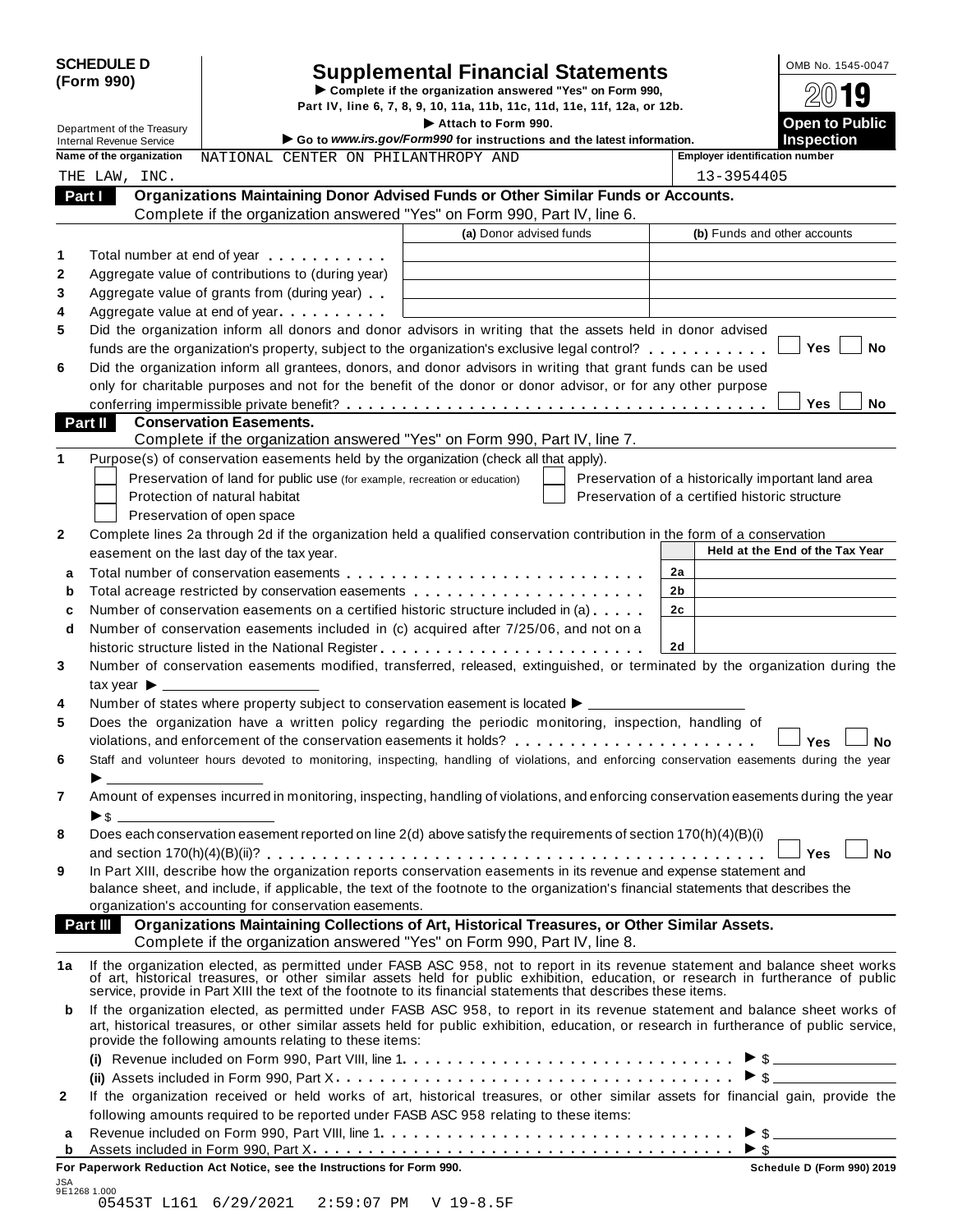| 3-3954405 |  |
|-----------|--|
|-----------|--|

|                        |                                                                                                                                                                                                                                    | NATIONAL CENTER ON PHILANTHROPY AND |                |                                    |              |                      | 13-3954405          |         |
|------------------------|------------------------------------------------------------------------------------------------------------------------------------------------------------------------------------------------------------------------------------|-------------------------------------|----------------|------------------------------------|--------------|----------------------|---------------------|---------|
|                        | Schedule D (Form 990) 2019                                                                                                                                                                                                         |                                     |                |                                    |              |                      |                     | Page 2  |
|                        | Part III Organizations Maintaining Collections of Art, Historical Treasures, or Other Similar Assets (continued)                                                                                                                   |                                     |                |                                    |              |                      |                     |         |
| 3                      | Using the organization's acquisition, accession, and other records, check any of the following that make significant use of its                                                                                                    |                                     |                |                                    |              |                      |                     |         |
|                        | collection items (check all that apply):                                                                                                                                                                                           |                                     |                |                                    |              |                      |                     |         |
| a                      | Public exhibition                                                                                                                                                                                                                  |                                     | d              | Loan or exchange program           |              |                      |                     |         |
| b                      | Scholarly research                                                                                                                                                                                                                 |                                     | Other<br>e     |                                    |              |                      |                     |         |
| C                      | Preservation for future generations                                                                                                                                                                                                |                                     |                |                                    |              |                      |                     |         |
|                        | Provide a description of the organization's collections and explain how they further the organization's exempt purpose in Part                                                                                                     |                                     |                |                                    |              |                      |                     |         |
|                        | XIII.                                                                                                                                                                                                                              |                                     |                |                                    |              |                      |                     |         |
|                        | During the year, did the organization solicit or receive donations of art, historical treasures, or other similar                                                                                                                  |                                     |                |                                    |              |                      |                     |         |
|                        | assets to be sold to raise funds rather than to be maintained as part of the organization's collection?                                                                                                                            |                                     |                |                                    |              |                      | Yes                 | No      |
|                        | <b>Escrow and Custodial Arrangements.</b><br>Part IV                                                                                                                                                                               |                                     |                |                                    |              |                      |                     |         |
|                        | Complete if the organization answered "Yes" on Form 990, Part IV, line 9, or reported an amount on Form<br>990, Part X, line 21.                                                                                                   |                                     |                |                                    |              |                      |                     |         |
|                        | 1a Is the organization an agent, trustee, custodian or other intermediary for contributions or other assets not                                                                                                                    |                                     |                |                                    |              |                      |                     |         |
|                        |                                                                                                                                                                                                                                    |                                     |                |                                    |              |                      | Yes                 | No      |
|                        | b If "Yes," explain the arrangement in Part XIII and complete the following table:                                                                                                                                                 |                                     |                |                                    |              |                      |                     |         |
|                        |                                                                                                                                                                                                                                    |                                     |                |                                    |              | Amount               |                     |         |
| c                      |                                                                                                                                                                                                                                    |                                     |                | 1c                                 |              |                      |                     |         |
|                        |                                                                                                                                                                                                                                    |                                     |                | 1d                                 |              |                      |                     |         |
| е                      |                                                                                                                                                                                                                                    |                                     |                | 1е                                 |              |                      |                     |         |
| f                      |                                                                                                                                                                                                                                    |                                     |                | 1f                                 |              |                      |                     |         |
|                        | 2a Did the organization include an amount on Form 990, Part X, line 21, for escrow or custodial account liability?                                                                                                                 |                                     |                |                                    |              |                      | <b>Yes</b>          | No      |
|                        | b If "Yes," explain the arrangement in Part XIII. Check here if the explanation has been provided on Part XIII                                                                                                                     |                                     |                |                                    |              |                      |                     |         |
|                        | <b>Endowment Funds.</b><br>Part V                                                                                                                                                                                                  |                                     |                |                                    |              |                      |                     |         |
|                        | Complete if the organization answered "Yes" on Form 990, Part IV, line 10.                                                                                                                                                         |                                     |                |                                    |              |                      |                     |         |
|                        |                                                                                                                                                                                                                                    | (a) Current year                    | (b) Prior year | (c) Two years back                 |              | (d) Three years back | (e) Four years back |         |
| 1а                     | Beginning of year balance                                                                                                                                                                                                          | 2,524,168.                          | 2,626,261.     | 2,690,511.                         |              | 2,612,032.           | 2,667,130.          |         |
|                        | Contributions <b>Contributions</b>                                                                                                                                                                                                 |                                     |                |                                    |              |                      |                     |         |
| b                      | c Net investment earnings, gains,                                                                                                                                                                                                  |                                     |                |                                    |              |                      |                     |         |
|                        | and losses                                                                                                                                                                                                                         | 188,073.                            | 31,150.        |                                    | 85,721.      | 207,913.             |                     | 76,724. |
|                        | d Grants or scholarships                                                                                                                                                                                                           |                                     |                |                                    |              |                      |                     |         |
|                        | e Other expenditures for facilities                                                                                                                                                                                                |                                     |                |                                    |              |                      |                     |         |
|                        | and programs                                                                                                                                                                                                                       | 113,610.                            | 133, 243.      |                                    | 149,971.     | 129,434.             | 1,318,722.          |         |
|                        |                                                                                                                                                                                                                                    |                                     |                |                                    |              |                      |                     |         |
|                        | Administrative expenses                                                                                                                                                                                                            | 2,598,631.                          | 2,524,168.     | 2,626,261.                         |              | 2,690,511.           | 1,425,132.          |         |
| g                      | End of year balance expansion of year balance                                                                                                                                                                                      |                                     |                |                                    |              |                      |                     |         |
| a                      | Provide the estimated percentage of the current year end balance (line 1g, column (a)) held as:<br>Board designated or quasi-endowment                                                                                             |                                     |                |                                    |              |                      |                     |         |
| b                      | Permanent endowment > 87.9500 %                                                                                                                                                                                                    |                                     |                |                                    |              |                      |                     |         |
| C                      | Term endowment $\blacktriangleright$ 12.0500 %                                                                                                                                                                                     |                                     |                |                                    |              |                      |                     |         |
|                        | The percentages on lines 2a, 2b, and 2c should equal 100%.                                                                                                                                                                         |                                     |                |                                    |              |                      |                     |         |
|                        | 3a Are there endowment funds not in the possession of the organization that are held and administered for the                                                                                                                      |                                     |                |                                    |              |                      |                     |         |
|                        | organization by:                                                                                                                                                                                                                   |                                     |                |                                    |              |                      | Yes                 | No      |
|                        |                                                                                                                                                                                                                                    |                                     |                |                                    |              |                      | 3a(i)               | Χ       |
|                        |                                                                                                                                                                                                                                    |                                     |                |                                    |              |                      | 3a(ii)              | X       |
|                        | If "Yes" on line 3a(ii), are the related organizations listed as required on Schedule R?                                                                                                                                           |                                     |                |                                    |              |                      | 3 <sub>b</sub>      |         |
|                        | Describe in Part XIII the intended uses of the organization's endowment funds.                                                                                                                                                     |                                     |                |                                    |              |                      |                     |         |
|                        | Land, Buildings, and Equipment.<br><b>Part VI</b>                                                                                                                                                                                  |                                     |                |                                    |              |                      |                     |         |
|                        | Complete if the organization answered "Yes" on Form 990, Part IV, line 11a. See Form 990, Part X, line 10.                                                                                                                         |                                     |                |                                    |              |                      |                     |         |
|                        | Description of property                                                                                                                                                                                                            | (a) Cost or other basis             | (investment)   | (b) Cost or other basis<br>(other) | depreciation | (c) Accumulated      | (d) Book value      |         |
|                        |                                                                                                                                                                                                                                    |                                     |                |                                    |              |                      |                     |         |
|                        | Buildings <b>Example 20</b> and the set of the set of the set of the set of the set of the set of the set of the set of the set of the set of the set of the set of the set of the set of the set of the set of the set of the set |                                     |                |                                    |              |                      |                     |         |
|                        |                                                                                                                                                                                                                                    |                                     |                |                                    |              |                      |                     |         |
|                        |                                                                                                                                                                                                                                    |                                     |                |                                    |              |                      |                     |         |
|                        | Leasehold improvements experiences                                                                                                                                                                                                 |                                     |                |                                    |              |                      |                     |         |
| 1a<br>b<br>c<br>d<br>е | Equipment                                                                                                                                                                                                                          |                                     |                |                                    |              |                      |                     |         |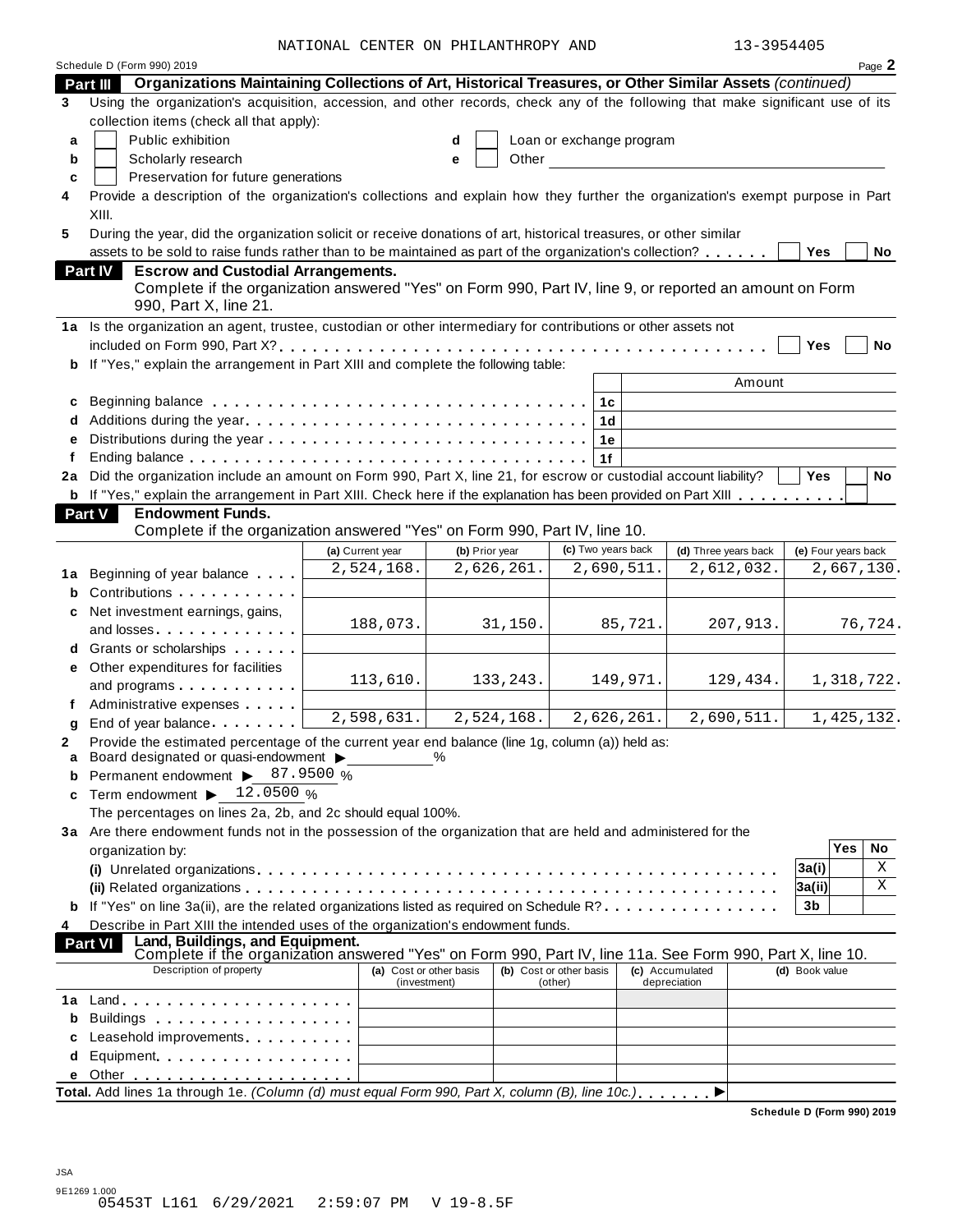| Schedule D (Form 990) 2019 |  |  |
|----------------------------|--|--|

|                                                         | Schedule D (Form 990) 2019                                                               |                              | Page 3                                                                                                     |
|---------------------------------------------------------|------------------------------------------------------------------------------------------|------------------------------|------------------------------------------------------------------------------------------------------------|
| Part VII                                                | <b>Investments - Other Securities.</b>                                                   |                              | Complete if the organization answered "Yes" on Form 990, Part IV, line 11b. See Form 990, Part X, line 12. |
|                                                         | (a) Description of security or category<br>(including name of security)                  | (b) Book value               | (c) Method of valuation:<br>Cost or end-of-year market value                                               |
|                                                         | (1) Financial derivatives                                                                |                              |                                                                                                            |
|                                                         | (2) Closely held equity interests                                                        |                              |                                                                                                            |
|                                                         | $(3)$ Other                                                                              |                              |                                                                                                            |
| (A)                                                     |                                                                                          |                              |                                                                                                            |
| (B)                                                     |                                                                                          |                              |                                                                                                            |
| (C)                                                     |                                                                                          |                              |                                                                                                            |
| (D)                                                     |                                                                                          |                              |                                                                                                            |
| (E)<br>(F)                                              |                                                                                          |                              |                                                                                                            |
| (G)                                                     |                                                                                          |                              |                                                                                                            |
| (H)                                                     |                                                                                          |                              |                                                                                                            |
|                                                         | Total. (Column (b) must equal Form 990, Part X, col. (B) line 12.) $\blacktriangleright$ |                              |                                                                                                            |
| Part VIII                                               | <b>Investments - Program Related.</b>                                                    |                              | Complete if the organization answered "Yes" on Form 990, Part IV, line 11c. See Form 990, Part X, line 13. |
|                                                         | (a) Description of investment                                                            | (b) Book value               | (c) Method of valuation:<br>Cost or end-of-year market value                                               |
| (1)                                                     |                                                                                          |                              |                                                                                                            |
| (2)                                                     |                                                                                          |                              |                                                                                                            |
| (3)                                                     |                                                                                          |                              |                                                                                                            |
| (4)                                                     |                                                                                          |                              |                                                                                                            |
| (5)                                                     |                                                                                          |                              |                                                                                                            |
| (6)                                                     |                                                                                          |                              |                                                                                                            |
| (7)                                                     |                                                                                          |                              |                                                                                                            |
| (8)<br>(9)                                              |                                                                                          |                              |                                                                                                            |
|                                                         | Total. (Column (b) must equal Form 990, Part X, col. (B) line 13.) $\blacktriangleright$ |                              |                                                                                                            |
| Part IX                                                 | Other Assets.                                                                            |                              |                                                                                                            |
|                                                         |                                                                                          |                              | Complete if the organization answered "Yes" on Form 990, Part IV, line 11d. See Form 990, Part X, line 15. |
|                                                         |                                                                                          | (a) Description              | (b) Book value                                                                                             |
| (1)                                                     |                                                                                          |                              |                                                                                                            |
| (2)                                                     |                                                                                          |                              |                                                                                                            |
|                                                         |                                                                                          |                              |                                                                                                            |
|                                                         |                                                                                          |                              |                                                                                                            |
|                                                         |                                                                                          |                              |                                                                                                            |
|                                                         |                                                                                          |                              |                                                                                                            |
|                                                         |                                                                                          |                              |                                                                                                            |
|                                                         |                                                                                          |                              |                                                                                                            |
|                                                         |                                                                                          |                              |                                                                                                            |
|                                                         |                                                                                          |                              |                                                                                                            |
|                                                         |                                                                                          |                              | ▶                                                                                                          |
| (3)<br>(4)<br>(5)<br>(6)<br>(7)<br>(8)<br>(9)<br>Part X | <b>Other Liabilities.</b><br>line 25.                                                    |                              | Complete if the organization answered "Yes" on Form 990, Part IV, line 11e or 11f. See Form 990, Part X,   |
|                                                         |                                                                                          | (a) Description of liability | (b) Book value                                                                                             |
|                                                         | Federal income taxes                                                                     |                              |                                                                                                            |
|                                                         | DUE TO NEW YORK UNIVERSITY                                                               |                              | 292,295                                                                                                    |
|                                                         |                                                                                          |                              |                                                                                                            |
|                                                         |                                                                                          |                              |                                                                                                            |
|                                                         |                                                                                          |                              |                                                                                                            |
|                                                         |                                                                                          |                              |                                                                                                            |
| (1)<br>(2)<br>(3)<br>(4)<br>(5)<br>(6)<br>(7)           |                                                                                          |                              |                                                                                                            |
| (8)                                                     |                                                                                          |                              |                                                                                                            |
| (9)                                                     |                                                                                          |                              | 292,295.                                                                                                   |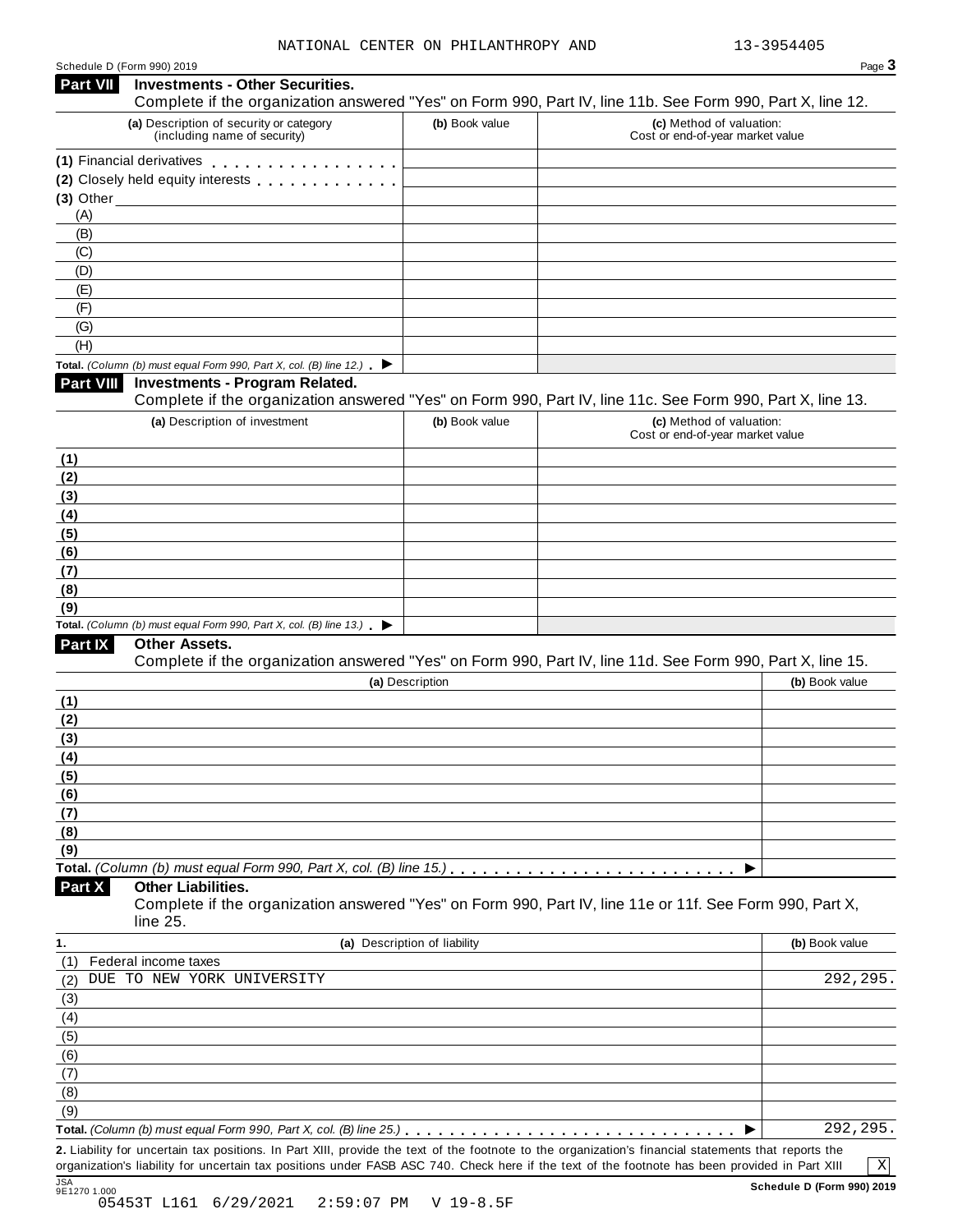|              | Schedule D (Form 990) 2019                                                                                                                                           |              | Page 4     |
|--------------|----------------------------------------------------------------------------------------------------------------------------------------------------------------------|--------------|------------|
| Part XI      | Reconciliation of Revenue per Audited Financial Statements With Revenue per Return.<br>Complete if the organization answered "Yes" on Form 990, Part IV, line 12a.   |              |            |
| 1            | Total revenue, gains, and other support per audited financial statements                                                                                             | $\mathbf{1}$ | 1,053,569. |
| $\mathbf{2}$ | Amounts included on line 1 but not on Form 990, Part VIII, line 12:                                                                                                  |              |            |
| a            | 644,862.<br>2a<br>Net unrealized gains (losses) on investments                                                                                                       |              |            |
| b            | 2 <sub>b</sub><br>Donated services and use of facilities                                                                                                             |              |            |
| c            | 2c<br>Recoveries of prior year grants                                                                                                                                |              |            |
| d            |                                                                                                                                                                      |              |            |
| е            |                                                                                                                                                                      | 2e           | 644,862.   |
| 3            |                                                                                                                                                                      | 3            | 408,707.   |
| 4            | Amounts included on Form 990, Part VIII, line 12, but not on line 1:                                                                                                 |              |            |
| a            | 3,500.<br>4a<br>Investment expenses not included on Form 990, Part VIII, line 7b $\ldots$                                                                            |              |            |
| b            |                                                                                                                                                                      |              |            |
| C.           |                                                                                                                                                                      | 4c           | 3,500.     |
| 5.           | Total revenue. Add lines 3 and 4c. (This must equal Form 990, Part I, line 12.)                                                                                      | 5            | 412,207.   |
| Part XII     | Reconciliation of Expenses per Audited Financial Statements With Expenses per Return.<br>Complete if the organization answered "Yes" on Form 990, Part IV, line 12a. |              |            |
| 1            |                                                                                                                                                                      | $\mathbf{1}$ | 931,935.   |
| $\mathbf{2}$ | Amounts included on line 1 but not on Form 990, Part IX, line 25:                                                                                                    |              |            |
| a            | 2a                                                                                                                                                                   |              |            |
| b            | 2 <sub>b</sub>                                                                                                                                                       |              |            |
| c            | 2 <sub>c</sub>                                                                                                                                                       |              |            |
| d            | 2d                                                                                                                                                                   |              |            |
| е            |                                                                                                                                                                      | 2e           |            |
| 3            |                                                                                                                                                                      | 3            | 931,935.   |
| 4            | Amounts included on Form 990, Part IX, line 25, but not on line 1:                                                                                                   |              |            |
| a            | 3,500.<br>Investment expenses not included on Form 990, Part VIII, line 7b $\boxed{4a}$                                                                              |              |            |
| b            |                                                                                                                                                                      |              |            |
| C.           |                                                                                                                                                                      | 4c           | 3,500.     |
| 5.           | Total expenses. Add lines 3 and 4c. (This must equal Form 990, Part I, line 18.)                                                                                     | 5            | 935,435.   |
|              | Part XIII Supplemental Information.                                                                                                                                  |              |            |
|              | Provide the descriptions required for Part II, lines 3, 5, and 9; Part III, lines 1a and 4; Part IV, lines 1b and 2b; Part V, line 4; Part X, line                   |              |            |

2; Part XI, lines 2d and 4b; and Part XII, lines 2d and 4b. Also complete this part to provide any additional information.

SEE PAGE 5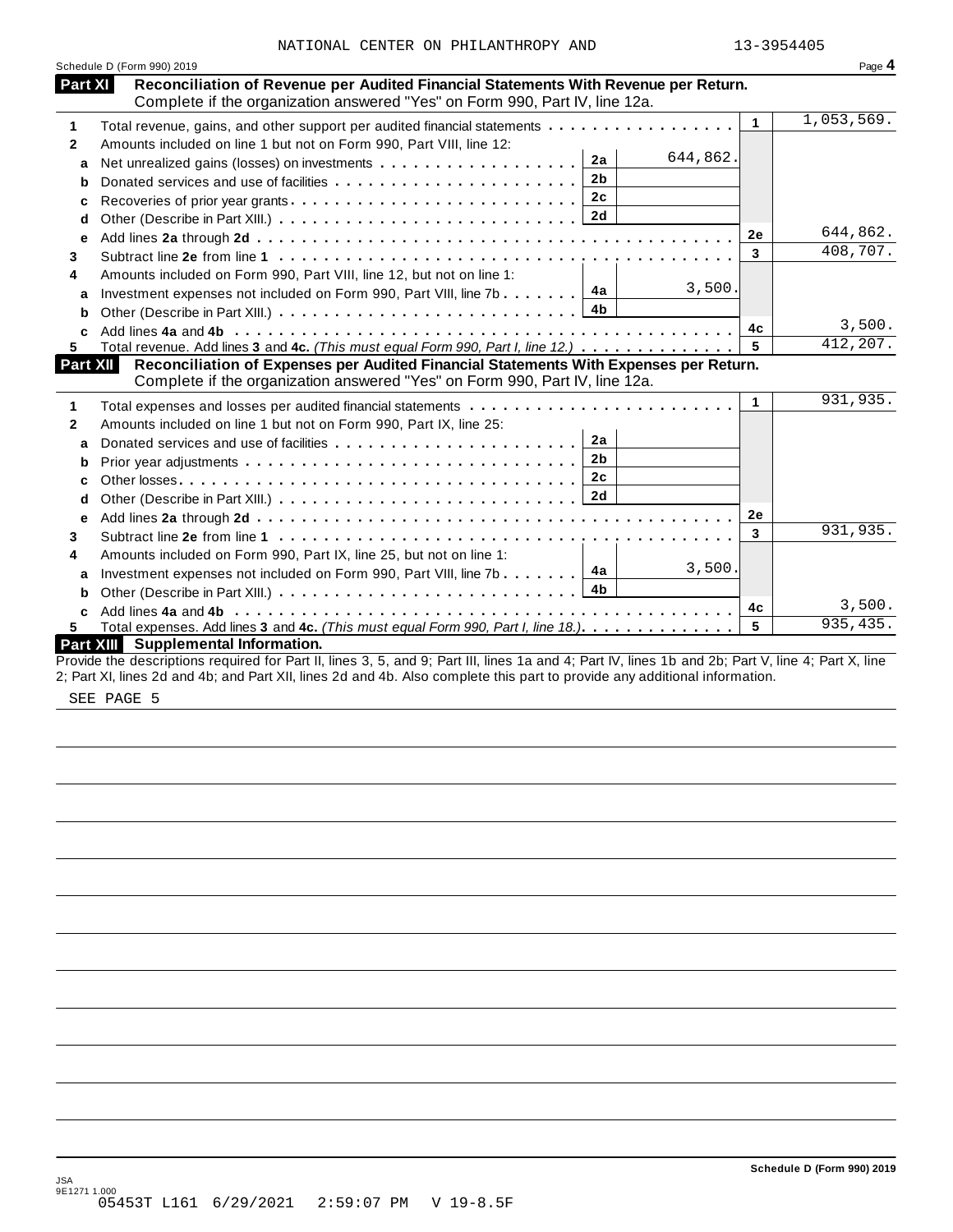#### PART V LINE 4

PURPOSE OF ENDOWMENT: THE CENTER HAS ADOPTED INVESTMENT AND SPENDING POLICIES FOR ENDOWMENT ASSETS THAT ATTEMPT TO PROVIDE A PREDICTABLE STREAM OF FUNDING TO OBJECTIVES SUPPORTED BY ITS ENDOWMENT INCLUDING PROFESSORSHIP, WHILE SEEKING TO MAINTAIN THE PURCHASING POWER OF THE ENDOWMENT ASSETS.

PART X LINE 2

#### FOOTNOTE DISCLOSURE REGARDING INCOME TAXES:

THE CENTER IS SUBJECT TO THE PROVISIONS OF THE FINANCIAL ACCOUNTING STANDARDS BOARD'S (THE "FASB") ACCOUNTING STANDARDS CODIFICATION ("ASC") TOPIC 740, INCOME TAXES, AS IT RELATES TO ACCOUNTING AND REPORTING FOR UNCERTAINTY IN INCOME TAXES. BECAUSE OF THE CENTER'S GENERAL TAX-EXEMPT STATUS, MANAGEMENT BELIEVES ASC TOPIC 740 HAS NOT HAD, AND IS NOT ANTICIPATED TO HAVE, A MATERIAL IMPACT ON THE CENTER'S FINANCIAL STATEMENTS.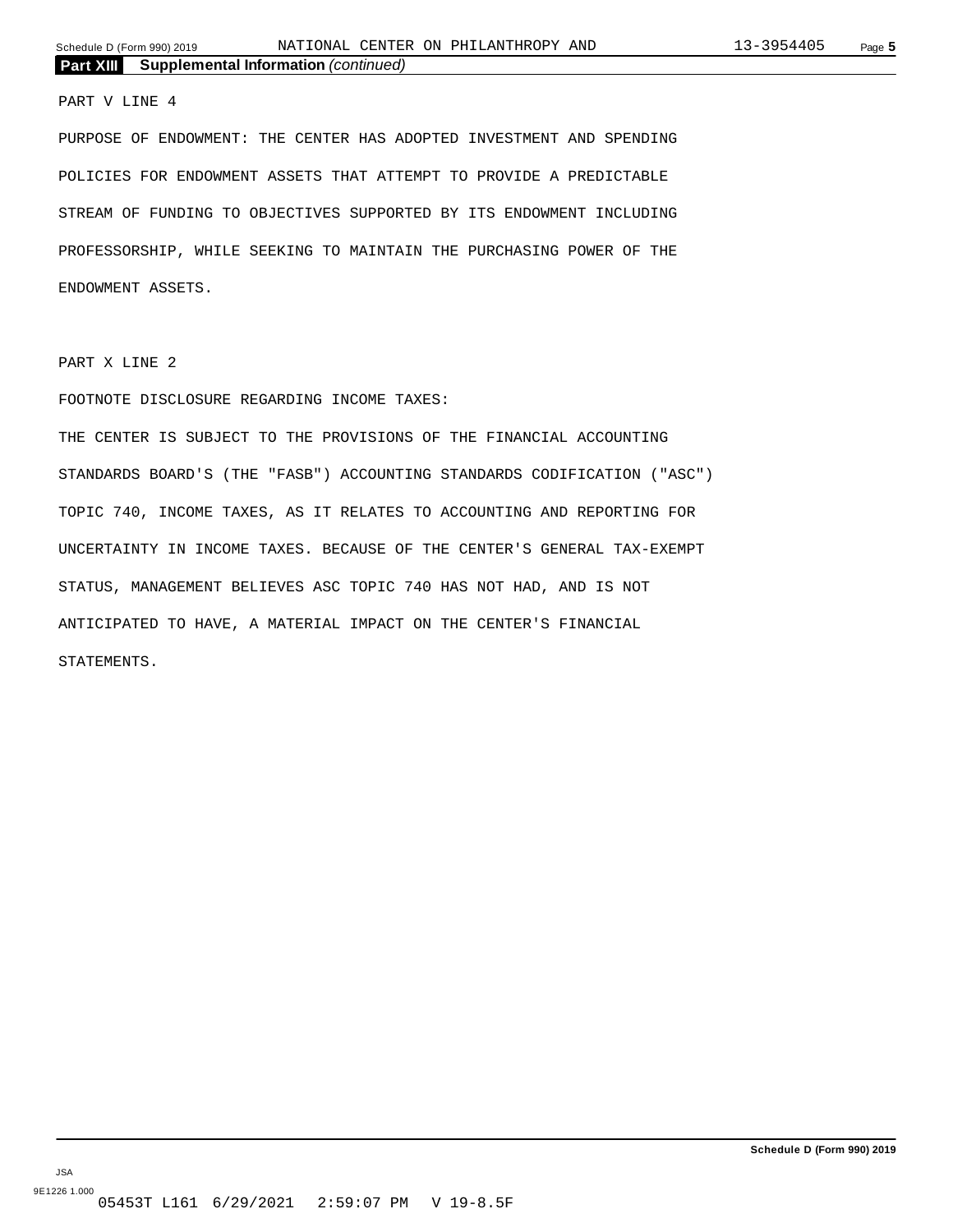| <b>SCHEDULE I</b><br>(Form 990)   |                                                                                                                                                                                                                                                                           |                         |                                    | <b>Grants and Other Assistance to Organizations,</b><br>Governments, and Individuals in the United States |                                       |                                                             |                                          | OMB No. 1545-0047                     |
|-----------------------------------|---------------------------------------------------------------------------------------------------------------------------------------------------------------------------------------------------------------------------------------------------------------------------|-------------------------|------------------------------------|-----------------------------------------------------------------------------------------------------------|---------------------------------------|-------------------------------------------------------------|------------------------------------------|---------------------------------------|
|                                   |                                                                                                                                                                                                                                                                           |                         |                                    | Complete if the organization answered "Yes" on Form 990, Part IV, line 21 or 22.                          |                                       |                                                             |                                          | $20$ 19                               |
| Department of the Treasury        |                                                                                                                                                                                                                                                                           |                         |                                    | Attach to Form 990.                                                                                       |                                       |                                                             |                                          | <b>Open to Public</b>                 |
| <b>Internal Revenue Service</b>   |                                                                                                                                                                                                                                                                           |                         |                                    | Go to www.irs.gov/Form990 for the latest information.                                                     |                                       |                                                             |                                          | Inspection                            |
| Name of the organization          | NATIONAL CENTER ON PHILANTHROPY AND                                                                                                                                                                                                                                       |                         |                                    |                                                                                                           |                                       |                                                             | <b>Employer identification number</b>    |                                       |
| THE LAW, INC.                     |                                                                                                                                                                                                                                                                           |                         |                                    |                                                                                                           |                                       |                                                             | 13-3954405                               |                                       |
| Part I                            | <b>General Information on Grants and Assistance</b>                                                                                                                                                                                                                       |                         |                                    |                                                                                                           |                                       |                                                             |                                          |                                       |
| 1                                 | Does the organization maintain records to substantiate the amount of the grants or assistance, the grantees' eligibility for the grants or assistance, and                                                                                                                |                         |                                    |                                                                                                           |                                       |                                                             |                                          | X <br>Yes<br>No                       |
|                                   | 2 Describe in Part IV the organization's procedures for monitoring the use of grant funds in the United States.                                                                                                                                                           |                         |                                    |                                                                                                           |                                       |                                                             |                                          |                                       |
| Part II                           | Grants and Other Assistance to Domestic Organizations and Domestic Governments. Complete if the organization answered "Yes" on Form 990,<br>Part IV, line 21, for any recipient that received more than \$5,000. Part II can be duplicated if additional space is needed. |                         |                                    |                                                                                                           |                                       |                                                             |                                          |                                       |
|                                   | 1 (a) Name and address of organization<br>or government                                                                                                                                                                                                                   | $(b)$ EIN               | (c) IRC section<br>(if applicable) | (d) Amount of cash<br>grant                                                                               | (e) Amount of non-<br>cash assistance | (f) Method of valuation<br>(book, FMV, appraisal,<br>other) | (g) Description of<br>noncash assistance | (h) Purpose of grant<br>or assistance |
| (1) LAWYERS ALLIANCE FOR NEW YORK |                                                                                                                                                                                                                                                                           |                         |                                    |                                                                                                           |                                       |                                                             |                                          |                                       |
| 171 MADISON AVENUE 9TH FL         |                                                                                                                                                                                                                                                                           | $13 - 2666432$ 501(C) 3 |                                    | 59,642.                                                                                                   |                                       | <b>FMV</b>                                                  |                                          | FELLOWSHIP FUND STIP                  |
| (2)                               |                                                                                                                                                                                                                                                                           |                         |                                    |                                                                                                           |                                       |                                                             |                                          |                                       |
| (3)                               |                                                                                                                                                                                                                                                                           |                         |                                    |                                                                                                           |                                       |                                                             |                                          |                                       |
| (4)                               |                                                                                                                                                                                                                                                                           |                         |                                    |                                                                                                           |                                       |                                                             |                                          |                                       |
| (5)                               |                                                                                                                                                                                                                                                                           |                         |                                    |                                                                                                           |                                       |                                                             |                                          |                                       |
| (6)                               |                                                                                                                                                                                                                                                                           |                         |                                    |                                                                                                           |                                       |                                                             |                                          |                                       |
| (7)                               |                                                                                                                                                                                                                                                                           |                         |                                    |                                                                                                           |                                       |                                                             |                                          |                                       |
| (8)                               |                                                                                                                                                                                                                                                                           |                         |                                    |                                                                                                           |                                       |                                                             |                                          |                                       |
| (9)                               |                                                                                                                                                                                                                                                                           |                         |                                    |                                                                                                           |                                       |                                                             |                                          |                                       |
| (10)                              |                                                                                                                                                                                                                                                                           |                         |                                    |                                                                                                           |                                       |                                                             |                                          |                                       |
| (11)                              |                                                                                                                                                                                                                                                                           |                         |                                    |                                                                                                           |                                       |                                                             |                                          |                                       |
| (12)                              |                                                                                                                                                                                                                                                                           |                         |                                    |                                                                                                           |                                       |                                                             |                                          |                                       |
|                                   |                                                                                                                                                                                                                                                                           |                         |                                    |                                                                                                           |                                       |                                                             |                                          | 1.                                    |
| 3                                 | For Paperwork Reduction Act Notice, see the Instructions for Form 990.                                                                                                                                                                                                    |                         |                                    |                                                                                                           |                                       |                                                             |                                          | Schedule I (Form 990) (2019)          |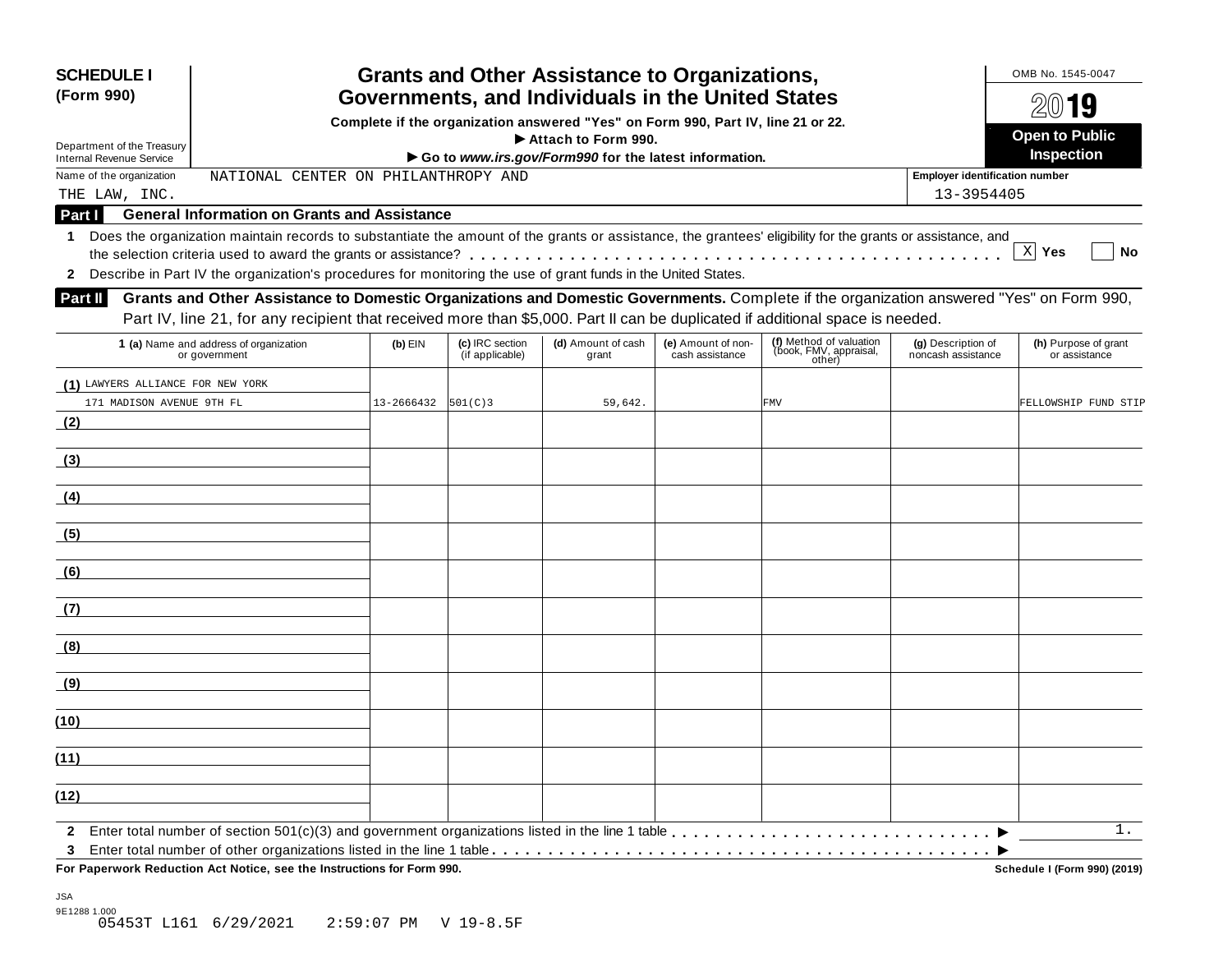#### **Grants and Other Assistance to Domestic Individuals.** Complete if the organization answered "Yes" on Form 990, Part IV, line 22. Part III can be duplicated if additional space is needed. **Part III**

| (a) Type of grant or assistance                                                                                                                         | (b) Number of<br>recipients | (c) Amount of<br>cash grant | (d) Amount of<br>non-cash assistance | (e) Method of valuation (book,<br>FMV, appraisal, other) | (f) Description of non-cash assistance |
|---------------------------------------------------------------------------------------------------------------------------------------------------------|-----------------------------|-----------------------------|--------------------------------------|----------------------------------------------------------|----------------------------------------|
|                                                                                                                                                         |                             |                             |                                      |                                                          |                                        |
| $\overline{2}$                                                                                                                                          |                             |                             |                                      |                                                          |                                        |
| 3                                                                                                                                                       |                             |                             |                                      |                                                          |                                        |
| Δ                                                                                                                                                       |                             |                             |                                      |                                                          |                                        |
| 5                                                                                                                                                       |                             |                             |                                      |                                                          |                                        |
| -6                                                                                                                                                      |                             |                             |                                      |                                                          |                                        |
|                                                                                                                                                         |                             |                             |                                      |                                                          |                                        |
| Supplemental Information. Provide the information required in Part I, line 2, Part III, column (b); and any other additional<br>Part IV<br>information. |                             |                             |                                      |                                                          |                                        |

SCHEDULE I, PART I, QUESTION 2

EACH YEAR THE CENTER GIVES STIPENDS TO ORGANIZATIONS TO SPONSOR GRADUATE

STUDENTS WHO WISH TO PURSUE FURTHER STUDIES IN THE NOT-FOR-PROFIT FIELD.

THE STUDENTS SELECTED ARE VERIFIED BY THE CENTER AND AT THE END OF THE

ACADEMIC YEAR THE CENTER RECEIVES A COPY OF A PAPER PRESENTED BY EACH OF

THE STUDENTS.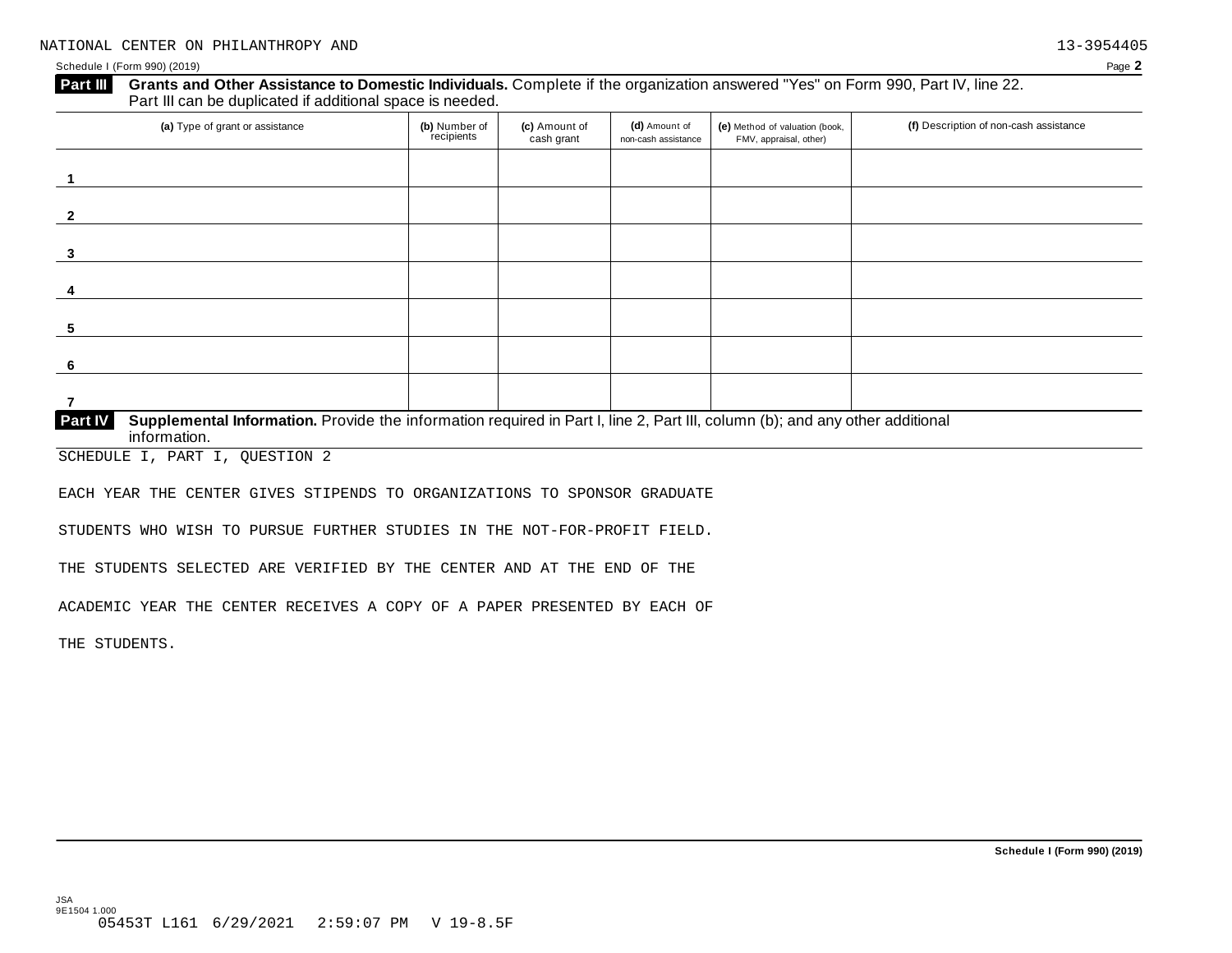|              | <b>SCHEDULE J</b>                                    |                                                                                                  | <b>Compensation Information</b>                                                                                                                                                                                   |                                              | OMB No. 1545-0047     |            |                |
|--------------|------------------------------------------------------|--------------------------------------------------------------------------------------------------|-------------------------------------------------------------------------------------------------------------------------------------------------------------------------------------------------------------------|----------------------------------------------|-----------------------|------------|----------------|
|              | (Form 990)                                           |                                                                                                  | For certain Officers, Directors, Trustees, Key Employees, and Highest                                                                                                                                             |                                              |                       | g          |                |
|              |                                                      |                                                                                                  | <b>Compensated Employees</b><br>Complete if the organization answered "Yes" on Form 990, Part IV, line 23.                                                                                                        |                                              |                       |            |                |
|              | Department of the Treasury                           |                                                                                                  | Attach to Form 990.                                                                                                                                                                                               |                                              | <b>Open to Public</b> |            |                |
|              | Internal Revenue Service<br>Name of the organization |                                                                                                  | Go to www.irs.gov/Form990 for instructions and the latest information.                                                                                                                                            |                                              | <b>Inspection</b>     |            |                |
|              |                                                      | NATIONAL CENTER ON PHILANTHROPY AND                                                              |                                                                                                                                                                                                                   | Employer identification number<br>13-3954405 |                       |            |                |
| Part I       | THE LAW, INC.                                        | <b>Questions Regarding Compensation</b>                                                          |                                                                                                                                                                                                                   |                                              |                       |            |                |
|              |                                                      |                                                                                                  |                                                                                                                                                                                                                   |                                              |                       | <b>Yes</b> | No             |
|              |                                                      |                                                                                                  | 1a Check the appropriate box(es) if the organization provided any of the following to or for a person listed on Form                                                                                              |                                              |                       |            |                |
|              |                                                      |                                                                                                  | 990, Part VII, Section A, line 1a. Complete Part III to provide any relevant information regarding these items.                                                                                                   |                                              |                       |            |                |
|              |                                                      | First-class or charter travel                                                                    | Housing allowance or residence for personal use                                                                                                                                                                   |                                              |                       |            |                |
|              |                                                      | Travel for companions                                                                            | Payments for business use of personal residence                                                                                                                                                                   |                                              |                       |            |                |
|              |                                                      | Tax indemnification and gross-up payments                                                        | Health or social club dues or initiation fees                                                                                                                                                                     |                                              |                       |            |                |
|              |                                                      | Discretionary spending account                                                                   | Personal services (such as maid, chauffeur, chef)                                                                                                                                                                 |                                              |                       |            |                |
|              |                                                      |                                                                                                  |                                                                                                                                                                                                                   |                                              |                       |            |                |
| b            |                                                      |                                                                                                  | If any of the boxes on line 1a are checked, did the organization follow a written policy regarding payment<br>or reimbursement or provision of all of the expenses described above? If "No," complete Part III to |                                              |                       |            |                |
|              |                                                      |                                                                                                  |                                                                                                                                                                                                                   |                                              | 1b                    |            |                |
| $\mathbf{2}$ |                                                      |                                                                                                  | Did the organization require substantiation prior to reimbursing or allowing expenses incurred by all                                                                                                             |                                              |                       |            |                |
|              |                                                      |                                                                                                  | directors, trustees, and officers, including the CEO/Executive Director, regarding the items checked on line                                                                                                      |                                              |                       |            |                |
|              |                                                      |                                                                                                  |                                                                                                                                                                                                                   |                                              | 2                     |            |                |
| 3            |                                                      |                                                                                                  | Indicate which, if any, of the following the organization used to establish the compensation of the                                                                                                               |                                              |                       |            |                |
|              |                                                      |                                                                                                  | organization's CEO/Executive Director. Check all that apply. Do not check any boxes for methods used by a                                                                                                         |                                              |                       |            |                |
|              |                                                      |                                                                                                  | related organization to establish compensation of the CEO/Executive Director, but explain in Part III.                                                                                                            |                                              |                       |            |                |
|              |                                                      | Compensation committee                                                                           | Written employment contract                                                                                                                                                                                       |                                              |                       |            |                |
|              |                                                      | Independent compensation consultant                                                              | Compensation survey or study                                                                                                                                                                                      |                                              |                       |            |                |
|              |                                                      | Form 990 of other organizations                                                                  | Approval by the board or compensation committee                                                                                                                                                                   |                                              |                       |            |                |
| 4            |                                                      |                                                                                                  | During the year, did any person listed on Form 990, Part VII, Section A, line 1a, with respect to the filing                                                                                                      |                                              |                       |            |                |
|              |                                                      | organization or a related organization:                                                          |                                                                                                                                                                                                                   |                                              | 4a                    |            | Χ              |
| a<br>b       |                                                      |                                                                                                  | Participate in, or receive payment from, a supplemental nonqualified retirement plan?                                                                                                                             |                                              | 4b                    |            | $\overline{X}$ |
| c            |                                                      |                                                                                                  | Participate in, or receive payment from, an equity-based compensation arrangement?                                                                                                                                |                                              | 4c                    |            | $\mathbf X$    |
|              |                                                      |                                                                                                  | If "Yes" to any of lines 4a-c, list the persons and provide the applicable amounts for each item in Part III.                                                                                                     |                                              |                       |            |                |
|              |                                                      |                                                                                                  |                                                                                                                                                                                                                   |                                              |                       |            |                |
|              |                                                      | Only section $501(c)(3)$ , $501(c)(4)$ , and $501(c)(29)$ organizations must complete lines 5-9. |                                                                                                                                                                                                                   |                                              |                       |            |                |
| 5            |                                                      |                                                                                                  | For persons listed on Form 990, Part VII, Section A, line 1a, did the organization pay or accrue any                                                                                                              |                                              |                       |            |                |
|              |                                                      | compensation contingent on the revenues of:                                                      |                                                                                                                                                                                                                   |                                              |                       |            |                |
|              |                                                      |                                                                                                  |                                                                                                                                                                                                                   |                                              | 5a                    |            | Χ              |
| b            |                                                      |                                                                                                  |                                                                                                                                                                                                                   |                                              | 5b                    |            | Χ              |
|              |                                                      | If "Yes" on line 5a or 5b, describe in Part III.                                                 |                                                                                                                                                                                                                   |                                              |                       |            |                |
| 6            |                                                      |                                                                                                  | For persons listed on Form 990, Part VII, Section A, line 1a, did the organization pay or accrue any                                                                                                              |                                              |                       |            |                |
|              |                                                      | compensation contingent on the net earnings of:                                                  |                                                                                                                                                                                                                   |                                              |                       |            |                |
| a            |                                                      |                                                                                                  |                                                                                                                                                                                                                   |                                              | 6a                    |            | Χ              |
| b            |                                                      |                                                                                                  |                                                                                                                                                                                                                   |                                              | 6b                    |            | X              |
|              |                                                      | If "Yes" on line 6a or 6b, describe in Part III.                                                 |                                                                                                                                                                                                                   |                                              |                       |            |                |
| 7            |                                                      |                                                                                                  | For persons listed on Form 990, Part VII, Section A, line 1a, did the organization provide any nonfixed                                                                                                           |                                              |                       |            |                |
|              |                                                      |                                                                                                  | payments not described on lines 5 and 6? If "Yes," describe in Part III.                                                                                                                                          |                                              | $\overline{7}$        |            | Χ              |
| 8            |                                                      |                                                                                                  | Were any amounts reported on Form 990, Part VII, paid or accrued pursuant to a contract that was subject                                                                                                          |                                              |                       |            |                |
|              |                                                      |                                                                                                  | to the initial contract exception described in Regulations section 53.4958-4(a)(3)? If "Yes," describe                                                                                                            |                                              |                       |            |                |
|              |                                                      |                                                                                                  |                                                                                                                                                                                                                   |                                              | 8                     |            | Χ              |
| 9            |                                                      |                                                                                                  | If "Yes" on line 8, did the organization also follow the rebuttable presumption procedure described in                                                                                                            |                                              |                       |            |                |
|              |                                                      | For Paperwork Reduction Act Notice, see the Instructions for Form 990.                           |                                                                                                                                                                                                                   | Schedule J (Form 990) 2019                   | 9                     |            |                |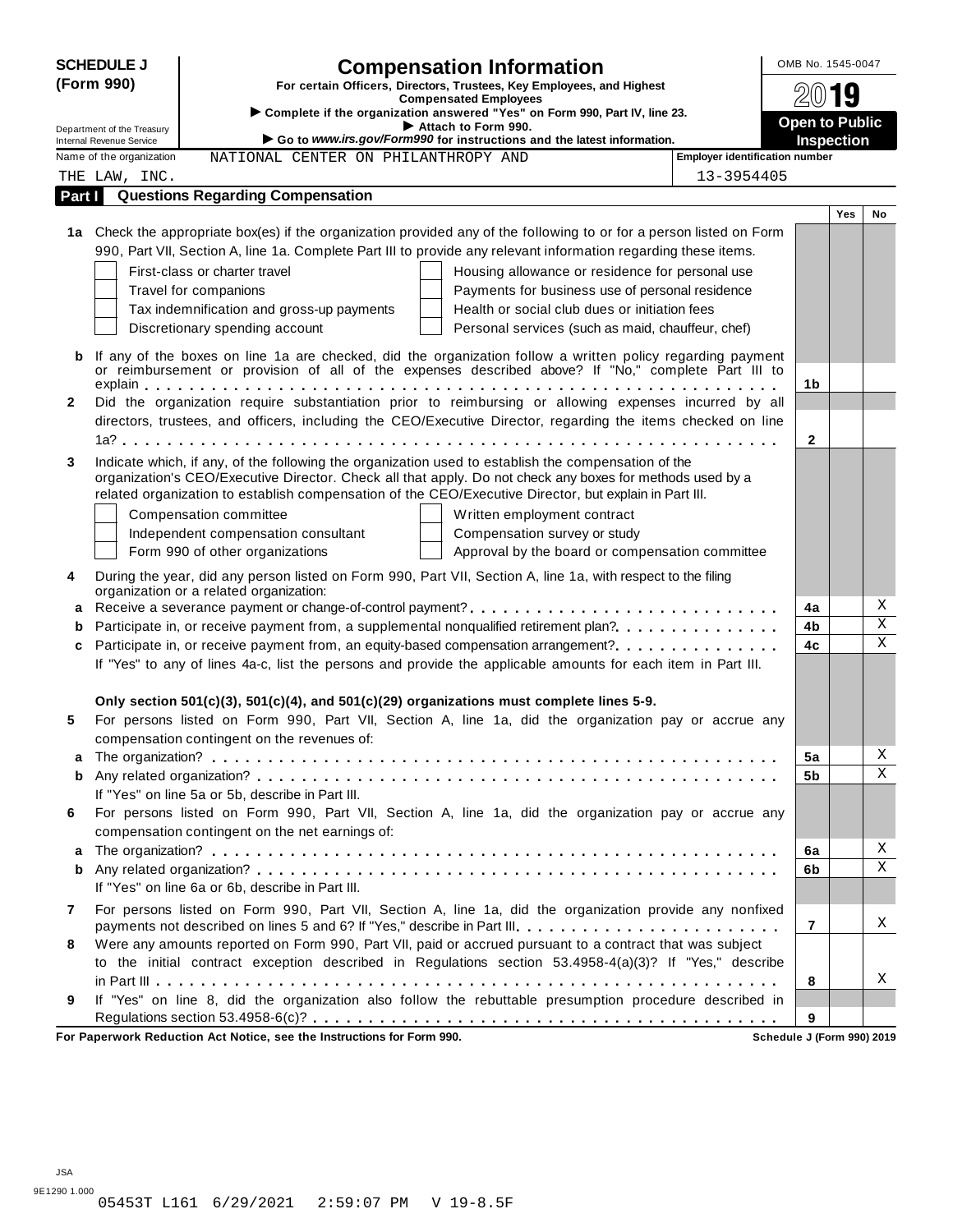### **Part II Officers, Directors, Trustees, Key Employees, and Highest Compensated Employees.** Use duplicate copies ifadditional space is needed.

For each individual whose compensation must be reported on Schedule J, report compensation from the organization on row (i) and from related organizations, described in the instructions, on row (ii). Do not list any individuals that aren't listed on Form 990, Part VII.

Note: The sum of columns (B)(i)-(iii) for each listed individual must equal the total amount of Form 990, Part VII, Section A, line 1a, applicable column (D) and (E) amounts for that individual.

|                                           |                              |                          | (B) Breakdown of W-2 and/or 1099-MISC compensation |                                           | (C) Retirement and             | (D) Nontaxable   | (E) Total of columns | (F) Compensation                                           |  |
|-------------------------------------------|------------------------------|--------------------------|----------------------------------------------------|-------------------------------------------|--------------------------------|------------------|----------------------|------------------------------------------------------------|--|
| (A) Name and Title                        |                              | (i) Base<br>compensation | (ii) Bonus & incentive<br>compensation             | (iii) Other<br>reportable<br>compensation | other deferred<br>compensation | benefits         | $(B)(i)-(D)$         | in column (B) reported<br>as deferred on prior<br>Form 990 |  |
| PROFESSOR HARVEY P. DAL                   | (i)                          | $\mathsf{O}$             | 0                                                  | $\mathsf{O}$ .                            | 0.                             | $0$ .            | $\mathbf 0$ .        | $\mathsf 0$ .                                              |  |
| PRESIDENT/DIRECTOR                        | (i)                          | 229,837                  | $\mathsf{O}$ .                                     | $\mathsf 0$ .                             | 23,432.                        | 11,312.          | 264,581              | $\overline{0}$ .                                           |  |
| DEAN TREVOR MORRISON                      | (i)                          | $\mathsf{O}\xspace$      | $\mathsf{O}$ .                                     | $\mathsf{O}$                              | $\overline{0}$ .               | $\overline{0}$ . | $\mathsf{O}$ .       | $\overline{0}$ .                                           |  |
| $2^{\text{CHAIN}}$                        | (i)                          | 660, 524                 | $0$ .                                              | 117,079                                   | 28,000                         | 24,617.          | 830,220              | $\overline{0}$ .                                           |  |
| PROFESSOR JILL S. MANNY                   | (i)                          | $\mathsf{O}$             | $\mathsf{O}$ .                                     | $\mathsf{0}$ .                            | $\overline{0}$ .               | $\overline{0}$ . | $\mathsf{O}$ .       | $\overline{0}$ .                                           |  |
| 3 <sup>SECRETARY/TREASURER/EXEC</sup> DIR | (i)                          | 154, 314.                | 0.                                                 | $\mathsf 0$ .                             | 15,481                         | 25,937.          | 195,732.             | $\overline{0}$ .                                           |  |
|                                           | (i)                          |                          |                                                    |                                           |                                |                  |                      |                                                            |  |
| 4                                         | (i)                          |                          |                                                    |                                           |                                |                  |                      |                                                            |  |
|                                           | (i)                          |                          |                                                    |                                           |                                |                  |                      |                                                            |  |
| 5                                         | (i)                          |                          |                                                    |                                           |                                |                  |                      |                                                            |  |
|                                           | (i)                          |                          |                                                    |                                           |                                |                  |                      |                                                            |  |
| 6                                         | (i)                          |                          |                                                    |                                           |                                |                  |                      |                                                            |  |
|                                           | (i)                          |                          |                                                    |                                           |                                |                  |                      |                                                            |  |
| $\overline{7}$                            | (i)                          |                          |                                                    |                                           |                                |                  |                      |                                                            |  |
|                                           | (i)                          |                          |                                                    |                                           |                                |                  |                      |                                                            |  |
| 8                                         | (i)                          |                          |                                                    |                                           |                                |                  |                      |                                                            |  |
|                                           | $\qquad \qquad \textbf{(i)}$ |                          |                                                    |                                           |                                |                  |                      |                                                            |  |
| 9                                         | (i)                          |                          |                                                    |                                           |                                |                  |                      |                                                            |  |
|                                           | (i)                          |                          |                                                    |                                           |                                |                  |                      |                                                            |  |
| 10                                        | (i)                          |                          |                                                    |                                           |                                |                  |                      |                                                            |  |
|                                           | (i)                          |                          |                                                    |                                           |                                |                  |                      |                                                            |  |
| 11                                        | (i)                          |                          |                                                    |                                           |                                |                  |                      |                                                            |  |
|                                           | (i)                          |                          |                                                    |                                           |                                |                  |                      |                                                            |  |
| 12                                        | (ii)                         |                          |                                                    |                                           |                                |                  |                      |                                                            |  |
|                                           | (i)                          |                          |                                                    |                                           |                                |                  |                      |                                                            |  |
| 13                                        | (i)                          |                          |                                                    |                                           |                                |                  |                      |                                                            |  |
|                                           | (i)                          |                          |                                                    |                                           |                                |                  |                      |                                                            |  |
| 14                                        | (i)                          |                          |                                                    |                                           |                                |                  |                      |                                                            |  |
|                                           | (i)                          |                          |                                                    |                                           |                                |                  |                      |                                                            |  |
| 15                                        | (i)                          |                          |                                                    |                                           |                                |                  |                      |                                                            |  |
|                                           | (i)                          |                          |                                                    |                                           |                                |                  |                      |                                                            |  |
| 16                                        | (ii)                         |                          |                                                    |                                           |                                |                  |                      |                                                            |  |

**Schedule J (Form 990) 2019**

9E1291 1.000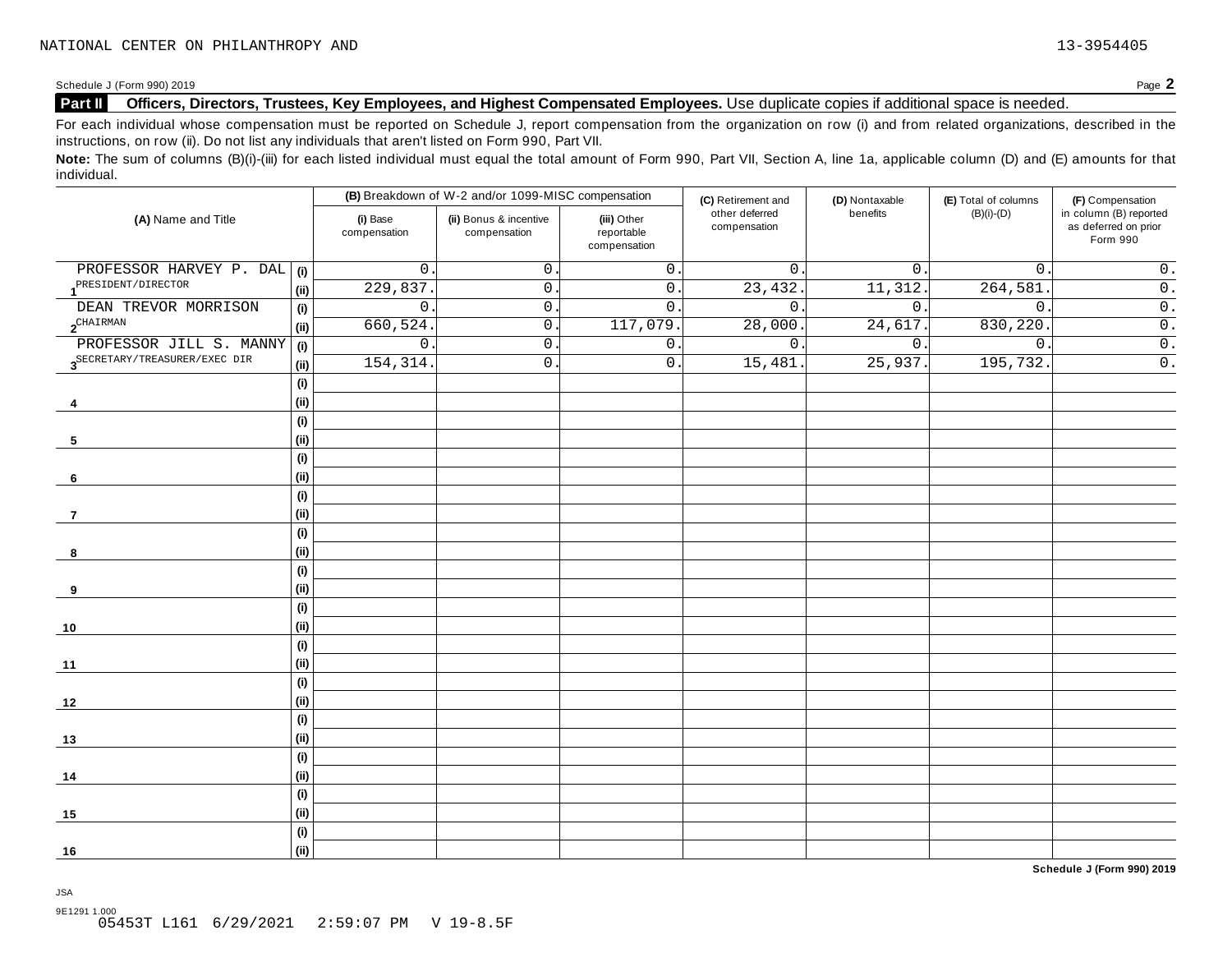#### **Part III Supplemental Information**

Provide the information, explanation, or descriptions required for Part I, lines 1a, 1b, 3, 4a, 4b, 4c, 5a, 5b, 6a, 6b, 7, and 8, and for Part II. Also complete this part for any additional information.

SCHEDULE J - PART II

IN REFERENCE TO THE AMOUNTS DISCLOSED IN COLUMN "E" FOR PROFESSOR HARVEY

P. DALE AND PROFESSOR JILL S. MANNY, 100% IS REIMBURSED BY NATIONAL

CENTER ON PHILANTHROPY AND THE LAW, INC., TO NEW YORK UNIVERSITY. IN

REFERENCE TO THE AMOUNTS DISCLOSED IN COLUMN "E" FOR TREVOR W. MORRISON,

100% OF THE AMOUNTS ARE PAID BY NEW YORK UNIVERSITY FOR HIS

RESPONSIBILITIES TO THE UNIVERSITY. MR. MORRISON IS NOT COMPENSATED FOR

SERVING AS CHAIRMAN OF THE CENTER.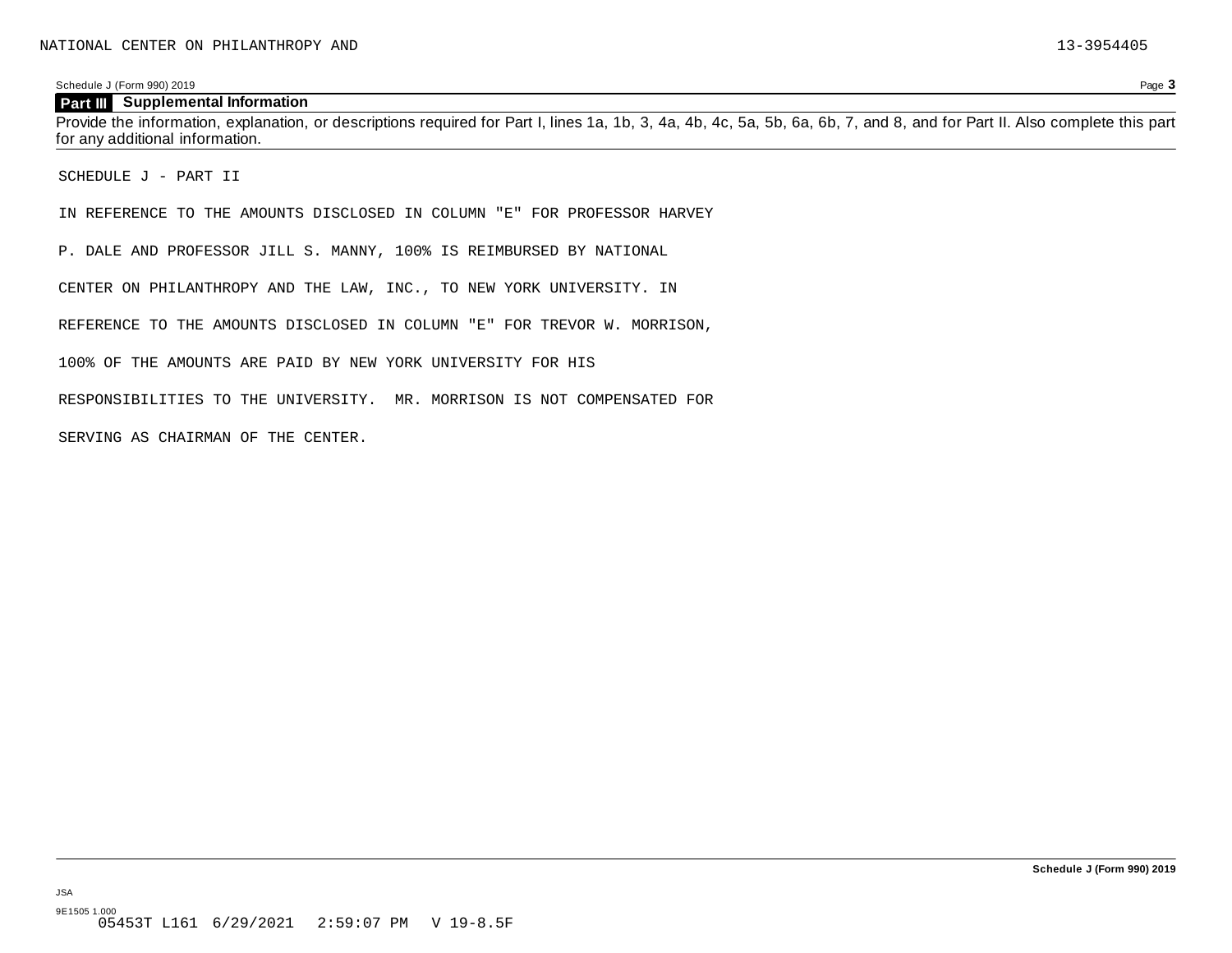## **SCHEDULE O** Supplemental Information to Form 990 or 990-EZ DAMB No. 1545-0047

(Form 990 or 990-EZ) Complete to provide information for responses to specific questions on  $\oslash\oslash\blacksquare$ Profit to provide information for responses to specific questions on<br>
Form 990 or 990-EZ or to provide any additional information.<br>
► Attach to Form 990 or 990-EZ.<br>
Open to Public



| Department of the Treasury<br>Internal Revenue Service | $\blacktriangleright$ Attach to Form 990 or 990-EZ.<br>Information about Schedule O (Form 990 or 990-EZ) and its instructions is at www.irs.gov/form990. | <b>Open to Publi</b><br><b>Inspection</b> |
|--------------------------------------------------------|----------------------------------------------------------------------------------------------------------------------------------------------------------|-------------------------------------------|
| Name of the organization                               | NATIONAL CENTER ON PHILANTHROPY AND                                                                                                                      | <b>Employer identification number</b>     |
| THE LAW, INC.                                          |                                                                                                                                                          | 13-3954405                                |

PART VI, SECTION A, QUESTIONS 6, 7A, 7B

MEMBERS OR SHAREHOLDERS:

THE SOLE MEMBER OF THE CENTER IS THE NEW YORK UNIVERSITY SCHOOL OF LAW FOUNDATION.

POWER TO ELECT OR APPOINT ONE OR MORE MEMBERS OF THE GOVERNING BODY: MEMBERS OF THE BOARD OF DIRECTORS OF THE CENTER ARE APPOINTED BY THE NEW YORK UNIVERSITY SCHOOL OF LAW FOUNDATION.

GOVERNANCE DECISIONS OF THE ORGANIZATION RESERVED TO (OR SUBJECT TO APPROVAL BY) THE MEMBER:

THE CENTER'S SOLE MEMBER, NEW YORK UNIVERSITY SCHOOL OF LAW FOUNDATION IS GRANTED THE POWER UNDER THE CENTER'S BY-LAWS TO: (A) AMEND THE BY-LAWS, (B) AMEND THE CERTIFICATE OF INCORPORATION, (C) REMOVE DIRECTORS, WITH OR WITHOUT CAUSE, (D) LIQUIDATE OR DISSOLVE THE CORPORATION, AND (E) MERGE, CONSOLIDATE OR TRANSFER ALL OR SUBSTANTIALLY ALL OF THE ASSETS OF THE CORPORATION.

PART VI, SECTION B, QUESTION 11 APPROVAL OF THE FORM 990: THE ORGANIZATION'S TAX RETURN IS APPROVED BY THE BOARD OF DIRECTORS BEFORE FILING.

PART VI, SECTION B, QUESTION 12 CONFLICT-OF-INTEREST POLICY: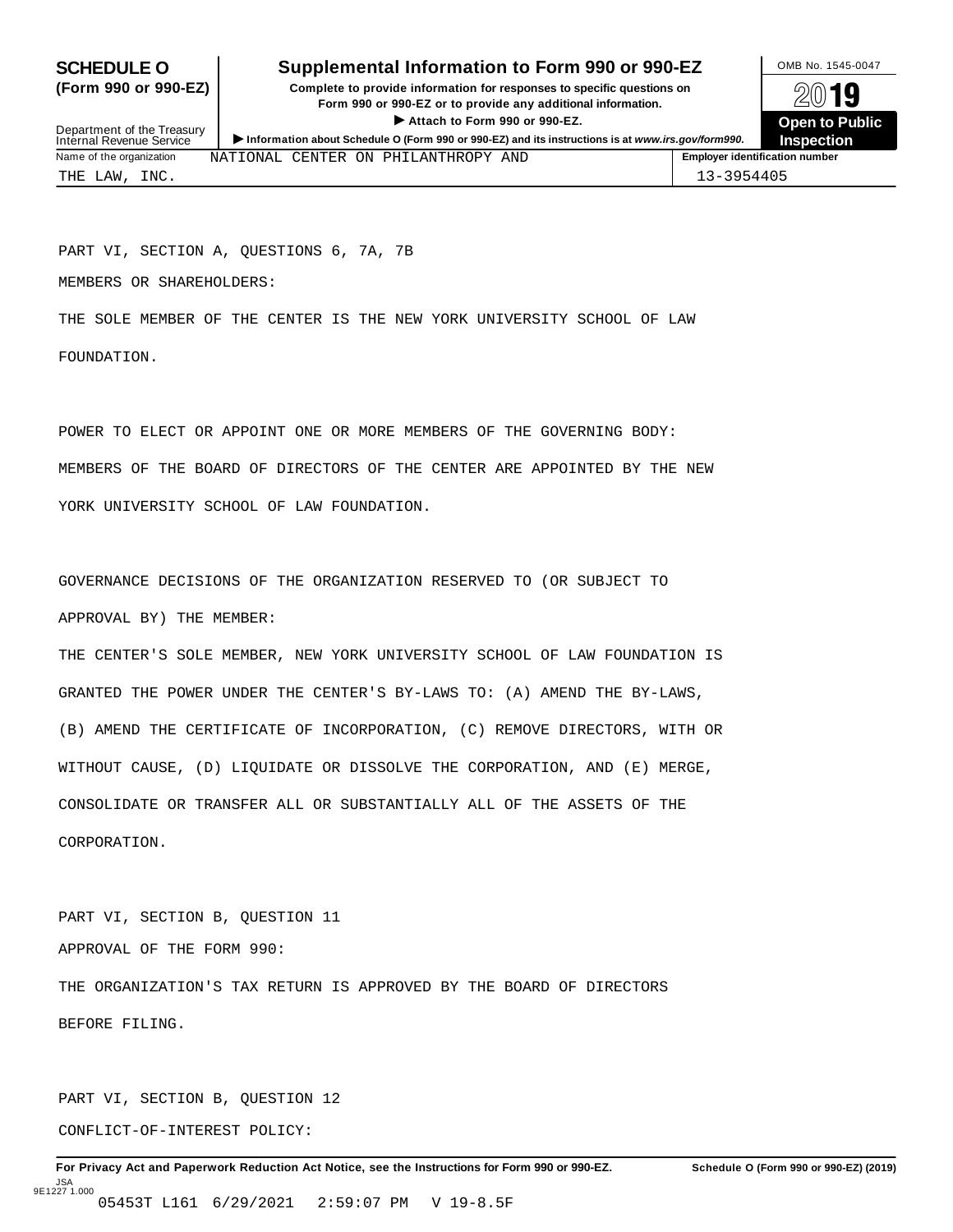| Schedule O (Form 990 or 990-EZ) 2019<br>Page $\blacktriangle$ |  |  |                                     |  |                                       |  |
|---------------------------------------------------------------|--|--|-------------------------------------|--|---------------------------------------|--|
| Name of the organization                                      |  |  | NATIONAL CENTER ON PHILANTHROPY AND |  | <b>Employer identification number</b> |  |
| INC.<br>THE LAW,                                              |  |  |                                     |  | 13-3954405                            |  |

AS EMPLOYEES OF NEW YORK UNIVERSITY, ALL CENTER STAFF MEMBERS ARE SUBJECT TO THE UNIVERSITY'S CONFLICT-OF-INTEREST POLICY. ADDITIONALLY, THE BOARD IS BOUND BY THE UNIVERSITY'S POLICY. THE POLICY APPEARS ON THE UNIVERSITY'S WEBSITE, AND IS ANNUALLY AFFIRMED BY STAFF AND BOARD MEMBERS.

PART VI, SECTION B, QUESTION 15 APPROVAL OF SALARIES:

AS A CENTER WITHIN NEW YORK UNIVERSITY, ALL STAFF MEMBERS ARE EMPLOYEES OF NEW YORK UNIVERSITY, AND AS SUCH, THEIR COMPENSATION IS SET BY AND PAID BY THE UNIVERSITY.

PART VI, SECTION C, QUESTION 19 AVAILABILITY OF GOVERNING DOCUMENTS: THE CENTER MAKES ITS GOVERNING DOCUMENTS, CONFLICT OF INTEREST POLICY,

AND FINANCIAL STATEMENTS AVAILABLE UPON REQUEST.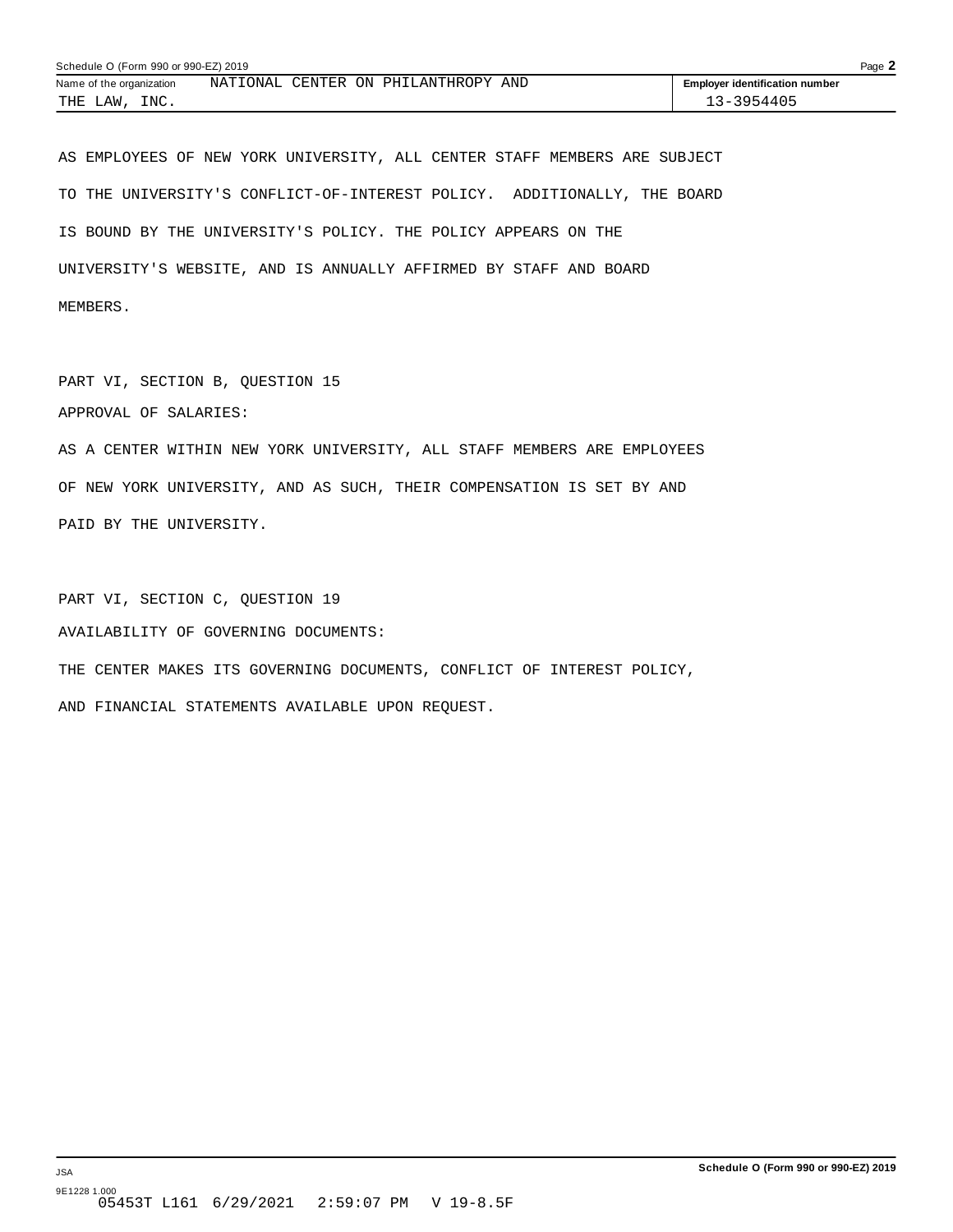| <b>SCHEDULE R</b><br>(Form 990)                        | <b>Related Organizations and Unrelated Partnerships</b><br>Complete if the organization answered "Yes" on Form 990, Part IV, line 33, 34, 35b, 36, or 37.<br>Attach to Form 990. | OMB No. 1545-0047<br>2019<br>Open to Public |
|--------------------------------------------------------|----------------------------------------------------------------------------------------------------------------------------------------------------------------------------------|---------------------------------------------|
| Department of the Treasury<br>Internal Revenue Service | Go to www.irs.gov/Form990 for instructions and the latest information.                                                                                                           | <b>Inspection</b>                           |
| Name of the organization                               | NATIONAL CENTER ON PHILANTHROPY AND                                                                                                                                              | <b>Employer identification number</b>       |

THE LAW, INC. 13-3954405

#### **Part I Identification of Disregarded Entities.** Complete if the organization answered "Yes" on Form 990, Part IV, line 33.

| (a)<br>Name, address, and EIN (if applicable) of disregarded entity | (b)<br>Primary activity | (c)<br>Legal domicile (state<br>or foreign country) | (d)<br>Total income | (e)<br>End-of-year assets | (f)<br>Direct controlling<br>entity |
|---------------------------------------------------------------------|-------------------------|-----------------------------------------------------|---------------------|---------------------------|-------------------------------------|
| (1)                                                                 |                         |                                                     |                     |                           |                                     |
| (2)                                                                 |                         |                                                     |                     |                           |                                     |
| (3)                                                                 |                         |                                                     |                     |                           |                                     |
| (4)                                                                 |                         |                                                     |                     |                           |                                     |
| (5)                                                                 |                         |                                                     |                     |                           |                                     |
| (6)                                                                 |                         |                                                     |                     |                           |                                     |

### **Identification of Related Tax-Exempt Organizations.** Complete if the organization answered "Yes" on Form 990, Part IV, line 34, because it had **Part II** one or more related tax-exempt organizations during the tax year.

| (a)<br>Name, address, and EIN of related organization       | (b)<br>Primary activity | (c)<br>Legal domicile (state<br>or foreign country) | (d)<br>Exempt Code section | (e)<br>Public charity status<br>(if section $501(c)(3)$ ) | (f)<br>Direct controlling<br>entity | (g)<br>Section 512(b)(13)<br>controlled<br>entity? |           |
|-------------------------------------------------------------|-------------------------|-----------------------------------------------------|----------------------------|-----------------------------------------------------------|-------------------------------------|----------------------------------------------------|-----------|
|                                                             |                         |                                                     |                            |                                                           |                                     | <b>Yes</b>                                         | <b>No</b> |
| (1) NEW YORK UNIVERSITY<br>13-5562308                       |                         |                                                     |                            |                                                           |                                     |                                                    |           |
| 105 EAST 17TH STREET, 2ND FLOO<br>NEW YORK, NY 10003        | EDUCATION               | NY                                                  | 501(C)(3)                  | LINE 2                                                    | N/A                                 |                                                    | Χ         |
| (2) NYU SCHOOL OF LAW FOUNDATION<br>13-6161036              |                         |                                                     |                            |                                                           |                                     |                                                    |           |
| NEW YORK, NY 10012<br>110 WEST 3RD STREET, 2ND FLOOR        | SUPPORT                 | ΝY                                                  | 501(C)(3)                  | LINE 10                                                   | NYU                                 |                                                    | Χ         |
| (3) NYU IMAGING, INC.<br>13-4000622                         |                         |                                                     |                            |                                                           |                                     |                                                    |           |
| NEW YORK, NY 10016<br>545 FIRST AVENUE                      | MEDICAL                 | NY                                                  | 501(C)(3)                  | LINE 12A, I NYU                                           |                                     |                                                    | Χ         |
| WASHINGTON SQUARE LEGAL SERVICES, INC.<br>23-7392120<br>(4) |                         |                                                     |                            |                                                           |                                     |                                                    |           |
| 110 WEST 3RD STREET, 2ND FLOOR<br>NEW YORK, NY 10012        | PUBLIC INTERE           | ΝY                                                  | 501(C)(3)                  | LINE 12A, I NYU                                           |                                     |                                                    | X         |
| HAROLD ACTON TRUST<br>13-7050560<br>(5)                     |                         |                                                     |                            |                                                           |                                     |                                                    |           |
| 105 EAST 17TH STREET, 2ND FLOO<br>NEW YORK, NY 10003        | SUPPORT                 | ΝY                                                  | 501(C)(3)                  | 12C, III-FI NYU                                           |                                     |                                                    | Χ         |
| (6) NYU IN ABU DHABI CORP<br>26-2652713                     |                         |                                                     |                            |                                                           |                                     |                                                    |           |
| C/O NYU 105 EAST 17TH STREET,<br>NEW YORK, NY 10003         | SUPPORT                 | ΝY                                                  | 501(C)(3)                  | LINE 12A, I NYU                                           |                                     |                                                    | Χ         |
| (7) HORTENSE ACTON TRUST<br>36-7110976                      |                         |                                                     |                            |                                                           |                                     |                                                    |           |
| P.O. BOX 1802<br>PROVIDENCE, RI 02901                       | NYU IN ITALY            | IL                                                  | 501(C)(3)                  | PF                                                        | <b>NYU</b>                          |                                                    | Χ         |

**For Paperwork Reduction Act Notice, see the Instructions for Form 990. Schedule R (Form 990) 2019**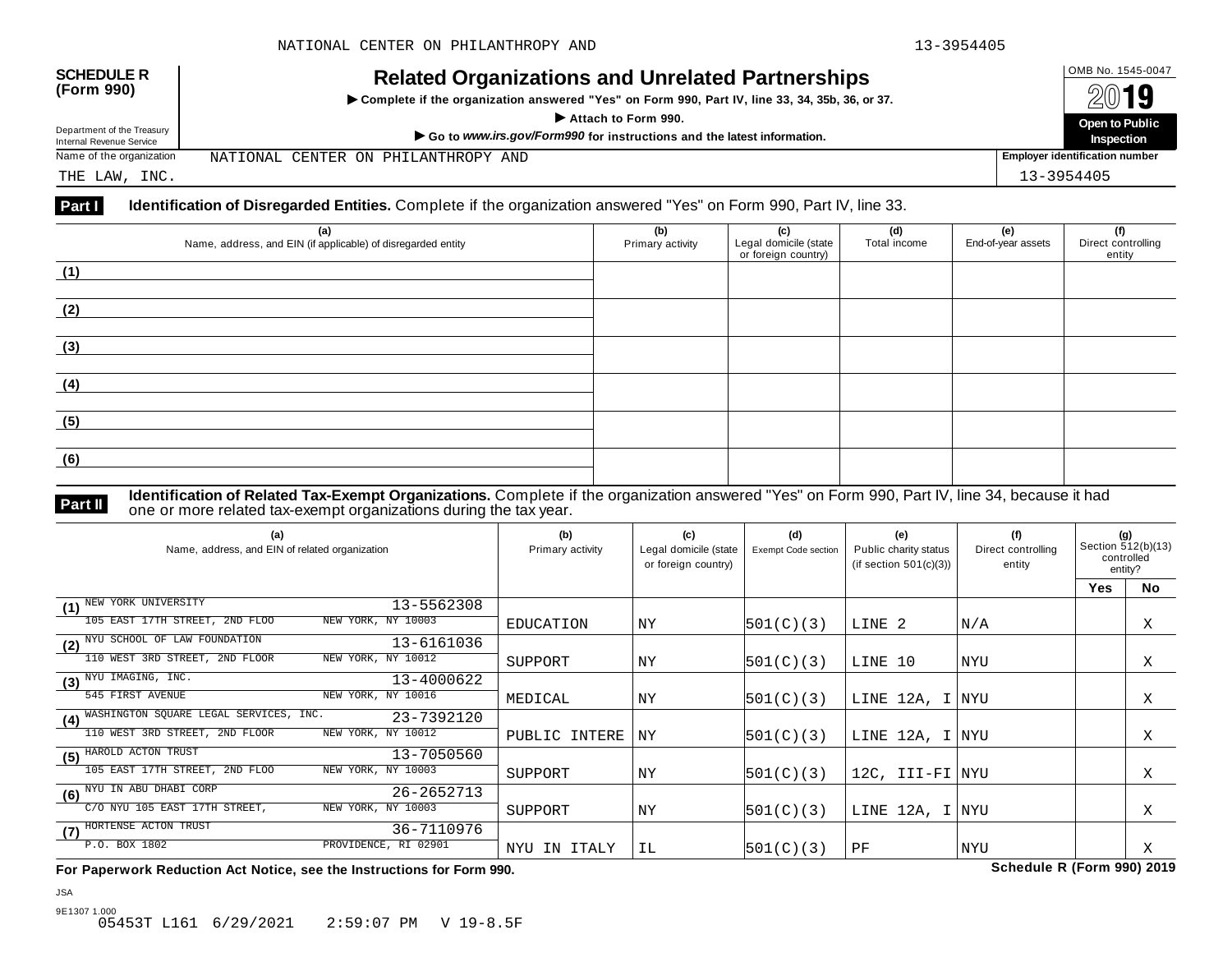| <b>SCHEDULE R</b>          | <b>Related Organizations and Unrelated Partnerships</b>                                          | OMB No. 1545-0047                     |
|----------------------------|--------------------------------------------------------------------------------------------------|---------------------------------------|
| (Form 990)                 | ► Complete if the organization answered "Yes" on Form 990, Part IV, line 33, 34, 35b, 36, or 37. | 2019                                  |
| Department of the Treasury | Attach to Form 990.                                                                              | <b>Open to Public</b>                 |
| Internal Revenue Service   | Go to www.irs.gov/Form990 for instructions and the latest information.                           | Inspection                            |
| Name of the organization   | NATIONAL CENTER ON PHILANTHROPY AND                                                              | <b>Employer identification number</b> |

THE LAW, INC. 13-3954405

#### **Part I Identification of Disregarded Entities.** Complete if the organization answered "Yes" on Form 990, Part IV, line 33.

| (a)<br>Name, address, and EIN (if applicable) of disregarded entity | (b)<br>Primary activity | (c)<br>Legal domicile (state<br>or foreign country) | (d)<br>Total income | (e)<br>End-of-year assets | (f)<br>Direct controlling<br>entity |
|---------------------------------------------------------------------|-------------------------|-----------------------------------------------------|---------------------|---------------------------|-------------------------------------|
| (1)                                                                 |                         |                                                     |                     |                           |                                     |
| (2)                                                                 |                         |                                                     |                     |                           |                                     |
| (3)                                                                 |                         |                                                     |                     |                           |                                     |
| (4)                                                                 |                         |                                                     |                     |                           |                                     |
| (5)                                                                 |                         |                                                     |                     |                           |                                     |
| (6)                                                                 |                         |                                                     |                     |                           |                                     |

**Identification of Related Tax-Exempt Organizations.** Complete if the organization answered "Yes" on Form 990, Part IV, line 34, because it had **Part II** one or more related tax-exempt organizations during the tax year.

| (a)<br>Name, address, and EIN of related organization | (b)<br>Primary activity | (c)<br>Legal domicile (state<br>or foreign country) | (d)<br><b>Exempt Code section</b> | (e)<br>Public charity status<br>(if section $501(c)(3)$ ) | (f)<br>Direct controlling<br>entity | (g)<br>Section 512(b)(13)<br>controlled<br>entity? |           |
|-------------------------------------------------------|-------------------------|-----------------------------------------------------|-----------------------------------|-----------------------------------------------------------|-------------------------------------|----------------------------------------------------|-----------|
|                                                       |                         |                                                     |                                   |                                                           |                                     | <b>Yes</b>                                         | <b>No</b> |
| NYU LANGONE HOSPITALS EFFECTIVE<br>13-3971298<br>(1)  |                         |                                                     |                                   |                                                           |                                     |                                                    |           |
| 550 FIRST AVENUE<br>NEW YORK, NY 10016                | HOSPITAL                | NY                                                  | 501(C)(3)                         | LINE 3                                                    | NYU                                 |                                                    | Χ         |
| 34TH STREET CANCER CENTER, INC.<br>30-0262470<br>(2)  |                         |                                                     |                                   |                                                           |                                     |                                                    |           |
| 160 EAST 34TH STREET<br>NEW YORK, NY 10016            | CANCER CARE             | ΝY                                                  | 501(C)(3)                         | 12C III-FI                                                | NYU HOSPITAL                        |                                                    | Χ         |
| $(3)$ $\overline{N YU}$ in LONDON<br>98-1074101       |                         |                                                     |                                   |                                                           |                                     |                                                    |           |
| 6 BEDFORD SQUARE<br>LONDON, ENGLAND UK WC1B 3R        | NYU IN LONDON           | UK                                                  |                                   |                                                           | NYU                                 |                                                    | X         |
| (4) NYU IN TEL-AVIV LTD.<br>98-1058326                |                         |                                                     |                                   |                                                           |                                     |                                                    |           |
| RAMAT GAN,<br>IS 52522<br>TUVAL 13                    | NYU TEL AVIV            | IS                                                  |                                   |                                                           | NYU                                 |                                                    | Χ         |
| NEW YORK UNIVERSITY IN FRANCE<br>98-1058568<br>(5)    |                         |                                                     |                                   |                                                           |                                     |                                                    |           |
| 56, RUE DE PASSY<br>FR 75016<br>PARIS,                | NYU IN FRANCE           | $_{\rm FR}$                                         |                                   |                                                           | NYU                                 |                                                    | X         |
| (6) NYU IN AFGHANISTAN                                |                         |                                                     |                                   |                                                           |                                     |                                                    |           |
| 150 MASJID E HAJI ABDURRAHIM S<br>KABUL, AF           | NYU AFGHANIST           | ΑF                                                  |                                   |                                                           | NYU                                 |                                                    | Χ         |
| (7) NYU LANGONE HEALTH SYSTEM<br>47-2613531           |                         |                                                     |                                   |                                                           |                                     |                                                    |           |
| 550 FIRST AVENUE<br>NEW YORK, NY 10016                | SUPPORT                 | ΝY                                                  | 501(C)(3)                         | LINE 12B, II NYU                                          |                                     |                                                    | Χ         |

**For Paperwork Reduction Act Notice, see the Instructions for Form 990. Schedule R (Form 990) 2019**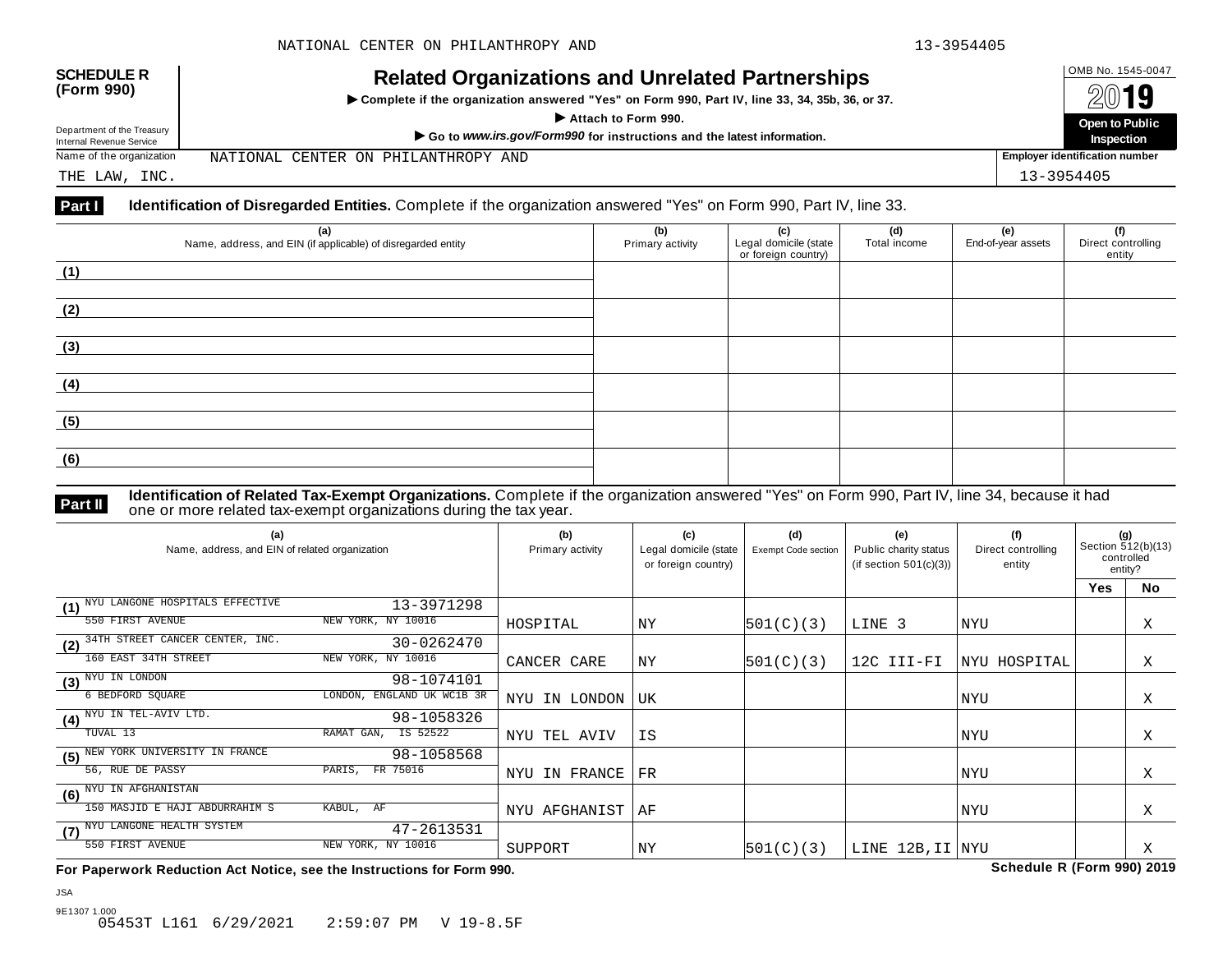| <b>SCHEDULE R</b><br>(Form 990)<br>Department of the Treasury<br>Internal Revenue Service | <b>Related Organizations and Unrelated Partnerships</b><br>▶ Complete if the organization answered "Yes" on Form 990, Part IV, line 33, 34, 35b, 36, or 37.<br>Attach to Form 990.<br>Go to www.irs.gov/Form990 for instructions and the latest information. | OMB No. 1545-0047<br>2019<br>Open to Public<br>Inspection |
|-------------------------------------------------------------------------------------------|--------------------------------------------------------------------------------------------------------------------------------------------------------------------------------------------------------------------------------------------------------------|-----------------------------------------------------------|
| Name of the organization                                                                  | NATIONAL CENTER ON PHILANTHROPY AND                                                                                                                                                                                                                          | <b>Employer identification number</b>                     |
|                                                                                           |                                                                                                                                                                                                                                                              |                                                           |

#### THE LAW, INC. 13-3954405

### **Part I** Identification of Disregarded Entities. Complete if the organization answered "Yes" on Form 990, Part IV, line 33.

| (a)<br>Name, address, and EIN (if applicable) of disregarded entity | (b)<br>Primary activity | (c)<br>Legal domicile (state<br>or foreign country) | (d)<br>Total income | (e)<br>End-of-year assets | (f)<br>Direct controlling<br>entity |
|---------------------------------------------------------------------|-------------------------|-----------------------------------------------------|---------------------|---------------------------|-------------------------------------|
| (1)                                                                 |                         |                                                     |                     |                           |                                     |
| (2)                                                                 |                         |                                                     |                     |                           |                                     |
| (3)                                                                 |                         |                                                     |                     |                           |                                     |
| (4)                                                                 |                         |                                                     |                     |                           |                                     |
| (5)                                                                 |                         |                                                     |                     |                           |                                     |
| (6)                                                                 |                         |                                                     |                     |                           |                                     |

**Identification of Related Tax-Exempt Organizations.** Complete if the organization answered "Yes" on Form 990, Part IV, line 34, because it had **Part II one or more related tax-exempt organizations during the tax year. Part II one or more related tax-exempt organizations during the tax year.** 

| (a)<br>Name, address, and EIN of related organization          | (b)<br>Primary activity | (c)<br>Legal domicile (state<br>or foreign country) | (d)<br><b>Exempt Code section</b> | (e)<br>Public charity status<br>(if section $501(c)(3)$ ) | (f)<br>Direct controlling<br>entity | (g)<br>Section 512(b)(13)<br>controlled<br>entity? |           |
|----------------------------------------------------------------|-------------------------|-----------------------------------------------------|-----------------------------------|-----------------------------------------------------------|-------------------------------------|----------------------------------------------------|-----------|
|                                                                |                         |                                                     |                                   |                                                           |                                     | Yes                                                | <b>No</b> |
| HARBOR HILL HOUSING DEV. FUND CORP.<br>11-3152691<br>(1)       |                         |                                                     |                                   |                                                           |                                     |                                                    |           |
| 150 55TH STREET<br>BROOKLYN, NY 11220                          | HOUSING                 | NY                                                  | 501(C)(3)                         | LINE 10                                                   | NYU LANGONE                         |                                                    | Χ         |
| LUTHERAN AUGUSTANA CENTER FOR EXTENDED<br>11-2150953<br>(2)    |                         |                                                     |                                   |                                                           |                                     |                                                    |           |
| BROOKLYN, NY 11220<br>5434 2ND AVENUE                          | EXTENDED CARE           | ΝY                                                  | 501(C)(3)                         | LINE 10                                                   | NYU LANGONE                         |                                                    | Χ         |
| SUNSET GARDENS HOUSING DEVELOPMENT FUND<br>20-3461755<br>(3)   |                         |                                                     |                                   |                                                           |                                     |                                                    |           |
| BROOKLYN, NY 11220<br>C/O SHORE HILL HOUSING 150 55T           | HOUSING                 | NY                                                  | 501(C)(3)                         | LINE 10                                                   | NYU LANGONE                         |                                                    | Χ         |
| (4) NYU LANGONE IPA, INC.<br>36-4841069                        |                         |                                                     |                                   |                                                           |                                     |                                                    |           |
| 550 FIRST AVENUE<br>NEW YORK, NY 10016                         | MEDICAID PROG           | ΝY                                                  | 501(C)(3)                         | LINE 10                                                   | NYU LANGONE                         |                                                    | Χ         |
| HOSPITAL SVCS. CORP.<br>WINTHROP UNIV.<br>11-2496631<br>(5)    |                         |                                                     |                                   |                                                           |                                     |                                                    |           |
| 700 HICKSVILLE ROAD<br>BETHPAGE, NY 11714                      | TITLE HOLDING           | ΝY                                                  | 501(C)(2)                         |                                                           | WINTHROP<br>  NYU                   |                                                    | Χ         |
| WINTHROP FACULTY MEDICAL AFFILIATES, UFPC<br>46-2439597<br>(6) |                         |                                                     |                                   |                                                           |                                     |                                                    |           |
| 222 STATION PLAZA NORTH<br>MINEOLA, NY 11501                   | HEALTHCARE              | ΝY                                                  | 501(C)(3)                         |                                                           | LINE 12A, I NYU WINTHROP            |                                                    | X         |
| WINTHROP URGENT CARE, UFPC<br>46-5482775<br>(7)                |                         |                                                     |                                   |                                                           |                                     |                                                    |           |
| MINEOLA, NY 11501<br>222 STATION PLAZA NORTH                   | HEALTHCARE              | ΝY                                                  | 501(C)(3)                         | LINE 12A, I NYU                                           | WINTHROP                            |                                                    | Χ         |

**For Paperwork Reduction Act Notice, see the Instructions for Form 990. Schedule R (Form 990) 2019**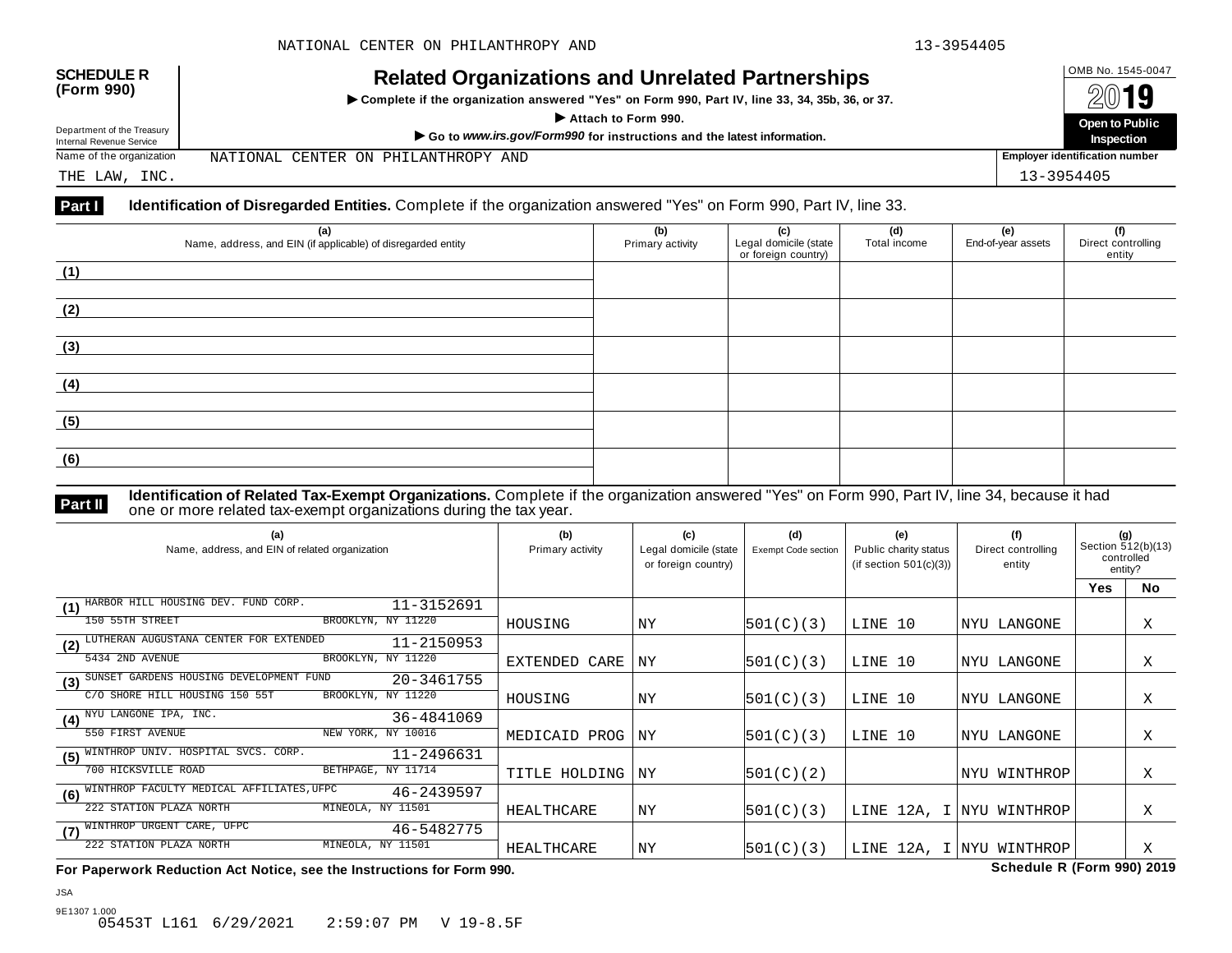| <b>SCHEDULE R</b><br>(Form 990)                        | <b>Related Organizations and Unrelated Partnerships</b><br>► Complete if the organization answered "Yes" on Form 990, Part IV, line 33, 34, 35b, 36, or 37. | OMB No. 1545-0047<br>2019             |
|--------------------------------------------------------|-------------------------------------------------------------------------------------------------------------------------------------------------------------|---------------------------------------|
|                                                        | Attach to Form 990.                                                                                                                                         | <b>Open to Public</b>                 |
| Department of the Treasury<br>Internal Revenue Service | Go to www.irs.gov/Form990 for instructions and the latest information.                                                                                      | Inspection                            |
| Name of the organization                               | NATIONAL CENTER ON PHILANTHROPY AND                                                                                                                         | <b>Employer identification number</b> |

THE LAW, INC. 13-3954405

#### **Part I Identification of Disregarded Entities.** Complete if the organization answered "Yes" on Form 990, Part IV, line 33.

| (a)                                                          | (b)              | (c)                                          | (d)          | (e)                | (f)                          |
|--------------------------------------------------------------|------------------|----------------------------------------------|--------------|--------------------|------------------------------|
| Name, address, and EIN (if applicable) of disregarded entity | Primary activity | Legal domicile (state<br>or foreign country) | Total income | End-of-year assets | Direct controlling<br>entity |
| (1)                                                          |                  |                                              |              |                    |                              |
| (2)                                                          |                  |                                              |              |                    |                              |
|                                                              |                  |                                              |              |                    |                              |
| (3)                                                          |                  |                                              |              |                    |                              |
| (4)                                                          |                  |                                              |              |                    |                              |
| (5)                                                          |                  |                                              |              |                    |                              |
| (6)                                                          |                  |                                              |              |                    |                              |
|                                                              |                  |                                              |              |                    |                              |

#### **Identification of Related Tax-Exempt Organizations.** Complete if the organization answered "Yes" on Form 990, Part IV, line 34, because it had **Part II** one or more related tax-exempt organizations during the tax year.

| (a)<br>Name, address, and EIN of related organization       | (b)<br>Primary activity | (c)<br>Legal domicile (state<br>or foreign country) | (d)<br>Exempt Code section | (e)<br>Public charity status<br>(if section $501(c)(3)$ ) | (f)<br>Direct controlling<br>entity | (g)<br>Section 512(b)(13)<br>controlled<br>entity? |    |
|-------------------------------------------------------------|-------------------------|-----------------------------------------------------|----------------------------|-----------------------------------------------------------|-------------------------------------|----------------------------------------------------|----|
|                                                             |                         |                                                     |                            |                                                           |                                     | <b>Yes</b>                                         | No |
| (1) WINTHROP COMMUNITY MEDICAL AFFILIATES, PC<br>47-2665045 |                         |                                                     |                            |                                                           |                                     |                                                    |    |
| MINEOLA, NY 11501<br>222 STATION PLAZA NORTH, SUITE         | HEALTHCARE              | ΝY                                                  | 501(C)(3)                  |                                                           | LINE 12A, I NYU WINTHROP            |                                                    | Χ  |
| (2) NYU LANGONE MSO, INC.<br>82-4528600                     |                         |                                                     |                            |                                                           |                                     |                                                    |    |
| NEW YORK, NY 10016<br>550 FIRST AVENUE                      | HEALTH SERVIC           | NY                                                  | 501(C)(3)                  | LINE 3                                                    | NYU                                 |                                                    | X  |
| (3) KJC (REY JUAN CARLOS I DE ESPANA DE LA U                |                         |                                                     |                            |                                                           |                                     |                                                    |    |
| CALLE SEGRE 8<br>SP 28002<br>MADRID,                        | SUPPORT                 | SP                                                  |                            |                                                           | NYU                                 |                                                    | Χ  |
| (4)                                                         |                         |                                                     |                            |                                                           |                                     |                                                    |    |
|                                                             |                         |                                                     |                            |                                                           |                                     |                                                    |    |
| (5)                                                         |                         |                                                     |                            |                                                           |                                     |                                                    |    |
|                                                             |                         |                                                     |                            |                                                           |                                     |                                                    |    |
| (6)                                                         |                         |                                                     |                            |                                                           |                                     |                                                    |    |
|                                                             |                         |                                                     |                            |                                                           |                                     |                                                    |    |
| (7)                                                         |                         |                                                     |                            |                                                           |                                     |                                                    |    |
|                                                             |                         |                                                     |                            |                                                           |                                     |                                                    |    |

**For Paperwork Reduction Act Notice, see the Instructions for Form 990. Schedule R (Form 990) 2019**

JSA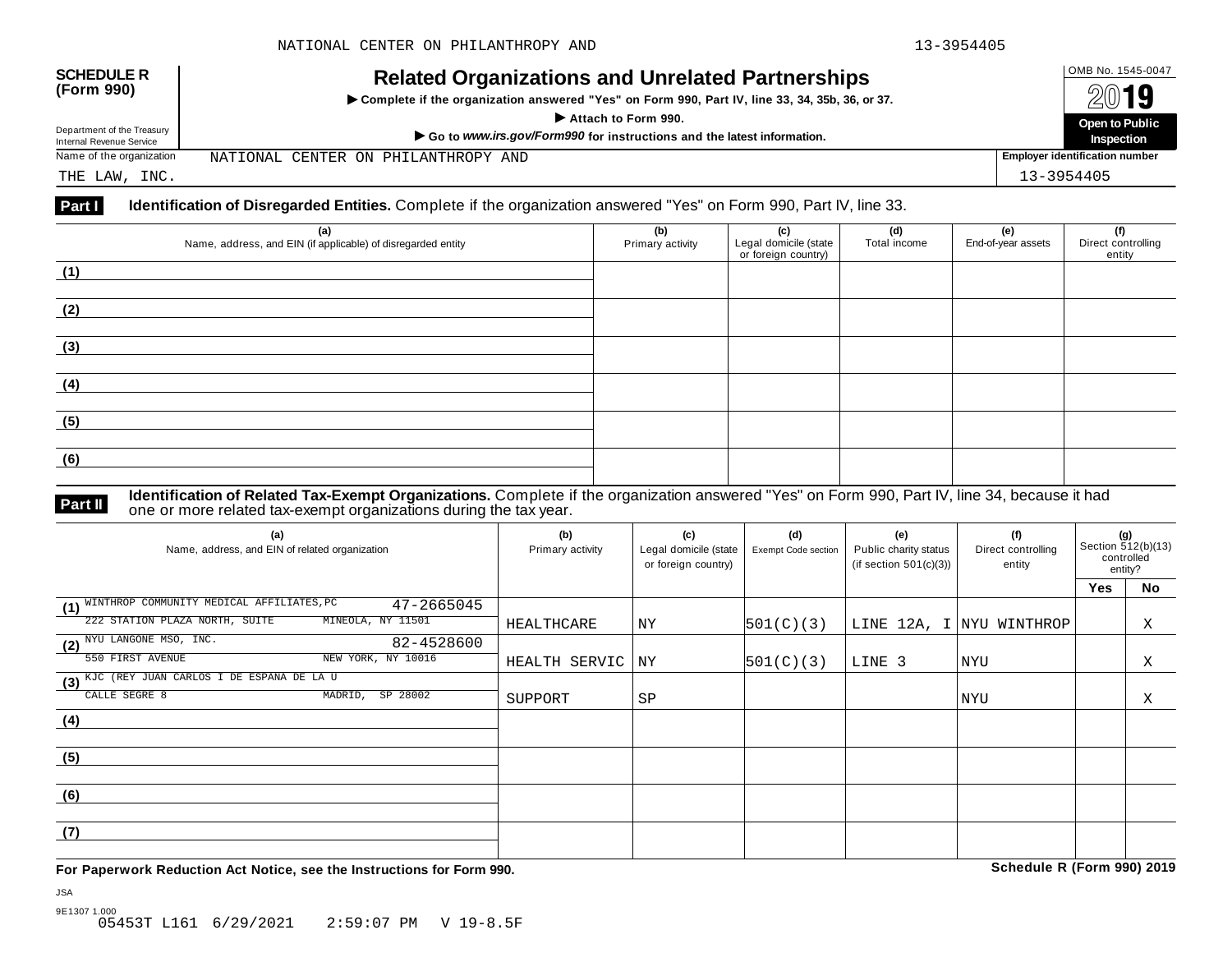**Identification of Related Organizations Taxable as a Partnership.** Complete if the organization answered "Yes" on Form 990, Part IV, line 34, **because it had one or more related organizations Taxable as a Partnership.** Complete if the organization of Related organizations treated as a partnership during the tax year.

| (a)<br>Name, address, and EIN of<br>related organization | ັ<br>(b)<br>Primary activity | (c)<br>Legal<br>domicile<br>(state or<br>foreign<br>country) | (d)<br>Direct controlling<br>entity | ັ<br>(e)<br>Predominant<br>income (related,<br>unrelated,<br>excluded from<br>tax under<br>sections 512 - 514) | (f)<br>(g)<br>Share of total<br>Share of end-of-<br>income<br>year assets |  | (h)<br>Disproportionate<br>allocations? |   | (i)<br>Code V - UBI<br>amount in box 20<br>of Schedule K-1<br>(Form 1065) | (i)<br>General or<br>managing<br>partner? |        | (k)<br>Percentage<br>ownership |
|----------------------------------------------------------|------------------------------|--------------------------------------------------------------|-------------------------------------|----------------------------------------------------------------------------------------------------------------|---------------------------------------------------------------------------|--|-----------------------------------------|---|---------------------------------------------------------------------------|-------------------------------------------|--------|--------------------------------|
|                                                          |                              |                                                              |                                     |                                                                                                                |                                                                           |  | Yes No                                  |   |                                                                           |                                           | Yes No |                                |
| (1) NYU LANGONE DIAGNOSTICS, LLC 3                       |                              |                                                              |                                     |                                                                                                                |                                                                           |  |                                         |   |                                                                           |                                           |        |                                |
| 550 FIRST AVENUE NEW YORK, NY                            | OUTREACH TEST                | NY                                                           | NYU LANGONE                         | RELATED                                                                                                        |                                                                           |  |                                         | X |                                                                           |                                           | X      |                                |
| (2)                                                      |                              |                                                              |                                     |                                                                                                                |                                                                           |  |                                         |   |                                                                           |                                           |        |                                |
| (3)                                                      |                              |                                                              |                                     |                                                                                                                |                                                                           |  |                                         |   |                                                                           |                                           |        |                                |
| (4)                                                      |                              |                                                              |                                     |                                                                                                                |                                                                           |  |                                         |   |                                                                           |                                           |        |                                |
| (5)                                                      |                              |                                                              |                                     |                                                                                                                |                                                                           |  |                                         |   |                                                                           |                                           |        |                                |
| (6)                                                      |                              |                                                              |                                     |                                                                                                                |                                                                           |  |                                         |   |                                                                           |                                           |        |                                |
| (7)                                                      |                              |                                                              |                                     |                                                                                                                |                                                                           |  |                                         |   |                                                                           |                                           |        |                                |

# **Part IV** Identification of Related Organizations Taxable as a Corporation or Trust. Complete if the organization answered "Yes" on Form 990, Part IV,<br>line 34, because it had one or more related organizations treated as a

| (a)<br>Name, address, and EIN of related organization     | (b)<br>Primary activity | (c)<br>Legal domicile<br>(state or foreign<br>country) | (d)<br>Direct controlling<br>entity | (e)<br>Type of entity<br>(C corp, S corp, or trust) | (f)<br>Share of total<br>income | (g)<br>Share of<br>end-of-year assets   ownership | (h)<br>Percentage | (i)<br>Section<br>512(b)(13)<br>controlled<br>entity? |   |
|-----------------------------------------------------------|-------------------------|--------------------------------------------------------|-------------------------------------|-----------------------------------------------------|---------------------------------|---------------------------------------------------|-------------------|-------------------------------------------------------|---|
|                                                           |                         |                                                        |                                     |                                                     |                                 |                                                   |                   | Yes∣ No                                               |   |
| $(1)$ CCC 550 INSURANCE SCC                               |                         |                                                        |                                     |                                                     |                                 |                                                   |                   |                                                       |   |
| 550 FIRST AVENUE NEW YORK, NY 10016                       | INSURANCE               | BB                                                     | N/A                                 | C CORP                                              |                                 |                                                   |                   |                                                       | X |
| (2) LA PIETRA CORPORATION                                 |                         |                                                        |                                     |                                                     |                                 |                                                   |                   |                                                       |   |
| VIA BOLOGNESE, 120 FIRENZE, IT 50139                      | HOLDS PROPERT           | IT                                                     | N/A                                 | C CORP                                              |                                 |                                                   |                   |                                                       | X |
| (3) NIU DA EDUCATIONAL INFORMATION CONSULT                |                         |                                                        |                                     |                                                     |                                 |                                                   |                   |                                                       |   |
| (SHANGHAI)LTD 3663 ZHONG SHAN BEI SCIENCE BUILDING, SHANG | NYU IN CHINA            | CH                                                     | $\lfloor N/A \rfloor$               | C CORP                                              |                                 |                                                   |                   |                                                       |   |
| (4) POOLED INCOME FUNDS (2)                               |                         |                                                        |                                     |                                                     |                                 |                                                   |                   |                                                       |   |
| C/O NYU 105 E. 17TH STREET, 2ND FLOOR NEW YORK, NY 10003  |                         | ΝY                                                     | N/A                                 | <b>TRUST</b>                                        |                                 |                                                   |                   |                                                       | X |
| (5) CHARITABLE REMAINDER TRUSTS (6)                       |                         |                                                        |                                     |                                                     |                                 |                                                   |                   |                                                       |   |
| C/O NYU 105 E. 17TH STREET, 2ND FLOOR NEW YORK, NY 10003  |                         | ΝY                                                     | N/A                                 | <b>TRUST</b>                                        |                                 |                                                   |                   |                                                       |   |
| (6) SHORE HILL HOUSING ASSOCIATES GP, INC.<br>26-2243695  |                         |                                                        |                                     |                                                     |                                 |                                                   |                   |                                                       |   |
| 150 55TH STREET BROOKLYN, NY 11220                        | HOUSING                 | ΝY                                                     | N/A                                 | C CORP                                              |                                 |                                                   |                   |                                                       | Х |
| (7) CARDIOVASCULAR MEDICAL ASSOCIATES, PC<br>27-3629386   |                         |                                                        |                                     |                                                     |                                 |                                                   |                   |                                                       |   |
| 975 STEWART AVENUE GARDEN CITY, NY 11530                  | <b>HEALTHCARE</b>       | NY.                                                    | N/A                                 | C CORP                                              |                                 |                                                   |                   |                                                       |   |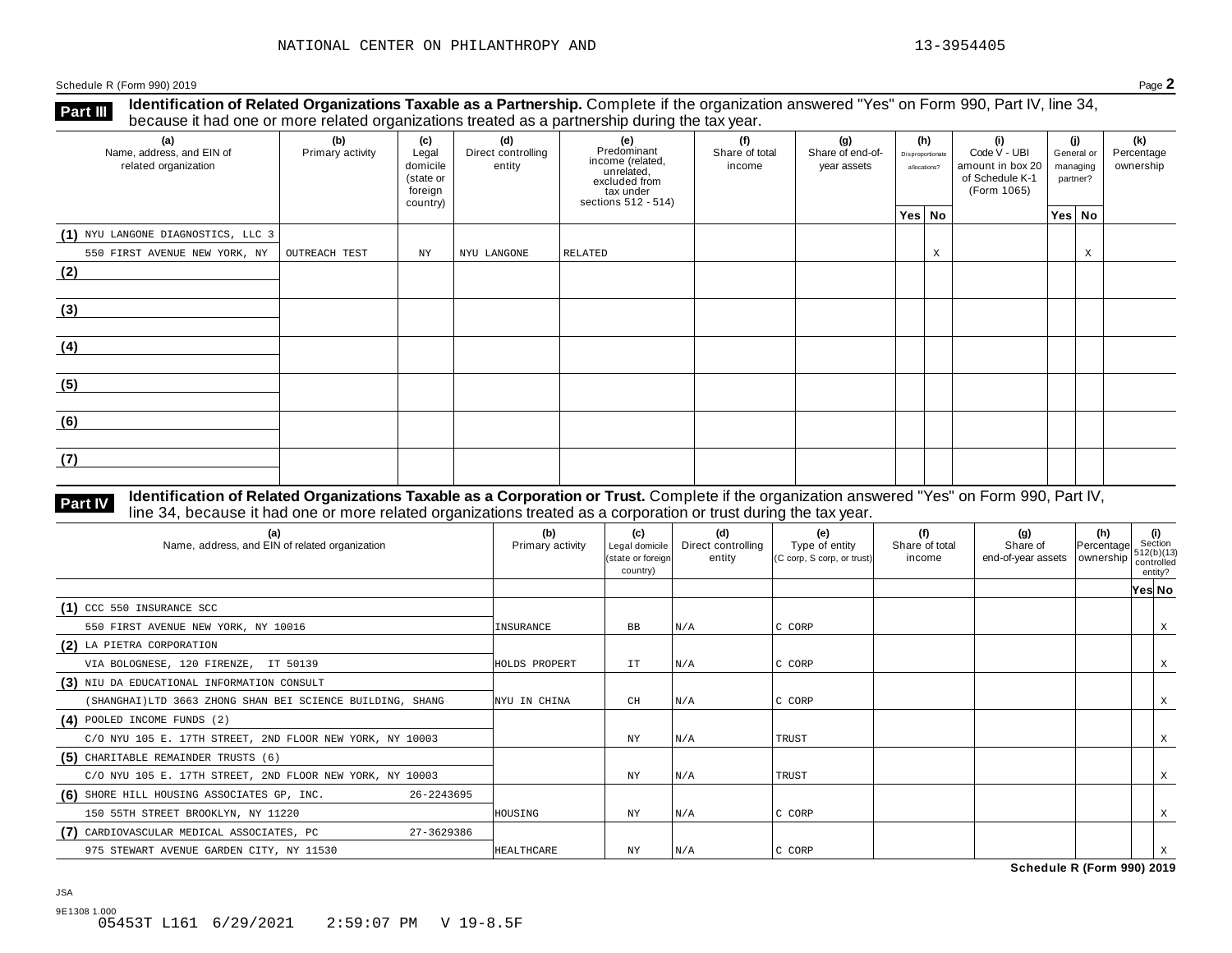**Identification of Related Organizations Taxable as a Partnership.** Complete if the organization answered "Yes" on Form 990, Part IV, line 34, **because it had one or more related organizations Taxable as a Partnership.** Complete if the organization of Related organizations treated as a partnership during the tax year.

| (a)<br>Name, address, and EIN of<br>related organization | (b)<br>Primary activity | (c)<br>Legal<br>domicile<br>(state or<br>foreign<br>country) | (d)<br>Direct controlling<br>entity | (e)<br>Predominant<br>income (related,<br>unrelated,<br>excluded from<br>$\frac{3}{10}$ tax under<br>sections 512 - 514) | (f)<br>Share of total<br>income | (g)<br>Share of end-of-<br>year assets | (h)<br>Disproportionate<br>allocations? | (i)<br>Code V - UBI<br>amount in box 20<br>of Schedule K-1<br>(Form 1065) | (j)<br>General or<br>managing<br>partner? | (k)<br>Percentage<br>ownership |
|----------------------------------------------------------|-------------------------|--------------------------------------------------------------|-------------------------------------|--------------------------------------------------------------------------------------------------------------------------|---------------------------------|----------------------------------------|-----------------------------------------|---------------------------------------------------------------------------|-------------------------------------------|--------------------------------|
|                                                          |                         |                                                              |                                     |                                                                                                                          |                                 |                                        | Yes No                                  |                                                                           | Yes No                                    |                                |
| (1)                                                      |                         |                                                              |                                     |                                                                                                                          |                                 |                                        |                                         |                                                                           |                                           |                                |
| (2)                                                      |                         |                                                              |                                     |                                                                                                                          |                                 |                                        |                                         |                                                                           |                                           |                                |
| (3)                                                      |                         |                                                              |                                     |                                                                                                                          |                                 |                                        |                                         |                                                                           |                                           |                                |
| (4)                                                      |                         |                                                              |                                     |                                                                                                                          |                                 |                                        |                                         |                                                                           |                                           |                                |
| (5)                                                      |                         |                                                              |                                     |                                                                                                                          |                                 |                                        |                                         |                                                                           |                                           |                                |
| (6)                                                      |                         |                                                              |                                     |                                                                                                                          |                                 |                                        |                                         |                                                                           |                                           |                                |
| (7)                                                      |                         |                                                              |                                     |                                                                                                                          |                                 |                                        |                                         |                                                                           |                                           |                                |

# **Part IV** Identification of Related Organizations Taxable as a Corporation or Trust. Complete if the organization answered "Yes" on Form 990, Part IV,<br>line 34, because it had one or more related organizations treated as a

| (a)<br>Name, address, and EIN of related organization |            | (b)<br>Primary activity | (c)<br>Legal domicile<br>(state or foreign<br>country) | (d)<br>Direct controlling<br>entity | (e)<br>Type of entity<br>(C corp, S corp, or trust) | (f)<br>Share of total<br>income | (g)<br>Share of<br>end-of-year assets   ownership | (h)<br>Percentage | (i)<br>Section<br>1512(b)(13)<br>controlled<br>entity? |   |
|-------------------------------------------------------|------------|-------------------------|--------------------------------------------------------|-------------------------------------|-----------------------------------------------------|---------------------------------|---------------------------------------------------|-------------------|--------------------------------------------------------|---|
|                                                       |            |                         |                                                        |                                     |                                                     |                                 |                                                   |                   | Yes No                                                 |   |
| (1) WINTHROP CHILD NEUROLOGY ASSOCIATES, PC           | 20-5682886 |                         |                                                        |                                     |                                                     |                                 |                                                   |                   |                                                        |   |
| 173 MINEOLA BLVD., SUITE 101 MINEOLA, NY 11501        |            | HEALTHCARE              | $_{\rm NY}$                                            | N/A                                 | C CORP                                              |                                 |                                                   |                   |                                                        | X |
| (2) WINTHROP DENTAL PC                                | 45-4055800 |                         |                                                        |                                     |                                                     |                                 |                                                   |                   |                                                        |   |
| 700 HICKSVILLE ROAD BETHPAGE, NY 11714                |            | HEALTHCARE              | ΝY                                                     | N/A                                 | C CORP                                              |                                 |                                                   |                   |                                                        | X |
| (3) WINTHROP PEDIATRIC ASSOCIATES PC                  | 11-2891904 |                         |                                                        |                                     |                                                     |                                 |                                                   |                   |                                                        |   |
| 222 STATION PLAZA MINEOLA, NY 11501                   |            | HEALTHCARE              | NY                                                     | N/A                                 | C CORP                                              |                                 |                                                   |                   |                                                        |   |
| (4) WOMEN'S CONTEMPORARY CARE ASSOC., PC              | 11-2707087 |                         |                                                        |                                     |                                                     |                                 |                                                   |                   |                                                        |   |
| 120 MINEOLA BOULEVARD, SUITE 100 MINEOLA, NY 11501    |            | <b>HEALTHCARE</b>       | ΝY                                                     | N/A                                 | C CORP                                              |                                 |                                                   |                   |                                                        | X |
| (5) WINTHROP RADIOLOGY SERVICES, PC                   | 11-3016374 |                         |                                                        |                                     |                                                     |                                 |                                                   |                   |                                                        |   |
| 121 MINEOLA BOULEVARD MINEOLA, NY 11501               |            | <b>HEALTHCARE</b>       | ΝY                                                     | N/A                                 | C CORP                                              |                                 |                                                   |                   |                                                        | Χ |
| (6) MEDICAL GROUP OF MINEOLA, PC                      | 81-1000704 |                         |                                                        |                                     |                                                     |                                 |                                                   |                   |                                                        |   |
| 222 STATION PLAZA MINEOLA, NY 11501                   |            | <b>HEALTHCARE</b>       | ΝY                                                     | N/A                                 | C CORP                                              |                                 |                                                   |                   |                                                        | X |
| (7) WINTHROP IPA                                      | 45-4951888 |                         |                                                        |                                     |                                                     |                                 |                                                   |                   |                                                        |   |
| 700 HICKSVILLE ROAD BETHPAGE, NY 11714                |            | MGMT SERVICES           | NY                                                     | N/A                                 | IC CORP                                             |                                 |                                                   |                   |                                                        |   |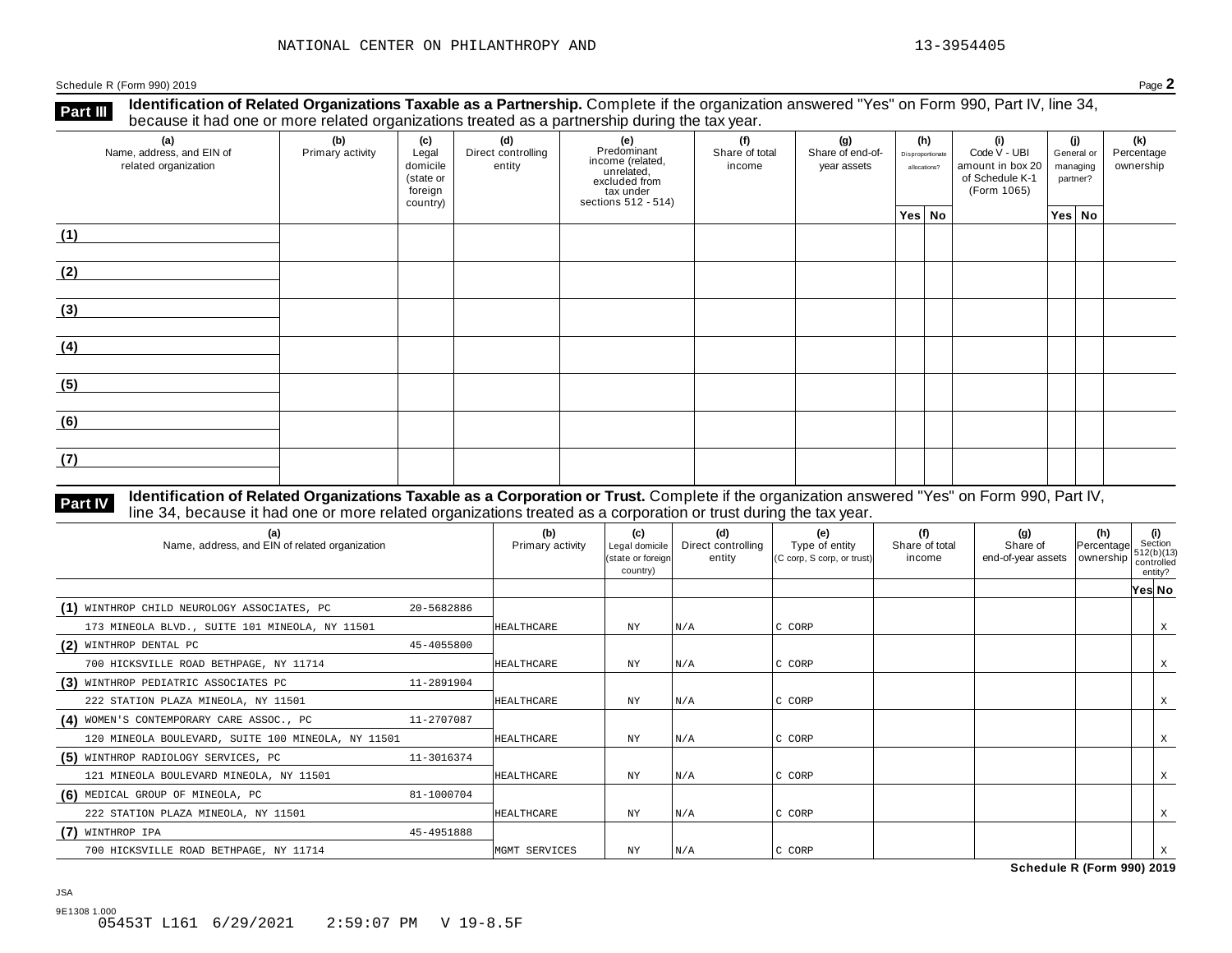**Part III** Identification of Related Organizations Taxable as a Partnership. Complete if the organization answered "Yes" on Form 990, Part IV, line 34,<br>because it had one or more related organizations treated as a partners

| (a)<br>Name, address, and EIN of<br>related organization | (b)<br>Primary activity | (c)<br>Legal<br>domicile<br>(state or<br>foreign<br>country) | (d)<br>Direct controlling<br>entity | (e)<br>Predominant<br>income (related,<br>unrelated,<br>excluded from<br>tax under<br>sections 512 - 514) | (f)<br>Share of total<br>income | (g)<br>Share of end-of-<br>year assets | (h)<br>Disproportionate<br>allocations? |  | (i)<br>Code V - UBI<br>amount in box 20<br>of Schedule K-1<br>(Form 1065) | (j)<br>General or<br>managing<br>partner? |        | (k)<br>Percentage<br>ownership |
|----------------------------------------------------------|-------------------------|--------------------------------------------------------------|-------------------------------------|-----------------------------------------------------------------------------------------------------------|---------------------------------|----------------------------------------|-----------------------------------------|--|---------------------------------------------------------------------------|-------------------------------------------|--------|--------------------------------|
|                                                          |                         |                                                              |                                     |                                                                                                           |                                 |                                        | Yes No                                  |  |                                                                           |                                           | Yes No |                                |
| (1)                                                      |                         |                                                              |                                     |                                                                                                           |                                 |                                        |                                         |  |                                                                           |                                           |        |                                |
| (2)                                                      |                         |                                                              |                                     |                                                                                                           |                                 |                                        |                                         |  |                                                                           |                                           |        |                                |
| (3)                                                      |                         |                                                              |                                     |                                                                                                           |                                 |                                        |                                         |  |                                                                           |                                           |        |                                |
| (4)                                                      |                         |                                                              |                                     |                                                                                                           |                                 |                                        |                                         |  |                                                                           |                                           |        |                                |
| (5)                                                      |                         |                                                              |                                     |                                                                                                           |                                 |                                        |                                         |  |                                                                           |                                           |        |                                |
| (6)                                                      |                         |                                                              |                                     |                                                                                                           |                                 |                                        |                                         |  |                                                                           |                                           |        |                                |
| (7)                                                      |                         |                                                              |                                     |                                                                                                           |                                 |                                        |                                         |  |                                                                           |                                           |        |                                |

# **Part IV** Identification of Related Organizations Taxable as a Corporation or Trust. Complete if the organization answered "Yes" on Form 990, Part IV,<br>line 34, because it had one or more related organizations treated as a

| (a)<br>Name, address, and EIN of related organization |            | (b)<br>Primary activity | (c)<br>Legal domicile<br>(state or foreign<br>country) | (d)<br>Direct controlling<br>entity | (e)<br>Type of entity<br>(C corp, S corp, or trust) | (f)<br>Share of total<br>income | $\begin{array}{ccc} \textbf{(g)} & \textbf{(h)} & \textbf{(i)} \\\text{Share of} & \text{Percentage} & \text{Section} \\\text{end-of-year assets} & \text{ownership} & \begin{array}{l} \textbf{(i)} \\\text{St2(b)(13)} \\\text{countrolled} \end{array} \end{array}$ | entity? |  |
|-------------------------------------------------------|------------|-------------------------|--------------------------------------------------------|-------------------------------------|-----------------------------------------------------|---------------------------------|------------------------------------------------------------------------------------------------------------------------------------------------------------------------------------------------------------------------------------------------------------------------|---------|--|
|                                                       |            |                         |                                                        |                                     |                                                     |                                 |                                                                                                                                                                                                                                                                        | Yes No  |  |
| (1) LONG ISLAND PRIMARY CARE ASSOCIATES               | 11-3307827 |                         |                                                        |                                     |                                                     |                                 |                                                                                                                                                                                                                                                                        |         |  |
| 700 HICKSVILLE ROAD BETHPAGE, NY 11714                |            | HEALTHCARE              | NY                                                     | N/A                                 | C CORP                                              |                                 |                                                                                                                                                                                                                                                                        | X       |  |
| (2) WINTHROP CLINICAL PARTNERS, INC.                  | 45-4088169 |                         |                                                        |                                     |                                                     |                                 |                                                                                                                                                                                                                                                                        |         |  |
| 259 FIRST STREET MINEOLA, NY 11501                    |            | HEALTHCARE              | NY                                                     | N/A                                 | C CORP                                              |                                 |                                                                                                                                                                                                                                                                        | X       |  |
| (3)                                                   |            |                         |                                                        |                                     |                                                     |                                 |                                                                                                                                                                                                                                                                        |         |  |
| (4)                                                   |            |                         |                                                        |                                     |                                                     |                                 |                                                                                                                                                                                                                                                                        |         |  |
| (5)                                                   |            |                         |                                                        |                                     |                                                     |                                 |                                                                                                                                                                                                                                                                        |         |  |
| (6)                                                   |            |                         |                                                        |                                     |                                                     |                                 |                                                                                                                                                                                                                                                                        |         |  |
| (7)                                                   |            |                         |                                                        |                                     |                                                     |                                 |                                                                                                                                                                                                                                                                        |         |  |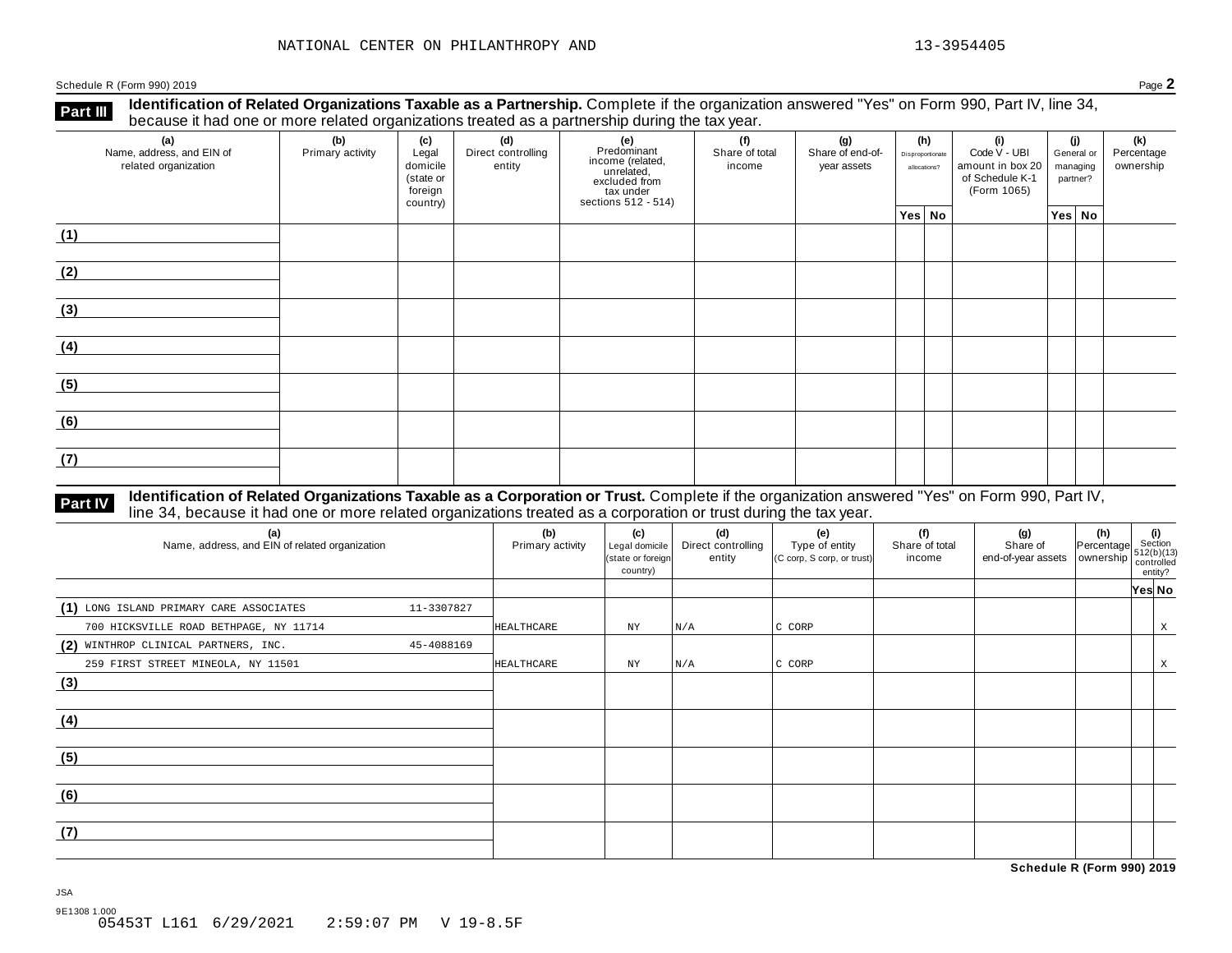| <b>Part V</b> | Transactions With Related Organizations. Complete if the organization answered "Yes" on Form 990, Part IV, line 34, 35b, or 36.                                              |                            |                 |                                          |                |                           |
|---------------|------------------------------------------------------------------------------------------------------------------------------------------------------------------------------|----------------------------|-----------------|------------------------------------------|----------------|---------------------------|
|               | Note: Complete line 1 if any entity is listed in Parts II, III, or IV of this schedule.                                                                                      |                            |                 |                                          |                | Yes No                    |
|               | During the tax year, did the organization engage in any of the following transactions with one or more related organizations listed in Parts II-IV?                          |                            |                 |                                          |                |                           |
| a             |                                                                                                                                                                              |                            |                 |                                          | 1a             | $\mathbf x$               |
| b             |                                                                                                                                                                              |                            |                 |                                          | 1 <sub>b</sub> | $\overline{\mathbf{x}}$   |
|               |                                                                                                                                                                              |                            |                 |                                          | 1c             | $\mathbf{X}$              |
| d             |                                                                                                                                                                              |                            |                 |                                          | 1 <sub>d</sub> | $\mathbf X$               |
|               |                                                                                                                                                                              |                            |                 |                                          | 1е             | $\overline{\mathbf{x}}$   |
|               |                                                                                                                                                                              |                            |                 |                                          |                |                           |
| f             |                                                                                                                                                                              |                            |                 |                                          | 1f             |                           |
|               |                                                                                                                                                                              |                            |                 |                                          | 1 <sub>g</sub> | $\mathbf x$               |
| h.            |                                                                                                                                                                              |                            |                 |                                          | 1 <sub>h</sub> | $\overline{\mathbf{x}}$   |
|               |                                                                                                                                                                              |                            |                 |                                          | 11             | $\overline{\mathbf{x}}$   |
|               |                                                                                                                                                                              |                            |                 |                                          | 1j             | $\mathbf X$               |
|               |                                                                                                                                                                              |                            |                 |                                          |                |                           |
|               |                                                                                                                                                                              |                            |                 |                                          | 1 <sub>k</sub> | X                         |
|               |                                                                                                                                                                              |                            |                 |                                          | 11             | X                         |
| m             |                                                                                                                                                                              |                            |                 |                                          | 1m             | $\overline{\mathbf{x}}$   |
|               |                                                                                                                                                                              |                            |                 |                                          | 1n             | $\overline{\mathbf{x}}$   |
|               |                                                                                                                                                                              |                            |                 |                                          | 1o             | X                         |
|               |                                                                                                                                                                              |                            |                 |                                          |                |                           |
|               |                                                                                                                                                                              |                            |                 |                                          | 1p             | X                         |
|               |                                                                                                                                                                              |                            |                 |                                          | 1q             | $\overline{\mathbf{x}}$   |
|               |                                                                                                                                                                              |                            |                 |                                          |                |                           |
|               |                                                                                                                                                                              |                            |                 |                                          | 1r             | $\boldsymbol{\mathrm{X}}$ |
|               |                                                                                                                                                                              |                            |                 |                                          | 1s             | $\overline{\mathbf{x}}$   |
| $\mathbf{2}$  | If the answer to any of the above is "Yes," see the instructions for information on who must complete this line, including covered relationships and transaction thresholds. |                            |                 |                                          |                |                           |
|               |                                                                                                                                                                              | (b)                        | (c)             |                                          | (d)            |                           |
|               | Name of related organization                                                                                                                                                 | Transaction<br>$type(a-s)$ | Amount involved | Method of determining<br>amount involved |                |                           |
|               |                                                                                                                                                                              |                            |                 |                                          |                |                           |
|               |                                                                                                                                                                              |                            |                 |                                          |                |                           |
| (1)           |                                                                                                                                                                              |                            |                 |                                          |                |                           |
|               |                                                                                                                                                                              |                            |                 |                                          |                |                           |
| (2)           |                                                                                                                                                                              |                            |                 |                                          |                |                           |
|               |                                                                                                                                                                              |                            |                 |                                          |                |                           |
| (3)           |                                                                                                                                                                              |                            |                 |                                          |                |                           |
|               |                                                                                                                                                                              |                            |                 |                                          |                |                           |
| (4)           |                                                                                                                                                                              |                            |                 |                                          |                |                           |
|               |                                                                                                                                                                              |                            |                 |                                          |                |                           |
| (5)           |                                                                                                                                                                              |                            |                 |                                          |                |                           |
|               |                                                                                                                                                                              |                            |                 |                                          |                |                           |
| (6)           |                                                                                                                                                                              |                            |                 |                                          |                |                           |
| JSA           |                                                                                                                                                                              |                            |                 | Schedule R (Form 990) 2019               |                |                           |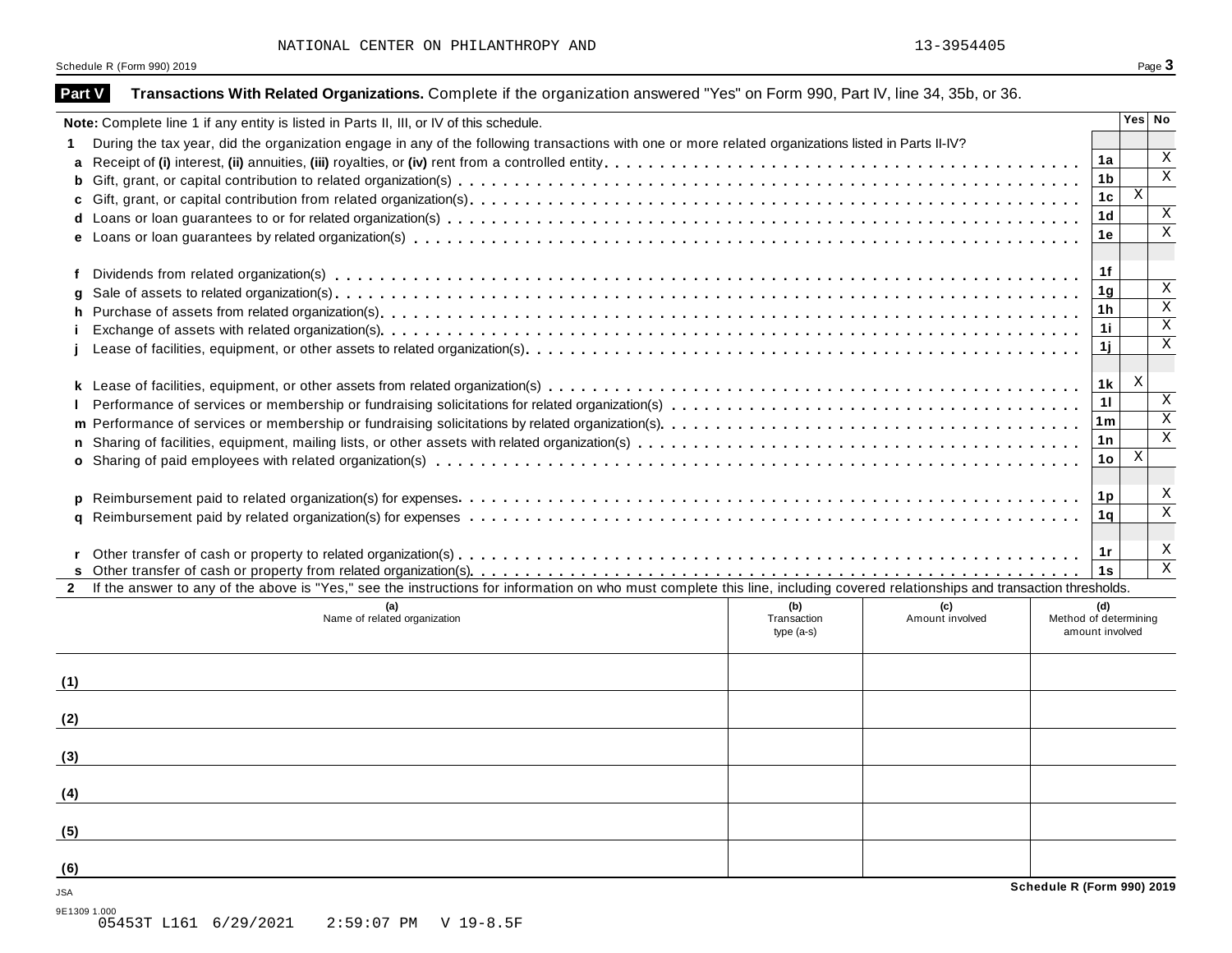### **Part VI Unrelated Organizations Taxable as a Partnership.** Complete if the organization answered "Yes" on Form 990, Part IV, line 37.

Provide the following information for each entity taxed as a partnership through which the organization conducted more than five percent of its activities (measured by total assets or gross revenue) that was not a related organization. See instructions regarding exclusion for certain investment partnerships.

| (a)<br>Name, address, and EIN of entity             | $\tilde{}$<br>(b)<br>Primary activity | (c)<br>Legal domicile<br>(state or foreign<br>country) | ັ<br>(d)<br>Predominant<br>income (related,<br>unrelated, excluded<br>from tax under | (e)<br>Are all partners<br>section<br>501(c)(3) |  | (f)<br>Share of<br>total income | . .<br>(g)<br>Share of<br>end-of-year<br>assets | (h)<br>Disproportionate<br>allocations? |               | (i)<br>Code $V - UBI$<br>amount in box 20<br>of Schedule K-1<br>(Form 1065) |  |               | (i)<br>General or Percentage<br>managing ownership<br>partner? |
|-----------------------------------------------------|---------------------------------------|--------------------------------------------------------|--------------------------------------------------------------------------------------|-------------------------------------------------|--|---------------------------------|-------------------------------------------------|-----------------------------------------|---------------|-----------------------------------------------------------------------------|--|---------------|----------------------------------------------------------------|
|                                                     |                                       |                                                        | sections 512-514) $Yes \mid No$                                                      |                                                 |  |                                 |                                                 |                                         | $Yes \mid No$ |                                                                             |  | $Yes \mid No$ |                                                                |
| (1)                                                 |                                       |                                                        |                                                                                      |                                                 |  |                                 |                                                 |                                         |               |                                                                             |  |               |                                                                |
| (2)                                                 |                                       |                                                        |                                                                                      |                                                 |  |                                 |                                                 |                                         |               |                                                                             |  |               |                                                                |
| (3)                                                 |                                       |                                                        |                                                                                      |                                                 |  |                                 |                                                 |                                         |               |                                                                             |  |               |                                                                |
| (4)                                                 |                                       |                                                        |                                                                                      |                                                 |  |                                 |                                                 |                                         |               |                                                                             |  |               |                                                                |
| (5)                                                 |                                       |                                                        |                                                                                      |                                                 |  |                                 |                                                 |                                         |               |                                                                             |  |               |                                                                |
| (6)                                                 |                                       |                                                        |                                                                                      |                                                 |  |                                 |                                                 |                                         |               |                                                                             |  |               |                                                                |
| (7)<br><u> 1989 - Jan Barnett, fransk politik (</u> |                                       |                                                        |                                                                                      |                                                 |  |                                 |                                                 |                                         |               |                                                                             |  |               |                                                                |
| (8)                                                 |                                       |                                                        |                                                                                      |                                                 |  |                                 |                                                 |                                         |               |                                                                             |  |               |                                                                |
| (9)                                                 |                                       |                                                        |                                                                                      |                                                 |  |                                 |                                                 |                                         |               |                                                                             |  |               |                                                                |
| (10)                                                |                                       |                                                        |                                                                                      |                                                 |  |                                 |                                                 |                                         |               |                                                                             |  |               |                                                                |
| (11)                                                |                                       |                                                        |                                                                                      |                                                 |  |                                 |                                                 |                                         |               |                                                                             |  |               |                                                                |
| (12)                                                |                                       |                                                        |                                                                                      |                                                 |  |                                 |                                                 |                                         |               |                                                                             |  |               |                                                                |
| (13)                                                |                                       |                                                        |                                                                                      |                                                 |  |                                 |                                                 |                                         |               |                                                                             |  |               |                                                                |
| (14)                                                |                                       |                                                        |                                                                                      |                                                 |  |                                 |                                                 |                                         |               |                                                                             |  |               |                                                                |
| (15)                                                |                                       |                                                        |                                                                                      |                                                 |  |                                 |                                                 |                                         |               |                                                                             |  |               |                                                                |
| (16)                                                |                                       |                                                        |                                                                                      |                                                 |  |                                 |                                                 |                                         |               |                                                                             |  |               |                                                                |